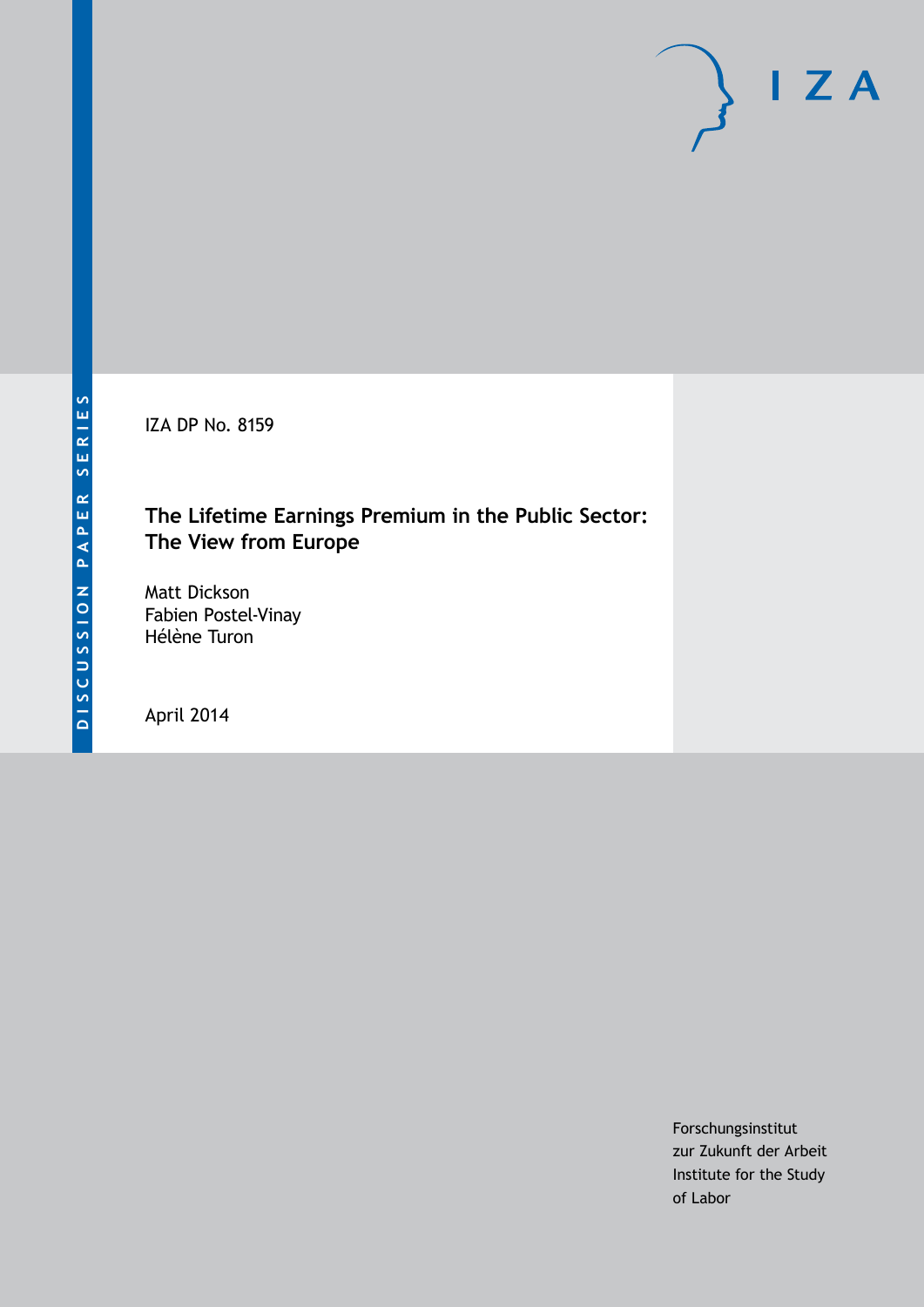# **The Lifetime Earnings Premium in the Public Sector: The View from Europe**

## **Matt Dickson**

*University of Bath, CMPO and IZA*

## **Fabien Postel-Vinay**

*University College London, Sciences Po, CEPR, IFS and IZA*

## **Hélène Turon**

*University of Bristol and IZA*

## Discussion Paper No. 8159 April 2014

IZA

P.O. Box 7240 53072 Bonn **Germany** 

Phone: +49-228-3894-0 Fax: +49-228-3894-180 E-mail: [iza@iza.org](mailto:iza@iza.org)

Any opinions expressed here are those of the author(s) and not those of IZA. Research published in this series may include views on policy, but the institute itself takes no institutional policy positions. The IZA research network is committed to the IZA Guiding Principles of Research Integrity.

The Institute for the Study of Labor (IZA) in Bonn is a local and virtual international research center and a place of communication between science, politics and business. IZA is an independent nonprofit organization supported by Deutsche Post Foundation. The center is associated with the University of Bonn and offers a stimulating research environment through its international network, workshops and conferences, data service, project support, research visits and doctoral program. IZA engages in (i) original and internationally competitive research in all fields of labor economics, (ii) development of policy concepts, and (iii) dissemination of research results and concepts to the interested public.

<span id="page-1-0"></span>IZA Discussion Papers often represent preliminary work and are circulated to encourage discussion. Citation of such a paper should account for its provisional character. A revised version may be available directly from the author.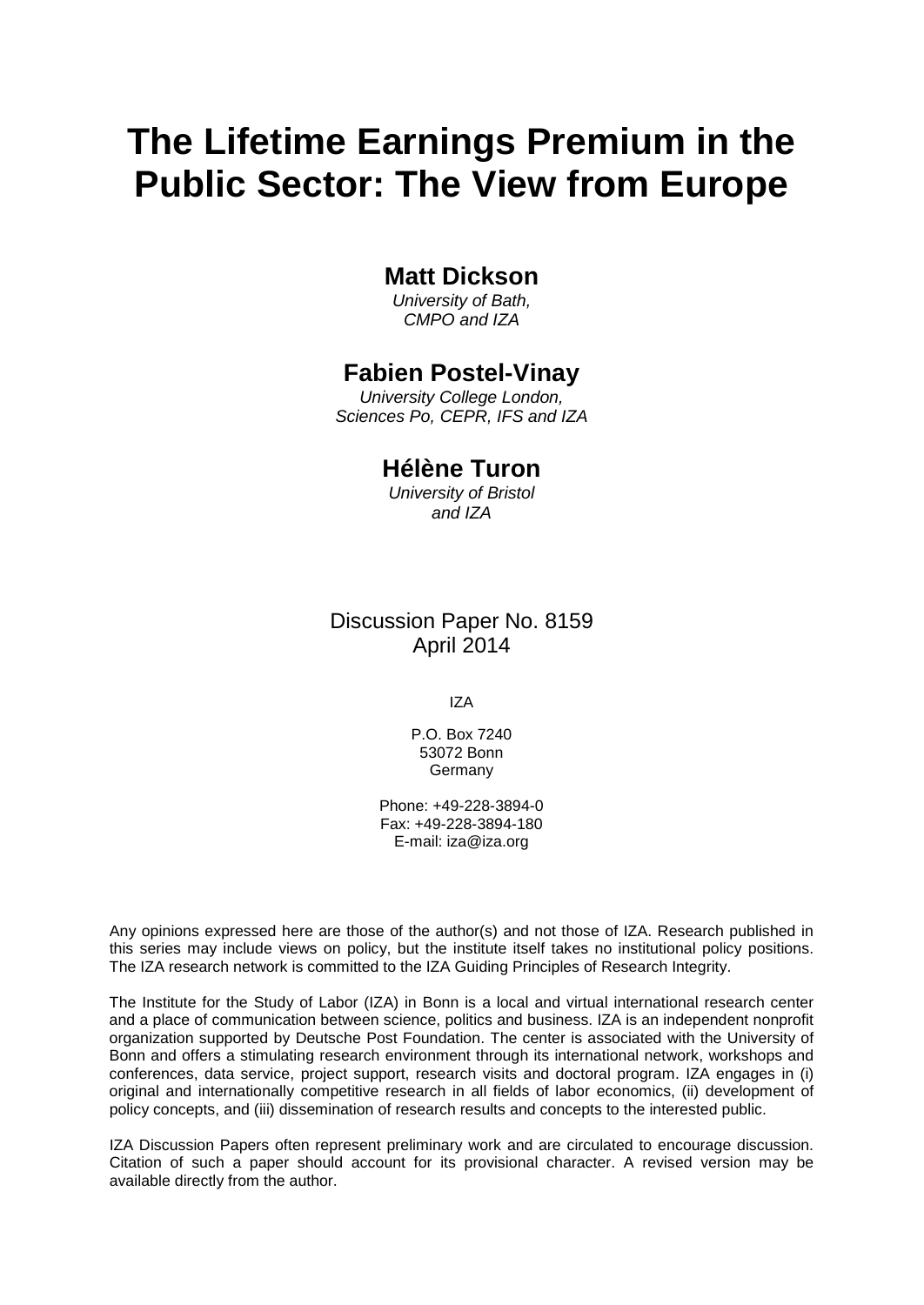IZA Discussion Paper No. 8159 April 2014

## **ABSTRACT**

## **The Lifetime Earnings Premium in the Public Sector: The View from Europe[\\*](#page-1-0)**

In a context of widespread concern about budget deficits, it is important to assess whether public sector pay is in line with the private sector. Our paper proposes an estimation of differences in lifetime values of employment between public and private sectors for five European countries. We use data from the European Community Household Panel over the period 1994-2001 for Germany, the Netherlands, France, Italy and Spain. We look at lifetime values instead of wage levels because, as we show in our results, differences in earnings mobility, earnings volatility and job loss risk across sectors occur in many instances and these will matter to forward-looking individuals. When aggregated into a measure of lifetime value of employment in either sector, these differences yield estimates of the lifetime premium in the public sector for these five countries. We also present differences in the institutional and labour market structures in these countries and find that countries for which we estimate a positive lifetime premium in the public sector, i.e. France and Spain, are also the countries where access to the public sector requires costly entry procedures. This paper is to the best of our knowledge the first to use this dynamic approach applied to Europe, which we are able to do with a common dataset, time-period and model.

JEL Classification: J45, J31, J62

Keywords: income dynamics, job mobility, public-private inequality, selection effects, institutions

Corresponding author:

Matt Dickson Department of Social and Policy Sciences University of Bath Bath BA2 7AY United Kingdom E-mail: [m.dickson@bath.ac.uk](mailto:m.dickson@bath.ac.uk)

We would like to thank two anonymous referees and the editor for their helpful comments and also thank participants at the EALE/SOLE conference 2010, and seminar participants at CMPO and the University of Sheffield. Matt Dickson thanks the ESRC for funding this research under grant PTA-026- 27-2132.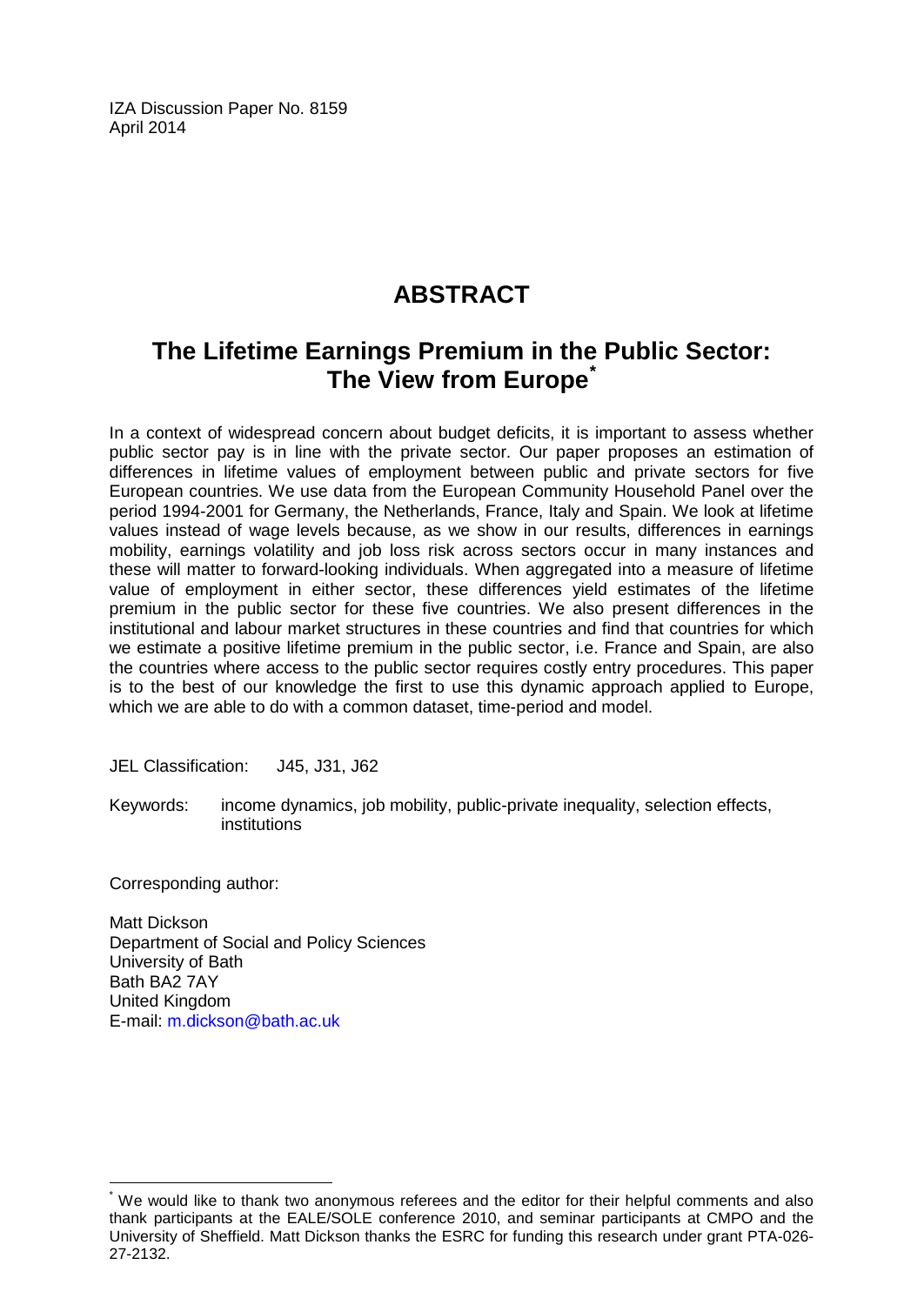### 1 Introduction

The public sector wage bill accounts for about a fifth of government spending across most European countries.<sup>1</sup> In a context of widespread concern about budget deficits and policies implemented to reduce the size of government expenditure, it is important to assess whether public sector pay is in line with the private sector.<sup>2</sup> Comparisons of pay conditions between the public and the private sector matter for several reasons: the public sector wage bill being paid out of taxpayers' money makes it a politically sensitive issue; public sector pay being to some extent insulated from market forces may drive a wedge between public and private remunerations and increase inequality; finally, were public sector pay to become relatively unattractive, recruitment and retention in the public sector workforce would become difficult. Our paper proposes an estimation of differences in lifetime values of employment between public and private sectors for five European countries.

We show that the comparison of lifetime values instead of wage levels is relevant because dynamic differences in earnings mobility, earnings volatility and job loss risk across sectors occur in many instances and these will matter to forward-looking individuals. While a large body of literature has examined differences across sectors in terms of pay levels or pension systems (see Emmerson and Jin (2012) for a recent contribution), very little attention has been given to the comparison of lifetime values aggregating the various dimensions of differences into a single measure relevant to individual sector choice. Moreover, we document differences in institutional settings regarding public sector pay, progression, employment and pension systems across the countries we study and find interesting correlations between barriers to entry into public sector jobs and lifetime premia. While it is beyond the scope of this paper to propose and estimate a theoretical mechanism linking institutions and lifetime premia, we claim that the cross-country comparison that we carried out is a useful step for future research aiming to model the existence of a (partial) equilibrium lifetime premium as a result of sector-specific institutions.

In terms of method, we use the estimation strategy proposed in Postel-Vinay and Turon (2007) to estimate jointly the four components of the public-private "premium", namely levels, mobility and volatility of earnings and job loss risk while controlling for selection between sectors according to observed and unobserved characteristics. We use data from the European Community Household Panel over the period 1994-2001 for Germany, the Netherlands, France, Italy and Spain.<sup>3</sup> We find evidence of marked differences

<sup>&</sup>lt;sup>1</sup>See section 3.1 for detailed figures.

<sup>&</sup>lt;sup>2</sup>See for example Giordano et al. (2011) and Glassner (2010) for recent European reports on public sector pay.

<sup>3</sup>More on why these countries and no others were used in section 4 below. The focus on a "pre-crisis" period allows us to assess the differences of interest before various policies were put in place to alter one dimension or another of public-private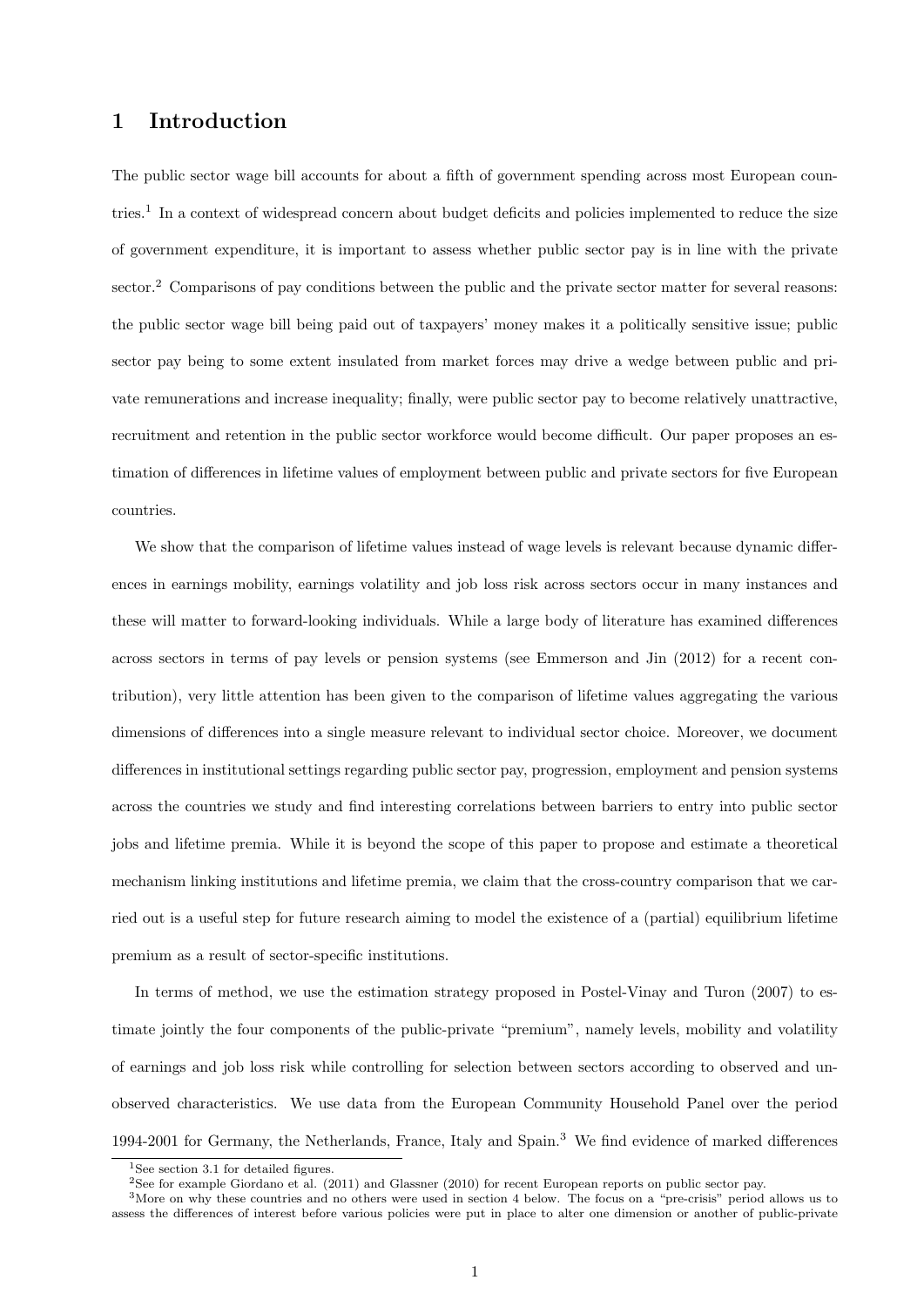between the public and private sectors with regard to earnings mobility, earnings volatility and job loss risk, as well as earnings levels. When aggregated into a measure of lifetime value of employment in either sector, these differences yield estimates of the lifetime premium in the public sector for these five countries. In order to put these differences into their institutional context, we also present differences in the institutional and labour market structures in these countries that may translate into the dynamic differences that we estimate. This paper is to the best of our knowledge the first to use this dynamic approach applied to Europe, which we are able to do with a common dataset, time-period and model.

Our main findings can be summarised as follows. We find substantial cross-country disparities in lifetime public premia as well as differences in institutional settings with respect to public sector recruitment and pay determination. We show evidence of significant unobserved heterogeneity, both in terms of labour market mobility and earnings levels and dynamics. After controlling for selection, sizable differences are found in the following dimensions and countries: cross-sectional incomes are 11 log-points higher in the public sector than in the private sector in Spain, 3 log-points higher in France and 4 log-points higher in Italy. The dispersion of public sector incomes is substantially lower than their private sector equivalent in the Netherlands and Spain, while public sector incomes are more persistent in Italy. Returns to experience are higher in the public sector in Germany but lower in Italy and Spain. Finally, contrary to public perception, job security is not significantly greater in the public sector once selection is taken into account. The job loss rate is actually higher in the public sector in Germany than it is in the private sector.

When aggregated into lifetime values (the construction of which we describe below), the above components yield substantial positive premia in the middle and lower parts of the distribution of lifetime values in France and Spain. However, workers at the top of the distribution in the Netherlands are worse off in the public sector in the long term. The cross-sector difference in income inequality in Spain appears to be related to the transitory component of earnings, whereas for Germany and the Netherlands it is a more permanent feature of the distributions.

Putting these results in the context of local institutions offers plausible causal mechanisms behind the existence of a public sector lifetime premium. In France and Spain, substantial barriers to access to public sector jobs are in place in the form of demanding and lengthy entry examinations. These are also the countries where we find significant lifetime premia in the public sector. While we do not claim to show any causal effect between these two observations, we note that they are consistent with a partial structural model of individual sector choice based on lifetime values and cost of public sector entry.

differences in pay, employment and pension conditions.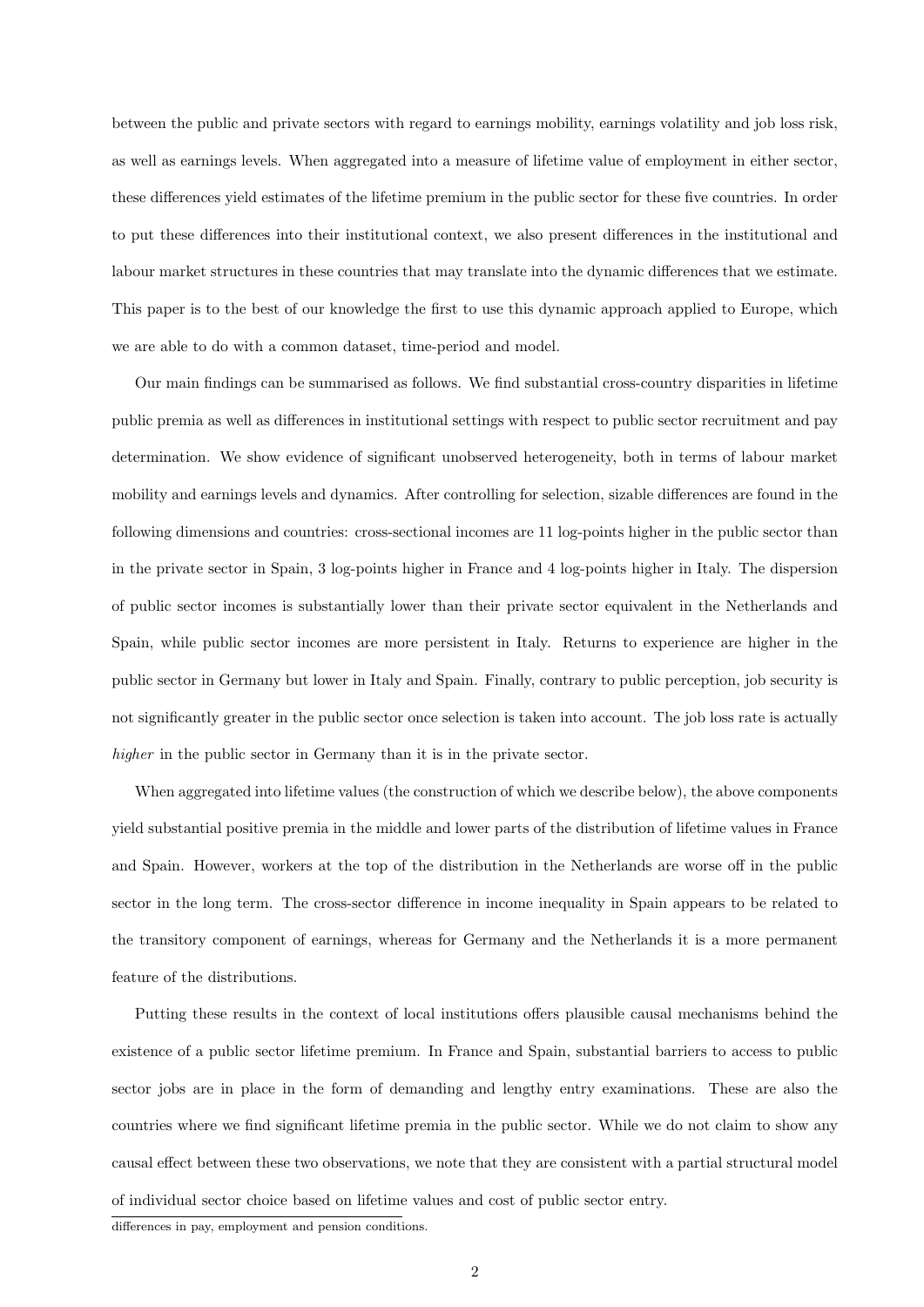The paper proceeds as follows: the related literature is reviewed in the next section, followed by a description of the institutional context of each country in section 3 and a descriptive analysis of each country's data in section 4. The statistical model to be estimated is detailed in section 5, with the results analysed in section 6. The lifetime values of employment in each sector are computed in section 7 allowing us to contrast the public-private differences accounting for earnings and job mobility with straightforward cross-sectional earnings differences. How these findings relate to the labour market structures in each country is considered in section 8 before section 9 concludes.

## 2 Related Literature

This paper relates to two different literatures: the public-private pay differences literature, and the literature on income mobility and lifetime inequality. Within the public-private literature, this paper contributes by presenting an application of this dynamic modelling approach and by deriving a set of estimates of publicprivate pay gaps across a number of major European countries, estimated with a common model on data from a homogenized, multi-country longitudinal data set. Relating countries' lifetime premia to their institutional and labour market structures offers a plausible explanation for our findings, especially since we can rule out dataset, time-period or modelling approach as the source of any differences.

As noted in the introduction, the vast majority of the public-pay gap literature concentrates on crosssectional differences in wages and on the extent to which these can be explained by non-random selection into sector. In the UK for example, Disney and Gosling (2003) show that the raw public premium in male earnings is high, however when they use an instrumental variables approach – exploiting privatization to control for selection into the private sector – the premium becomes insignificant.

For Germany, Dustmann and van Soest (1998) estimate that public sector wages are lower for all age and education groups but that this gap decreases with both age and education. They obtain very different results however if they do not take account of the endogeneity of sector choice or if the selection equation to take account of the endogeneity is only weakly identified. In addition they find that individuals who are observed in the public sector would have higher average earnings if they were to move to the private sector. However these workers' negative public premium is smaller than would be the case for those workers observed in the private sector – suggesting that workers do self-select into the sector where they have a comparative advantage. These results support the author's earlier findings for German males (Dustmann and van Soest  $(1997)$ .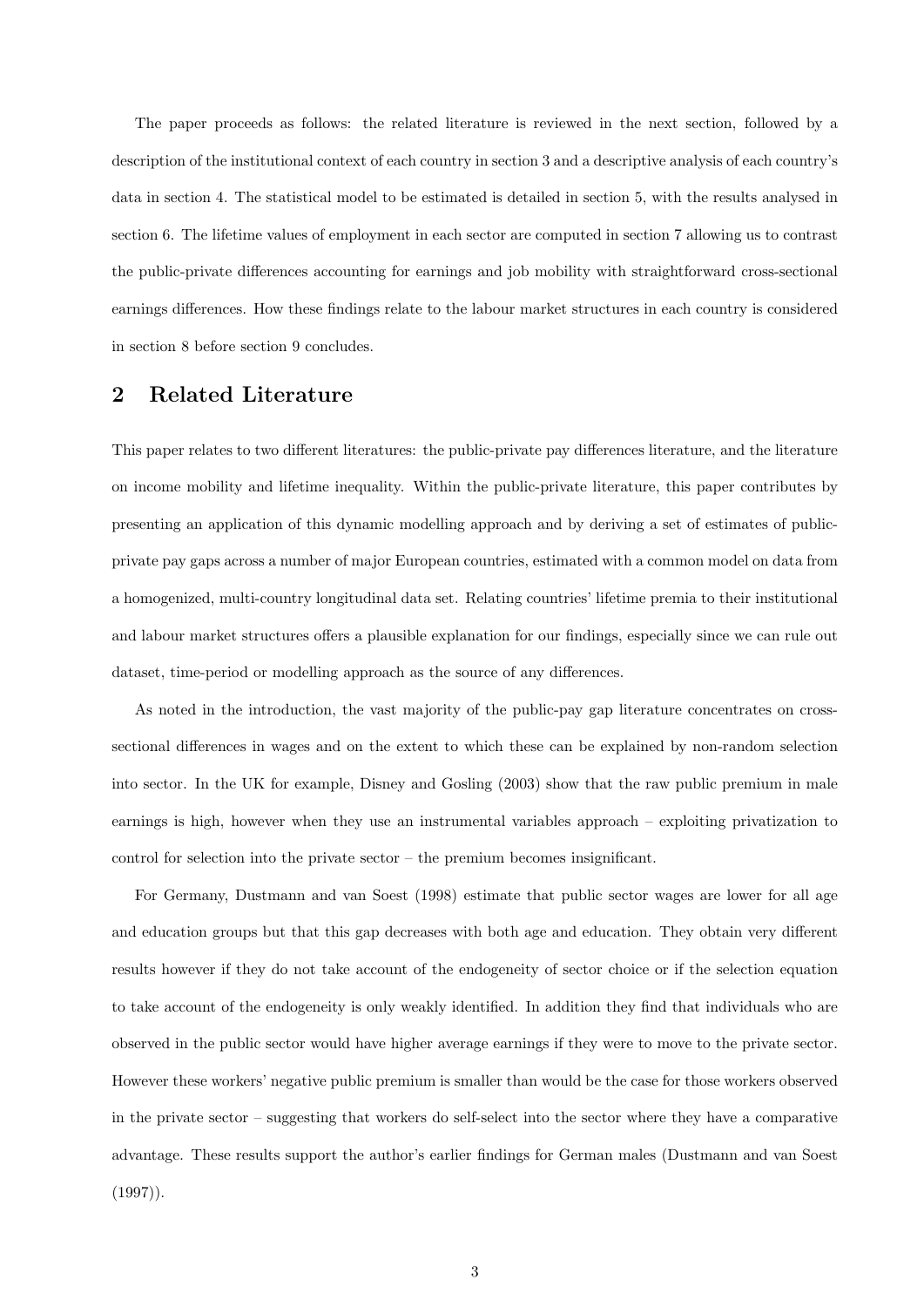More recently Melly (2005) has used quantile regression techniques and similarly found that conditional wages in Germany are lower in the public sector for males, and that the conditional distribution of wages is more compressed in the public sector – a finding that is common throughout the literature for many countries. Melly suggests that the public sector effect on wages is not uniform across the wage distribution, with differences in observable characteristics explaining more of the public-pay gap at the top of the distribution, and differences in unobservables explaining more at the bottom. This highlights the need to control for unobservable characteristics and their influence on sector selection and wages.

For the Netherlands, Hartog and Oosterbeek (1993) deal with the endogeneity of sector choice by using an endogenous switching model to estimate public-private pay differentials. They refute earlier Dutch evidence of public sector underpayment, concluding that public sector workers earn more in the public sector than they would in the private sector while the reverse is true for private sector workers, indicating that workers sort into the sector affording them a comparative advantage. Similarly Van Ophem (1993) uses a modified endogenous switching model and finds that while some categories of public sector workers earn more than corresponding workers in the private sector, there are several categories of employment – both higher and lower skilled – in which the public sector offers a substantial negative premium.

Bargain and Melly (2008) have used a large sample from the French Labour Force Survey – a rotating panel in which individuals are included for three successive years, with one third of the sample replaced each year – to estimate the public-private pay difference. They use both a standard fixed-effects estimator to control for selection and also implement a fixed-effects quantile regression model to evaluate the public premium at different quantiles of the distribution. They find that in France on average men select negatively into the public sector but that the public premium becomes zero once selection on unobservables has been accounted for. The quantile regression results suggest that the often-found result of pay compression in the public sector is partly due to positive selection of men into the public sector at the bottom of the distribution, but negative selection into the public sector at the top of the distribution. Blue-collar workers appear to benefit from a positive public-sector premium, while the white-collars face a negative public premium.

Lassibille (1998) decomposes public-private wage differentials in Spain into the contribution of differences in worker characteristics and differences in the returns to those characteristics, using separately estimated wage functions that control for selection into sectors. He finds that the public sector pays lower returns to education and experience, and thus the earnings advantage in the public sector is higher for the lower skilled but tapers off as one moves up the skill distribution. Lassibille also concludes that differences in worker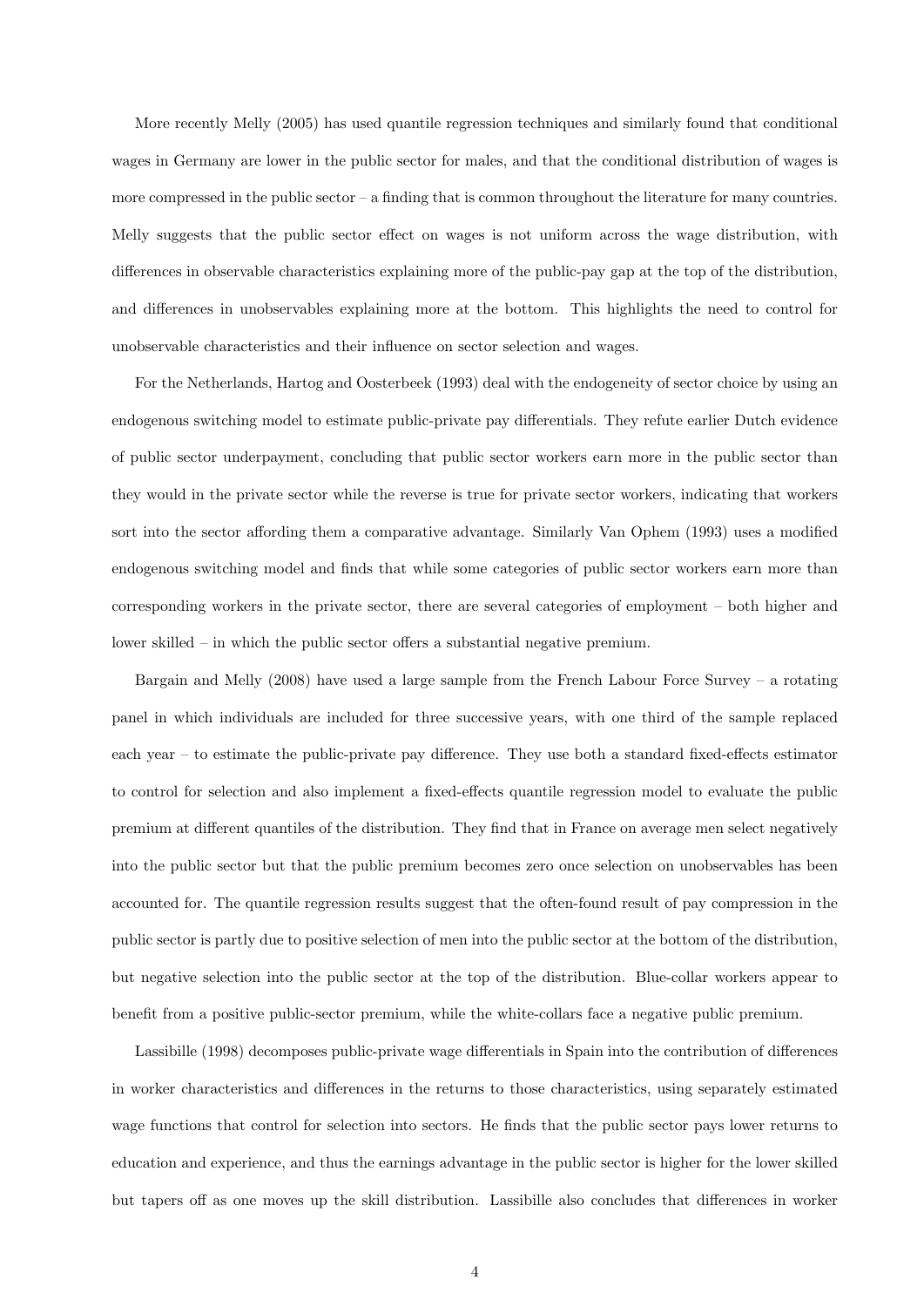characteristics are more important than differences in the returns to these characteristics in explaining the public pay gap, and that there is a public sector 'mark-up' in wages that is unrelated to characteristics, generally offsetting the lower returns on human capital.

Explicit cross-country comparison of public-private wage differentials is rare, however Lucifora and Meurs (2006) investigate public-pay gaps in Britain, France and Italy using non-parametric (kernel) and quantile regression methods. For France and Italy they conclude that the private sector use of collective bargaining and union power results in a pay setting system based heavily on rewarding observable characteristics (education, experience), which can explain the most part of the public sector wage gap. The quantile regression analysis echoes Melly's findings for Germany, suggesting that as one moves up the distribution, the proportion of the pay gap explained by observable characteristics increases, whereas in the lower quintiles differences in unobserved characteristics are more important in explaining pay differences. These results for France and Italy are corroborated by Ghinetti and Lucifora (2007) using ECHP data from the final wave, 2001.

Nevertheless, though these studies are informative and in some cases deal with the endogeneity of sector choice through either functional form assumptions (Van Ophem, 1993) or an instrumental variables approach (Dustmann and Van Soest, 1998; Hartog and Oosterbeek, 1993), they consider only cross-sectional differences in instantaneous earnings between sectors. This is equally the case for those studies based on a quantile regression approach.

Cappellari (2002) is the only other study (bar Postel-Vinay and Turon (2007)) to address differences in earnings dynamics between the public and private sector. He uses a panel of Italian administrative data and controls for unobserved individual heterogeneity in earnings levels and earnings growth rates. In the analysis, Cappellari considers cross-sector differences in the autocovariance structure of log wages, finding that there is lower earnings dispersion in the public sector yet greater persistence: thus while inequality is lower in the public sector, initial earnings differences persist over the lifecycle. However he deals with the public and private sectors separately, thus imposing the assumption of exogenous selection of individuals into sectors and taking no explicit account of transitions between sectors or into unemployment. As many studies attest to the critical importance of non-random sorting of workers across sectors, we model the employment dynamics alongside the earnings dynamics in order to form a more complete picture.

This paper also relates to the vast literature on empirical models of income dynamics and their application to the study of lifetime income inequality. Within this broad literature there are a number of approaches,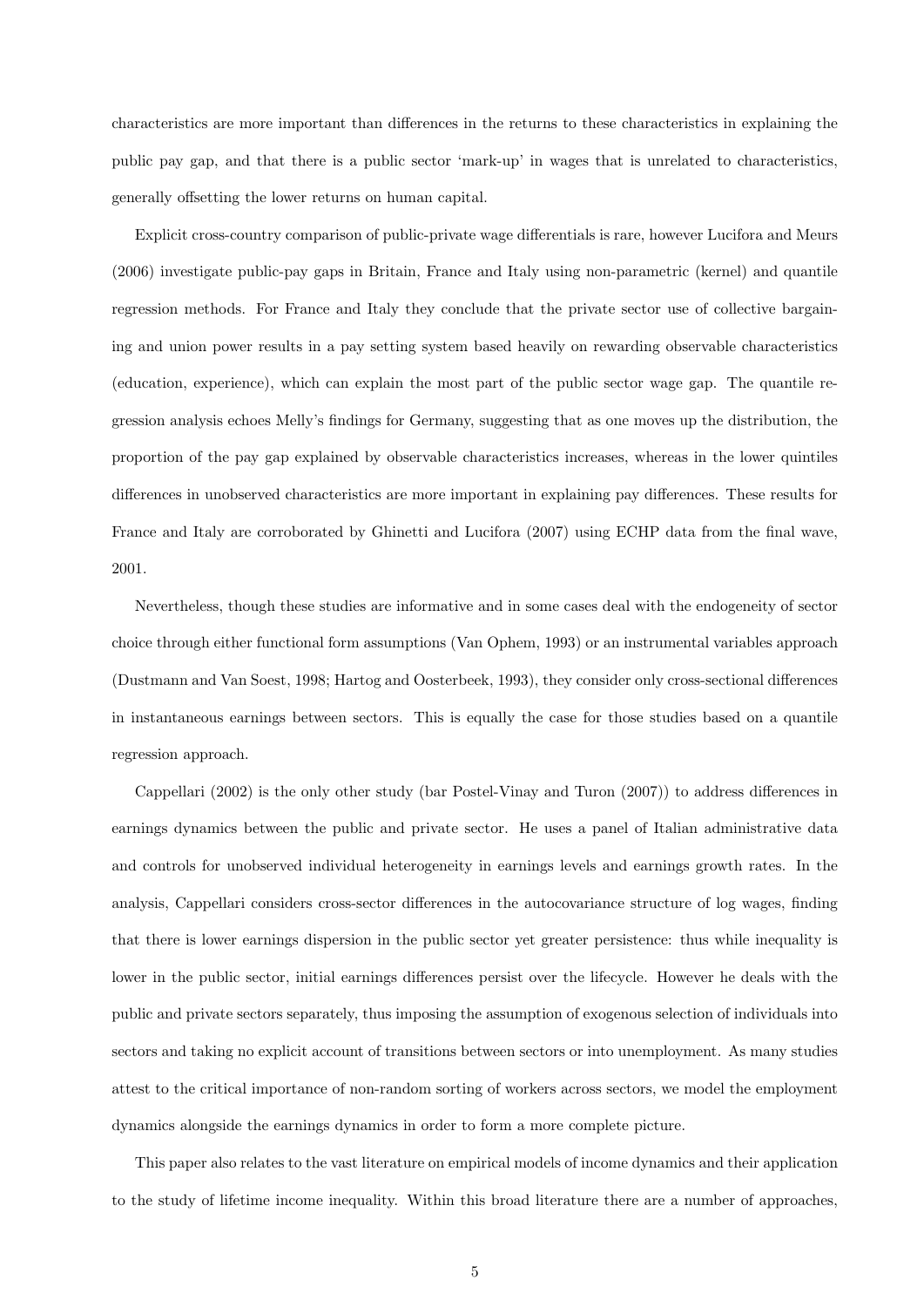though the majority of contributions (including ours) use flexible reduced-form models of either absolute or relative earnings mobility to decompose the earnings process into a permanent and a transitory component. Differences between individuals in the permanent component are interpreted as a measure of lifetime inequality (see inter alia Lillard and Willis, 1978; Gottschalk and Moffit, 1993; Gottschalk, 1997; Bunchinsky and Hunt, 1999; Bonhomme and Robin, 2009). A second line of attack is to take a more structural approach derived from job search theory and analyse inequality in lifetime values and how this inequality has evolved over time (see Bowlus and Robin, 2004; Flinn, 2002). While each of these papers contributes to the body of evidence on lifetime inequality in earnings, none of them consider lifetime differences between job sectors.

So while there is a large literature considering the public-private pay gap in a cross-sectional context, controlling for the non-random nature of sector choice, and a large literature considering lifetime inequality in earnings using dynamic models, the marriage of the two is very rare, a gap that this paper fills for Europe.<sup>4</sup>

## 3 Institutional Context

Differences in wage setting practices, contract types, entry requirements, career pathways and pension provisions between the public and private sectors impart different dynamics and affect the public-private gap in both pay and lifetime values. Thus differences between these factors across countries may relate to the differences in public premia in earnings and lifetime values that we find. Below we describe the similarities and differences in these various dimensions between the public and private sectors and across countries.

#### 3.1 Wage Setting

It is generally the case that various political, institutional and economic factors interact to explain the determination of public and private sector wages. Each sector has different characteristics and is bound by different forces: the private sector is subject to profit constraints, whereas the public sector is governed by political considerations and budgetary imperatives. The degree of unionisation, the extent of collective bargaining and the ease of measuring productivity are examples of areas that affect pay determination differentially across the sectors. Moreover, the government may want to set an example as an employer and therefore be motivated to pay higher wages to its lower skilled employees than would be found in the private market. It may also be reluctant for political reasons to pay the high levels of wages to higher-skilled workers that are found in the private sector, especially given the other favourable characteristics of public sector employment. Working for the state has been associated with certain privileges and a coveted status,

<sup>4</sup>The 'gap' in the literature for the UK having been addressed by the earlier Postel-Vinay and Turon (2007) paper.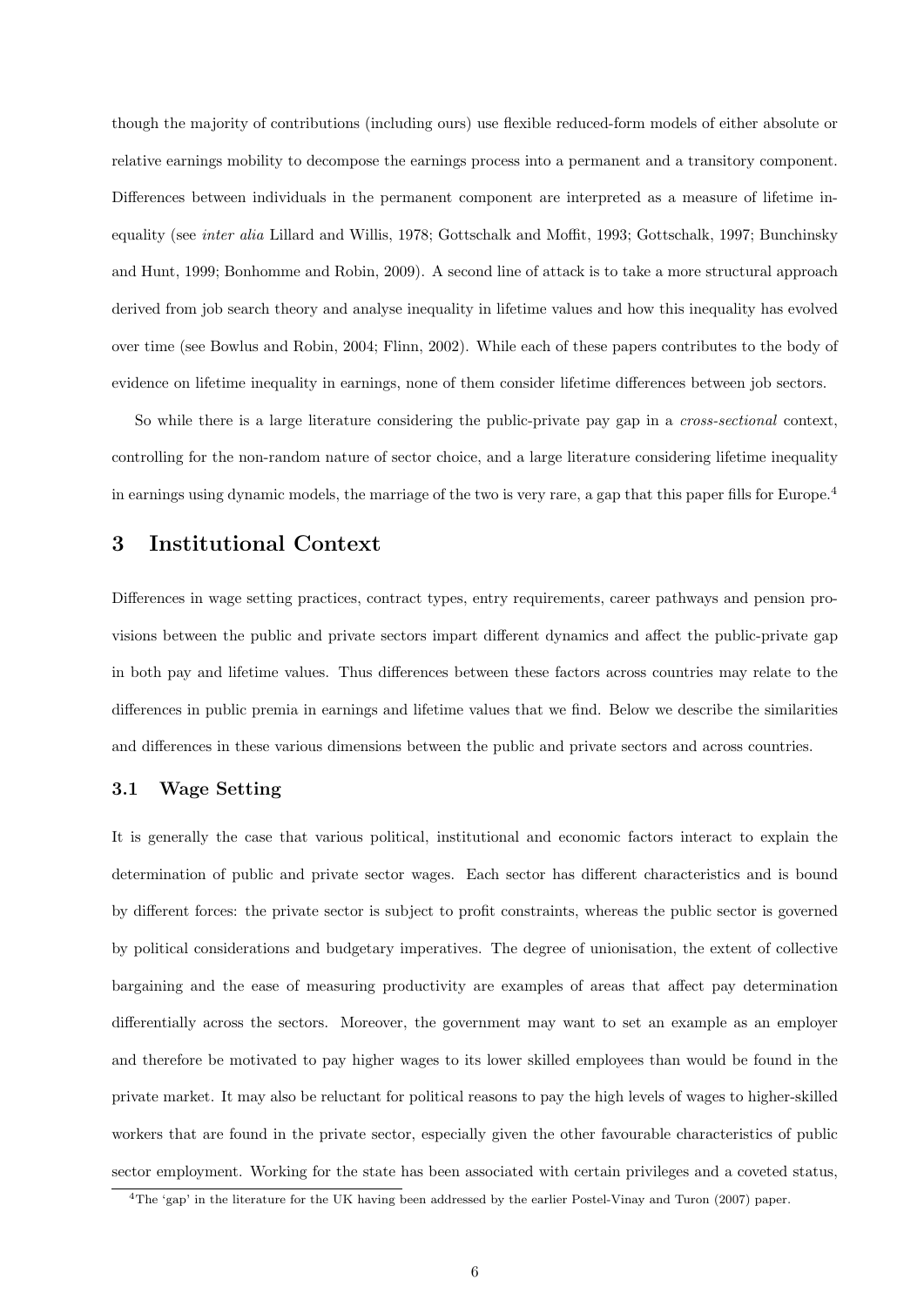especially for those public employees who are civil servants – hence the remuneration, especially at the top, is not all in terms of wages. This general characterisation broadly captures the situation in each of the countries in our data.

In light of potential concerns about privatisations and changes over time, it is worth noting that throughout the period of our data (1994-2001) the size of the public sector wage bill – in terms of percentage of GDP and percentage of overall government spending – remains stable within each country.<sup>5</sup> Though there were institutional changes implemented in many European countries during the 1990s – aimed at increasing competition and efficiency in the public sector – it remained the case that the rules determining pay and conditions differed significantly between the sectors (see Giordano et al, 2011). However, despite the differences between sectors, there is a great deal of commonality across countries in wage setting, particularly in the public sector.

Indeed, cluster analysis of wage setting institutions for both sectors, performed by the European Central Bank, finds that France and the Netherlands plus Germany and Italy all fall into the same group who exhibit a broadly regulated system of wage bargaining (see Du Caju et al, 2008). The system is characterised by a high level of collective agreement coverage, the dominance of sector level wage bargaining and the absence of coordination other than through minimum wages. France and the Netherlands differ from Germany and Italy in that there were national minimum wages in the former countries but not the latter. Spain falls into a slightly different category which exhibits the same general characteristics as above, including a national minimum wage, only in addition indexation, inter-sectoral agreements and the role of the government are even more important in wage setting. The countries in our data showed little sectoral and time variation in wage setting institutions over the time period of our data, there was little change in average agreement length (which ranged from one year in the Netherlands, 1.5 years in France, through to 2.5 in Germany) and overall the wage bargaining institutions were rather stable and relatively untouched by labour market reforms (see Du Caju et al, 2008).

Compared with the UK, the nations we consider all have strongly regulated labour markets, impacting both the public and private sector wages. Civil servants pay is set by law in each country, while collective bargaining determines pay agreements at the national level in other public sector jobs and in the private sector, with most employees in each country covered by a collective agreement. There is no automatic indexation of public sector wages to prices in any of the countries, rather public sector wage growth is

<sup>5</sup>For Germany and the Netherlands the public wage bill was 8-9% of GDP, for France, Italy and Spain it was slightly higher at 10%. As a proportion of total government spending, in France and Spain the public wage bill is almost 25%, whereas in Italy it is around 20%, lower still in the Netherlands, 18%, and Germany, 15% (see Tepe, 2009).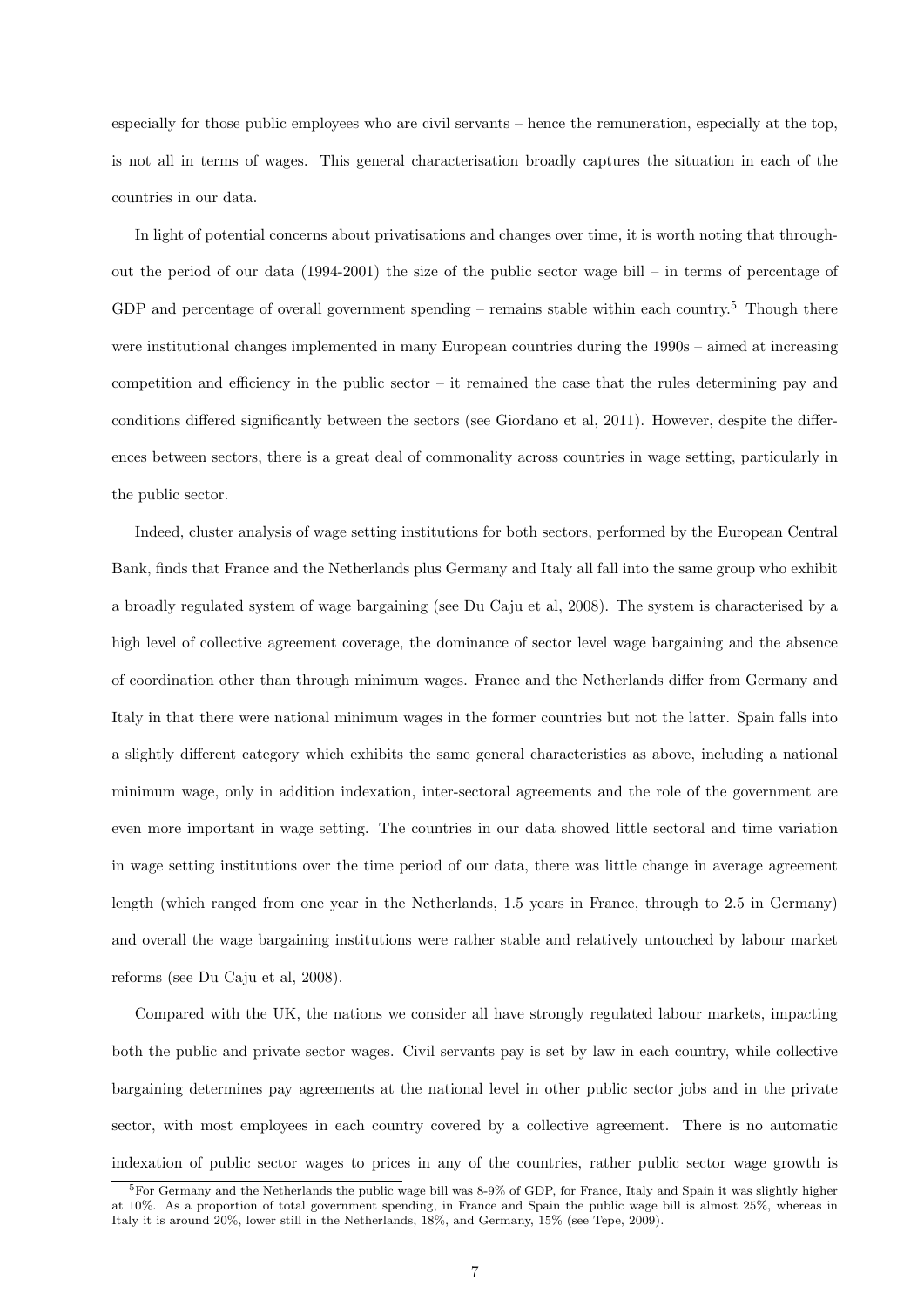determined by bargaining with reference to productivity (at company level) and developments in the macro economy and budgets (at national negotiation level). For all of the countries in our data public sector wages are set at the national level.<sup>6</sup> Germany, France, Italy and Spain have very rigid and deterministic pay scales for civil servants according to the hierarchical level, corps, grade and particular post. While in the French and Italian systems pay can reward effort via the bonus structures, the Spanish civil service pay system explicitly allows some performance-related element. In the private sector, France differs slightly in that the firm level is the most important for pay negotiation rather than the industry/sectoral level which is used to set industry minimum levels, with anything above this negotiated at the firm level (see Broughton, 2009; European Commission, 2013).

#### 3.2 Contract Types

There is a marked distinction between civil servants and other public sector employees in the majority of the countries that we study. For example, in France the status of Fonctionnaire, in Germany that of Beamte or of Funcionarios in Spain is very different to other public sector employment. The difference between being on a private labour law contract and a public law contract (civil servants) relates to protection from termination, wage schemes (as outlined above) and pension entitlements – which are generally better for civil servants (see below). The Netherlands is the exception to this, where the civil service does not enjoy the same sort of privilege as compared to the rest of the public sector and the private sector, does not have any greater employment protection, guaranteed career path or a separate pension scheme (see United Nations, 2006). With respect to contracts, one other notable outlier among our countries under study comes in Spain's use of fixed-term contracts, predominantly in the private sector. Throughout the period of our data, the proportion of employees on fixed-term contracts in Spain was approximately 30%. This is much higher than Italy (10%), Germany (12%) and both France and the Netherlands (14%) (see European Commission, 2004).

#### 3.3 Entry Requirements and Career Progression

This distinction between employment in the public sector and employment in the subset of the public sector that is the civil service is seen also in recruitment and progression. For the most part, recruitment to the non-civil service roles is no different to recruitment into the private sector. Entry into the civil service is quite different however: in France, Italy and Spain, entry to the civil service is on the basis of open, competitive examinations held each year. Eligibility to sit the exam depends on educational qualifications and in some

<sup>6</sup>This is no longer the case in Germany where public pay is now set at regional level, but was the case during the period of our data.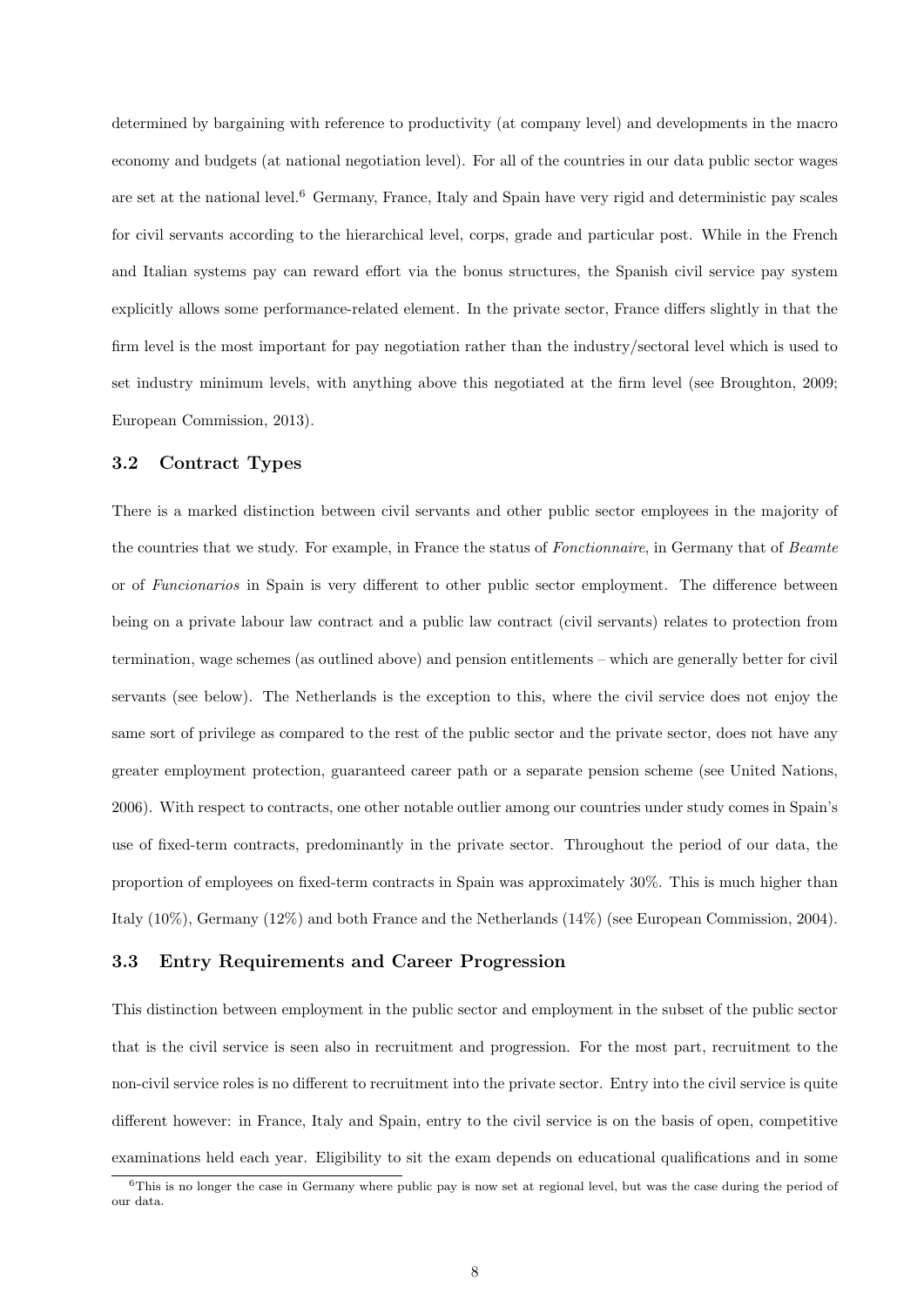cases (France) age. These countries recruit individuals explicitly for a career in the civil service and their suitability for such a career is assessed in the recruitment process. This is in contrast to Germany and the Netherlands where the recruitment system is appointment-based rather than career-based – suitability for the specific job rather than a full career is the assessment criterion. Moreover, unlike in France, Italy and Spain there are no entry examinations for the civil service in Germany or the Netherlands and there is no central recruitment administration – each ministry/department at the federal, state or local level recruits for the positions they have open. In theory all positions are open to anyone either within or outside the civil service with applicants hired on the basis of their suitability for the specific job in terms of their education, ability, previous experience and motivation.

For the most part, the countries in our data offer life-time tenure to their civil servants. This is the case in Germany, France, Italy and Spain: civil servants cannot be dismissed except for cases of misconduct and these terms apply regardless of whether the individual is employed at the national, regional or local authority level. The Netherlands differs in that civil servants do not have this degree of job security, instead having the same level of employment protection as other public and private sector workers.

As noted, Germany and the Netherlands differ from the other countries in that they recruit to the civil service for a particular position rather than for an entire career. Furthermore, in the Netherlands, there is no guaranteed and well-defined career path for a starting civil servant. Promotion is on the basis of merit, with no guaranteed wage increases on the basis of seniority. While this means that a full career in the civil service is not certain, it does allow for the rapid promotion of high-flyers within the service. Despite this lack of a guaranteed career, most civil servants in the Netherlands do remain in the service for their whole career, moving from post to post to advance through the hierarchical levels (see United Nations, 2006).

Germany is an intermediate case in which despite not being recruited with the full career in mind, civil servants follow well-defined career paths, as do non-civil servant public sector workers. There are four classes of public sector job and five grades within each. Movement up the grades is on the basis of seniority, and it is only at the very highest grade of civil servant that the pay is discretionary and not tied to experience. It is also worth noting that the German public sector increases pay for those who are married and have children – reflecting the "male bread-winner" model that dominates in the country.

France, Italy and Spain are very similar with respect to the pay and career structures in the public sector. Jobs are classified into groups, with the education level determining which group an individual will belong to and their starting pay and pay scale. Progress up the pay scale is then automatically determined on the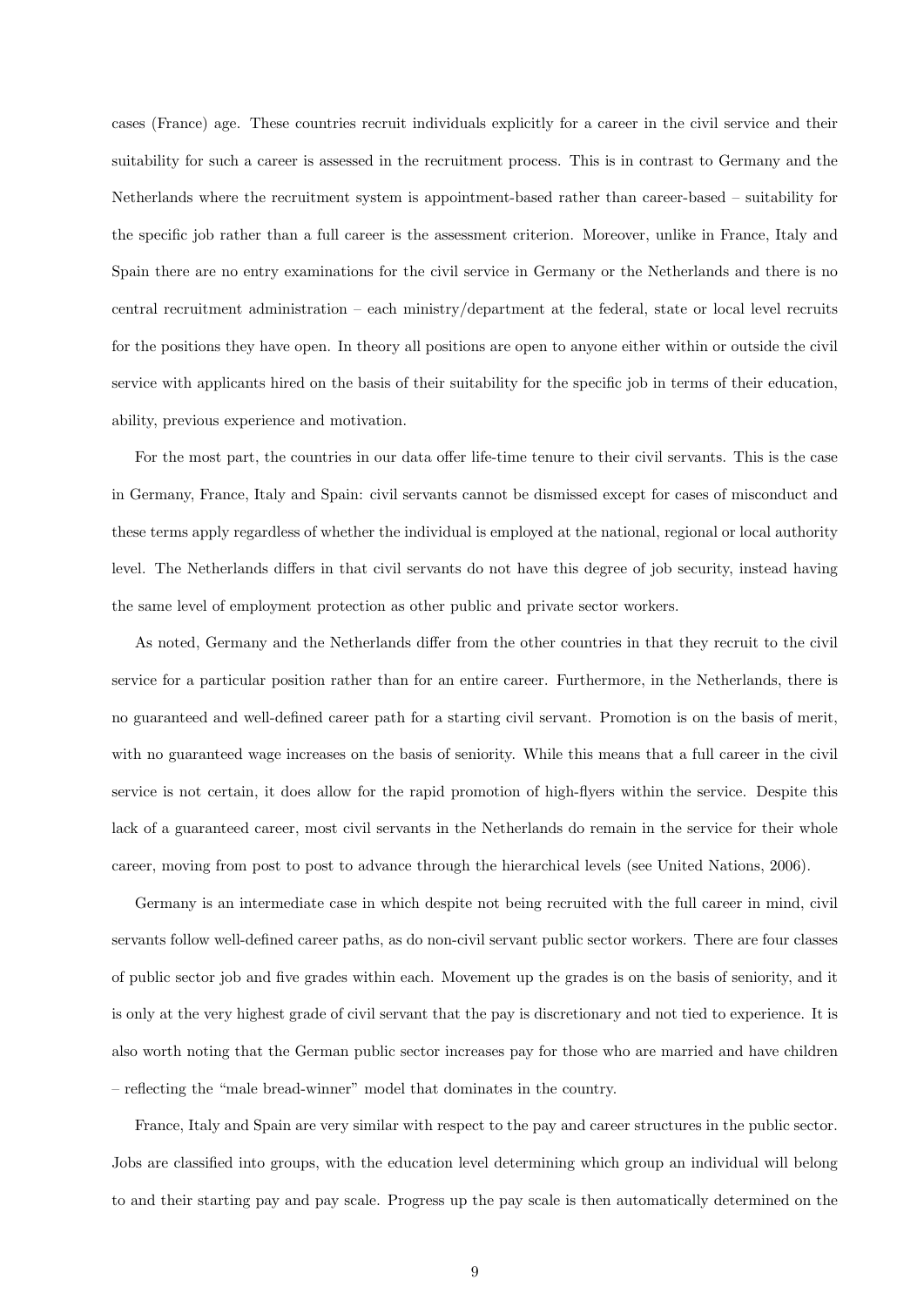basis of years served, though in each country there are mechanisms – bonus structures (France, Italy) and individual allowances (Spain) – that allow some element of merit-based pay and selection for promotion to higher levels. In addition to 'step progression' which is automatic with experience within a class, there is also 'class progression' which involves promotion to a new class of job, with a new pay scale, and may require the passing of a professional exam.

Thus in all countries, bar the Netherlands, the evolution of pay throughout a career in the public sector is very much determined by seniority, though with some flexibility around the basic systematic pay progression.

#### 3.4 Pensions and Retirement

In many countries – including Germany, France, Italy and Spain – the pension schemes available in the public sector are seen as an important component of the total remuneration, and in the civil service in particular, part of the incentive to attract high skilled workers into this career. In contrast, in the Netherlands, there is not a distinctive scheme for the public sector in general or the civil service in particular, and no significant distinction between public sector and private sector pension provision in terms of contribution rates, funding arrangements or benefit structures. In the Netherlands each individual receives a flat-rate basic state pension from age 65, and this is supplemented by a quasi-mandatory occupational pension whether in the public or private sector. These components in theory guarantee everyone in the Netherlands a pension worth at least 70 percent of the net national minimum income, whichever sector they have been employed in (see Palacios and Whitehouse, 2006). This reflects another difference between the Netherlands and the other countries under consideration: the Dutch national pension system has always been based on the Beveridge model, in which prevention of poverty in old age is the primary objective of the system. In contrast, the systems in Germany, France, Italy and Spain derive from the Bismarckian model which is more employment-centric, with maintenance of social status into retirement the objective, over and above simple poverty prevention (see Eich, 2009; Hinrichs, 2000).

In Germany there are different pension schemes available to workers broken down into three categories: civil servants, other public sector workers and private sector workers. Civil servants do not pay national insurance contributions in the way that other public and private workers do, rather they pay directly into their separate pension scheme. Their pensions are defined benefits, with the value depending on years of service, seniority and final pay. This special pension arrangement is codified in law, with changes to the value of the entitlements having to be made via legislation, in response to changing political and budgetary circumstances. In contrast to other workers, civil service pensions are also taxed. These pension arrangements do not extend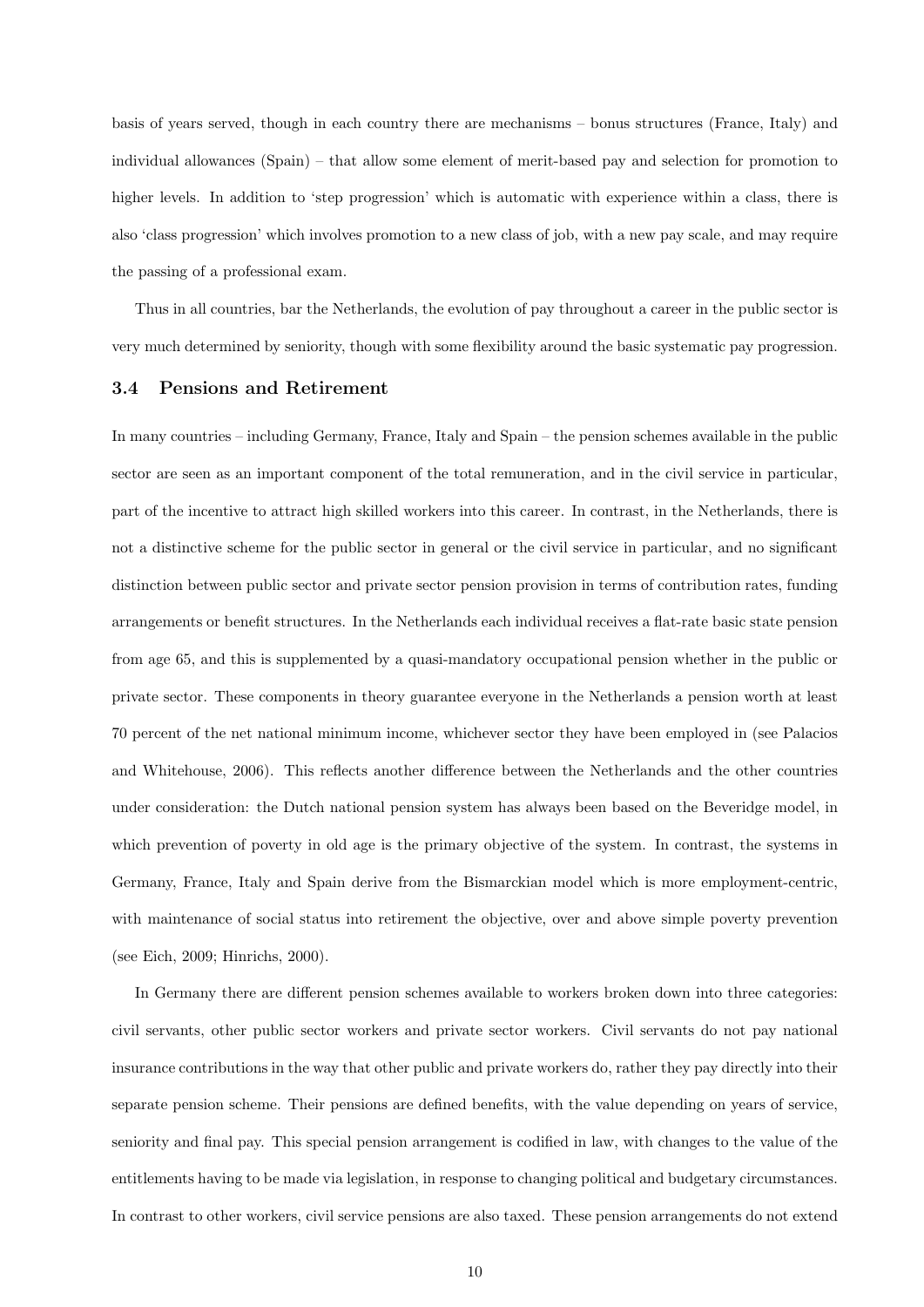to cover other employees in the public sector who instead contribute to the statutory social security pension scheme and are entitled to the earnings-related pension and an occupational pension instead. This is similar for the private sector workers - they pay into the national social security system and are entitled to an earnings related pension, supplemented by an occupational pension. However, while in the public sector (non-civil service) these occupational pensions are quasi-mandatory as part of national pay agreements, in the private sector coverage is much less, meaning that the public sector pension arrangements are generally more favourable than the private sector - much more in the case of civil servants (see Börsch-Supan and Wilke, 2004).

In France, the civil servant scheme is separate with the pension value calculated depending on the age at retirement, marital status, the grade-related pay at the point of retirement or the number of years worked and the nature of the job at retirement. The theoretical maximum value of the pension is 75 per cent of the final pay and could be achieved after 38 years of service. The scheme available in the private sector comprises a basic state earnings related pillar, a mandatory occupational pension plus the option of voluntary additional personal schemes. Between them this allows for a replacement rate of around 71 percent and for low income workers the pension should equate to no less than 85 percent of the national minimum wage income (see Eich, 2009).

The main state private sector scheme in Spain (the RGSS) requires 15 years of contributions plus complete withdrawal from the labour force. At this point the pension is worth 60 percent of the benefit base. Additional years increase this replacement rate up to the point where at 35 years of contributions the pension is worth 100 percent of the base. The base is calculated as a moving average of the previous 15 years earnings (eight before reforms in 1997) prior to retirement. Retirement before age 65 is possible but with large penalties (7% reduction in replacement rate per year before age 65). For those who contribute the full 35 years or close to that, the scheme is therefore extremely generous (see Boldrin et al, 1999). Unlike Germany and France, the Spanish scheme for civil servants is the same as for all public sector workers, is funded by social security contributions and is not particularly more advantageous than the main state scheme open to private sector workers. There are benefits for public employees - they can continue to work part-time whilst drawing their pension - yet the generosity of the main private scheme makes the civil service pension less of a specific attraction.

Italy is slightly different: its standard state pensions are related to earnings (and therefore contributions) over the entire working life and to age at retirement. Individuals can choose a retirement age between 57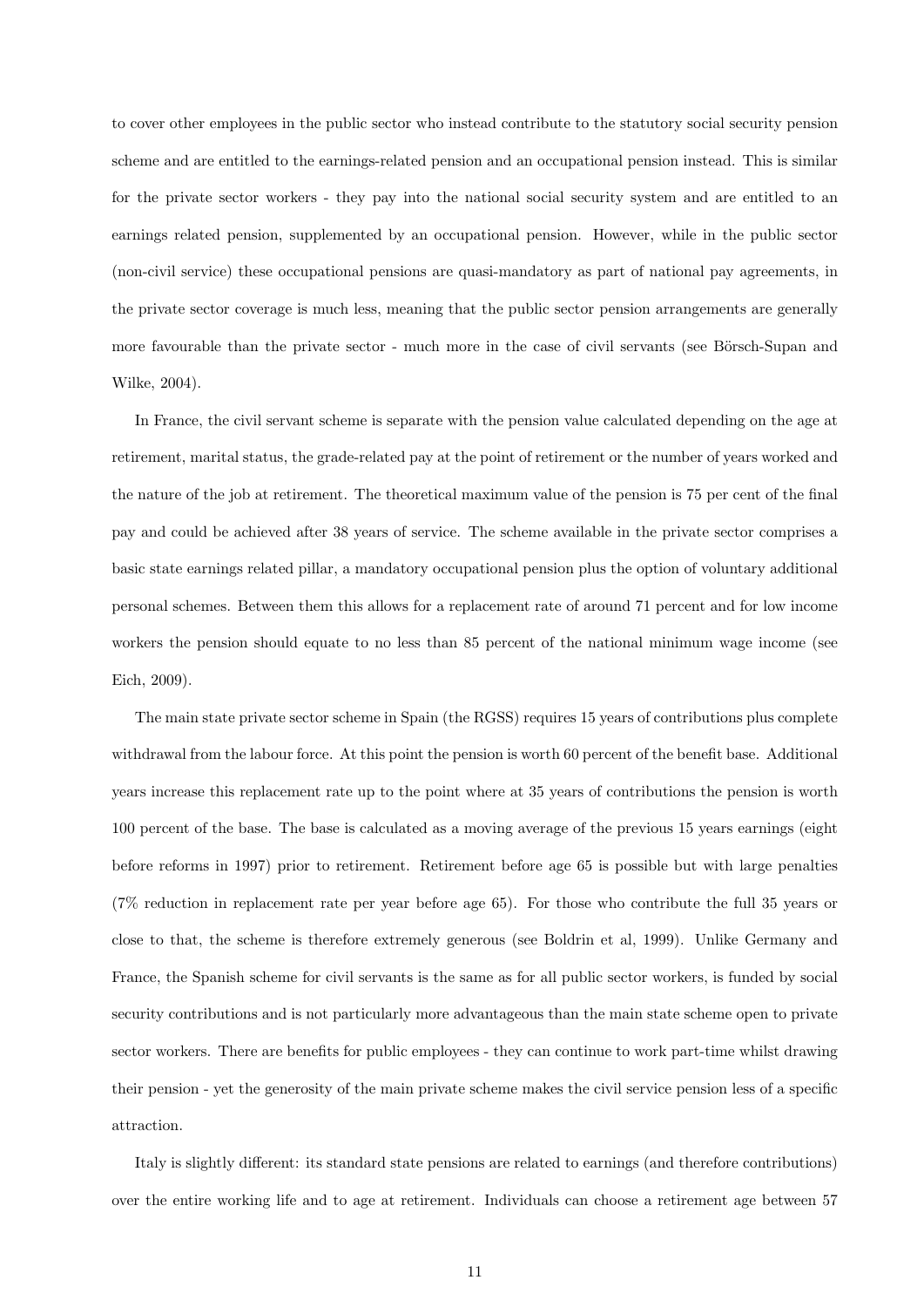and 65, with pensions then related to the average life expectancy at the age of retirement via a conversion coefficient calculated on the basis of an actuarial discount. The coefficients, which make the present value of future benefits equal to capitalized contributions, can be revised every ten years on the basis of changes in life expectancy and the rate of growth of GDP and earnings. In contrast to elsewhere, the minimum number of contribution years in order to be entitled to a pension is just five. Any individual who has accumulated 35 years of contributions is entitled to retire at that point (whatever their age) and start drawing a seniority pension. Prior to 1992 the public sector pensions were much more favourable, with seniority pensions being able to be drawn with much fewer than 35 years of service (just 20 for public sector workers), however for the period of our data the 35 years rule was common to both sectors. The public sector scheme does remain advantageous, allowing a replacement rate of up to 80 percent whereas the private scheme equivalent maximum is closer to 70 (see Franco, 2002).

With respect to age at retirement, the normal retirement age in each country does not differ between the sectors, with the exception of Spain where public sector workers have a mandatory retirement age of 65 (which is the normal retirement age in the private sector) but it is normal to retire at 60 especially if 35 years of service have been accrued (the incentive to continue working after that point is weak as pension values increase very little after 35 years of service have been reached, see Palacios and Whitehouse, 2006).

4 Data

#### 4.1 The European Community Household Panel

We use data from the European Community Household Panel (henceforth ECHP) which is a longitudinal survey of households and individuals carried out in 15 European Union countries annually between 1994 and 2001. Within each country, we restrict our sample to males in order to avoid issues around female labour market participation and we also drop from the sample anyone who is retired. We exclude individuals who have never entered the labour market i.e. young men who are yet to leave full-time education. Among those who are working we restrict the sample to full-time<sup>7</sup> workers (defined as working  $30+$  hours per week) and only include the observations for individuals aged from 20 to 55 in their first observation. We define three 'sectors' of labour market activity: employment in the private sector, employment in the public sector, and unemployment.<sup>8</sup> We use current gross monthly earnings reported once per year and deflated using

<sup>7</sup>There are slight systematic differences in part-time shares across sectors but the percentage of employees working part-time in each dataset is extremely small: for the private sector (resp. public sector) the figures are Germany 0.5% (1.0%), Netherlands 2.8% (4.5%), France 1.5% (3.7%), Italy 1.5% (3.2%), Spain 1.9% (1.6%). Including/excluding part-time workers in the analysis has negligible impact on our results.

<sup>8</sup> In addition to those reporting themselves to be unemployed, the unemployment category includes: working unpaid in a family enterprise, in education or training (though having been in the labour market at some point), doing housework, looking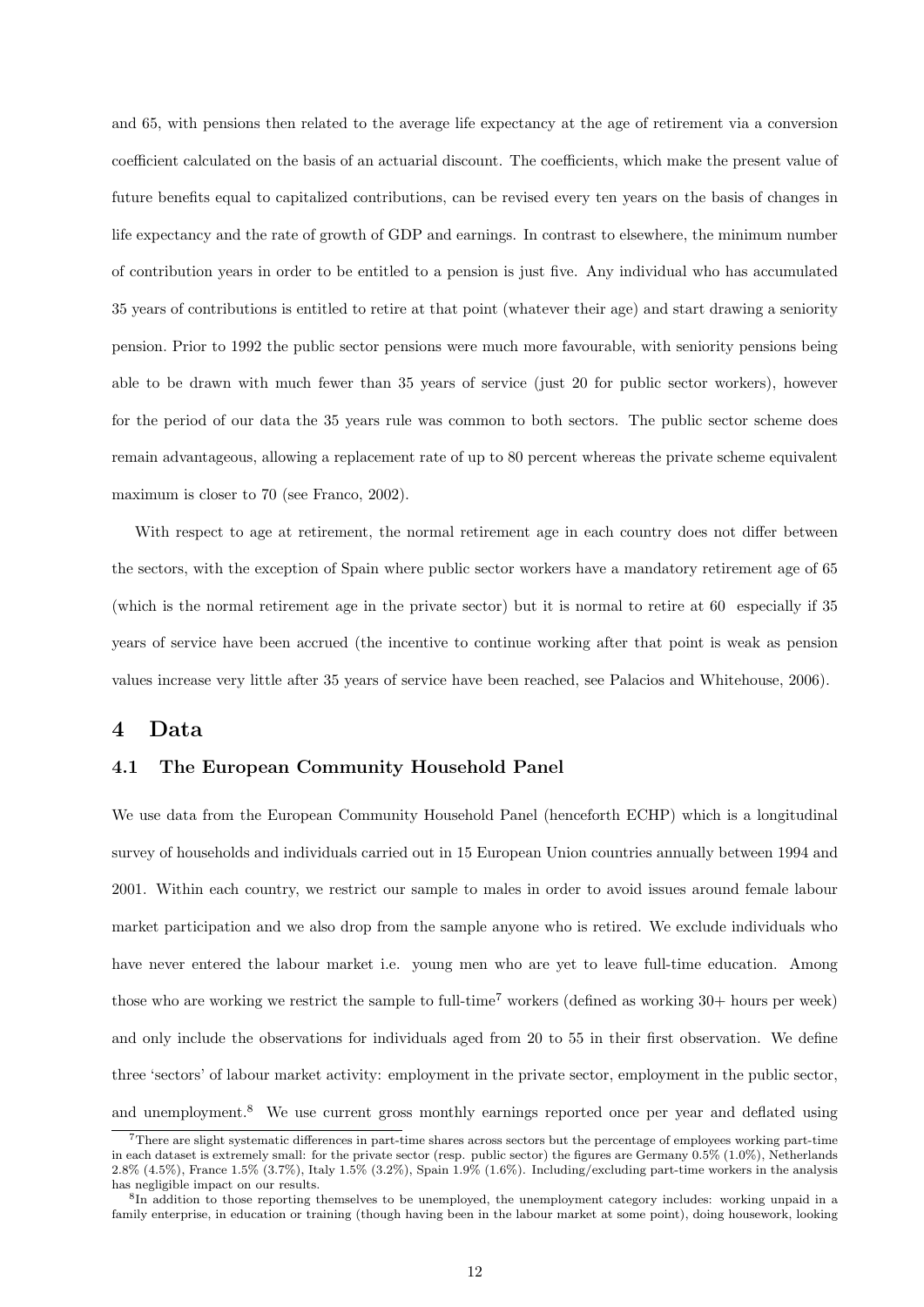each country's CPI and detrended within each country. We trim the earnings data by treating earnings observations below the 2nd and above the 98th percentile of earnings within each 'education'x'job sector' cell as missing data.<sup>9</sup>

The rules governing inclusion in the sample, added to the relatively small population size of some of the countries involved in the ECHP, results in sample sizes that are too small to implement our model in Belgium, Luxembourg, Denmark, Greece, Ireland, Austria, Finland, Portugal and Sweden. However, we do retain a usable sample in five countries: Germany, the Netherlands, France, Italy and Spain.<sup>10</sup>

#### 4.2 Basic Sample Description

In each country, the constructed sample retains the men who satisfy the sample selection criteria outlined above and have a minimum of 4 (maximum of 8) consecutive observations.<sup>11</sup> Table 1 shows for each dataset the number of individuals in total, the average number of consecutive observations per individual, and then this information broken down according to the sector in which the individual is first observed.

The mean number of consecutive observations per individual is around 6.5 and does not exhibit much variation across countries or sectors of employment in the first observation. Individuals initially observed unemployed have a slightly smaller (6) average number of sample observations.

For each country we look at (log) current gross monthly earnings. Differences in the distribution of monthly work hours for full-time workers could lead to differences between the picture we will describe and that obtained with hourly wages. As our focus is to construct a measure of lifetime differences in the value of employment in either sector, we have chosen to use monthly earnings. Table 2 shows the weekly hours distributions by sector for each country. In France and Spain, median weekly hours are identical across the two sectors. In Germany, the Netherlands and Italy, the public sector median weekly hours are respectively 1, 2 and 4 hours less than private sector hours. The standard deviation of hours tends to be smaller in the public sector, the difference ranging from 57 minutes (Italy) to 1 hour and 40 minutes (Netherlands).

after children or other persons, working less than full-time hours, and other economically inactive people. We include these categories of inactivity in the unemployment definition in order not to lose the information of individuals who temporarily transit out of the labour market, however any individual who has more than three periods of inactivity or more than two consecutive periods of inactivity is dropped. Any individual working less than full-time hours has their earnings information censored and so does not contribute to the modelling of wages.

<sup>&</sup>lt;sup>9</sup>We do not drop these *observations* only replace their earnings as missing. Therefore the individuals concerned still convey information to the sample and contribute to the modelling of the labour market dynamics.

<sup>10</sup>Results using the UK sample in the ECHP, which is itself taken from the BHPS, concur with those found by Postel-Vinay and Turon (2007) when using a larger sample available in the British Household Panel Survey.

 $11$ There is some sample attrition which we assume to be exogenous. Some of the attrition is a consequence of our sample construction rules that treat individuals as censored from the first time they have a gap in their response history. See Appendix A for more details.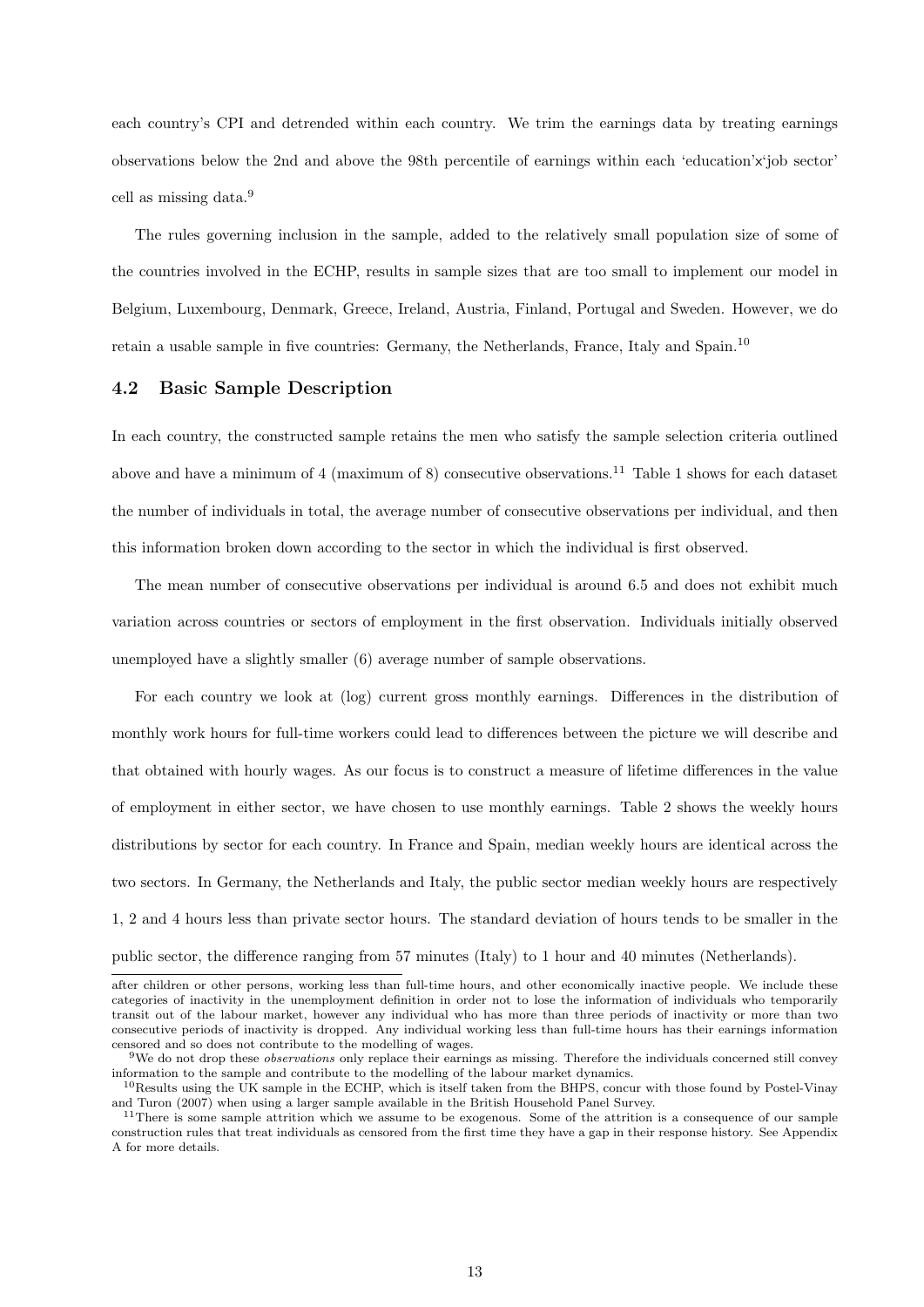#### 4.3 Differences in Education

The ECHP includes a standardised education measure – the ISCED classification<sup>12</sup> – coded into 3 categories: "high" is ISCED levels 5-7 and corresponds to all classes of tertiary level education, "medium" is ISCED level 3, corresponding to upper-secondary (post-compulsory) education, and "low" is ISCED levels 0-2, corresponding to levels of education up to the end of secondary schooling.

Table 3 shows that Germany, the Netherlands and France have similar proportions of highly educated workers (around 25% of the workforce) while just under one third of the Spanish workforce falls in the high education bracket and only 10.5% in Italy. Proportions of low-educated workers vary considerably across countries, from a low 10.5% in Germany to 43.3% in Spain. In each country, the public sector has a greater proportion of highly educated workers. This is particularly pronounced in Spain where the public sector proportion of highly educated is more than double the corresponding figure for the private sector. Public sector employees are everywhere older and with greater potential labour market experience<sup>13</sup> than their private sector counterparts. This gap is most marked in the Netherlands and Italy (2.6 and 2.0 years of experience, respectively).

#### 4.4 Raw Differences

As Table 4 illustrates, the raw public pay gap in wage levels is positive in all five countries, from a few log-points in Germany, the Netherlands and Italy (4.9, 9.3 and 10.2 respectively) to 13.4 log-points in France (14.3%) and 27.0 log points (31.0%) in Spain. With respect to the dispersion of earnings the public and private sectors exhibit notable differences. For Germany, the Netherlands, France and Spain, the standard deviation of log earnings is lower in the public than the private sector to around the same extent. In Italy the extent of pay dispersion is similar in each sector.

Our point in this paper is that these differences only represent one dimension of public-private differences as we will show below that dynamic differences in earnings mobility and job mobility are substantial too and must be taken into account if one tries to gauge long-term differences between employment in either sector.

One-lag autocovariances of earnings show a greater persistence amongst those individuals continuously employed in the public sector than amongst those continuously employed in the private sector, across all countries.

As can be seen from the 'Observed' panels of Tables 16–20 direct transitions from the private to the

<sup>12</sup>International Standard Classification of Education. We discuss in Appendix B an alternative measure of education.  $13$ 'Labour market experience' or more accurately '*potential* labour market experience' is defined as current age minus the age when the individual first entered the labour market.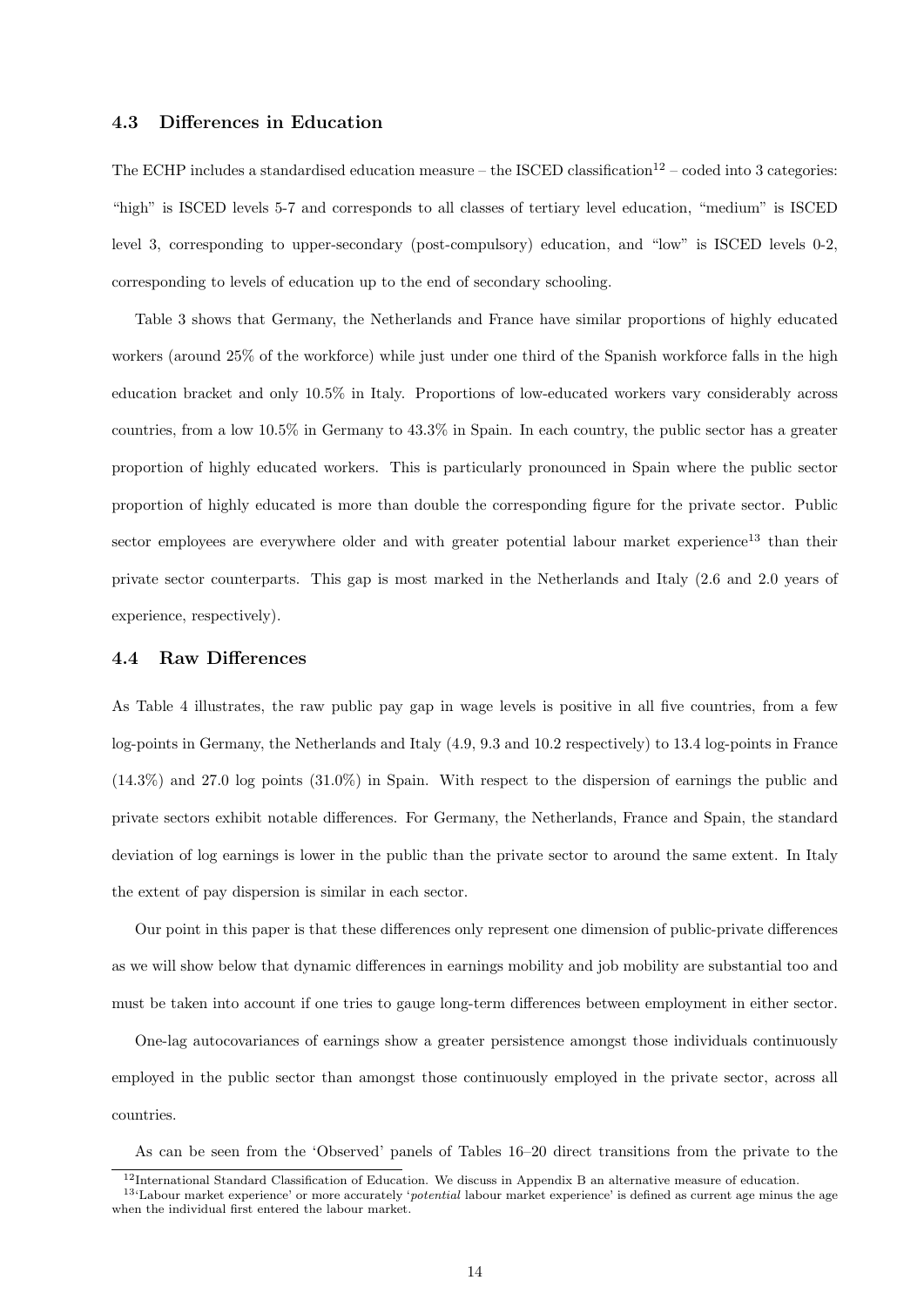public sector are very uncommon: only 1% to 2% of individuals initially employed in the private sector move to the public sector the next year; however movements in the opposite direction are more frequent, between 7.0% and 8.5% of those employed in the public sector in year  $t-1$  are employed in the private sector in year  $t$ , with the exception of France where transition probabilities relating to both directions of movement are very small. Moreover, for each country bar the Netherlands, the annual transition rate into unemployment from the private sector is much larger than the corresponding figure for the public sector.

The descriptive statistics shown in this section make it clear that in all countries, the public and private sectors differ in cross-sectional earnings levels and both earnings and employment dynamics – all elements that will be important to forward-looking agents.

## 5 A Model of Employment and Wage Dynamics, Between and Within Sectors

#### 5.1 General Structure

Our statistical model follows Postel-Vinay and Turon (2007), adjusted to accommodate the format of ECHP data. In each country, the constructed dataset is a set of N individuals, indexed  $i = 1, \ldots N$ , each of whom we follow for  $T_i$  consecutive years (where  $4 \leq T_i \leq 8$ , for all i). Each year we observe the individual's employment status and sector, their monthly earnings if employed and a selection of characteristics. A typical observation for an individual i can be represented by the vector<sup>14</sup>  $\mathbf{x}_i = (\mathbf{y}_i, \mathbf{S}_i, \mathbf{z}_i^v, z_i^f)$ , where:

- $y_i = (y_{i1}, \ldots, y_{iT_i})$  is the observed sequence of individual *i*'s log earnings flows.
- $S_i = (S_{i1}, \ldots, S_{iT_i})$  is the observed sequence of individual *i*'s labour market states at interview dates. We define the three distinct labour market states: employed in the private sector, employed in the public sector and unemployed.  $S_{it}$  indicates which of the three above states individual i is in at date t.
- $\mathbf{z}_i^v = (z_{i1}^v, \ldots, z_{iT_i}^v)$  is a sequence of time-varying individual characteristics. In our application we only consider (polynomials in) potential labour market experience, defined as the current date less the date at which individual i left full-time education.
- Finally,  $z_i^f$  is a set of individual fixed characteristics. It includes education level (the 3 ISCED levels) and experience at the time when the individual entered the panel. Hence  $\mathbf{z}_i^v$  is deterministic conditional on  $z_i^f$ .

<sup>&</sup>lt;sup>14</sup>Throughout the paper vectors will be denoted by boldface characters.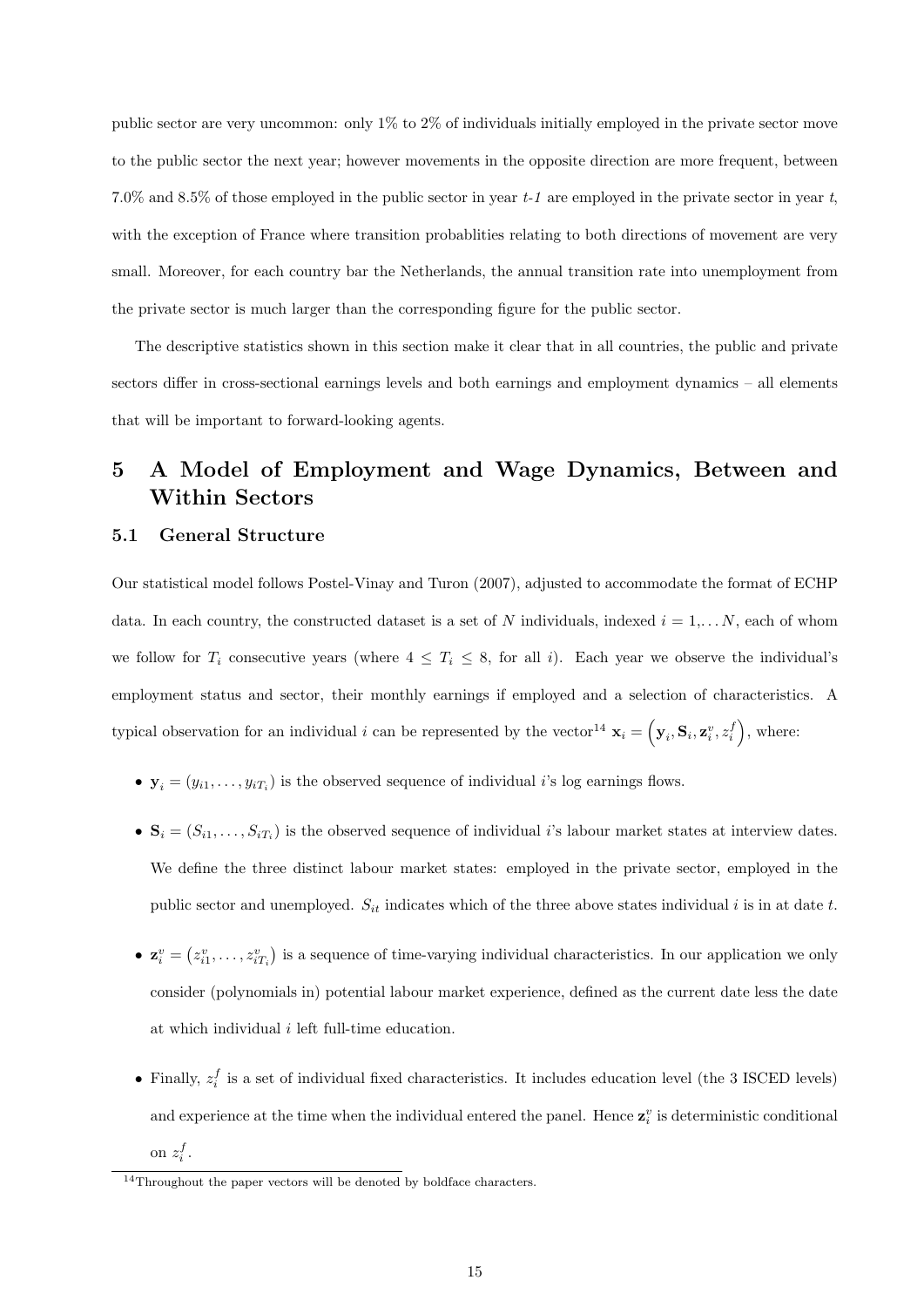In addition to the individual observed heterogeneity as captured by  $\mathbf{z}_i^v$  and  $z_i^f$ , we allow time-invariant unobserved heterogeneity to influence individual's wages and selection into the various labour market states. The specific form we allow this heterogeneity to take is outlined in section 5.2 below, for now we simply append the set  $k_i$  of time-invariant unobserved characteristics to the individual's data vector  $\mathbf{x}_i$ .

We aim to estimate simultaneously transitions between unemployment and employment, transitions between the public and private sector, and earnings trajectories within and between employment sectors. Omitting the parameters that condition the various parts of the model for the sake of conciseness, we define the individual's contributions to the complete likelihood as:

$$
\mathcal{L}_i(\mathbf{x}_i, k_i) = \ell_i\left(\mathbf{y}_i \mid \mathbf{S}_i, \mathbf{z}_i^v, z_i^f, k_i\right) \cdot \ell_i\left(\mathbf{S}_i \mid \mathbf{z}_i^v, z_i^f, k_i\right) \cdot \ell_i\left(k_i \mid z_i^f\right) \cdot \ell\left(z_i^f\right). \tag{1}
$$

This individual likelihood contribution comprises four terms. The last term,  $\ell(z_i^f)$ , is the observed sample distribution of individual characteristics  $z_i^f$ . Since  $\mathbf{z}_i^v$  is deterministic conditional on  $z_i^f$  there is no need for it to feature in this last term. This sample distribution is observed and is independent of any parameter. The penultimate term,  $\ell([k_i\mid z_i^f])$ , is the distribution of the unobserved individual heterogeneity  $k_i$  given observed characteristics  $z_i^f$ . The second term is the likelihood of an individual's labour market history given individual heterogeneity,  $\ell\left(\mathbf{S}_i \mid \mathbf{z}_i^v, z_i^f, k_i\right)$ . Finally the first term in the individual likelihood contribution is the likelihood of earnings history given their labour market history and individual heterogeneity,  $\ell\left(\mathbf{y}_i \mid \mathbf{S}_i, \mathbf{z}_i^v, z_i^f, k_i\right)$ . The first three terms in the individual likelihood depend on various subsets of the model's parameters. We obtain estimates of those parameters by maximizing the sample log-likelihood,  $\sum_{i=1}^{N} \log \left[ \int \mathcal{L}_i (\mathbf{x}_i, k_i) dk_i \right]$ . We will now outline the specifics of the modelling of each component of (1), beginning with the treatment of unobserved individual heterogeneity.

#### 5.2 Unobserved Heterogeneity

In addition to the observed heterogeneity, we consider two types of unobserved heterogeneity:  $k_i = (k_i^m, k_i^y)$ . The first dimension of this heterogeneity,  $k_i^m$ , relates to the individual's propensity to be unemployed or to work in the public sector (and will be referred to henceforth as their 'mobility class'). The second dimension,  $k_i^y$ , refers to heterogeneity in terms of earnings (hereafter referred to as 'wage class') through its impact on both earnings levels and earnings mobility. Both  $k_i^m$  and  $k_i^y$  are time-invariant random effects which are allowed to be correlated in an arbitrary manner. The mobility class,  $k_i^m$ , conditions all the parameters of the model relating to employment and sector history, while the wage class,  $k_i^y$ , conditions the parameters relating to earnings history both in terms of levels and persistence. Allowing for different unobserved mobility classes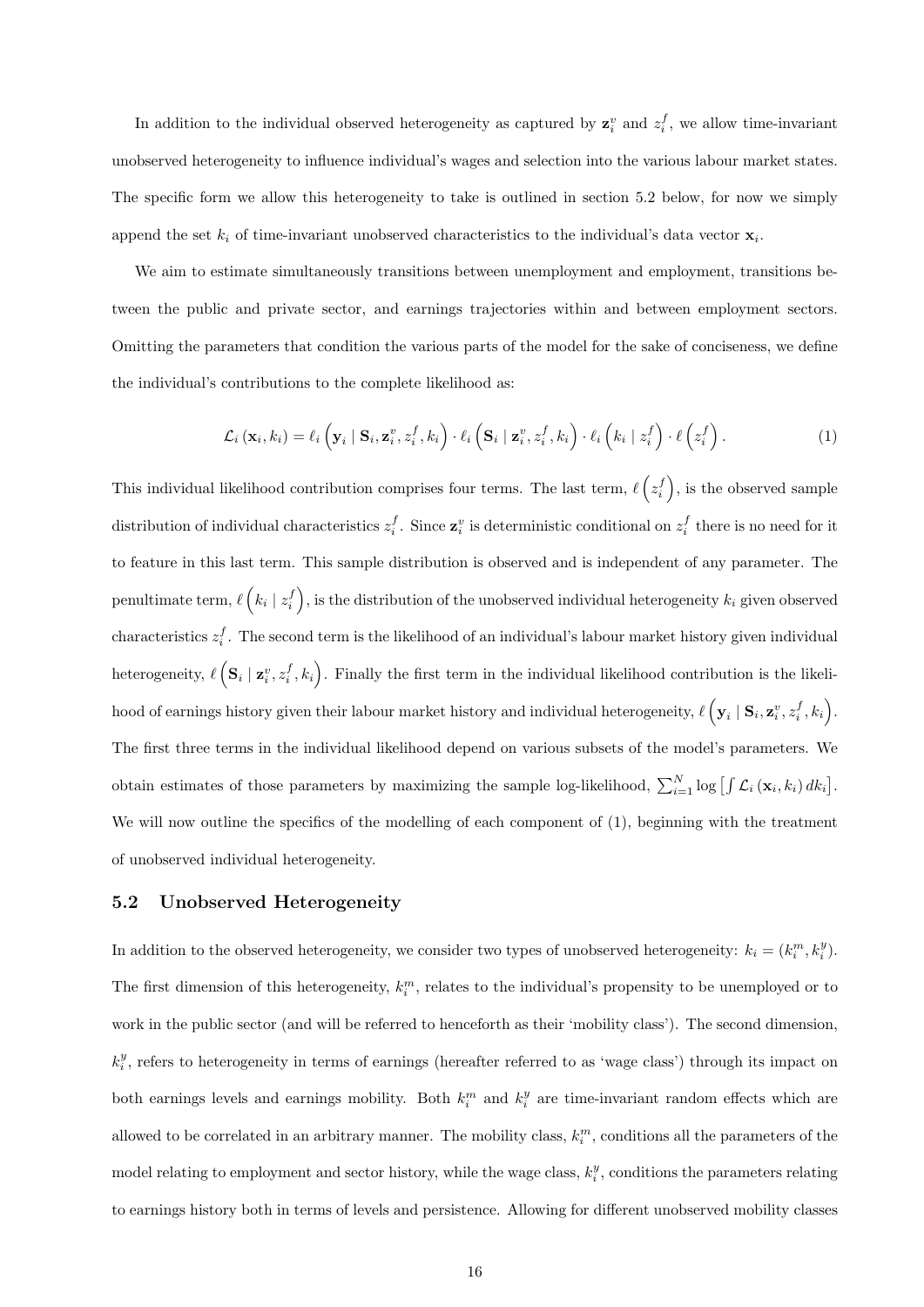leaves room for some people to have a higher propensity to work in the public sector (or to be unemployed), addressing the selection problem outlined in section 4. Moreover, the inclusion of earnings heterogeneity via a time-invariant wage class term helps to capture the persistence in earnings rank, which is not always possible to characterise with fairly low-order Markov processes. We refer to mobility and wage classes as we employ a finite mixture approach to modelling the unobserved heterogeneity in which each individual can belong to one of  $K^m$  mobility classes and  $K^y$  wage classes.<sup>15</sup> In total there are  $K = K^m \times K^y$  classes. The probability of belonging to a given class depends on the observed individual heterogeneity,  $z_i^f$ :

$$
\Pr\left\{k_i^m, k_i^y \mid z_i^f\right\} = \Pr\left\{k_i^y \mid k_i^m, z_i^f\right\} \cdot \Pr\left\{k_i^m \mid z_i^f\right\}.
$$
\n(2)

To be more specific, we model each component of (2) as a multinomial logit with  $K<sup>y</sup>$  and  $K<sup>m</sup>$  outcomes respectively. All of the details of the model specification are gathered in Appendix E.

#### 5.3 Labour Market Mobility

The second component of  $\mathcal{L}_i(\mathbf{x}_i, k_i)$  in (1) relates to the individual's labour market mobility. The transitions between the three labour market states are specified as to depend only on the individual's state in the previous observation and on observed and unobserved characteristics, thus labour market states are modelled as following a conditional first-order Markov chain. It is useful at this point to introduce the indicators  $e_{it}$  and  $\text{pub}_{it}$  which respectively denote the individual's employment state and job sector at the date-t interview. Specifically,  $e_{it} = 1$  if i is employed at the date-t interview, 0 if unemployed; pub<sub>it</sub> is only defined if  $e_{it} = 1$ , with  $\text{pub}_{it} = 1$  if individual i is employed in the public sector, and 0 if he is employed in the private sector. We thus model the complete (within panel) labour market histories in two stages: the probability of employment at the date-t interview  $(e_{it} = 1)$ , given last period sector and individual heterogeneity, and the probability of public sector employment at the date-t interview ( $\text{pub}_{it} = 1$ ), given employment at date-t  $(e_{it} = 1)$ , previous sector and individual heterogeneity. These probabilities are specified as:

$$
\Pr\left\{e_{it}, \text{pub}_{it} \mid S_{i,t-1}, z_{i,t-1}^v, z_i^f, k_i^m\right\} = \Pr\left\{e_{it} \mid S_{i,t-1}, z_{i,t-1}^v, z_i^f, k_i^m\right\} \times \left[\Pr\left\{\text{pub}_{it} \mid e_{it}, S_{i,t-1}, z_{i,t-1}^v, z_i^f, k_i^m\right\}\right]^{e_{it}}, \quad (3)
$$

where  $S_{i,t} = (e_{it}, \text{pub}_{it})$ . Both elements of (3) are modelled as logits.

We address our initial conditions problem by specifying the distribution of the initial labour market state,  $S_{i1}$ , i.e. model the joint probability of  $(e_{i1}, \text{pub}_{i1})$  as a function of observed and unobserved heterogeneity

<sup>&</sup>lt;sup>15</sup>We implement this approach following Postel-Vinay and Turon (2007), the finite mixture approach providing a tractable method to account for unobserved heterogeneity.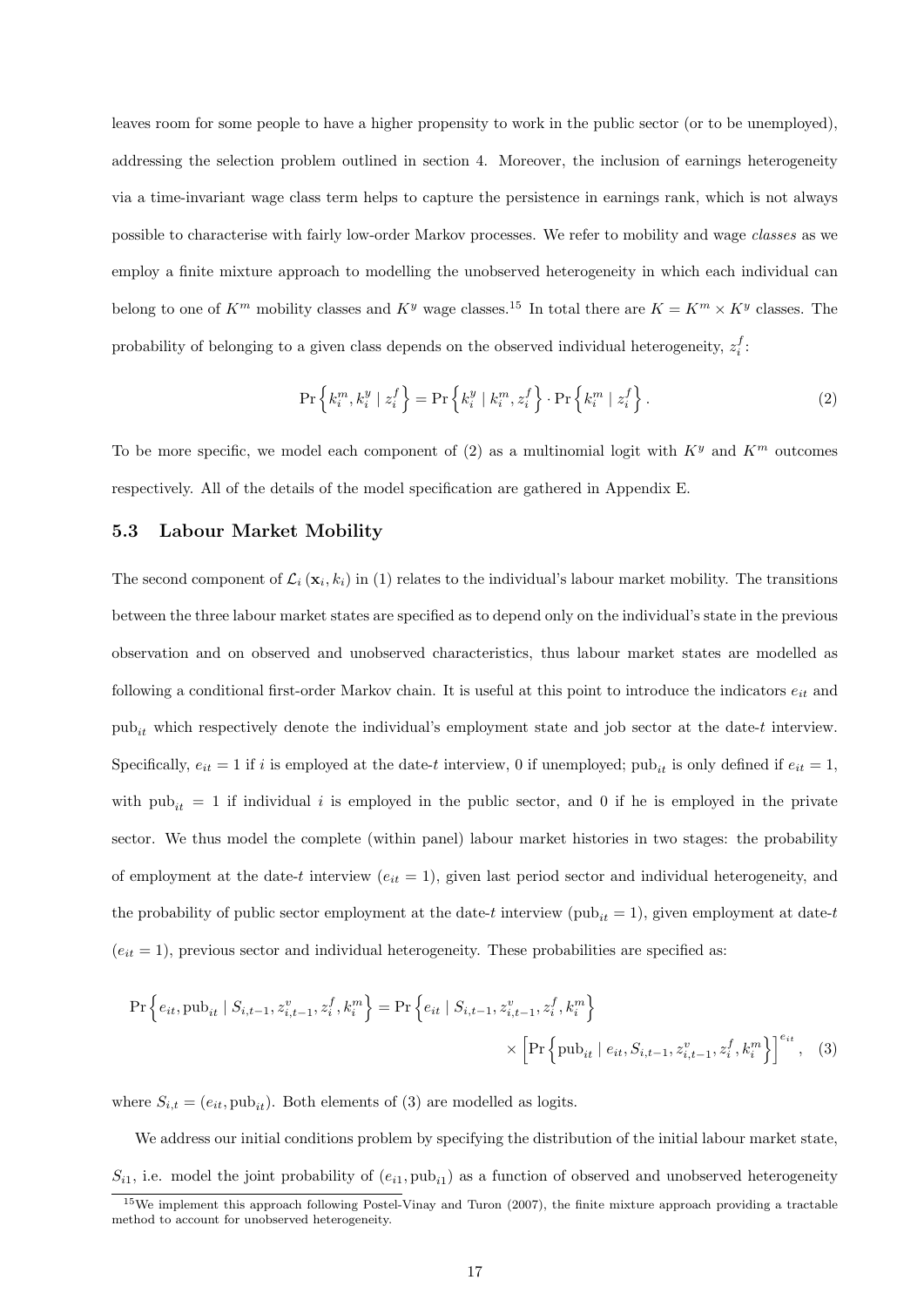$\left(z_i^f, k_i^m\right)$  in the form of a product of two conditional logits:

$$
\Pr\left\{e_{i1}, \text{pub}_{i1} \mid z_i^f, k_i^m\right\} = \Pr\left\{e_{i1} \mid z_i^f, k_i^m\right\} \cdot \left[\Pr\left\{\text{pub}_{i1} \mid z_i^f, k_i^m\right\}\right]^{e_{it}}.\tag{4}
$$

Therefore, the contribution to the likelihood of an individual's job mobility trajectory is:

$$
\ell_i\left(\mathbf{S}_i \mid \mathbf{z}_i^v, z_i^f, k_i^m\right) = \Pr\left\{S_{i1} \mid z_i^f, k_i^m\right\} \times \prod_{t=2}^{T_i} \Pr\left\{S_{it} \mid S_{i,t-1}, z_{i,t-1}^v, z_i^f, k_i^m\right\},\tag{5}
$$

where the components of the latter product are given by (3).

#### 5.4 Earnings Process

The first term in  $\mathcal{L}_i(\mathbf{x}_i, k_i)$  (equation (1)) involves the modelling of individual earnings trajectories. We only have earnings information for individuals who are observed in employment, which means that earnings information is censored for periods in which an individual is unemployed. We assume log earnings trajectories  $y_i$  to be the realisation of a Markov process of continuous random variables  $Y_t$ . Given the limitation of the sample dimensions, both in terms of  $N$  and  $T$ , a second-order Markov process combined with our assumed unobserved heterogeneity specification seems the best option. This allows us to write the likelihood of a given earnings trajectory over  $T$  periods as a product of bi- or tri-variate densities:

$$
\ell(\mathbf{y}) = \ell(y_2, y_1) \cdot \prod_{t=3}^{T} \ell(y_t | y_{t-1}, y_{t-2}) = \ell(y_2, y_1) \cdot \prod_{t=3}^{T} \frac{\ell(y_t, y_{t-1}, y_{t-2})}{\ell(y_{t-1}, y_{t-2})}.
$$
(6)

Again, so as not to overload the equations, we temporarily omit the conditioning variables and individual index.

We assume that marginal log-earnings distributions to be normal conditional on observed and unobserved individual heterogeneity. Thus both the earnings mean and variance are allowed to depend on both observed and unobserved heterogeneity as well as current sector and previous labour market status:

$$
y_{it} | \text{pub}_{it}, e_{i,t-1}, z_{it}^v, z_i^f, k_i^y \sim \mathcal{N}(\mu_{it}, \sigma_{it}^2)
$$
  
with  $\mu_{it} = \mu \left( \text{pub}_{it}, e_{i,t-1}, z_{it}^v, z_i^f, k_i^y \right)$  and  $\sigma_{it} = \sigma \left( \text{pub}_{it}, e_{i,t-1}, z_{it}^v, z_i^f, k_i^y \right)$ . (7)

Introducing normalised log-earnings as  $\tilde{y}_{it} = \frac{y_{it} - \mu_{it}}{\sigma_{it}}$ , we now have the triple  $(\tilde{y}_{it}, \tilde{y}_{i,t-1}, \tilde{y}_{i,t-2})$  and the pair  $(\widetilde{y}_{it}, \widetilde{y}_{i,t-1})$  as Gaussian vectors with covariance matrices  $\mathcal{I}_{it}^{(3)}$  and  $\mathcal{I}_{it}^{(2)}$  respectively, which we expand as:

$$
\underline{\tau}_{it}^{(3)} = \begin{pmatrix} 1 & \tau_{i,t,t-1} & \tau_{i,t,t-2} \\ \tau_{i,t,t-1} & 1 & \tau_{i,t-1,t-2} \\ \tau_{i,t,t-2} & \tau_{i,t-1,t-2} & 1 \end{pmatrix} \quad \text{and} \quad \underline{\tau}_{it}^{(2)} = \begin{pmatrix} 1 & \tau_{i,t,t-1} \\ \tau_{i,t,t-1} & 1 \end{pmatrix}.
$$
 (8)

These  $\tau s$  are individual-specific and are allowed to vary with observed and unobserved heterogeneity and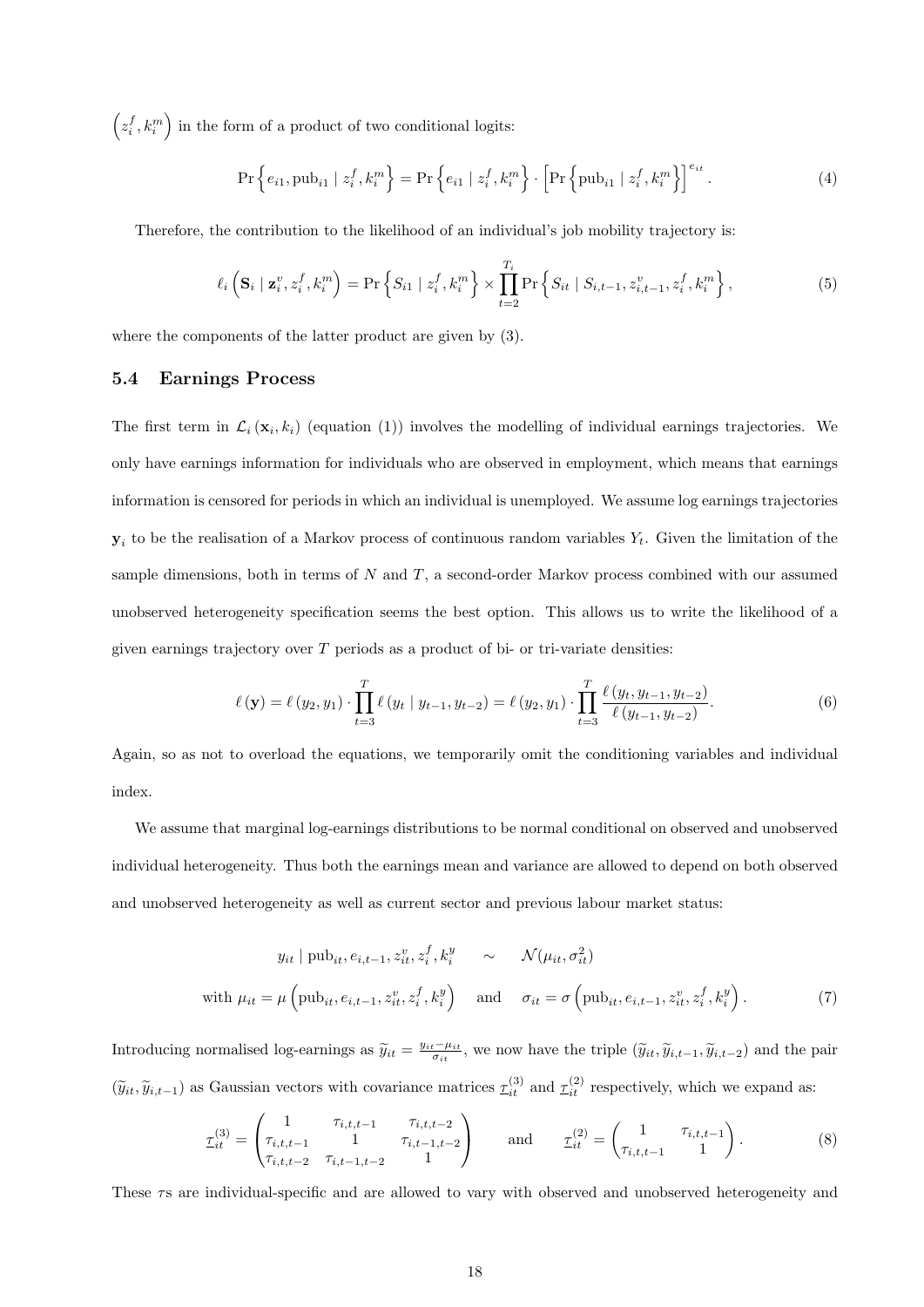with labour market sector at  $t, t - 1$  and  $t - 2$ :

$$
\tau_{i,t,t-1} = \tau_1 \left( \text{pub}_{it}, \text{pub}_{i,t-1}, z_{it}^v, z_i^f, k_i^y \right)
$$
  
and 
$$
\tau_{i,t,t-2} = \tau_2 \left( \text{pub}_{it}, \text{pub}_{i,t-1}, \text{pub}_{i,t-2}, z_{it}^v, z_i^f, k_i^y \right).
$$
 (9)

 $\mu(\cdot), \sigma(\cdot), \tau_1(\cdot)$  and  $\tau_2(\cdot)$  are functions specified in Appendix E.

For individuals with complete earnings information, the equation  $(6)$  earnings trajectory simplifies to:<sup>16</sup>

$$
\ell_i\left(\mathbf{y}_i \mid \mathbf{e}_i, \mathbf{pub}_i, \mathbf{z}_i^v, z_i^f, k_i^y\right) = \left[\prod_{t=1}^T \frac{1}{\sigma_{it}}\right] \times \left[\frac{\prod_{t=3}^T \varphi_3\left(\widetilde{y}_{it}, \widetilde{y}_{i,t-1}, \widetilde{y}_{i,t-2}; \underline{\tau}_{it}^{(3)}\right)}{\prod_{t=3}^T \varphi_2\left(\widetilde{y}_{it}, \widetilde{y}_{i,t-1}; \underline{\tau}_{it}^{(2)}\right)}\right],\tag{10}
$$

where  $\varphi_n(\cdot; \underline{\tau}^{(n)})$  is the *n*-variate normal pdf with mean 0 and covariance matrix  $\underline{\tau}^{(n)}$ .

We are effectively assuming that normalised log earnings follow a familiar  $AR(2)$  process, though we build in some flexibility by allowing the  $\tau s$  to depend on observed (and unobserved) individual characteristics in (9). This has the dual appeal of (a) helping to more accurately fit the observed mobility of income ranks, and (b) informing one of the key questions that we aim to address: namely how income mobility varies across individuals and across sectors. The  $\tau s$  offer an index of income mobility which we will use to shed light on this key question. We acknowledge that an implicit assumption of the model outlined above is that transitory shocks to the earnings process are independent of the transitory shocks to the processes determining mobility between the labour market sectors. To put this another way, we assume that the individual earnings process only affects individual mobility between states through either observed characteristics (e.g. education and experience) or through the time-invariant unobserved individual random effects  $k_i^m$  and  $k_i^y$ , and not through any transitory (unobserved) shocks. This assumption leads to the separability of the likelihood function into a part relating to labour market mobility and a separate part relating to the earnings process.

Although this assumption may appear unrealistic with regard to job mobility motivated by wage differences, our aim in this paper is to present a purely descriptive picture of employment and earnings in the private and public sectors in terms of relating average (over the wage distribution) mobility between sectors, and earnings levels and dynamics in each sector. The stylised facts presented here will need to be understood within a structural model highlighting the mechanisms of individual behaviour giving rise to these facts. This is what we aim to do in another paper (see Bradley, Postel-Vinay and Turon, 2013), where individuals earning relatively little in either sector do have a relatively strong incentive to accept outside offers from either the same or the other sector, so that worker mobility is related to wage rank.

 $16$ For the derivation of this expression see Appendix E. For individuals with incomplete earnings information, the above expression is amended to accommodate for missing data, again see Appendix E for details.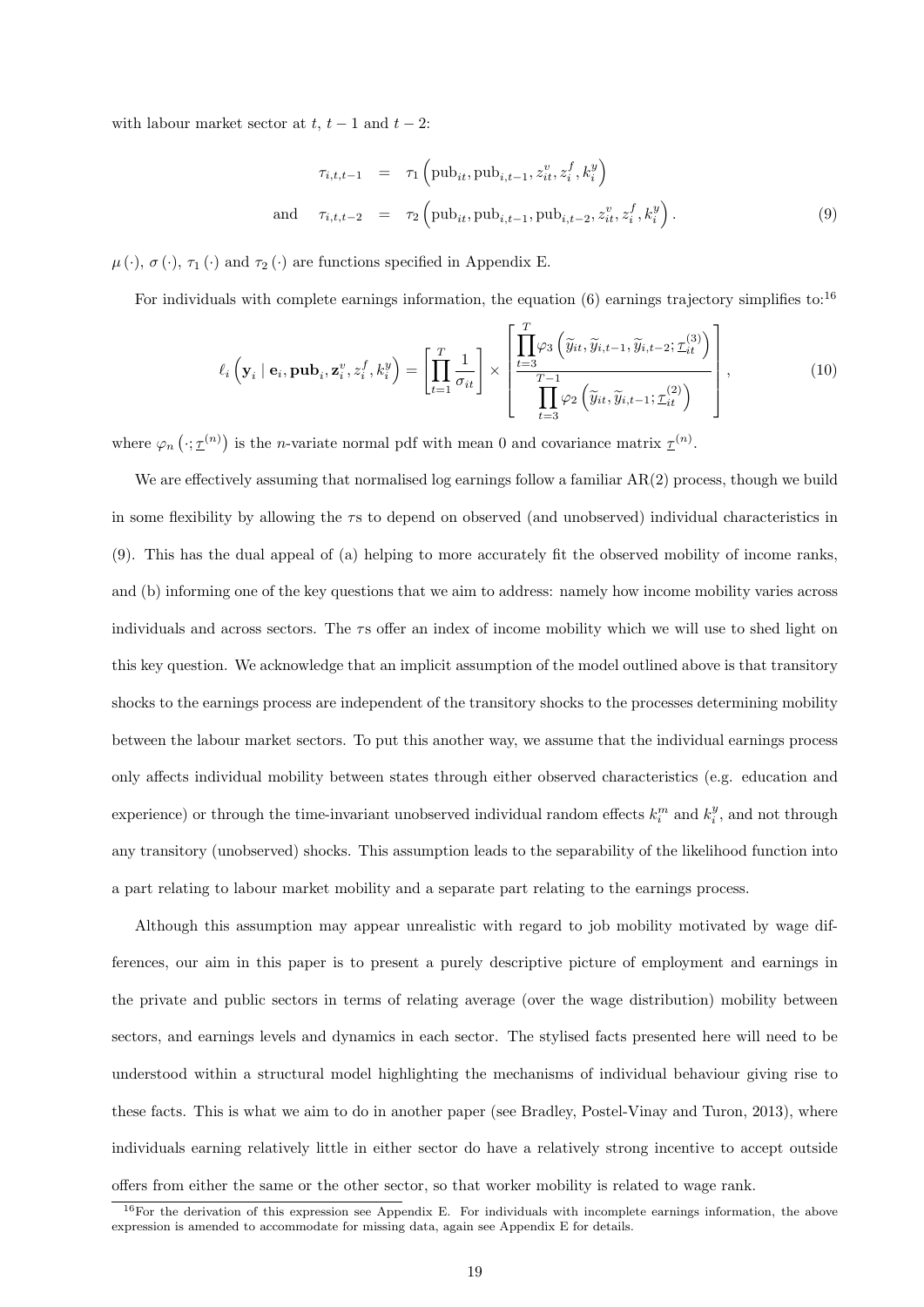#### 5.5 Likelihood Maximisation

Having established the specifications for the individual contributions to the complete likelihood,  $\mathcal{L}_i(\mathbf{x}_i, k_i)$ defined above, the parameter estimates are obtained by maximisation of the sample log-likelihood:

$$
\sum_{i=1}^{N} \log \left( \sum_{k_i^m=1}^{K^m} \sum_{k_i^y=1}^{K^y} \mathcal{L}_i \left[ \mathbf{x}_i, (k_i^m, k_i^y) \right] \right), \tag{11}
$$

where as touched on above, the individual random effects  $k_i = (k_i^m, k_i^y)$  are integrated out of the complete likelihood (1). We proceed by employing a sequential (two-step) version of the EM algorithm (described in Appendix  $F$ ) which takes advantage of the separability of  $(1)$  to estimate the parameters governing the mobility process between labour market states by running a first EM procedure, before estimating the parameters governing earnings processes in a second EM procedure, in which the job mobility parameters are given their first-step estimated values. The advantage of this procedure is that it is computationally more stable given arbitrary starting values and is more tractable than a direct frontal maximisation of the total sample likelihood (11). Furthermore, it can be shown that under the assumptions of identification of the model parameters and numerical convergence of the algorithm, that the two stage approach converges to a consistent estimator of the parameters (see Bonhomme and Robin,  $2009$ ).<sup>17</sup>

### 6 Results

We now turn to the presentation of our results in the following three steps. We first examine the estimated distribution of unobserved heterogeneity in each country, both in terms of mobility and income and show that allowing for unobserved heterogeneity matters both for the prediction of individual employment (and sectoral) trajectories and for income levels and dynamics. We then examine the fit of the model for each country, in order to establish that the model does a good job of replicating not only cross-sectional earnings statistics in each country, but also the dynamics of the labour market and earnings. In the third and final stage, we summarise our results for the five countries in our sample (and the UK for comparison) along the five dimensions of public-private differences highlighted above, namely: cross-sectional incomes (mean and dispersion), income persistence, returns to experience, and job loss rate. Our estimation allows us to predict these differences for the whole sample (by estimating a counterfactual for each individual in the sample) as well as differences across sectors including the difference in the subsets of our sample that have selected themselves in each sector of (un)employment.

 $17$ It does have the drawback in that it converges to an estimator which differs from the maximum-likelihood estimator and is not efficient, being a two-step, incomplete-information procedure.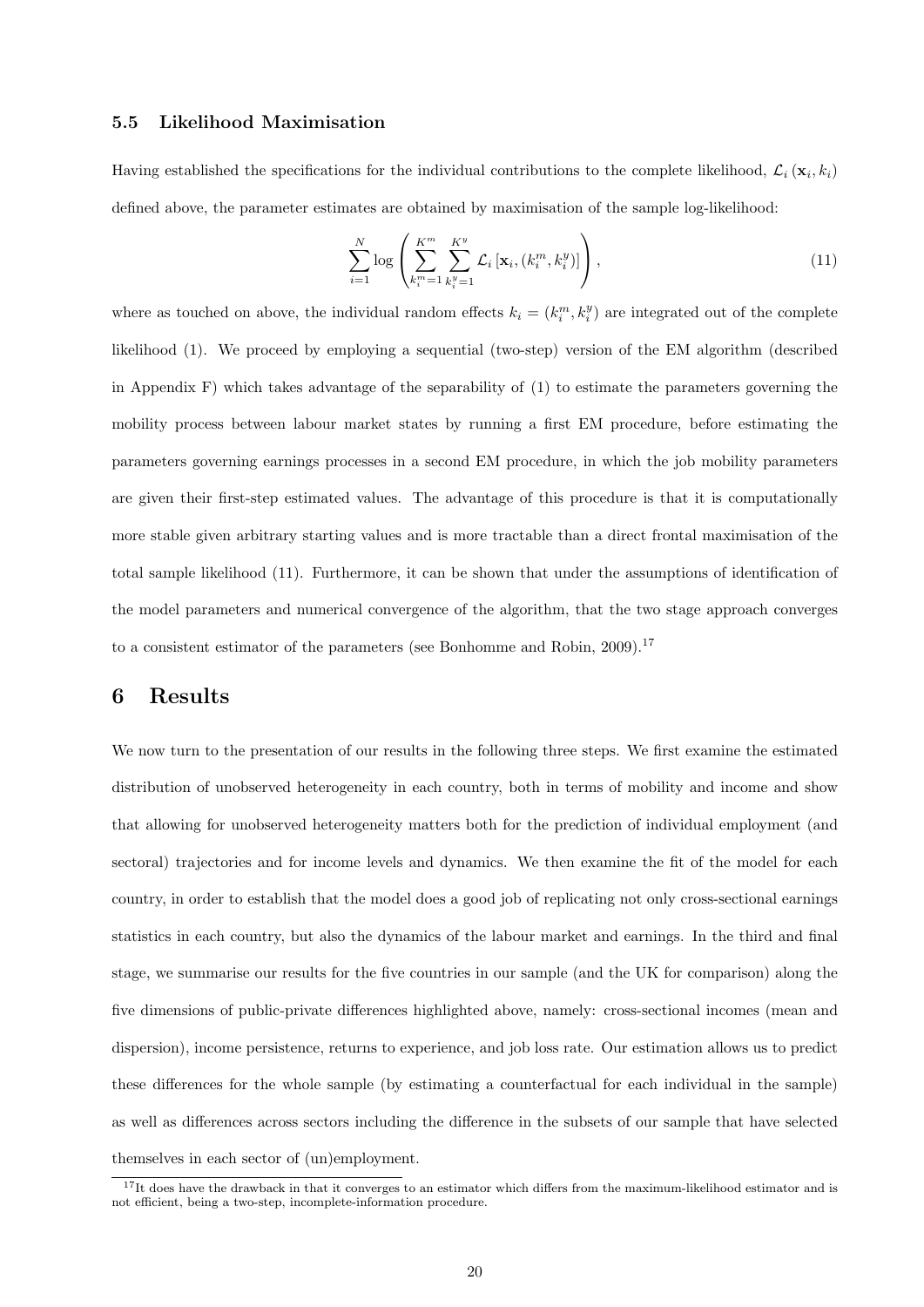Two striking features emerge from our results. First, public-private differences observed and commented upon in the public debate are in most cases largely the result of individual selection into sectors. Second, we find sizable differences between sectors in all five of the dimensions that we examine, suggesting that the usual emphasis on cross-sectional earnings and job security differences gives an incomplete picture of the public premium by ignoring differences in income dynamics.

#### 6.1 Unobserved heterogeneity

The model is estimated under the assumption that, within each country, individual unobserved heterogeneity can be modelled with two or three mobility classes and two wage classes. We set the number of mobility classes to three for all countries except the Netherlands and France, where it is set to two. We were guided in the choice of these numbers by pragmatism, trying to balance the various concerns of descriptive accuracy, computational tractability and model fit.<sup>18</sup> Rather than commenting on five countries times up to 76 coefficients directly, we choose to concentrate on more easily interpreted statistics – such as the predicted differences in the four dimensions of interest, with and without controlling for selection. (Full tables of coefficient estimates and standard errors are reported in Appendix  $G<sup>19</sup>$ . This subsection will however include some details of the results with respect to the two types of unobserved heterogeneity – mobility and earnings – embedded in our specification.

Tables 5 to 10 describe the distribution of individual types among the various unobserved heterogeneity classes as well as the composition of each class in terms of education and experience.<sup>20</sup> The first thing to note in Table 5 is that there is a substantial proportion of individuals in each class within each country, which supports the need to allow for this type of heterogeneity given the observable characteristics available in our dataset. With regard to the joint distribution of unobserved heterogeneity classes, all classes (bar one in Germany) are populated by at least 5% of the sample in each country. In the model specification, no restriction is imposed on the correlation betweeen the two dimensions of unobserved heterogeneity, and we do find a varying degree of association between the probabilities of an individual to belong to a given

<sup>&</sup>lt;sup>18</sup>On one hand, reducing the number of income classes does not replicate the income persistence observed in the data. An alternative way to increase model persistence would be to increase the order of the Markov process but the limited length of our panel precludes this possibility. On the other hand, increasing the number of classes increases the computational cost dramatically and makes the exposition more cumbersome when referring to different types. Usual information criteria would tend to suggest more classes but Nylund et al. (2007) suggest that these can be sensitive to small sample sizes.

<sup>&</sup>lt;sup>19</sup>An additional caveat should be raised here. Standard errors are calculated using the product of scores, which is consistent if the parameter values used are ML estimates. Because, as mentioned earlier, our EM-based procedure is sequential, it differs from the ML estimator. Thus, to attain consistent estimates of the standard errors we bootstrapped the entire model. Standard errors on public premia and sector specific quantities are reported in the main results tables, standard errors for all of the underlying model's coefficients are reported in Appendix G.

 $^{20}$ Note: the figures in Tables 6 to 10 refer to the first observation for each individual, in order that they are not affected by attrition. As a result, mean experience is lower than reported in Table 3 which uses the full NxT datasets, and some mobility classes have zero representation in the public sector, however this is due to looking only at the initial observation, all class types are represented in each sector for at least some of the time in the full panel data.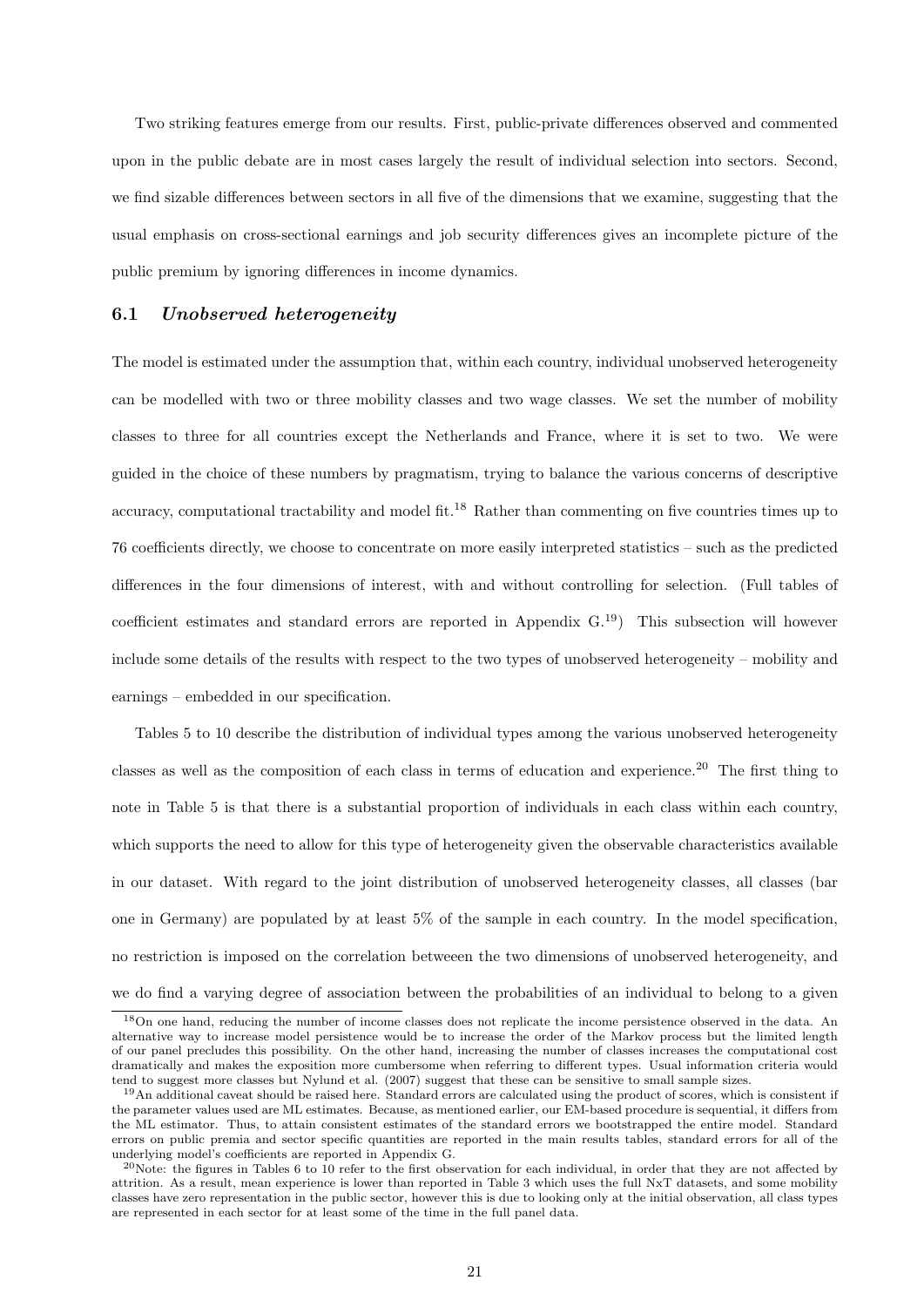mobility class and a given wage class across countries.

The pattern of the distribution across classes is very much correlated with selection into labour market state. When three mobility classes are used we find one type selecting overwhelmingly into the private sector, one into the public sector, while the third class is a mixture of mainly private sector workers, though with a higher unemployment rate than the other two. Note however that there is enough sectoral movement for each type of worker to allow for our model coefficients to be identified.<sup>21</sup> In the remainder of the paper we will designate the mobility class which selects itself predominantly in the private sector (resp. public sector) the 'private worker' (resp. 'public worker') class and the class with a higher tendency to be unemployed the 'high unemployment' class.

The upper panels of Tables 6 to 10 show the human capital characteristics of each mobility type. Compared to the 'private worker' type, the 'public worker' type have a higher proportion of highly educated workers and slightly more experience. The 'high unemployment' type have substantially lower education than the other two types. With respect to the distribution across income types, each of the 5 countries' sample is fairly evenly split between the two earnings classes, with one class earning more on average than the other, in both sectors and often (i.e. in most countries) enjoying greater returns to experience. Figures 6 to 10 in section 11.4 illustrate the earnings mean and returns to experience for the total sample and for each wage class. These visually confirm the numbers from the bottom panels of Tables 6 to 10 showing that one class usually earns more than the other and that this holds true in both sectors. Again, the 'higher earner' types tend to be more educated than the other type, as is also illustrated in the bottom panels of Tables 6 to 10.

#### 6.2 Model Fit

In order to assess the model fit, we simulate the model in each country and then compare the modelgenerated data outcomes with the real data. To achieve this, within each country, we replicate our panel as many times as there are unobserved heterogeneity classes in total so that we have one set of observations per person per unobserved heterogeneity class. We use the estimated job mobility and earnings processes to simulate individual labour market and earnings trajectories for each (individual×class) in the sample. We then produce simulated descriptive statistics, weighting each {individual *i*, class  $(k<sup>m</sup>, k<sup>y</sup>)$ } observation by the probability that individual i belongs to mobility class  $k^m$  and wage class  $k^y$ , given individual's observed characteristics  $\mathbf{x}_i$ : Pr { $k_i^m = k^m, k_i^y = k^y | \mathbf{x}_i$  }.

<sup>21</sup>See Appendix C for figures on transition matrices by class.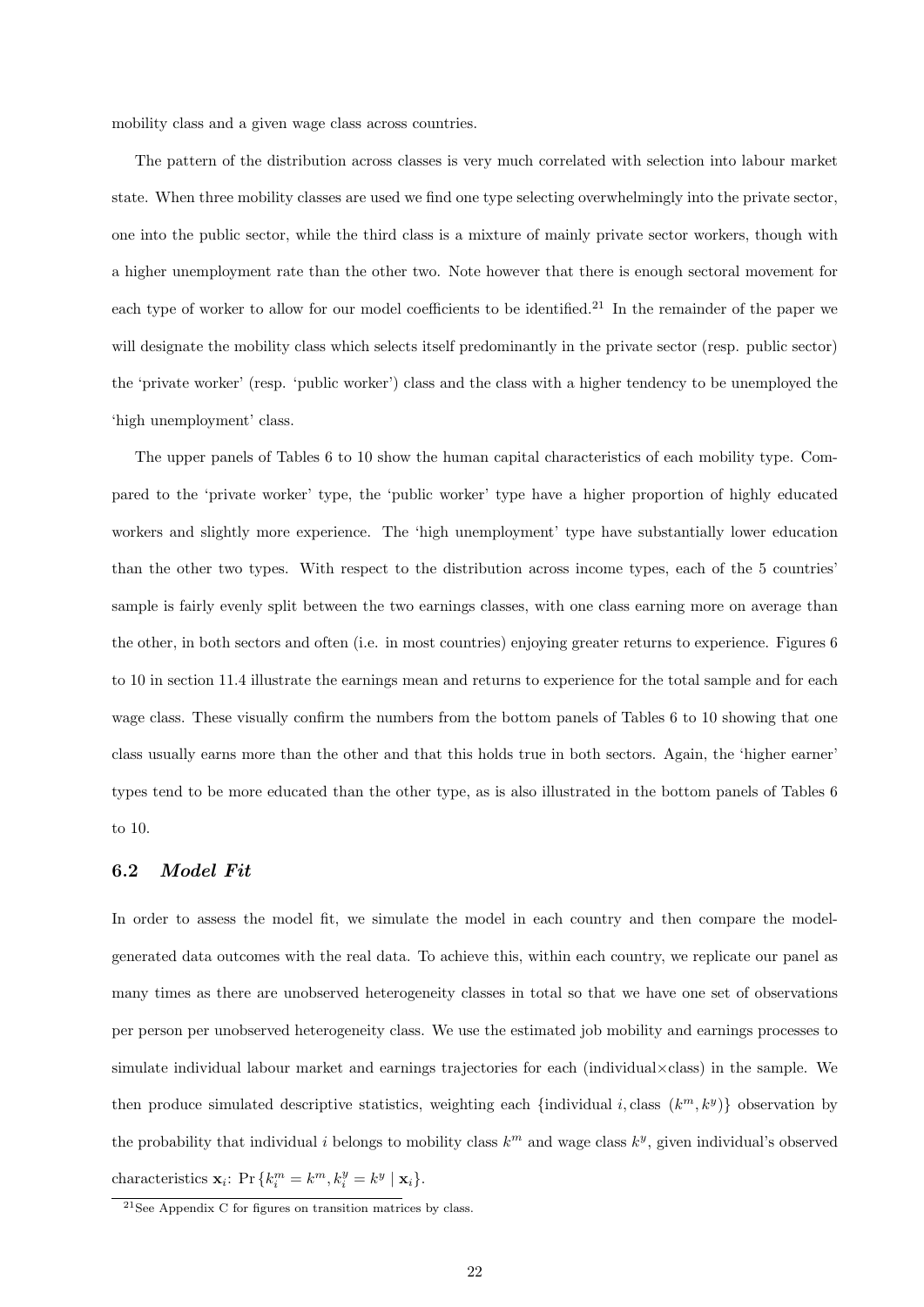#### 6.2.1 Worker Allocation and Mobility Between States

Looking at the cross-sectional statistics for all countries, Tables 11 to 15, it seems that the model fits the observed pattern of worker allocation to states – private sector employment, public sector employment and unemployment – very well indeed. Moreover, Tables 16 to 20 illustrate the observed and simulated crossjob-state transition matrices for each of the countries at intervals of one and five years.<sup>22</sup> Looking at the upper panel of each table, we can see that transitions from  $t - 1$  to t are generally fitted very well, in all cases the maximum absolute distance between the observed rate and the model-predicted rate being less than 8%-points and in most cases much less than that. In addition to the maximum distance between the observed and predicted figures in any of the nine entries in each  $3\times3$  matrix, we report the maximum absolute distance between the observed and predicted figures relating to the  $2\times 2$  matrices formed by excluding the unemployment column and row of each matrix. This shows how well the model is fitting persistence in sector for those employed, and the movement between sectors. In each case, for the  $t - 1$  to t transitions, we fit these  $2\times2$  matrices very well, the error being of the order of 1% to 1.5%-points. This shows that we are fitting the employment sector persistence well in all countries; the prediction errors are due to an under-prediction of unemployment persistence to a greater (Germany, Netherlands, Spain) or lesser (France, Italy) extent. Specifically, we under predict the unemployment persistence because we are over-predicting the rate of re-employment into the private sector – the rate of re-employment into the public sector is fitted well in each country.

Looking at the longer-lag transitions, from  $t-5$  to t, it is clear that the under-prediction of unemployment persistence continues to be a problem in the Netherlands and now also in France. In the other countries the maximum distance between predicted and observed figures is in the region of 10%-points. We note however that the  $2\times 2$  matrices distances continue to be small, of the order of 5%-points, indicating that we are fitting the persistence in and movement between sectors for employees pretty well. In sum, these tables indicate that the statistical model does a good job in all countries of fitting the observed transitions between the labour market states, both at short and longer lags.

#### 6.2.2 Earnings Dispersion and Earnings Mobility

We now turn to the model fit in terms of cross-sectional earnings distribution and earnings persistence – across the whole earnings distribution. Concentrating initially on the former, Figures 1 to 5 plot the observed

 $22$ With up to 8 observations for some individuals in each dataset, in theory we could look at 7-year lags for each country, however as there are relatively small numbers of individuals who have 8 observations, the cell sizes in the predicted data preclude robust observed matrices at longer than 5 lags.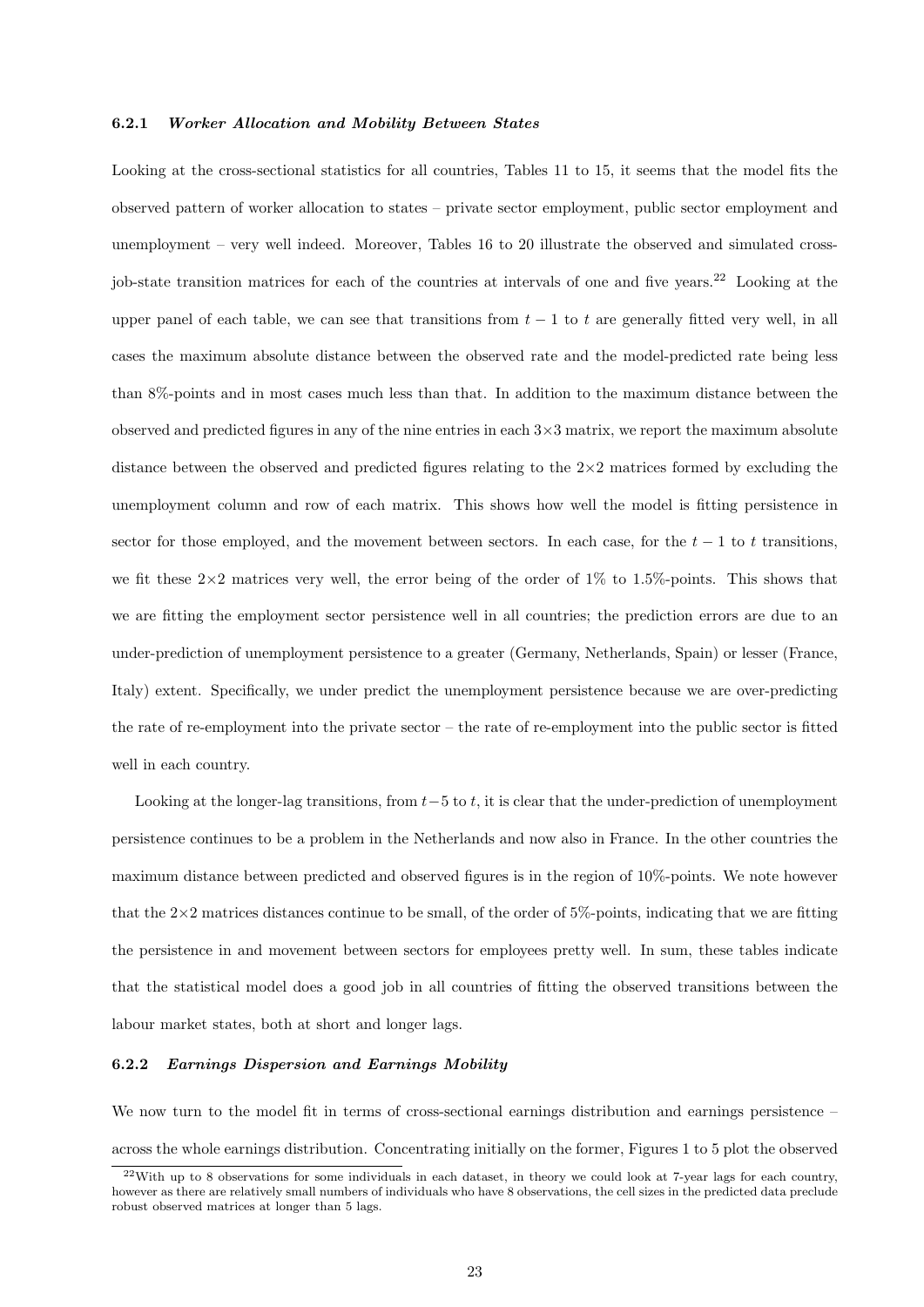and predicted log earnings densities for the whole sample and for the private and public sectors separately. These figures also include the wage class-specific densities, in each case normalised at the relative size of each class within each sector. In each country the model fits the observed wage distribution well. This suggests that the mixture of two normal densities in each country is enough to give a good fit of the observed wage density in each country.

For the purposes of our analysis, it is important not only to fit the cross sectional distributions of earnings well but also the mobility of earnings. We simulate full individual labour market histories – i.e. featuring both earnings and job state transitions – with earnings evolving according to the process outlined in our specification. We can therefore compare the predicted earnings quintile transition matrices with those obtained from the real data. Again we do this at lags of both one and five years, see Tables 21 to 25.

Concentrating firstly on the 1-period transition matrices (upper panel of each table), across all countries and cells of the matrices, the discrepancy ranges from 5 to 10%-points. Given the relatively parsimonious specification of earnings means, variances and covariances, and that we have only four to six unobserved heterogeneity classes in total, this is a very good fit. Moreover, as we move to longer lags, (lower panel of each table), though there is an increase across the board in the maximum absolute distance between the observed and predicted figures, the increases are not large for most of the countries, with maximum distances ranging from 7 to 14% points. Spain is an exception to this. The five-lag maximum distance of 18% suggests that the model does less well at fitting earnings mobility in this country, though arguably it still is a satisfactory fit.

Taking into consideration the fit of cross-sectional job sector, job sector mobility, the cross-sectional earnings distribution and earnings mobility for each country we have seen that our statistical model does a good job of capturing the observed levels and dynamics of labour market state and individual income in each country and supports the specification chosen. This choice of specification involved balancing competing criteria and was constrained by the wish to estimate a common model for all countries.

#### 6.2.3 Possible Alternative Specifications

It is clear from the observed data that earnings are highly persistent in each country, and the assumptions of our model give two mechanisms through which this persistence is captured: the  $2^{nd}$ -order Markov process for the evolution of earnings, and the time-invariant unobserved wage classes. The combination of these assumptions goes a long way to capturing the observed persistence in each country. However, if we look at the prediction errors for each country, in Tables 21 to 25, we see that for both the one-period earnings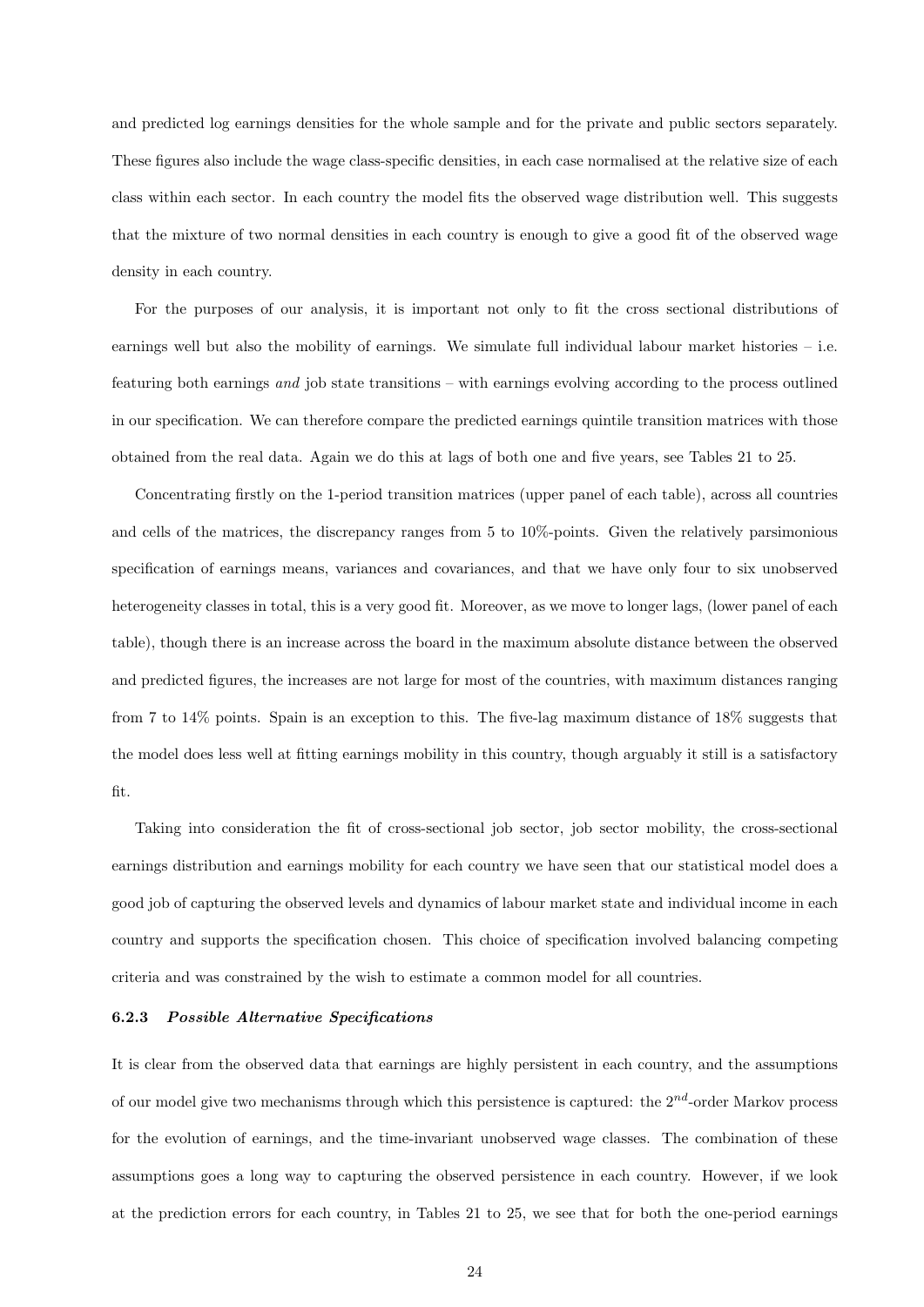transitions and the five-period transitions, the model in general under -predicts the persistence in earnings. For some countries, persistence in the lowest quintile(s) of earnings is actually over-predicted, especially at the longer time lag, however the majority of cells in the main diagonal of each country's income quintile transition matrices are under-predicted by the model – indicating that we over -predict earnings mobility to some extent in each country. This aspect of the model could potentially be improved by altering the two assumptions relating to the earnings process, either by increasing the order of the Markov earnings process or by increasing the number of latent earnings heterogeneity classes. However, given the nature of our estimation procedure, the computational cost of expanding the model in either of these directions is very high. There is a trade-off between the amount of "built-in" persistence resulting from the order of the Markov process, and the additional earnings auto-correlation introduced by the time-invariant unobserved earnings classes. The choice we made of a  $2^{nd}$ -order Markov process with two wage classes was guided, as ever, by a number of competing concerns including computational tractability, parsimony, model fit and the aim to estimate the same model specification for each country. Given these concerns, the model specification was guided by the  $N \times T$  dimensions of each of the datasets we have: in each country we have a relatively small N dimension – between 2564 (Netherlands) and 4567 (Italy) individuals – balanced by a longer  $T$ dimension – each individual having at least 4 and up to 8 observations.

There are a number of possible alternative strategies that are computationally tractable. For example, removing the unobserved earnings classes altogether would provide a model that is computationally quick and easy to estimate, however in testing various model formats Postel-Vinay and Turon (2007) consistently found that such models grossly over-predict both job and earnings mobility at lags beyond one or two years. Similarly, restoring the assumption of unobserved earnings classes but reducing the order of the Markov process for earnings to just  $1^{st}$ -order is simpler and quicker to estimate, but again results in substantially larger prediction errors – as compared with the  $2^{nd}$ -order process – at the longer lags. Given that the purpose of our paper is to use the model to construct the lifetime values of individual labour market trajectories, having as good a fit as possible of the earnings mobility is extremely important. Thus the specification using a  $2^{nd}$ -order Markov process, two time-invariant unobserved wage classes and two or three time-invariant unobserved mobility classes, appears to be the right compromise for our purposes.

#### 6.3 Results – cross-sectional and dynamic differences

In order to distinguish selection effects from "true" potential differences in all outcomes of interest, we proceed in two stages. In the first one, we simulate potential outcomes in both sectors for all individuals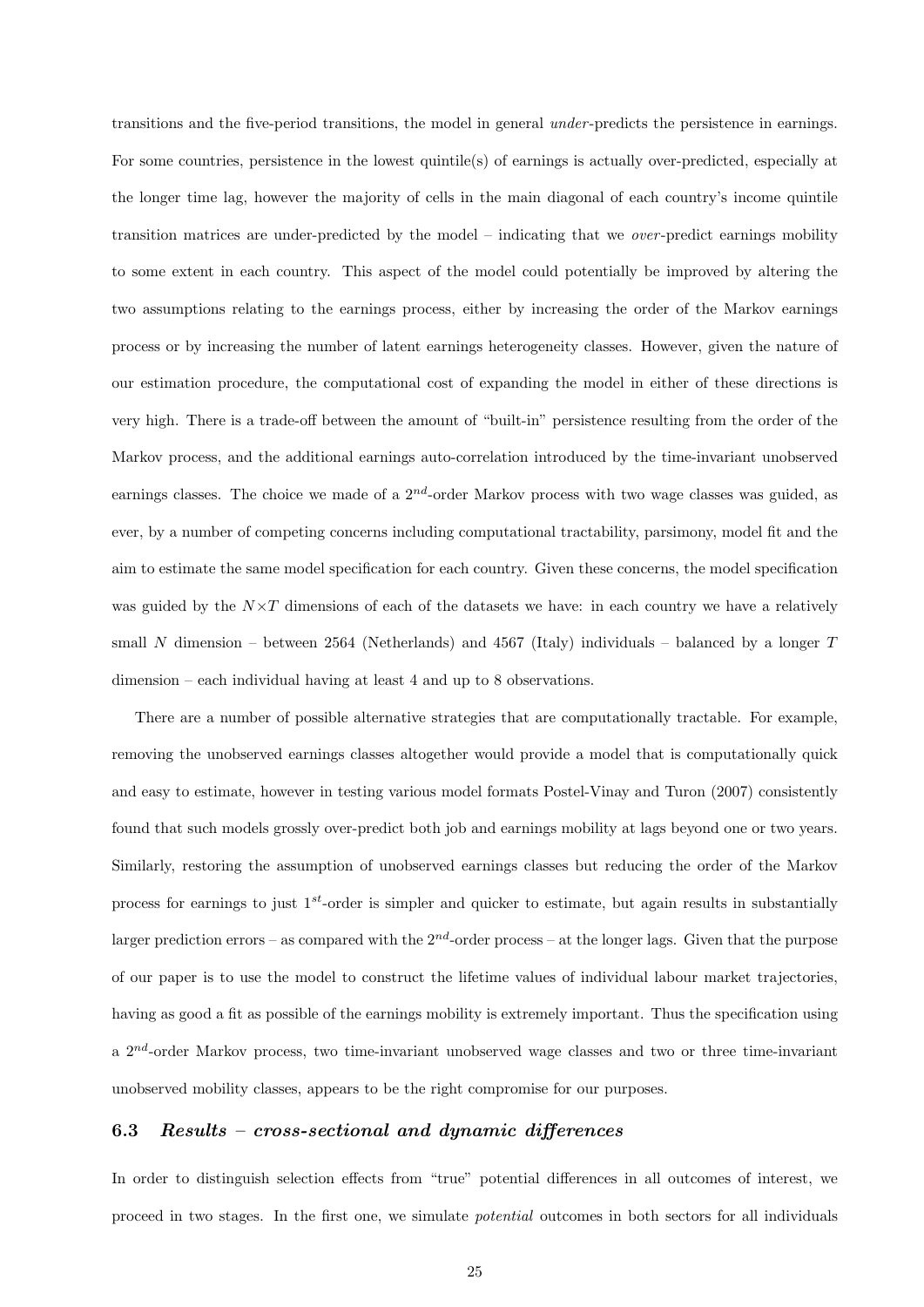in the sample. The "whole sample" figures in our results tables describe these counterfactual outcomes. In a second stage, we simulate outcomes in each sector only for individuals who have selected themselves in that sector in their first period in the sample. The differences obtained, denominated "whole sample, with selection", illustrate differences between sectors for these selected groups of individuals. Table 26 summarises differences in the five dimensions of employment in either sector that we identified above as relevant for the calculation of lifetime values of employment in the public or private sector. These five dimensions are crosssectional income mean and standard deviation, first auto-covariance of earnings, returns to experience and job loss rate. Results are reported for both sectors in the 5 countries in our sample, as well as for the UK for comparison with our previous results.  $\!{}^{23}$ 

The right-hand side panel of Table 26 reports our findings relating to the whole sample with selection. Unsurprisingly, these figures mirror what we observe in the in raw data: the public sector apparently offers a significant positive income premium which is large in Spain (26 log points) and sizable in Italy and France (12 and 13 log points respectively). Public sector earnings exhibit greater persistence, particularly in Italy and Spain. Returns to experience are significantly higher in Germany for employees in the public sector (by 4.7 log points per year), but lower in Italy (by 6.3 log points per year). In the other countries, returns to experience are similar in the selected samples. In accordance with common perception on public sector job security, the job loss risk is significantly lower in the public sector, particularly in Spain. Let us stress once more however that this relates to the selected samples in both sectors. As we will see below, this finding does not always reflect a "true" difference in job loss risk once selection is taken into account.

Comparing the left and the right-hand side panels of the Table allows us to assess the extent of the selection occurring between the two sectors of employment. The most striking difference lies in the income means figures where we observe a substantial positive selection into the public sector, particularly in the Netherlands and Spain. The raw difference in income means between Dutch public and private sector employees is significant and positive at 9 log points, whereas we estimate the counterfactual "true" difference to average over the whole sample as a significant negative 4 log points. In Spain, the raw difference is the largest in the countries in our sample, at 26 log points, whereas the counterfactual difference is at a less surprising 11 log points, both significant. So, even when controlling for selection, the Spanish public sector offers a income premium over private sector employment of over 10%, the largest true income premium in our sample. Now turning to the other dimensions of differences, we estimate little selection effect in terms of income persistence or returns to experience. Looking at differences in job security, we see that more

<sup>23</sup>See Postel-Vinay and Turon (2007).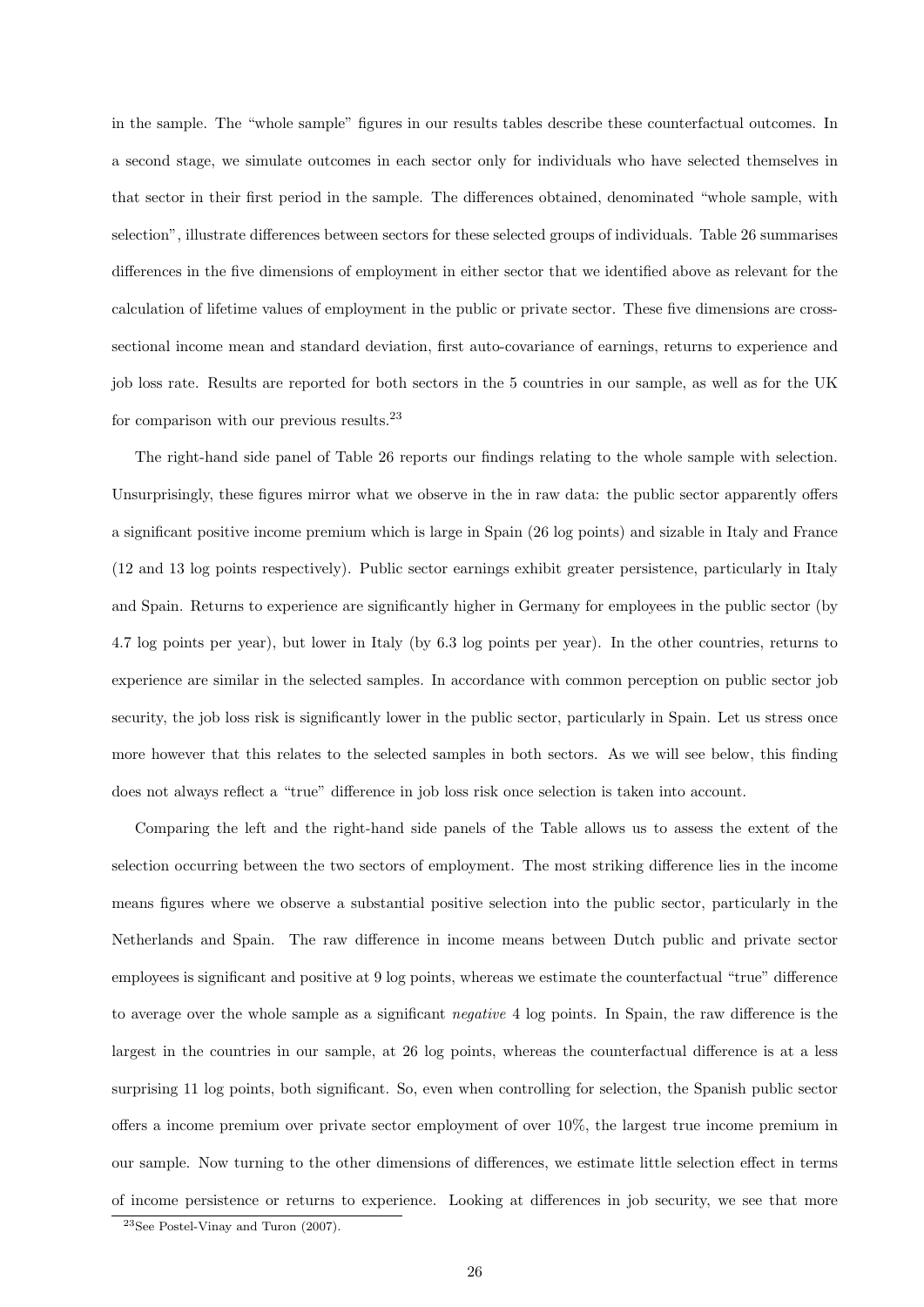stable employees select in the public sector in Germany as controlling for selection in our counterfactual estimation suggests a higher job loss rate in the public sector by 2.6% (annually), whereas the public sector appears to offer more job security in the selected sample, with a lower apparent job loss rate by 2.6%, both statistically significant. In Spain, differences in job loss risk between the "whole sample" and the "whole sample with selection" panels suggest that 'high unemployment' types select themselves predominantly in the private sector: the significant job loss rate advantage of the public sector becomes smaller and statistically insignificant once selection is controlled for. These results are consistent with the fact that the public sector tends to attract more educated and experienced individuals.

This non-random sorting into employment sectors, whereby a positive selection into the public sector seems to occur, echoes both Hartog and Oosterbeek (1993) and Van Ophem (1993)'s findings for the Netherlands. In our French sample, we find that this positive selection into the public sector explains around three-quarters of the raw public premium.

Now examining the left-hand side panel of the Table, we are able to evaluate the potential differences that individuals in our sample would experience (on average) between the two sectors, were they continuously employed in either the private or the public sector. As detailed above, the "true" public premium in mean income, abstracting from selection effects, is still large, significant and positive in Spain at 11 log points. Returns to experience are found to be higher in the public sector in Germany by 5.4 log points per year and lower in the public sector in Italy by 6.3 log points per year. Returns to experience are similarly lower in the public sector in Spain though the difference is not quite statistically significant. Finally, once selection effects are taken into account, the common perception that public sector employment is more secure all other things equal is not confirmed by our analysis in most cases: in Germany, we find a negative public premium in terms of job security as the annual job loss rate in the public sector is 10.2% vs 7.6% in the private sector. In each of the other four countries however, differences in job loss rates are minimal and non-significant once the impact of selection has been removed.

Our results for Germany are in line with the findings of Dustmann and van Soest (1998) who consistently found a significant negative public premium, reducing in age (experience). In France, the true public premium is largest at the bottom of the income distribution (see Table 27, more on which below), which supports Bargain and Melly's (2008) finding that blue collar workers gain the most from public sector employment in France.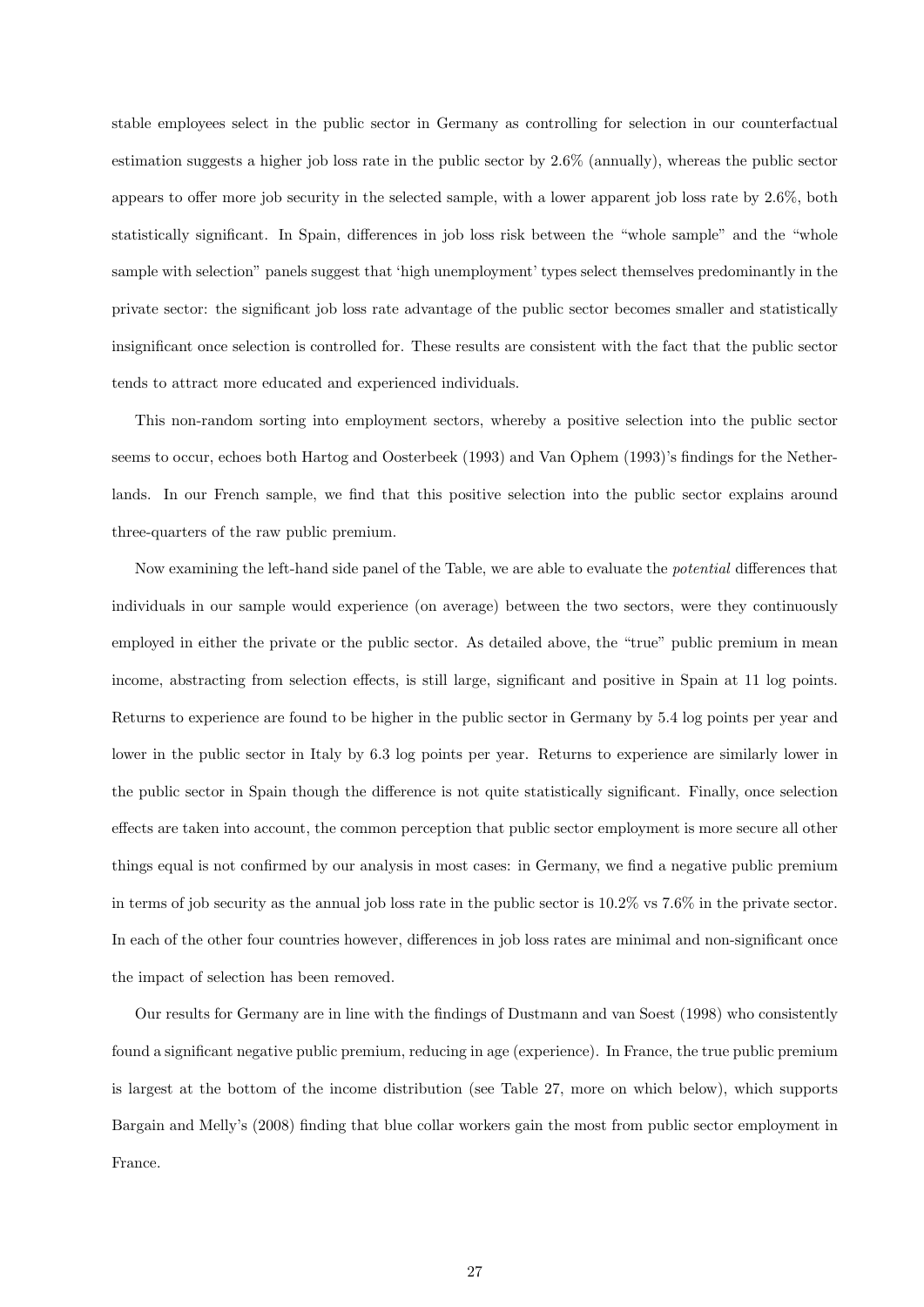#### 6.4 Summary of Results

We can now summarize our results along four main points as follows:

- We find evidence of unobserved heterogeneity both in terms of job mobility and in income levels and dynamics. Including it in our model specification is very useful, particularly in allowing us to fit the persistence of labour market states and incomes at longer lags – which is a priority in this paper given that we aim to estimate lifetime value differences.
- Our model specification offers a very good fit of our data in all the dimensions that we examined and gives credibility to the measure of lifetime values that we will be constructing in the next section.
- All five dimensions of public-private differences that we examine matter to forward-looking individuals: dynamics of earnings and employment as well as differences in spot incomes are estimated and found to be different. Once selection has been controlled for, there is a small but significant positive public premium in cross-sectional earnings in France, Italy and the UK (3, 4 and 3 log points respectively). In Spain, this premium is substantial: plus 11 log points. However, in Germany and the Netherlands, public sector earnings offer a small *negative* income premium, of  $-2$  and  $-4$  log points respectively, though this is significant only in the Netherlands. For each country, earnings persistence is greater in the public sector than in the private sector, though only in Italy is the difference statistically significant. Returns to experience are higher in the public sector than in the private sector in Germany (by 5 logpoints) and lower in Italy (by 6 log-points). In accordance with a recurring result in the literature, we find more income compression in the public sector. The standard deviation of log-earnings is lower in the public sector for all countries (and for the most part it is a significant difference), the difference being stark in the Netherlands (5 log points lower). Finally, predicted (potential) job loss rates are marginally lower in the public sector.
- Selection into sectors has a large impact. The public sector tends to attract more educated, more experienced and more stable individuals. This selection drives a large fraction of the observed raw differences in income levels and job security.

### 7 The Public Pay Gap: Earnings and Lifetime Values

In this section we develop a more systematic analysis of the differences between the sectors in terms of lifetime values. We will first define and construct these lifetime values, then carry out counterfactual simulations in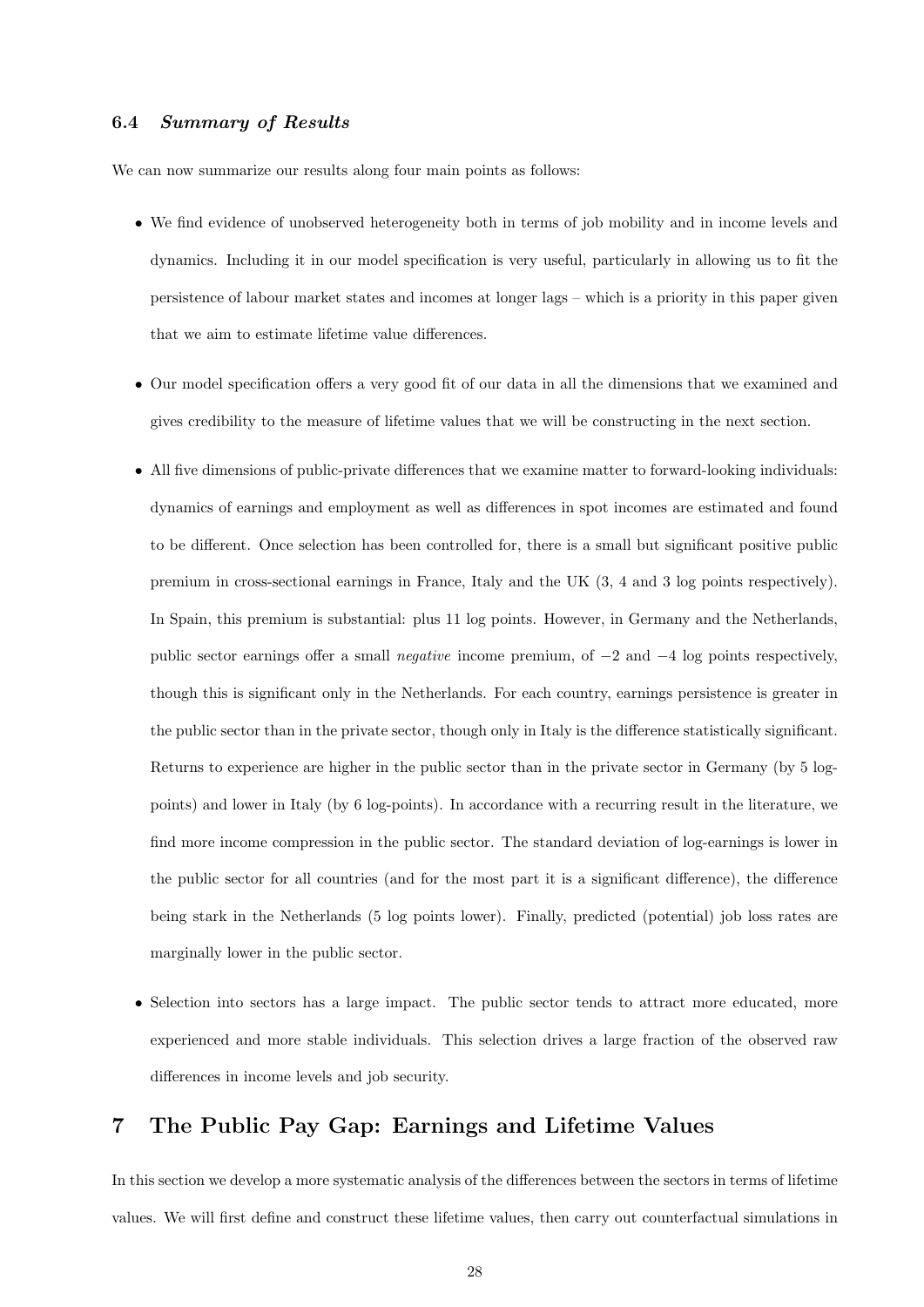which individuals are simulated for a 'lifetime' in each sector. Of course, spending a whole career in one sector or the other may not be the optimal choice for an individual worker. We however find it informative from the point of view of the policy debate to compare the lifetime values of the two "extreme" trajectories of a whole career in a public sector versus a whole career in the private sector. This allows us to contrast our results regarding the public premium with what is usually referred to in the public debate as a measure the relative (dis)advantage of public sector employment, namely the difference in instantaneous earnings between the two sectors. We thereafter comment on the differences in lifetime values obtained under these assumptions with regard to how they relate to the differing institutional and labour market structures within each country.

#### 7.1 Construction of Lifetime Values

The notion of lifetime value that we shall use is the present discounted sum of future income flows, which is the relevant measure when individuals are either risk-neutral or can insure perfectly. Using our estimated coefficients for earnings distributions, and earnings and job mobility, we can carry out simulations of employment and earnings trajectories for the individuals in our sample until retirement age which we assume to happen at a level of experience denoted  $T_R$ . In retirement a given individual enjoys a present discounted sum of future earnings stream of  $V_R$  (defined below). Given these assumptions, the lifetime value at experience level t of an individual's simulated future earnings trajectory  $y_{s\geq t}$  is written as:

$$
V_t(\mathbf{y}_{s\geq t}) = \left[\sum_{s=t}^{T_R} \beta^{s-t} \cdot \exp\left(y_s\right)\right] + \beta^{T_R - t} \cdot V_R,\tag{12}
$$

where  $\beta \in (0,1)$  is a discount factor and  $\exp(y_t)$  is the earnings flow that the individual receives at experience level t ( $y_t$  designates log earnings). At each level of experience t, current log earnings  $y_t$  are conditional on the individual's characteristics and labour market state, as set out in the statistical model of section 5 and more specifically spelled out in Appendix E.

For all countries we set the discount factor to  $\beta = 0.95$  per annum. The value of retirement,  $V_R$ , is defined as  $V_R = \frac{1-\beta^{20}}{1-\beta} \times RR \times \exp(y_{T_R-1})$ , where RR designates the replacement ratio. Thus we assume that after retirement, individuals receive a constant flow of income equal to RR times their last earnings in employment and discount this flow over a residual life expectancy of twenty years. We calibrate the value of RR to 0.40 and the experience level at retirement to 45 years. While these values will be a more accurate reflection of reality in some countries than others, again in the interest of having a common framework for all countries, we impose these common parameters. As a robustness test we re-estimate with different values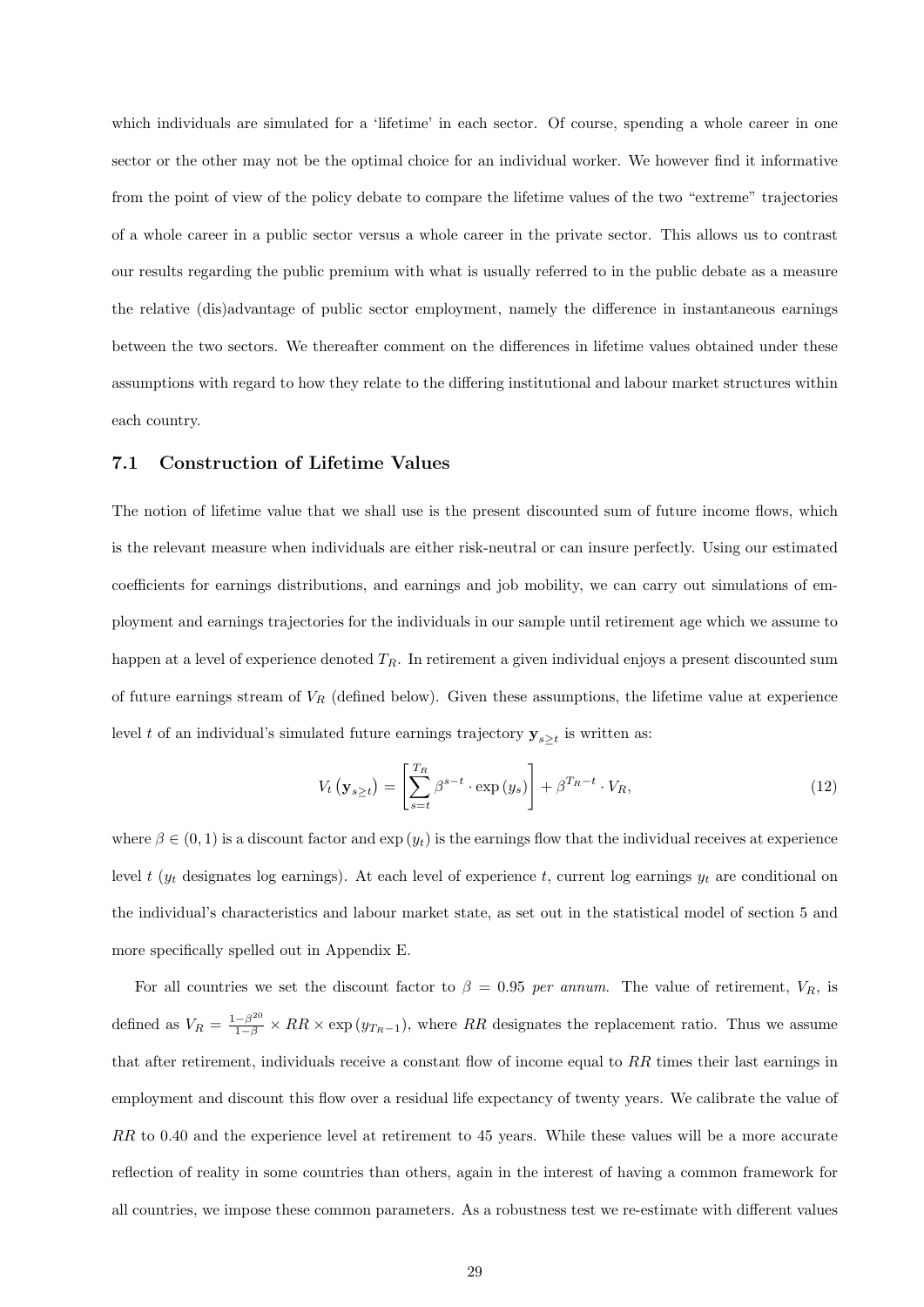of the replacement rate for each country\*sector, with values guided by the best estimates in the literature. The impact on lifetime values premia is negligible in almost all cases, since the pension income is heavily discounted for the majority of individuals in each dataset, see Appendix  $H^{24}$ .

One caveat that must be flagged at this point, is that in conducting this lifetime simulation exercise, we have to assume that, in each country, the economic environment is stationary. We assume that agents anticipate getting older and experiencing wage mobility and job mobility given their current wage and job status, but that they do not anticipate any changes in the model parameters over the remainder of their working lives. For this to be a reasonable assumption it requires our sample time period in each case to be a fairly representative of the average state of the business cycle. As is demonstrated in Appendix D it is a reasonable assumption in each country. Whilst it is unlikely that the economic environment does remain stable throughout their working life, the assumption of stability is the best guess individuals may make when forming expectations of their lifetime earnings stream.

We run a series of counterfactual simulations in which we constrain the probability of moving between sectors or into unemployment to be zero. That is, we assign individuals to a 'job for life' in each sector and simulate their earnings trajectories. This yields the potential public premium in lifetime values that we denominate ("whole sample") differences. As for cross-sectional earnings, our second comparison of lifetime values forces individuals to remain in the sector of employment in which they are first observed in our sample over their whole lifetime. This comparison is referred to as "whole sample, with selection". This exercise seems a useful way to simulate careers in a single sector. Indeed, an individual with a strong tendency to work in the private sector, if initially placed in the public sector and allowed to lose his/her job will find subsequent employment in the private sector with a very high probability and pursue his/her subsequent career within that sector. As a consequence, any observed public premium will only be derived from years spent in that sector prior to a first unemployment episode (this is illustrated in the Figures in Appendix H). Of course, this counterfactual exercise is a possible alternative to the one we chose to carry out. Our choice is guided by a desire to measure the maximum extent that this premium could reach, were individuals forced to stay for a whole working life in one sector as opposed to the other.

#### 7.2 Lifetime Values Results

We look at the public premium both in log-earnings and in log-lifetime values at the 10th, 50th and 90th percentile of their distributions. The public premium is defined as the difference between the log earnings

 $24$ The exception is in Italy where the public premium in lifetime values is increased by approximately two log points across the distribution when a significantly more generous public RR is implemented, which is in line with what we would expect.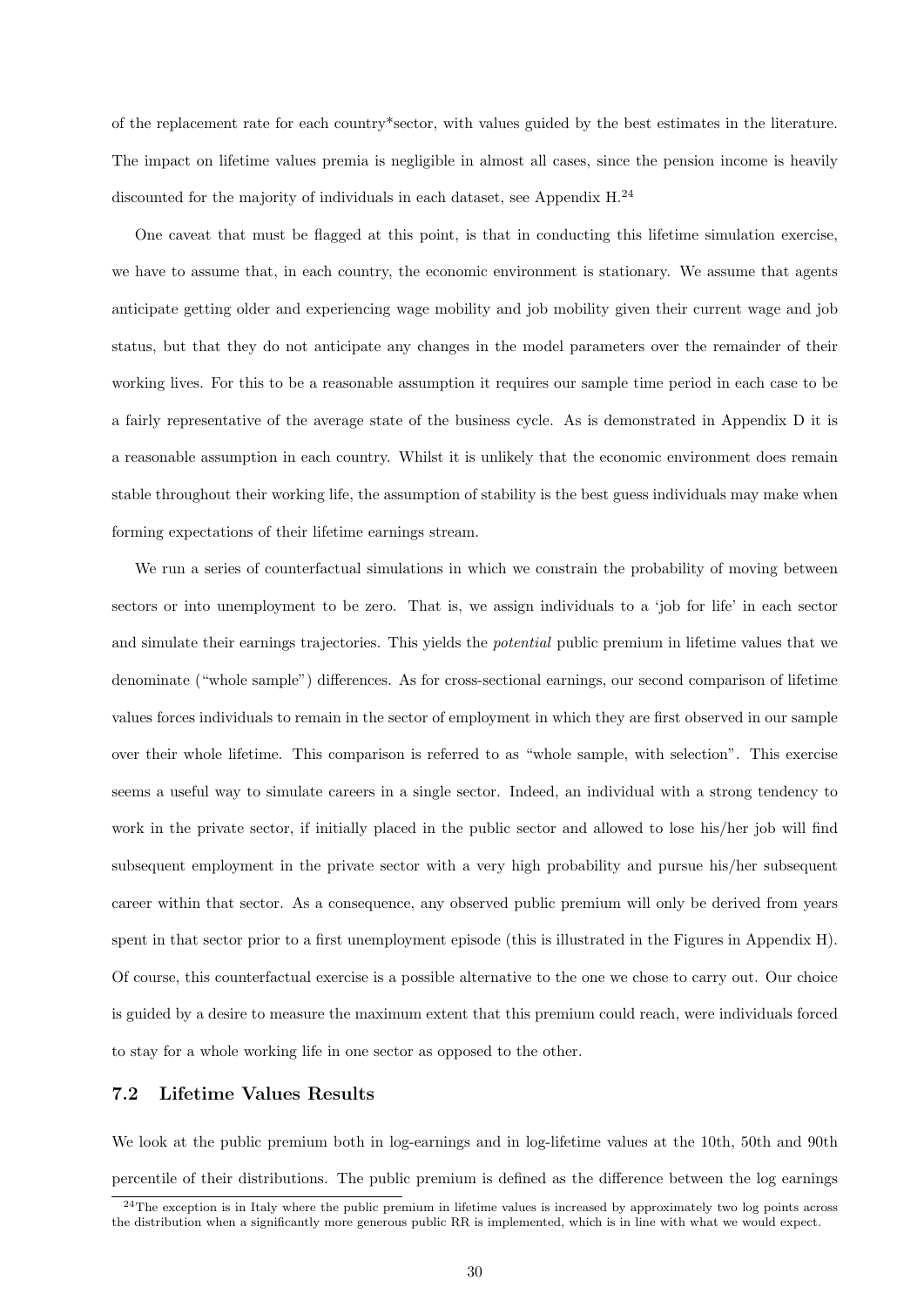(resp. log lifetime value) in the public sector and the private sector. Our results are displayed in Tables 27 and 28.<sup>25</sup> We will now comment on the contrast between differences in lifetime values and differences in terms of earnings and examine the public premia we estimate once controlling for selection. Then we will assess the impact of selection on estimated lifetime value differences. Finally, we will be looking at 'raw' differences in lifetime values, including the impact of non-random selection, and compare inequalities within sectors in the short and long run. In each case, for better ease of reading, we will only be referring in the text to the figures representing the most striking results – figures for every country can be found in Table 27.

The first thing to note is that the public premium in terms of cross-sectional earnings does not necessarily reflect the public premium in terms of lifetime values because of the differences in the dynamic characteristics of employment in either sector. Presumably, forward-looking individuals care about lifetime values more than about spot income only, hence our argument that more emphasis should be put on a fuller picture of public-private differences.

Looking at the "whole sample" panel, i.e. controlling for selection effects, the public premium at the 10th percentile in Italy is an insignificant negative 2 log points, whereas the difference in log-earnings on the same percentile is a positive and significant at 8 log points. For Spain the pattern is similar: the premium in lifetime values at the 10th percentile is 8 log points, the corresponding figure for log-earnings is 18 log points. These patterns are explained by the fact that public sector earnings are more persistent, which adversely affects lifetime values at the bottom of the distribution, and that returns to experience are found to be lower in the public sector in Italy and Spain. In both these countries, these two effects counteract each other at the top of the distribution so that public premia are very similar at the 90th percentile in terms of income or lifetime values. On the other hand, the public premium in terms of income understates the public premium in lifetime values by 3 to 5 log points in the middle of lower part of the distribution in France and in the middle and upper parts of the distribution in Germany. Here returns to experience are larger in the public sector and income persistence is not significantly different across sectors, resulting in this greater lifetime values premium  $vis-a-vis$  log-earnings. Unlike in our previous results obtained for the UK (included in the bottom section of the Table for comparison), we observe some sizable lifetime values public premia in some countries/distribution percentiles: workers enjoy a substantial positive public premium in lifetime values in France and Spain across the distribution, particularly the middle and lower parts, ranging

<sup>25</sup>Note: Tables 27 and 28 include premia in initial period wages to provide a comparison with lifetime values; Table 26 simulates cross sectional wages in three successive periods in order to utilise the second-order Markov model of wage evolution, hence as wages increase with experience the mean figures are slightly higher in Table 26 but premia remain the same.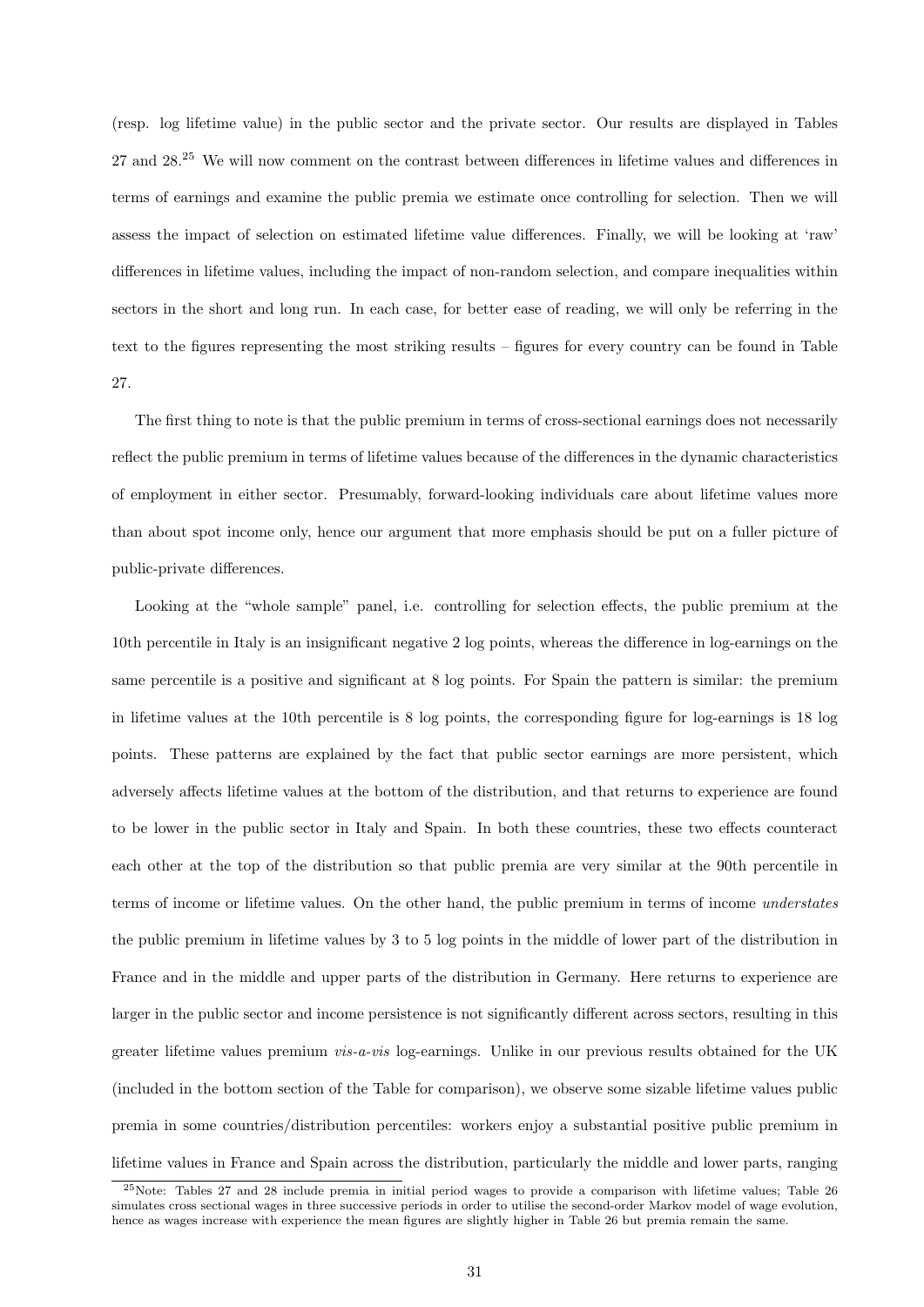from  $+6$  (respectively  $+7$ ) log points at the 50th percentile up to  $+9$  (resp.  $+8$ ) log points at the bottom of the distribution. By contrast, a substantial negative lifetime public premium is found at the top of the distribution in the Netherlands (-5 log points).

Turning now to the right-hand panel of Table 27, i.e. the premia relating to the "whole sample, with selection", and comparing it with "whole sample" results, we find that positive selection prevails in all countries in our sample, across the distribution of lifetime values. The positive selection is most pronounced at the 90th percentile in France and Italy, slightly less so in Germany and the Netherlands, and across the distribution in Spain. Thus both in terms of earnings and lifetime values, selection effects are important: the public sector has a much greater proportion of highly educated workers (for example, 51.0% in the public sector versus 28.7% in the private sector in Spain), and has more experienced workers. This echoes Lassibille's (1998) findings for Spain.

The largest "raw" differences in lifetime value premia are found in Spain and France across the board, though we can see by comparing these premia to their corresponding values in the left-hand panel that a large fraction of these is due to the selection of individuals with higher long-term prospects into the public sector. Other sizable lifetime values public premia in the selected samples are found at the 10th percentile in Germany, the Netherlands and the UK, at around  $+8$  log points, and also at the 50th percentile in Germany, the Netherlands and Italy. These premia at the median go from zero or even negative and non-significant in the selection controlled sample to significant and between 4 and 6 log points in the selected sample. Similarly, for Italy at the top of the distribution the effect of selection is to turn an insignificant premium of 2 log points into a significant 15 log point premium, again reflecting the greater human capital and earning potential of those selecting into the public sector.

With regards to the dispersion of lifetime values, as has been mentioned above, the dispersion of crosssectional incomes is not very informative of long-run inequality in the presence of income mobility. This is particularly relevant when comparing dispersion between two sectors where the volatility of income is different. Looking at the dispersion of lifetime values gives a more accurate picture of long-term inequality within each sector. Comparing dispersion in cross-sectional income with the dispersion in lifetime values is informative on the relative share of the variance in the permanent income component within the variance of earnings. Postel-Vinay and Turon (2007) found that the greater dispersion of private sector income relative to public sector incomes in the UK was wholly due to a greater dispersion of the transitory component of income. Indeed, when looking at lifetime value estimates, we observed very similar dispersion across the two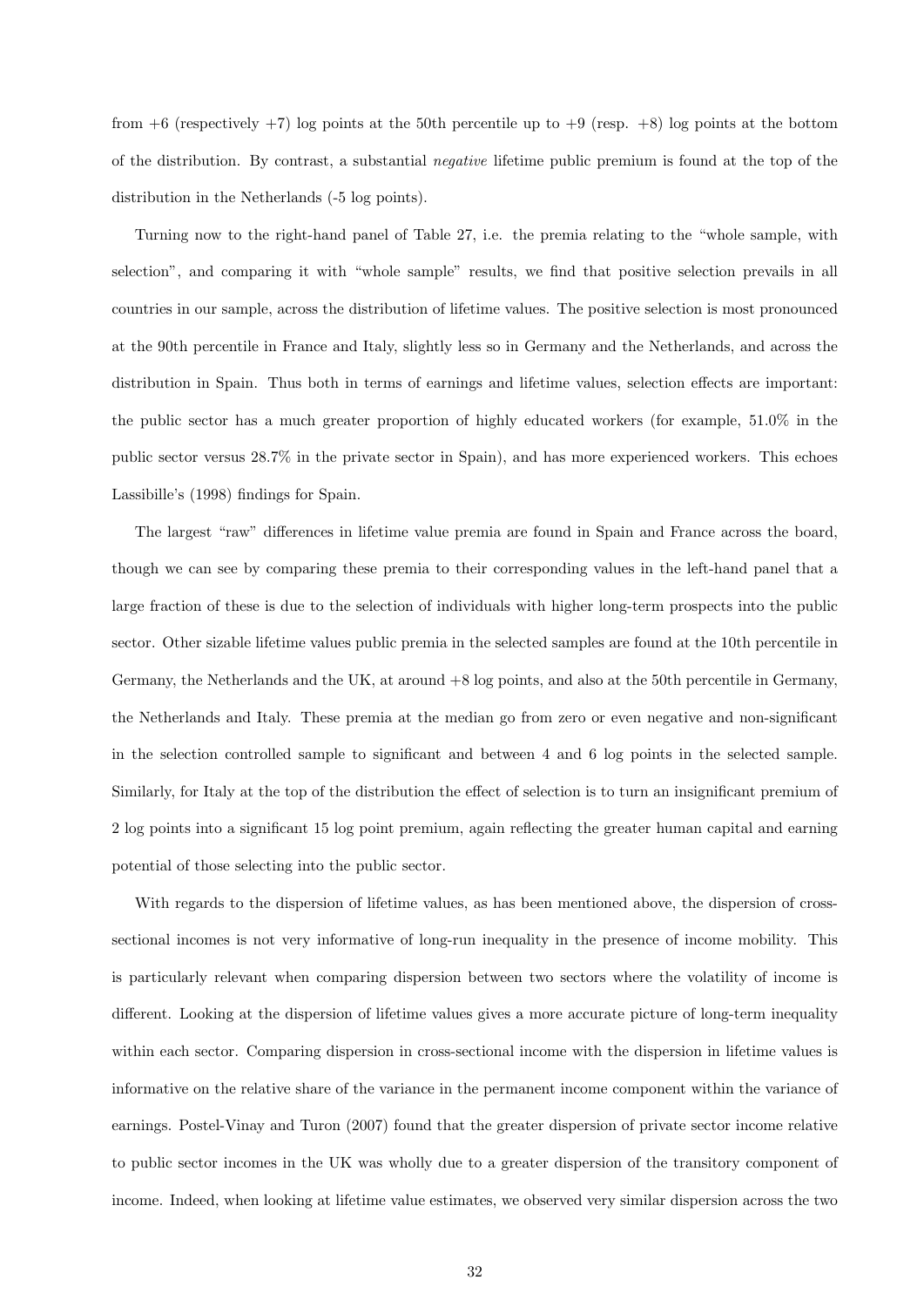sectors, suggesting that income inequality was greater in the private sector but longer-lasting in the public sector.

In the five countries we are looking at in this paper, we only find a similar result for Spain (see Table 28). In Spain, the standard deviation of incomes is 0.35 in the private sector versus 0.30 in the public sector, whereas the standard deviation of lifetime values is the same for both sectors. This suggests that, in Spain, the greater pay compression in public sector earnings is driven by a lower variance of the transitory component of earnings in the public sector, as we had found in the UK. The results for France and Italy do not exhibit the same feature hinting at no such dissimilarity between the relative shares of variances in the transitory and permanent income components in these countries. For Germany and the Netherlands, both log earnings and lifetime values have significantly less dispersion in the public than the private sector, to approximately the same extent. This suggests that both the permanent and transitory components of income are less dispersed in the public sector for these countries and both contribute to the greater equality of pay in that sector.

#### 8 Institutional Differences and Public Premia

While our model does not seek to explain the differences in public pay and lifetime values that we find across countries, it is instructive to consider how the differences that we do find relate to the institutional context within each country. As noted in section 3, for the most part the institutions and structures that determine public and private sector pay are very similar across the group of countries in our study. The most notable exception to this is the Netherlands: along a number of dimensions, the Netherlands is something of an outlier. It may be for reasons related to this that we find  $-$  after controlling for selection  $-$  a significant negative public premium in wages at the mean and at the top of the wage distribution, and also at the top of the distribution of lifetime values. The Netherlands is the only country that does not have a clearly defined career path and largely deterministic pay scale for their civil service, moreover the office of civil servant is not invested with the same level of privilege and security as is the case in the other countries. This greater flexibility in pay setting in the public sector – and lack of protection of pay for civil servants – may make an important contribution to the public sector penalty in wages at the mean. In addition, there is less pay dispersion in the public sector in the Netherlands which may be because of this difference in entry requirements for the civil service. As the costs to attain the highest tier jobs are lower, thus reducing the need for compensating differentials at the top, the public pay distribution is compressed. Similarly, in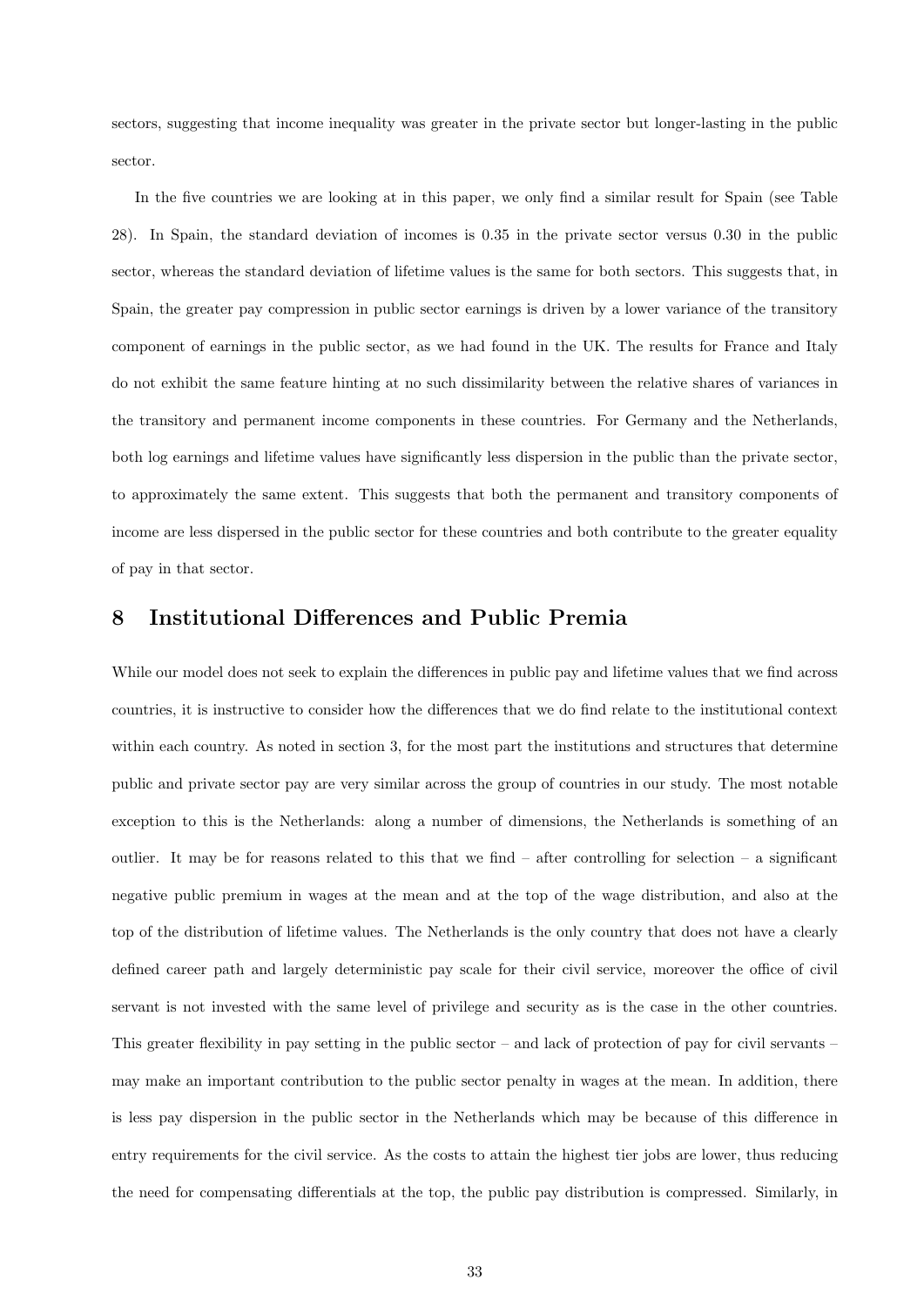Germany where there are no entry exams to access the civil service the premium at the top is negative, though not statistically significant.

Seniority plays a large part in remuneration in Germany and we see this reflected in the significantly higher returns to experience in the public sector. This may be capturing the additional pay related to marital and family status for civil servants in Germany which is more likely to impact the upper half of the age distribution.

France, Spain and Italy are the countries that are most similar to each other in terms of their labour market institutions and structures. This may explain why they are the only countries which, after controlling for selection, retain a positive public premium at the mean in wages and, for the former two at least, in lifetime values too. Indeed, in France, Italy and Spain there are positive premia in wages and lifetime values at the 90th percentile of their distributions – though these are not statistically significant – in addition to significant premia at the bottom and the middle of the distribution. These countries are similar with respect to the recruitment and pay of their civil servants and it is perhaps the cost of entering the civil service in particular that is reflected in a lifetime values premium in the middle and top in the public sector in these countries, capturing something of a compensating differential. These countries are also the most similar in terms of their collective bargaining arrangements and union power in general in the public sector. This leads to a more egalitarian pay structure – to the benefit of the lower to medium skilled workers who gain a greater relative premium. Spain is notably the country with the greatest difference between the premia at the top and the bottom of the distribution both in earnings and lifetime values. Though there is a premium at the top, the premia lower down the distribution are much greater and are significant. This is particularly striking for log earnings where the 10th percentile premium is approximately four times the size of that at the 90th percentile in Spain, with only a slightly smaller ratio in Italy and slightly smaller still in France. This may be partly explained by the high proportion of fixed-term contracts in Spain, particularly in the private sector. These contracts are associated with lower pay than permanent employment contracts and this is likely to add to the premium in earnings in particular in the lower part of the distribution in Spain (see Amuedo-Dorantes and Serrano-Padial, 2005).

However, compared with the private sector, the rigid pay structures in the Spanish and Italian public sectors leads to them having lower returns to experience, significantly so in Italy. As noted above, this reduces the lifetime value premium relative to the wage premium at the bottom of the distribution in Italy and Spain.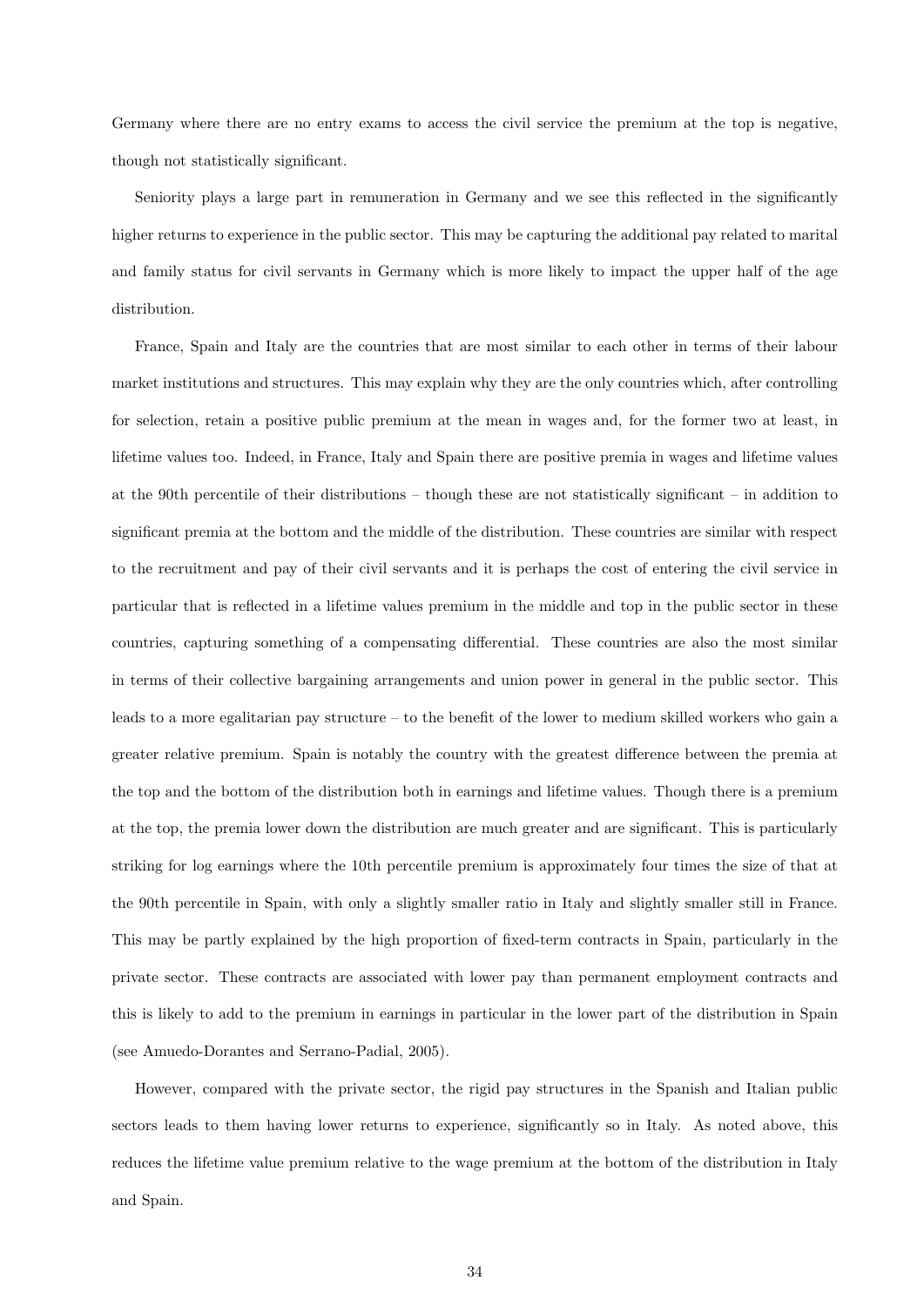The remaining significant finding that may be related to differences in institutional structures concerns the higher job loss rate in the public sector for Germany. The fact that almost half of the German public sector workers (45%) are on private law labour contracts (the so called "Angestellte") that do not offer the employment protection of the civil service may explain why we do not find the same benefit in terms of lower job loss rate in Germany that we do in most of the other countries.

### 9 Conclusions

Regardless of the country, the literature on public-private pay differences tends to focus on cross-sectional differences in earnings, and the extent to which they can be 'explained away' by selection. However, as the sectors also differ in terms of earnings mobility and job mobility, these factors need to be taken into account in any assessment of the long-term public-pay gap. In a dynamic environment forward-looking agents care about their job security and earnings dynamics and anticipate that these differ between the sectors and this will affect their assessment of the lifetime value of potential employment in either sector. To derive a more informative comparison of pay in the public and private sectors, we apply a flexible model of earnings and employment dynamics, where the individual earnings and employment trajectories are conditioned by unobserved as well as observed individual heterogeneity.

We estimate the model on ECHP data for Germany, the Netherlands, France, Italy and Spain (plus the UK to provide a comparison). This is the first time that a dynamic approach to public-private pay differentials has been applied to these European countries, using the same model and dataset. In each of the countries we are able to fit well the observed cross-sectional distribution of workers into sectors and the cross-sectional earnings distributions. Importantly for our purposes, we also fit the patterns of labour market mobility and earnings mobility very well. A recurring result is that selection is an important contributor to all differences observed in the raw data. After controlling for selection, we find substantial differences in potential outcomes in all five dimensions of employment we are interested in: spot incomes are larger in the public sector in France, Italy, Spain and the UK, but lower in the Netherlands. There is a positive public premium in terms of returns to experience in Germany, but this premium in negative in Italy. Public sector earnings exhibit greater persistence in all countries, particularly so in Italy. As in the raw data, we estimate greater income compression in the public sector in all countries in our sample. Finally, and contrary to perceptions in the public debate, there are no large discrepancies between job loss risks in both sectors. In fact, in Germany, the job loss risk in the public sector is higher than in the private sector.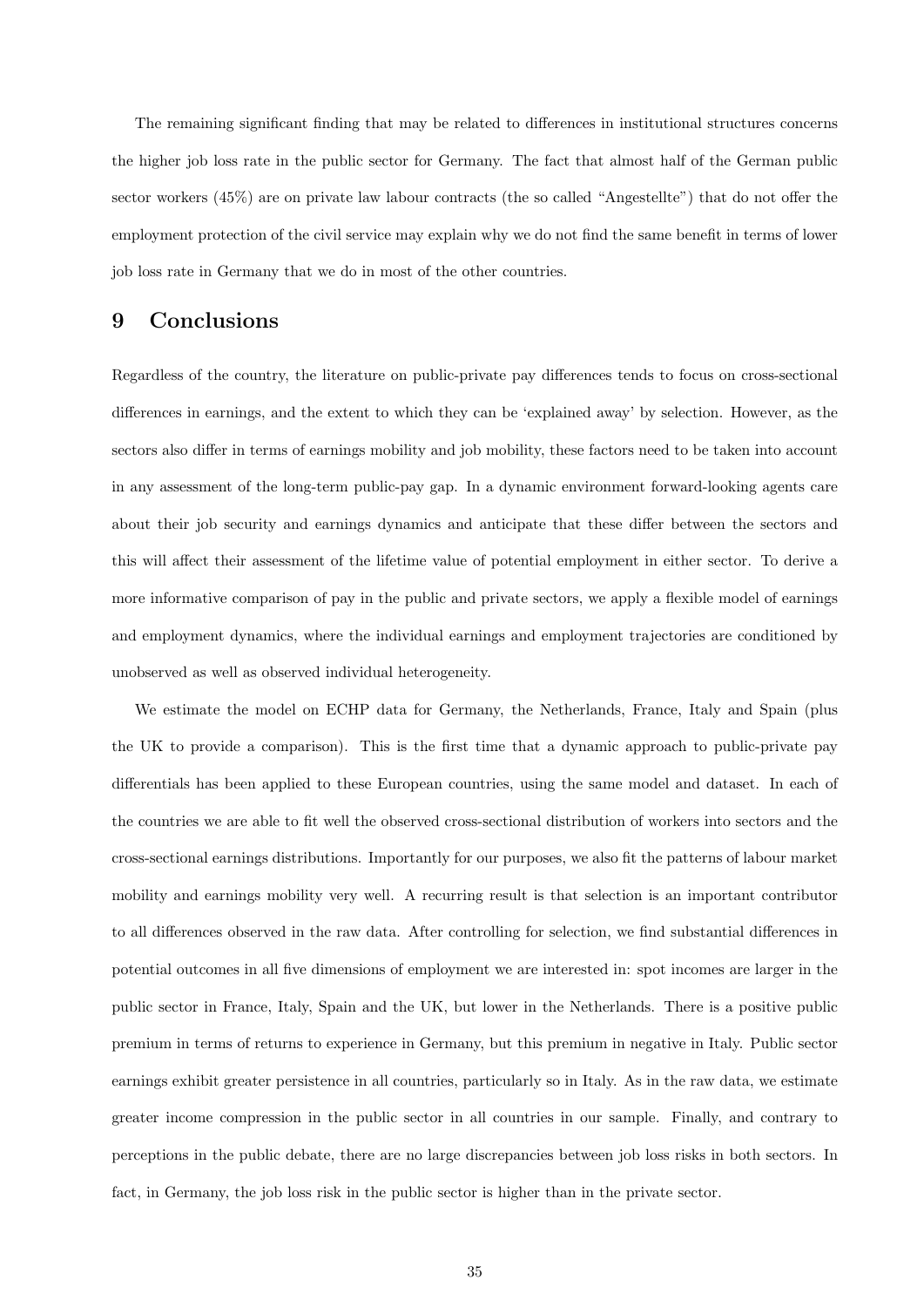When we aggregate these differences into our measure of lifetime value of employment in either sector, we find sizable potential premia for some workers: individuals across the income distribution in France and Spain face a positive lifetime premium, particularly in the middle to lower ranges: decreasing from 8-9 logpoints for individuals at the bottom of the distribution to 6-7 log-points in the middle before reducing to 3-5 log points (and not statistically significant) at the top. A negative public premium in lifetime values is found at the top of the distribution in the Netherlands: 5 log-points in favour of the private sector. While income inequality in Spain results from the transitory component of earnings contributing a higher share of the total variance, in Germany and the Netherlands the level of inequality in the distribution is a result of both the permanent and transitory components.

Our findings confirm that any assessment of the "public premium" needs to take account not only of non-random selection of workers into sector but also of the dynamic differences between the sectors. These dimensions of difference compound over a lifetime and result in a lifetime values public premium that can be very different to the picture implied by looking simply at spot income differences.

We compare our findings with public sector and labour market institutions in the countries in our dataset to highlight possible links between institutions and lifetime public premium. Our common dataset, timeperiod and modelling approach allows us to rule out the differences in lifetime premia resulting from differences in the source of data or empirical model. While the majority of countries in our data are similar in respect of the institutions and structures that determine recruitment and pay in the public and private sectors, the one outlier – the Netherlands – is the only country to have a significant negative public premia in lifetime values at the top of the distribution. The countries that are most similar and in particular the ones that have the most stringent barriers to overcome in order to enter the civil service – France, Italy and Spain – have significant premia at the mean, median and across the distribution of earnings, and for France and Spain in lifetime values also. Examining a potential causality mechanism between institutions and public sector lifetime premium with a theoretical model thus seems an interesting avenue for future research and policy choices.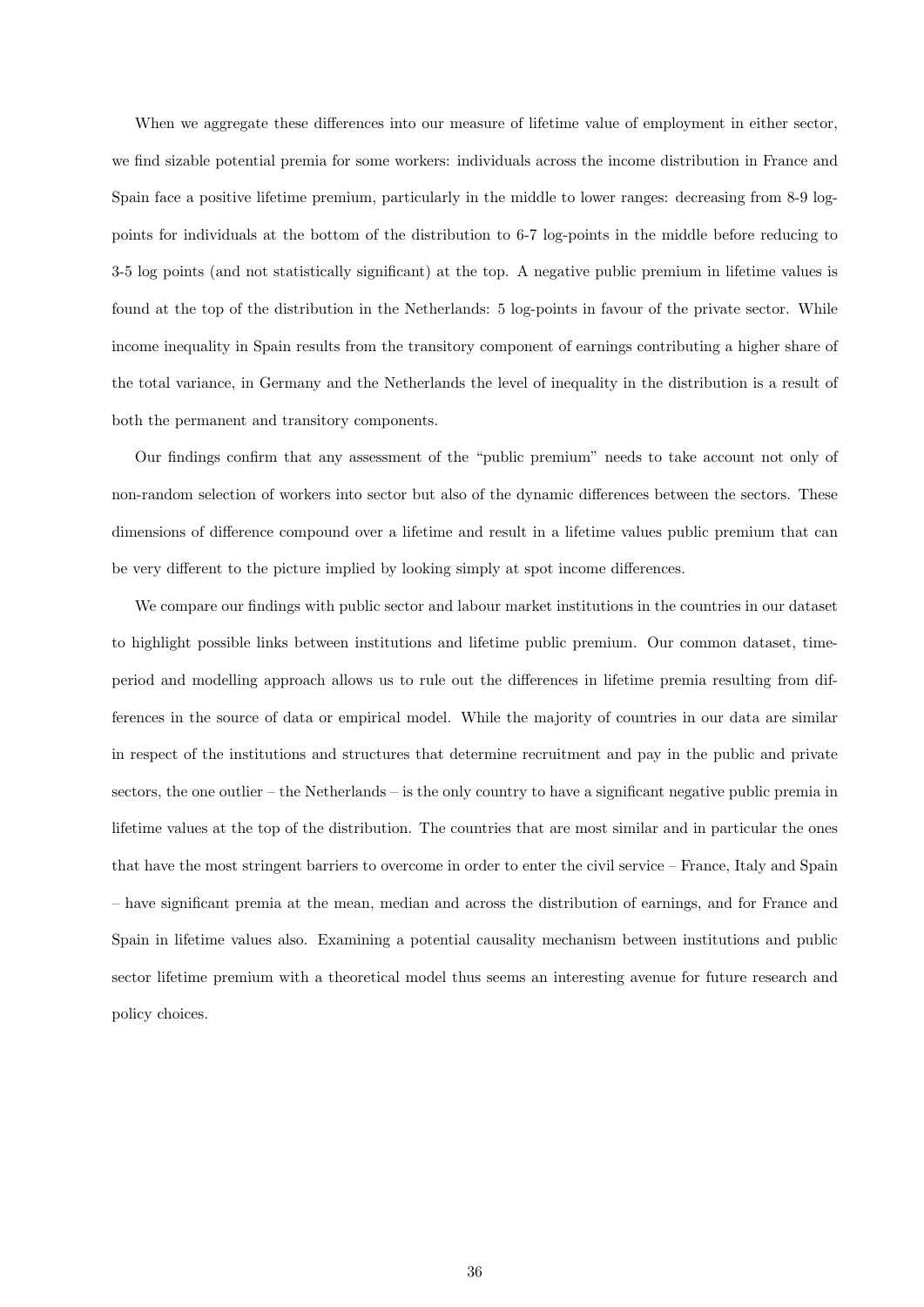### References

- [1] Amuedo-Dorantes, C. and Serrano-Padial, R. (2005), 'Fixed-term employment and it poverty implications: evidence from Spain', Focus, vol. 23(3), pp. 4251.
- [2] Bargain, O. and Melly, B. (2008), 'Public sector pay gap in France: new evidence using panel data', IZA Discussion Paper 3427.
- [3] Boldrin, M., Jimenez-Martin, S. and Peracchi, F. (2009), 'Social Security and Retirement in Spain', in Gruber, J. and Wise, D.A. (eds), Social Security and Retirement around the World, University of Chicago Press, Chicago, pp. 305-353.
- [4] Bonhomme, S. and Robin, J.-M. (2009), 'Assessing the Equalizing Force of Mobility Using Short Panels: France, 1990-2000', Review of Economic Studies, vol. 76(1), pp. 63-92.
- [5] Börsch-Supan, A. and Wilke, C. (2004), 'The German Public Pension System: How it was, how it will be', NBER Working Paper 10545.
- [6] Bowlus, A. and Robin, J.-M. (2004), 'Twenty years of rising inequality in US lifetime labor income values', Review of Economic Studies, vol. 71(3), pp. 709-742.
- [7] Bradley, J., Postel-Vinay, F. and Turon, H. (2013), 'Public Sector Wage Policy and Labor Market Equilibrium: A Structural Model', mimeo.
- [8] Broughton, A. (2009), 'Wage formation in the EU', European Foundation for the Improvement of Living and Working Conditions. www.eurofound.europa.eu/eiro/studies/tn0808019s/tn0808019s.htm.
- [9] Buchinsky, M. and Hunt, J. (1999), 'Wage mobility in the United States', Review of Economics and Statistics, vol. 81(3), pp. 351-68.
- [10] Cappellari, L. (2002) 'Earnings dynamics and uncertainty in Italy: How do they differ between the private and public sectors?', Labour Economics, vol. 9, pp. 477-96.
- [11] Dempster, A., Laird, N. and Rubin, P. (1977), 'Maximum likelihood from incomplete data via the EM algorithm', Journal of the Royal Statistical Society, vol. 39, pp. 1-38.
- [12] Disney, R. and Gosling, A. (2003), 'A new method for estimating public sector pay premia: Evidence from Britain in the 1990s', CEPR Discussion Paper 3787.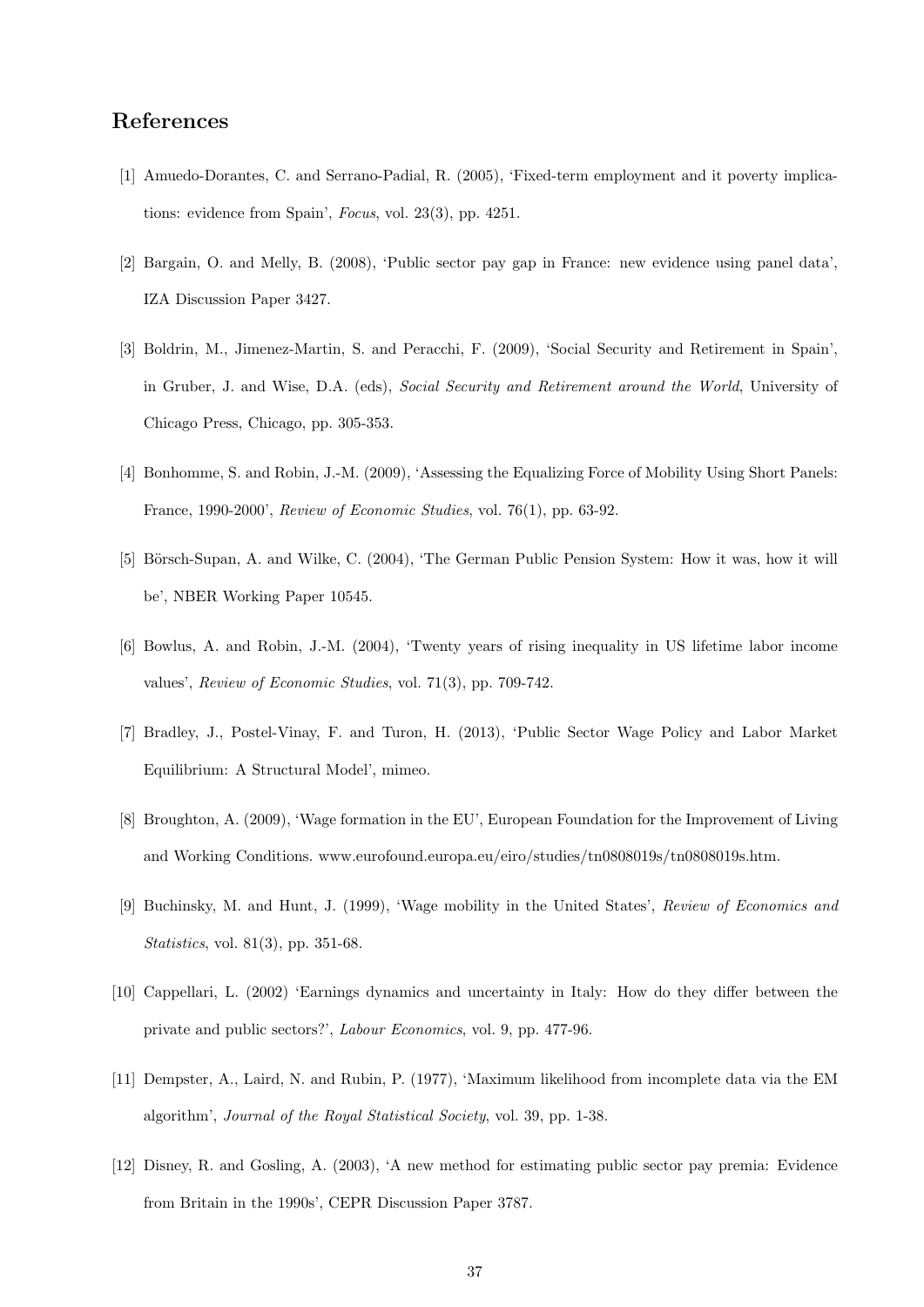- [13] Du Caju, P., Gautier, E., Momferatou, D. and Ward-Warmedinger, M. (2008), 'Institutional Features of Wages Bargaining in 23 European Countries, the US and Japan', European Central Bank Working Paper Series, no. 974.
- [14] Dustmann, C. and van Soest, A. (1997), 'Wage Structures in the Private and Public Sectors in West Germany', Fiscal Studies, vol. 18, pp. 225-247.
- [15] Dustmann, C. and van Soest, A. (1998), 'Public and private sector wages of male workers in Germany', European Economic Review, vol. 42, pp. 1417-1441.
- [16] Eich, F. (2009), 'Public sector pensions: Rationale and international experiences', Pension Corporation Research, available at SSRN: http://ssrn.com/abstract=1594122.
- [17] Emmerson, C. and Jin, W. (2012), 'Public sector pensions and pay', IFS Green Budget 2012, Ch. 5.
- [18] European Commission (2004), 'Fixed-term contracts in Spain: a mixed blessing?', Economic analysis from the European Commissions Directorate-General for Economic and Financial Affairs, vol.1, issue 1.
- [19] European Commission (2013), 'Wage Setting Systems and Wage Developments'. ec.europa.eu/europe2020/pdf/themes/26 wage settings.pdf
- [20] Flinn, C. (2002), 'Labor market structure and inequality: A comparison of Italy and the US', Review of Economic Studies, vol. 69(3), pp. 611-645.
- [21] Franco, D. (2002), 'Italy: A Never-Ending Pension Reform' in Feldstein, M. and Siebert, S. (eds), Social Security and Pension Reform in Europe, Chicago: University of Chicago Press.
- [22] Ghinetti, P. and C. Lucifora (2007) 'Public Sector Pay Gaps and Skill Levels: a Cross-Country Comparison', mimeo.
- [23] Giordano, R., Domenico Depalo, M., Coutinho Pereira, B., Papapetrou, E., Perez, J., Reiss, L. and Roter, M. (2011), 'The Public Sector Pay Gap in a Selection of Euro Area Countries', European Central Bank Working Paper Series, no. 1406.
- [24] Glassner, V. (2010) 'The public sector in the crisis', European Trade Union Institute, Working paper 2010.07.
- [25] Gottschalk, P. (1997), 'Inequality, income growth, and mobility: The basic facts', Journal of Economic Perspectives, vol. 11(2) (Spring 1997), pp. 21-40.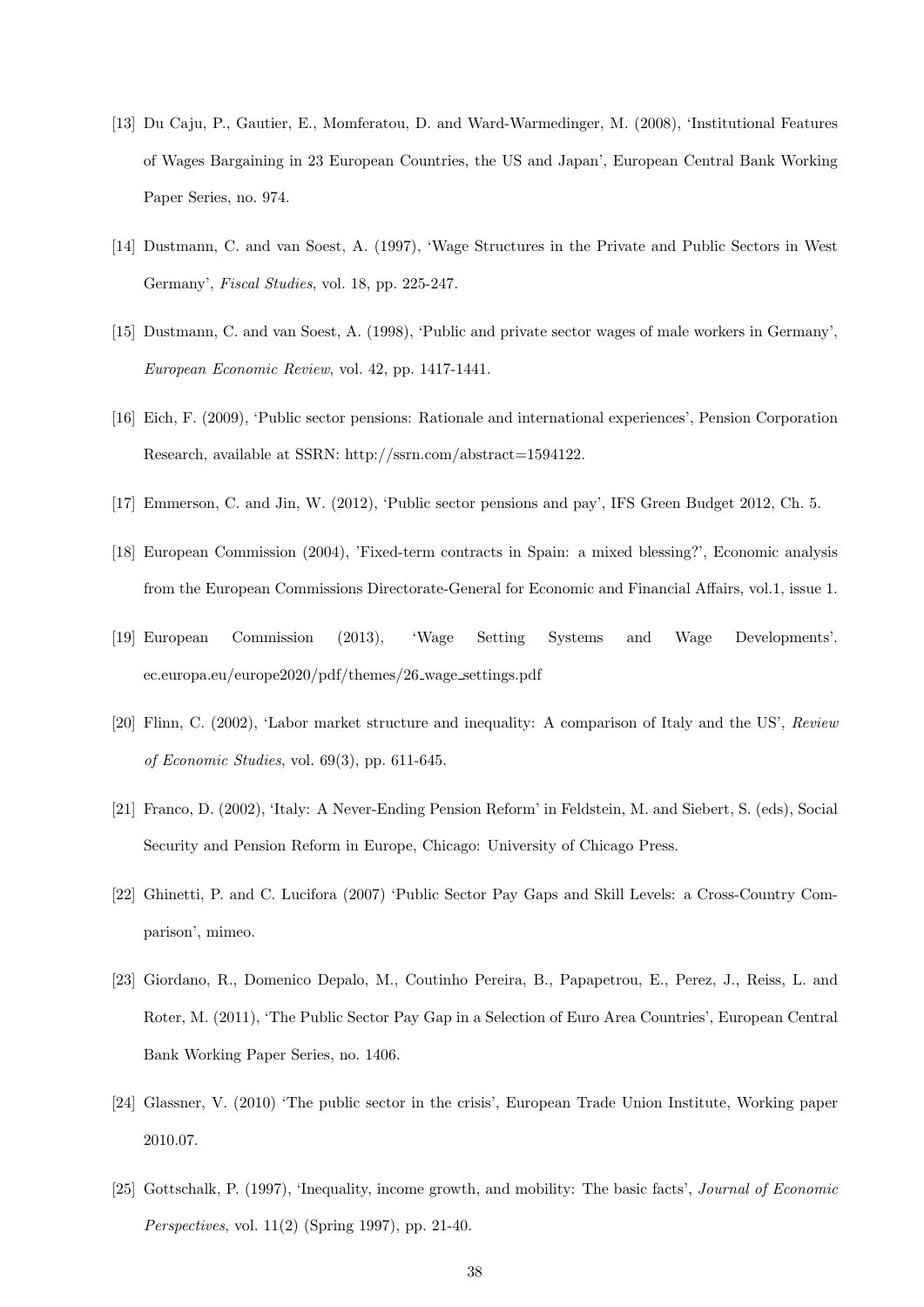- [26] Gottschalk, P. and Moffit, R. (1993), 'The growth of earnings instability in the US labor market', Brookings Papers on Economic Activity, vol. 1994(2), pp. 217-72.
- [27] Hartog, J. and Oosterbeek, H. (1993), 'Public and Private Sector Wages in the Netherlands', European Economic Review, vol. 37, pp. 97-114.
- [28] Hinrichs, K. (2000), 'Elephants on the move. Patterns of public pension reform in OECD countries', European Review, vol. 8, no. 3, pp. 353- 378.
- [29] Lassibille, G. (1998) 'Wage Gaps Between the Public and Private Sectors in Spain', Economics of Education Review, vol. 17, no. 1, pp. 83-92.
- [30] Lillard, L. and R. Willis (1978), 'Dynamic Aspects of Earning Mobility', Econometrica, vol. 46, no. 5, pp. 985-1012.
- [31] Lucifora, C. and D. Meurs (2006), 'The Public Sector Pay Gap in France, Great Britain and Italy', Review of Income and Wealth, vol. 52, no. 1, pp. 43-59.
- [32] Melly, B. (2005) 'Public-private sector wage differentials in Germany: Evidence from Quantile Regression', Empirical Economics, vol. 30, pp. 505-520.
- [33] Nylund, K., Asparouhov, T. and B. Muthn. (2007) 'Deciding on the number of classes in latent class analysis and growth mixture modelling: A Monte Carlo simulation study ', Structural Equation modelling, vol. 14, pp. 535-569.
- [34] Palacios, R. and Whitehouse, E. (2006), 'Civil-service Pension Schemes Around the World', Social Protection Discussion paper No. 0602, The World Bank.
- [35] Postel-Vinay, F. and Turon, H. (2007), 'The public pay gap in Britain: Small differences that (don't?) matter', Economic Journal, vol. 117, pp. 1460-1503.
- [36] Tepe, M. (2009), 'Public administration employment in 17 OECD nations from 1995 to 2005', Working Papers on the Reconciliation of Work and Welfare in Europe, REC-WP 12, European Commission RECWOWE Publication, Dissemination and Dialogue Centre, Edinburgh.
- [37] United Nations, (2006), Public Administration Country Profiles: Germany, Netherlands, France, Italy, Spain. Division for Public Administration and Development Management (DPADM), Department of Economic and Social Affairs (DESA),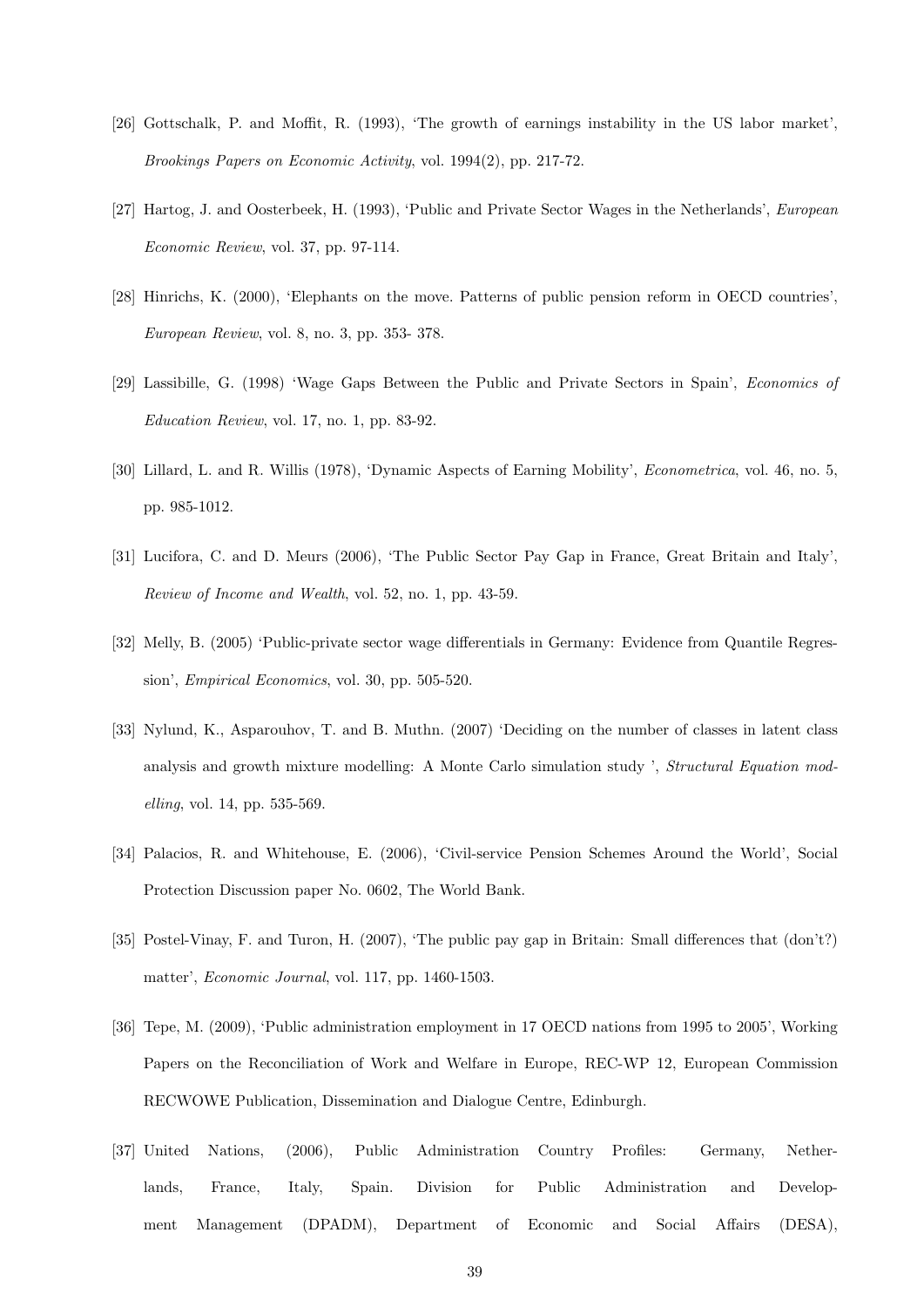http://www.unpan.org/DPADM/ProductsServices/ThematicPortals/PublicAdministrationCountryProfiles/ tabid/677/Default.aspx.

[38] van Ophem, H. (1993), 'A modified switching regression model for earnings differentials between the public and private sectors in the Netherlands', Review of Economics and Statistics, vol. 75(2), pp. 215-224.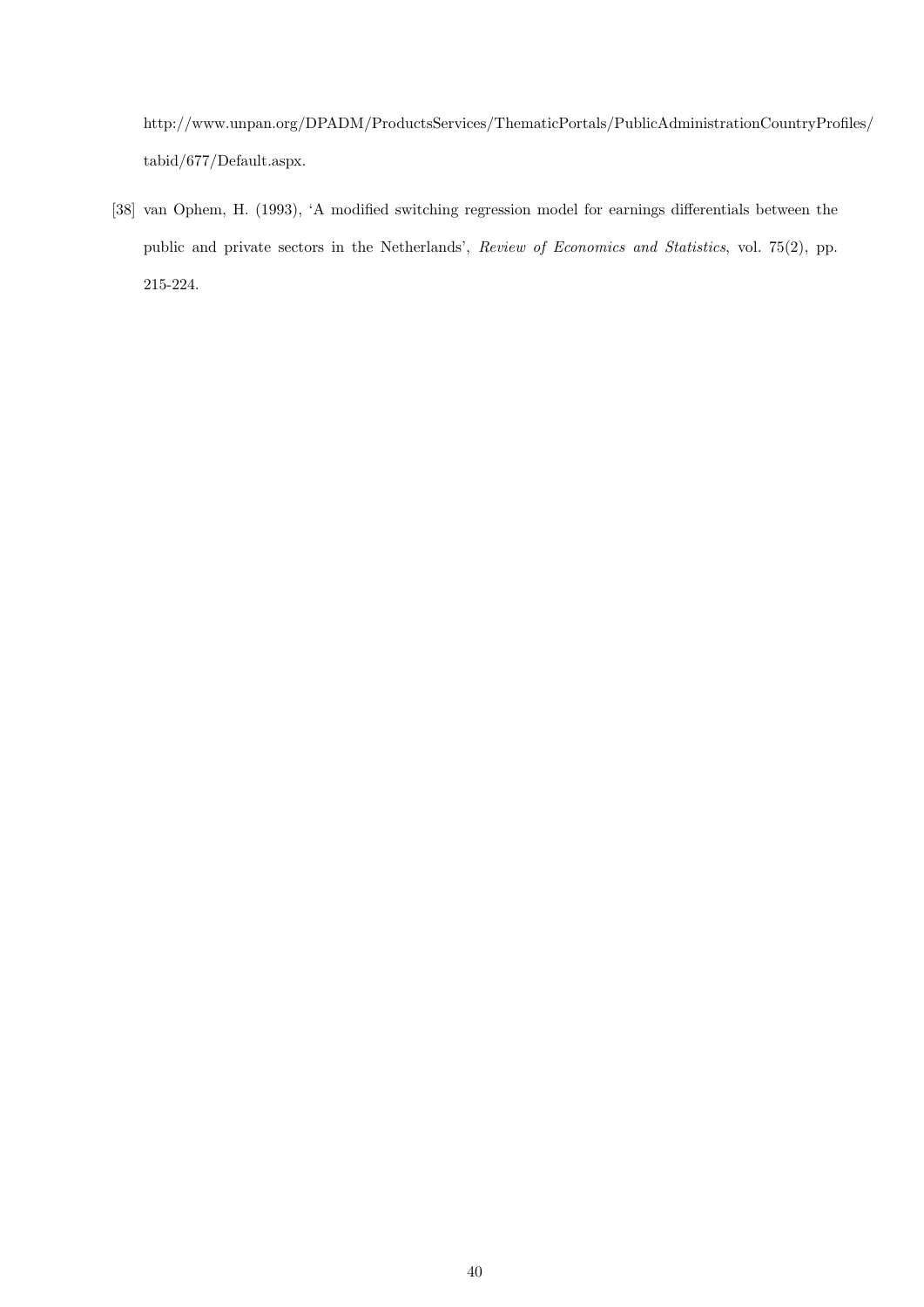# 10 Descriptive Tables

|                   |            | N    | ℅         | $\overline{T}$   |
|-------------------|------------|------|-----------|------------------|
| Germany           | Total      | 3402 | $100.0\%$ | 6.9              |
|                   | Private    | 2422 | $71.2\%$  | 6.9              |
| First observation | Public     | 614  | 18.0%     | 7.1              |
|                   | Unemployed | 366  | 10.8%     | 6.4              |
|                   |            |      |           |                  |
| Netherlands       | Total      | 2564 | $100.0\%$ | 6.7              |
|                   | Private    | 1858 | $72.5\%$  | 6.7              |
| First observation | Public     | 566  | 22.0%     | 6.8              |
|                   | Unemployed | 140  | $5.5\%$   | 6.1              |
|                   |            |      |           |                  |
| France            | Total      | 2619 | $100.0\%$ | 6.2              |
|                   | Private    | 1634 | $62.4\%$  | $\overline{6.3}$ |
| First observation | Public     | 660  | $25.2\%$  | 6.4              |
|                   | Unemployed | 325  | $12.4\%$  | 5.8              |
|                   |            |      |           |                  |
| Italy             | Total      | 4567 | 100.0%    | 6.6              |
|                   | Private    | 2664 | 58.3%     | 6.7              |
| First observation | Public     | 882  | 19.3%     | 6.7              |
|                   | Unemployed | 1021 | 22.4%     | 6.2              |
|                   |            |      |           |                  |
| Spain             | Total      | 3689 | $100.0\%$ | 6.6              |
|                   | Private    | 2311 | $62.6\%$  | 6.7              |
| First observation | Public     | 527  | $14.3\%$  | 6.7              |
|                   | Unemployed | 851  | $23.1\%$  | 6.2              |

|                |          | Germany | Netherlands | France | Italy | Spain |
|----------------|----------|---------|-------------|--------|-------|-------|
| Private Sector | Median   | 41      | 40          | 39     | 40    | 40    |
|                | St. Dev. | 7.41    | 6.94        | 7.10   | 5.22  | 7.73  |
| Public Sector  | Median   | 40      | 38          | 39     | 36    | 40    |
|                | St. Dev. | 6.22    | 5.28        | 5.66   | 4.27  | 6.39  |

Table 1: Sample Statistics

Table 2: Weekly Hours distribution by sector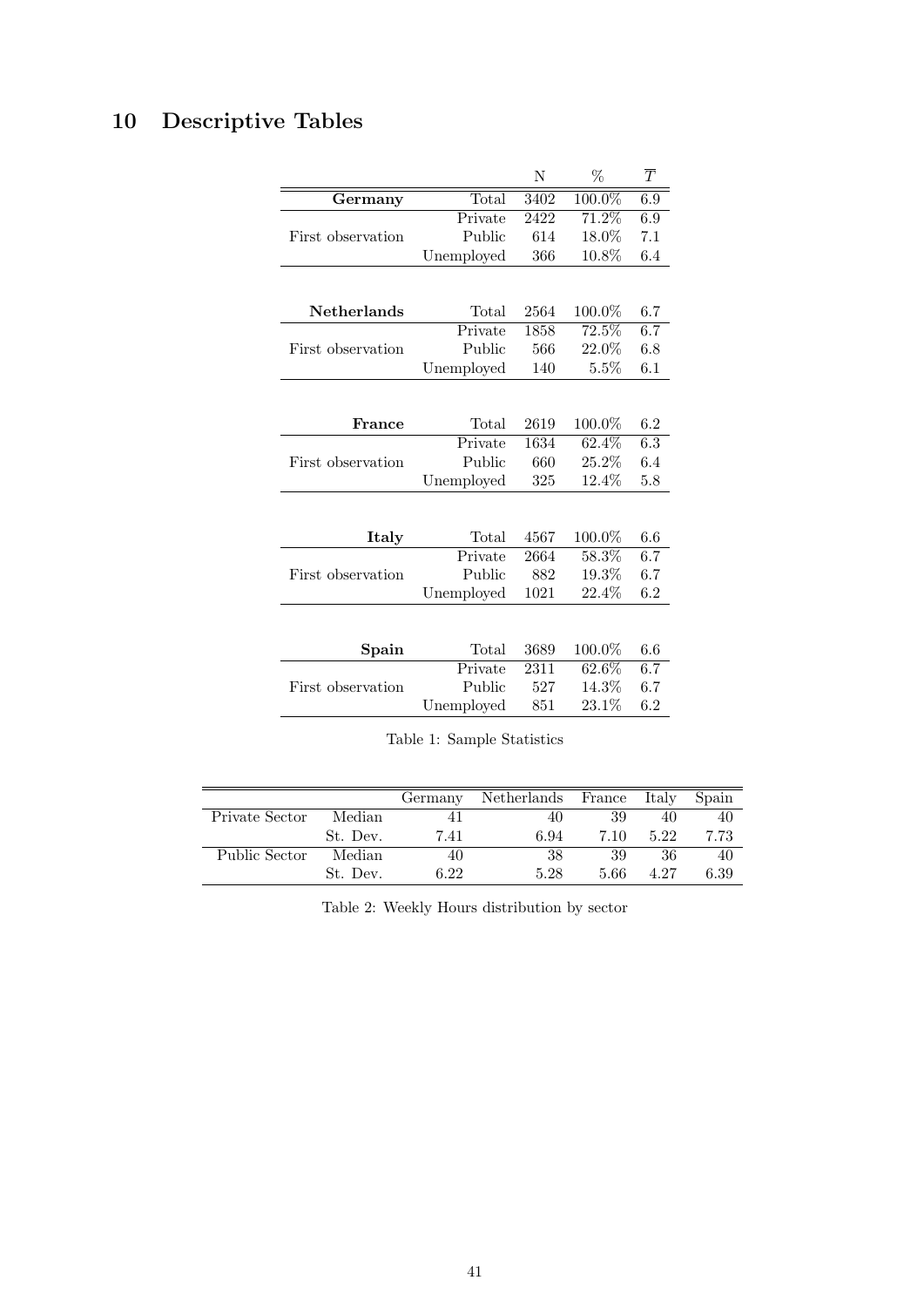|                    |         |          | Education |          |             |                                 |
|--------------------|---------|----------|-----------|----------|-------------|---------------------------------|
|                    |         | High     | Medium    | Low      | Age (years) | Experience <sup>*</sup> (years) |
| Germany            | Overall | 29.3     | 60.2      | $10.5\,$ | 39.1        | 20.0                            |
|                    | Private | 28.8     | 60.2      | 11.1     | 38.7        | 19.8                            |
|                    | Public  | 37.9     | 58.8      | 0.3      | 40.7        | 20.8                            |
|                    | Unemp   | $19.3\,$ | 68.2      | 18.0     | 38.5        | 20.1                            |
|                    |         |          |           |          |             |                                 |
| <b>Netherlands</b> | Overall | 25.2     | 56.3      | 18.4     | 40.4        | 21.2                            |
|                    | Private | 20.5     | 59.9      | 19.6     | 39.8        | 20.6                            |
|                    | Public  | 44.0     | 45.7      | 10.3     | 43.1        | 23.2                            |
|                    | Unemp   | 16.9     | 47.9      | 35.1     | 39.3        | 20.4                            |
|                    |         |          |           |          |             |                                 |
| France             | Overall | 27.1     | 44.8      | 28.1     | 39.2        | 20.3                            |
|                    | Private | 23.9     | 47.2      | 28.9     | 39.0        | 20.3                            |
|                    | Public  | 35.8     | 41.7      | 22.5     | 40.9        | 21.7                            |
|                    | Unemp   | 24.3     | 37.0      | 38.7     | 35.6        | 16.7                            |
|                    |         |          |           |          |             |                                 |
| Italy              | Overall | $10.5$   | 49.5      | 40.0     | 37.9        | 19.9                            |
|                    | Private | 7.6      | 47.4      | 45.0     | 38.7        | $21.0\,$                        |
|                    | Public  | 19.6     | 54.8      | 25.6     | 42.2        | 23.0                            |
|                    | Unemp   | $10.5\,$ | 50.9      | 38.6     | 29.9        | 11.7                            |
|                    |         |          |           |          |             |                                 |
| Spain              | Overall | 33.0     | 23.7      | 43.3     | 38.1        | 20.8                            |
|                    | Private | 27.8     | 24.1      | 48.1     | 38.7        | 21.7                            |
|                    | Public  | 58.9     | 21.4      | 19.7     | 40.5        | 21.8                            |
|                    | Unemp   | 31.6     | 24.0      | 44.4     | 33.7        | 16.3                            |

<sup>∗</sup> Experience is potential labour market experience i.e. current age minus the age when the individual first entered the labour market.

Table 3: Human Capital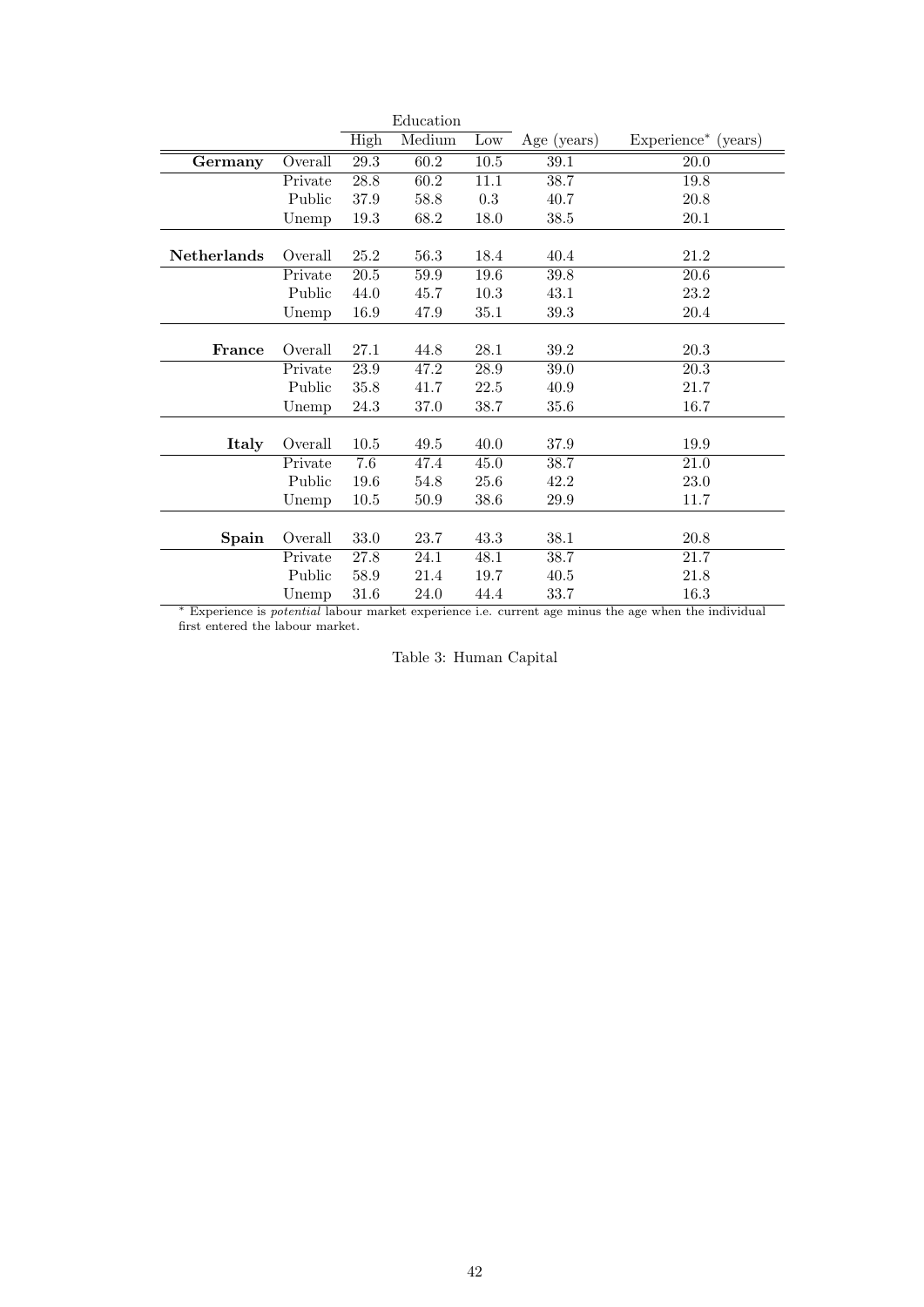|             |                                 |                                                                                                                                                                                     |                   |                          | 2.2                    |
|-------------|---------------------------------|-------------------------------------------------------------------------------------------------------------------------------------------------------------------------------------|-------------------|--------------------------|------------------------|
|             |                                 | $\begin{tabular}{l} \bf{Private & Public \\ \bf{Private & Public \\ \bf{7.43} & 7.53 \\ \bf{0.42} & 0.38 \\ \bf{0.81} & 0.87 \\ \end{tabular}$                                      |                   |                          | 3.5                    |
|             |                                 |                                                                                                                                                                                     |                   |                          | 3.5                    |
|             |                                 | $\begin{tabular}{l} Spanish & Span \\ \hline \text{Private} & \text{Public} \\ \text{12.22} & \text{12.49} \\ \text{0.43} & \text{0.40} \\ \text{0.74} & \text{0.88} \end{tabular}$ |                   |                          | 6.4                    |
|             |                                 |                                                                                                                                                                                     |                   |                          | $\frac{1.6}{1}$        |
|             |                                 | $\begin{tabular}{ll} \multicolumn{1}{c}{\text{Italy}}\\ \hline \text{Private} & \text{Public} \\ \hline \text{7.91} & 8.01 \\ 0.30 & 0.29 \\ 0.71 & 0.89 \\ \end{tabular}$          |                   |                          | 3.5                    |
|             |                                 |                                                                                                                                                                                     |                   |                          | 2.1                    |
| France      |                                 | $\begin{array}{r cc} \text{Private Public} \ \hline 9.38 & 9.51 \ \hline 0.43 & 0.39 \ \hline 0.81 & 0.91 \end{array}$                                                              |                   |                          | $\ddot{ }$ .0          |
|             |                                 | $\frac{\text{Public}}{8.78}$<br>0.30<br>0.88                                                                                                                                        |                   |                          | $\frac{1}{1}$          |
| Netherlands | $\frac{\text{Private}}{8.69}$ . |                                                                                                                                                                                     | 0.33              | 0.87                     | $\frac{0}{1}$          |
|             | Private Public                  | 8.48                                                                                                                                                                                | 0.33              | 0.90                     | 3.2<br>2               |
| Germany     |                                 |                                                                                                                                                                                     | 0.37              | 0.80                     | $\frac{5}{2}$          |
|             |                                 | $\ldots$ mean                                                                                                                                                                       | $\dots$ std. dev. | 1-period auto-covariance | l-period job loss rate |
|             |                                 | wage                                                                                                                                                                                |                   |                          |                        |

Table 4: Raw earnings and job loss differences by sector Table 4: Raw earnings and job loss differences by sector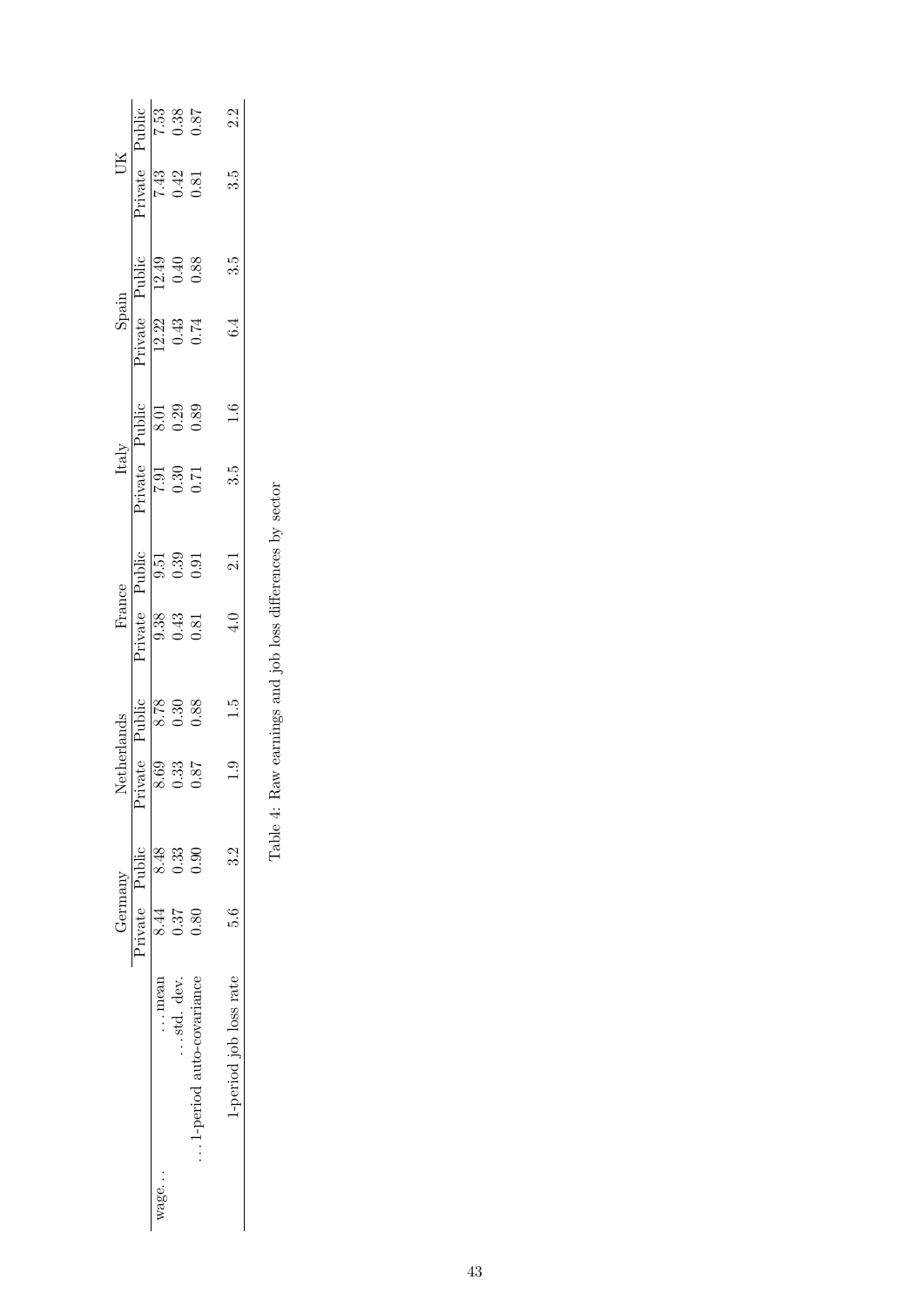# 11 Results Tables 11 Results Tables

# 11.1 Unobserved Heterogeneity  $11.1 \quad$  Unobserved Heterogeneity

 $\parallel$ 

| $1a$ <sub>SSS</sub>                    |                                                              |                                  |                   |                                                  |                                                             |                      | Total                                                                         |
|----------------------------------------|--------------------------------------------------------------|----------------------------------|-------------------|--------------------------------------------------|-------------------------------------------------------------|----------------------|-------------------------------------------------------------------------------|
|                                        | $\tilde{m}=1$                                                | $k^m=2$                          | $k^m=3$           |                                                  | $k^m=2$                                                     |                      |                                                                               |
|                                        | $x^y = 1$                                                    | $k^y=1$                          | $k^y=1$           | $k^y=2$                                          |                                                             | $k^y=2$              |                                                                               |
| Jermany                                |                                                              |                                  | $\frac{12.97}{ }$ |                                                  | $\frac{k^y = 2}{29.48}$<br>40.32<br>40.35<br>56.45<br>34.58 | 7.87                 |                                                                               |
|                                        | $\overline{)0.83}$<br>$13.13$<br>$7.14$<br>$7.23$<br>$10.23$ | 31.38<br>30.34<br>30.75<br>24.23 |                   | $\frac{17.47}{16.16}$<br>16.16<br>5.3.48<br>5.51 |                                                             |                      | $\begin{array}{l} 100.00 \\ 100.00 \\ 100.00 \\ 100.00 \\ 100.01 \end{array}$ |
| Netherland<br>France<br>Italy<br>Spain |                                                              |                                  |                   |                                                  |                                                             |                      |                                                                               |
|                                        |                                                              |                                  |                   |                                                  |                                                             |                      |                                                                               |
|                                        |                                                              | 25.65                            | 15.72<br>17.43    |                                                  |                                                             | $\frac{12.98}{6.60}$ |                                                                               |

| ١<br>ĺ                                                      |
|-------------------------------------------------------------|
| l                                                           |
| l<br>i<br>֧֢ׅ֧֚֚֚֚֚֚֚֚֚֚֚֚֚֚֚֚֚֚֚֚֚֚֚֚֚֚֬֡֡֡֡֡֡֡֡֡֡֬֝֓<br>l |
| Contract and the contract of<br>)<br>}<br>}                 |
| きりと ひこと こうこうてんこう キン<br>ı<br>ı                               |
| j                                                           |
| l<br>J<br>ו<br>;<br>l<br>l                                  |
| ֚֡<br>$\vdots$<br>l                                         |

| obility classes $\%$ |       |                |                 |                                                                                                                                                                                                                                                                                                                                                                                                                               |      | public sector         | $\dots$ unemp.                                         |
|----------------------|-------|----------------|-----------------|-------------------------------------------------------------------------------------------------------------------------------------------------------------------------------------------------------------------------------------------------------------------------------------------------------------------------------------------------------------------------------------------------------------------------------|------|-----------------------|--------------------------------------------------------|
| $k^m=1$              |       |                |                 |                                                                                                                                                                                                                                                                                                                                                                                                                               |      |                       |                                                        |
| $k^m=2$              |       |                |                 | $\begin{array}{ l l } \hbox{high ed.}\quad \% \hbox{~med. ed.}\quad \% \hbox{~dof. ed.}\quad \% \hbox{~dof.} \quad \% \hbox{~dof.} \quad \% \hbox{~dof.} \quad \% \hbox{~dof.} \quad \% \hbox{~dof.} \quad \% \hbox{~dof.} \quad \% \hbox{~dof.} \quad \% \hbox{~dof.} \quad \% \hbox{~dof.} \quad \% \hbox{~dof.} \quad \% \hbox{~dof.} \quad \% \hbox{~dof.} \quad \% \hbox{~dof.} \quad \% \hbox{~dof.} \quad \% \hbox{~d$ |      | $\frac{0.089}{0.000}$ | $\begin{array}{c} 0.362 \\ 0.055 \\ 0.037 \end{array}$ |
| $k^m=3$              |       |                |                 |                                                                                                                                                                                                                                                                                                                                                                                                                               |      |                       |                                                        |
| Vage classes         |       |                |                 |                                                                                                                                                                                                                                                                                                                                                                                                                               |      |                       |                                                        |
| $k^y=1$              | 26.89 | 66.59<br>55.15 |                 | 16.05<br>16.97                                                                                                                                                                                                                                                                                                                                                                                                                |      |                       |                                                        |
| $k^y=2$              | 30.33 |                | $6.52$<br>14.52 |                                                                                                                                                                                                                                                                                                                                                                                                                               | 8.35 | 0.231<br>0.139        | 0.045                                                  |
|                      |       |                |                 |                                                                                                                                                                                                                                                                                                                                                                                                                               |      |                       |                                                        |
| $\rm{Total}$         | 28.78 | 60.32          | 10.91           | 16.56                                                                                                                                                                                                                                                                                                                                                                                                                         | 8.42 | 0.180                 | 0.108                                                  |
|                      |       |                |                 |                                                                                                                                                                                                                                                                                                                                                                                                                               |      |                       |                                                        |

Table 6: Germany: Composition of Unobserved Heterogeneity Classes Table 6: Germany: Composition of Unobserved Heterogeneity Classes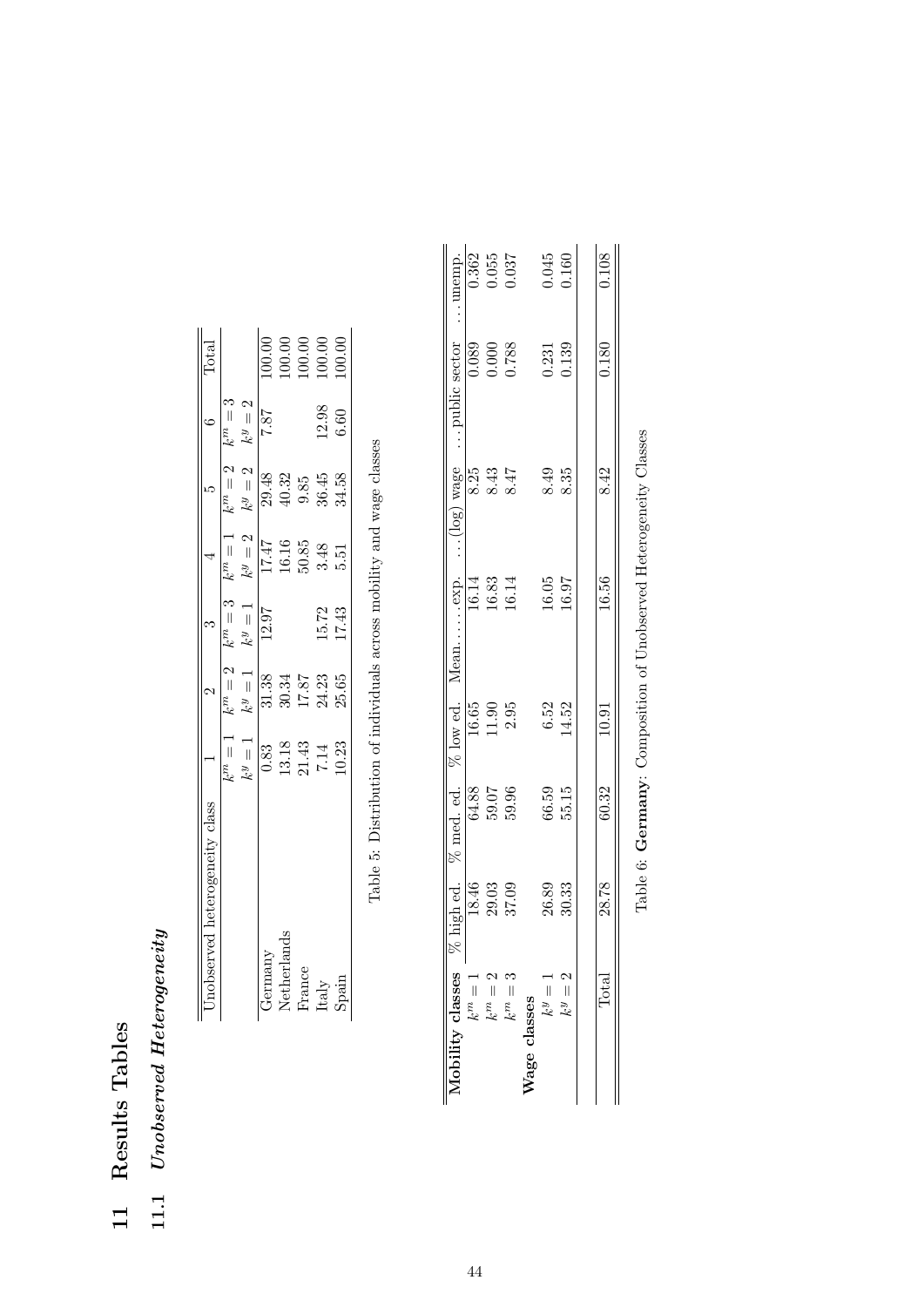| Mobility classes                             | .igh ed.<br>$\frac{1}{\sqrt{2}}$ | % med. ed. | $\%$ low ed. | Meanexp.               | wage<br>$\cdots$ (log) | public sector | $\dots$ unemp. |
|----------------------------------------------|----------------------------------|------------|--------------|------------------------|------------------------|---------------|----------------|
|                                              | 40.51                            | 45.05      | 14.44        | 18.54                  | 8.76                   | 0.753         | 0.127          |
| $\begin{array}{l} k^m=1\\ k^m=2 \end{array}$ | 18.67                            | 58.07      | 23.26        | 17.50                  | 8.65                   | 0.000         | 0.025          |
| Wage classes                                 |                                  |            |              |                        |                        |               |                |
| $k^y = 1$                                    | 33.97                            | 37.23      | 28.79        | 17.50                  | 8.69                   | 0.231         | 0.037          |
| $k^y=2$                                      | 18.22                            | 67.37      | 14.41        | 18.04                  | 8.67                   | 0.213         | 0.053          |
| $\rm Total$                                  | 25.08                            | 54.25      | 20.67        | 17.80                  | 8.68                   | 0.221         | 0.055          |
|                                              | iigh ed.<br>n<br>K               | % med. ed. | $\%$ low ed. | $\cdots$ exp.<br>Mean. | wage<br>$\ldots$ (log) | public sector | unemp.         |
|                                              | 26.41                            | 47.16      | 26.43        | 20.10                  | 5.<br>9.               | 0.310         | 0.010          |
| Mobility classes $k^m = 1$<br>$k^m = 2$      | 28.81                            | 36.81      | 34.38        | 9.45                   | 9.21                   | 0.101         | 0.421          |
| Wage classes                                 |                                  |            |              |                        |                        |               |                |
| $k^y = 1$                                    | 38.09                            | 37.58      | 24.33        | 16.25                  | 9.49                   | 0.235         | 0.202          |
| $k^y=2$                                      | 19.94                            | 48.64      | 31.43        | 17.73                  | 9.31                   | 0.263         | 0.073          |
|                                              |                                  |            |              |                        |                        |               |                |
| $\rm Total$                                  | 27.07                            | 44.29      | 28.64        | 17.15                  | 0.37                   | 0.252         | 0.124          |

| Tobility classes $\%\hbar$                   | igh ed. | $\%$ med. ed.           | $\%$ low ed.          | Meanexp.                | $\ldots$ (log) wage | public sector         | $\dots$ unemp.                                         |
|----------------------------------------------|---------|-------------------------|-----------------------|-------------------------|---------------------|-----------------------|--------------------------------------------------------|
| $\begin{array}{l} k^m=1\\ k^m=2 \end{array}$ | 8.70    |                         |                       |                         |                     |                       |                                                        |
|                                              | 13.34   | 48.70<br>48.40<br>52.29 | $\frac{42.60}{38.21}$ | 14.75<br>17.40<br>15.44 | $88.58$<br>7.38     | $\frac{0.082}{0.269}$ | $\begin{array}{c} 0.708 \\ 0.084 \\ 0.340 \end{array}$ |
| $k^m=3$                                      | 5.50    |                         |                       |                         |                     |                       |                                                        |
| Wage classes                                 |         |                         |                       |                         |                     |                       |                                                        |
| $k^y=1$                                      | 15.05   |                         |                       |                         | 7.98                |                       |                                                        |
| $k^y=2$                                      | 6.63    | 48.52<br>50.47          | $36.43$<br>$42.90$    | 19.29<br>14.12          | 7.86                | 0.207<br>0.180        | $0.223$<br>$0.224$                                     |
|                                              |         |                         |                       |                         |                     |                       |                                                        |
| $\Gamma$ ota                                 | 10.60   | 49.55                   | 39.85                 | 16.56                   | 7.91                | 0.193                 | 0.224                                                  |

Table 9: Italy: Composition of Unobserved Heterogeneity Classes Table 9: Italy: Composition of Unobserved Heterogeneity Classes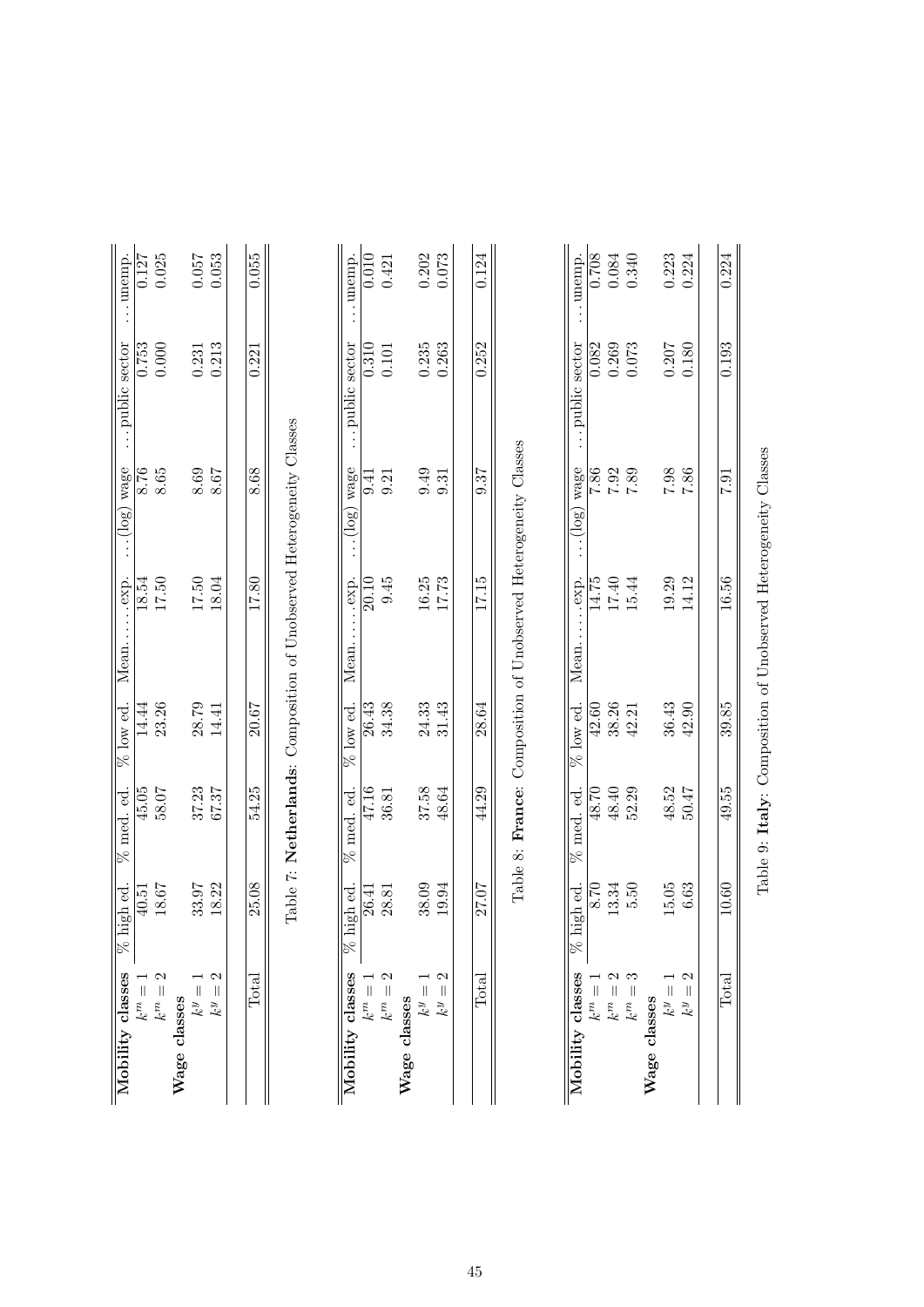| Iobility classes $%$ | high ed.              |                         |                  | $\%$ med. ed. $\%$ low ed. Meanexp. $\ldots$ log) wage |                       | public sector       | $\ldots$ unemp.                |
|----------------------|-----------------------|-------------------------|------------------|--------------------------------------------------------|-----------------------|---------------------|--------------------------------|
| $k^m=1$              |                       |                         | 16.36            |                                                        |                       |                     |                                |
| $k^m = 2$            | $\frac{60.28}{27.50}$ | 23.35<br>24.82<br>22.67 | 47.68            | $\frac{17.06}{17.17}$<br>17.17<br>16.94                | $\frac{12.47}{12.13}$ | $\frac{875}{0.000}$ | $\frac{0.073}{0.116}$<br>0.116 |
| $k^m=3$              |                       |                         | 48.46            |                                                        |                       |                     |                                |
| Vage classes         |                       |                         |                  |                                                        |                       |                     |                                |
| $k^y=1$              | 54.82                 |                         | $21.70$<br>67.19 | 15.72<br>18.68                                         |                       | 0.173<br>0.107      |                                |
| $k^y=2$              | 8.06                  | 23.48<br>24.74          |                  |                                                        | 12.35<br>12.11        |                     | 0.283<br>0.171                 |
|                      |                       |                         |                  |                                                        |                       |                     |                                |
| $\rm Total$          | 32.99                 | 24.07                   | 42.94            | 17.10                                                  | 12.23                 | 0.143               | 0.231                          |
|                      |                       |                         |                  |                                                        |                       |                     |                                |

Table 10: Spain: Composition of Unobserved Heterogeneity Classes Table 10: Spain: Composition of Unobserved Heterogeneity Classes

11.2 Mobility Fit  $11.2$  Mobility Fit

|         |                         | Observed        |                                |                     |                                                        | Predicted       |                                                       |                      |
|---------|-------------------------|-----------------|--------------------------------|---------------------|--------------------------------------------------------|-----------------|-------------------------------------------------------|----------------------|
|         | $\mathbf{Q}$<br>of samp |                 | $\%~k^m=1~~\%~k^m=2~~\%~k^m=3$ |                     | $%$ of sample                                          |                 | $\%$ $k^m=1-\%$ $k^m=2$                               | $\%$ $k^m = 3$       |
| Private | ్                       | $14.12$<br>9.01 | $\frac{80.77}{57.00}$          | $\frac{5.11}{7.21}$ |                                                        | $14.27$<br>9.00 |                                                       |                      |
| Public  | ぬ                       |                 |                                |                     | $\begin{array}{c} 71.66 \\ 18.11 \\ 10.23 \end{array}$ |                 | $\begin{array}{c} 80.56 \\ 0.00 \\ 30.64 \end{array}$ | $\frac{5.17}{91.00}$ |
| nemp    |                         | 61.57           | 31.21                          |                     |                                                        | 63.02           |                                                       |                      |
|         |                         |                 |                                |                     | 100.00                                                 |                 |                                                       |                      |

Table 11: Germany: Class composition of the sectors, Real and Simulated Table 11: Germany: Class composition of the sectors, Real and Simulated

|         |                                             | Observed                                 |                                                       |                                                     | Predicted                                                               |                                               |
|---------|---------------------------------------------|------------------------------------------|-------------------------------------------------------|-----------------------------------------------------|-------------------------------------------------------------------------|-----------------------------------------------|
|         |                                             | $\frac{68 \text{ W}}{1} = \frac{1}{w^4}$ | $\%$ $k^m=2$                                          |                                                     | $\sqrt[3]{k^m} = 1$                                                     |                                               |
| Private | % of sample<br>$72.46$<br>$22.07$<br>$5.46$ |                                          |                                                       | % of sample $72.57$<br>$72.57$<br>$21.57$<br>$5.86$ |                                                                         | $\% k^m = 2$<br>94.77<br>0.00<br>0.00<br>0.00 |
| Public  |                                             | $100.00$<br>68.02                        | $\begin{array}{c} 95.11 \\ 0.00 \\ 31.89 \end{array}$ |                                                     |                                                                         |                                               |
| lnemp.  |                                             |                                          |                                                       |                                                     | $\begin{array}{r} 5.23 \\ 100.00 \\ 67.70 \\ \hline 100.00 \end{array}$ |                                               |
|         | 100.00                                      |                                          |                                                       |                                                     |                                                                         |                                               |

Table 12: Netherlands: Class composition of the sectors, Real and Simulated

Table 12: Netherlands: Class composition of the sectors, Real and Simulated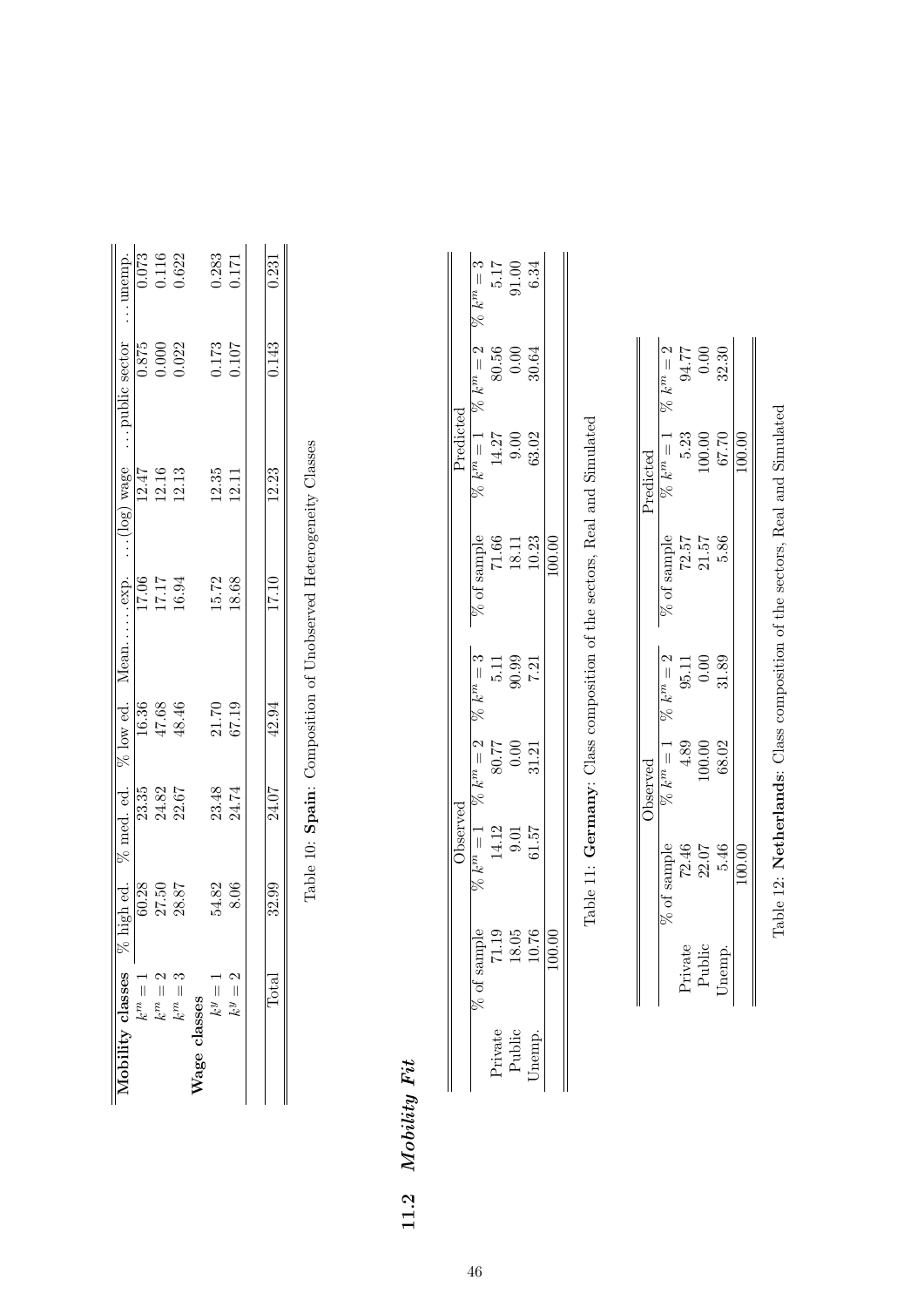|                 | $\%~k^m=2$                             |         | $\begin{array}{c} 21.13 \\ 11.55 \\ 94.37 \end{array}$ |        |        |
|-----------------|----------------------------------------|---------|--------------------------------------------------------|--------|--------|
| Predicted       |                                        |         | $\frac{\% k^m = 1}{78.87}$<br>78.87<br>88.45<br>8.63   |        |        |
|                 |                                        |         | % of sample<br>63.90<br>63.96<br>23.96<br>23.96        |        | 00.00  |
|                 |                                        |         | % $k^m = 2$<br>21.24<br>21.24<br>11.14<br>11.14        |        |        |
| <b>Jbserved</b> | $\alpha^{\prime\prime}$ $k_{\mu\nu}=1$ |         | $78.36$<br>$88.86$<br>$5.87$                           |        |        |
|                 |                                        |         | $\frac{1}{2}$ of sample<br>62.39<br>55.20<br>12.41     |        | 100.00 |
|                 |                                        | Private | Public                                                 | Inemp. |        |

Table 13: France: Class composition of the sectors, Real and Simulated Table 13: France: Class composition of the sectors, Real and Simulated

|           |                                                |                                                 | $28.89$<br>11.32            | 43.03  |       |
|-----------|------------------------------------------------|-------------------------------------------------|-----------------------------|--------|-------|
|           | $\% k^m = 1 \quad \% k^m = 2 \quad \% k^m = 3$ |                                                 | $67.80$<br>$83.72$          | 22.83  |       |
| Predicted |                                                |                                                 | $3.31$<br>$4.96$<br>$34.15$ |        |       |
|           |                                                | % of sample<br>58.01<br>58.01<br>19.33<br>19.33 |                             |        | 00.00 |
|           |                                                | 28.88                                           | $10.84\,$                   | 43.65  |       |
|           | $\% k^m = 1 \quad \% k^m = 2 \quad \% k^m = 3$ |                                                 | $67.30$<br>$84.63$          | 22.71  |       |
| Observed  |                                                | $3.81$<br>4.53                                  |                             | 33.63  |       |
|           | $\%$ of sample                                 | 58.33                                           | $19.31\,$                   | 22.36  | g     |
|           |                                                | Private                                         | Public                      | Inemp. |       |

Table 14: Italy: Class composition of the sectors, Real and Simulated Table 14: Italy: Class composition of the sectors, Real and Simulated

| $\%$ $k^m = 2$<br>$85.02$<br>$0.00$<br>30.25<br>Observed<br>96.37<br>1.97<br>$1.31\,$<br>$\%$ $k^m = 1$ |
|---------------------------------------------------------------------------------------------------------|
|                                                                                                         |

Table 15: Spain: Class composition of the sectors, Real and Simulated Table 15: Spain: Class composition of the sectors, Real and Simulated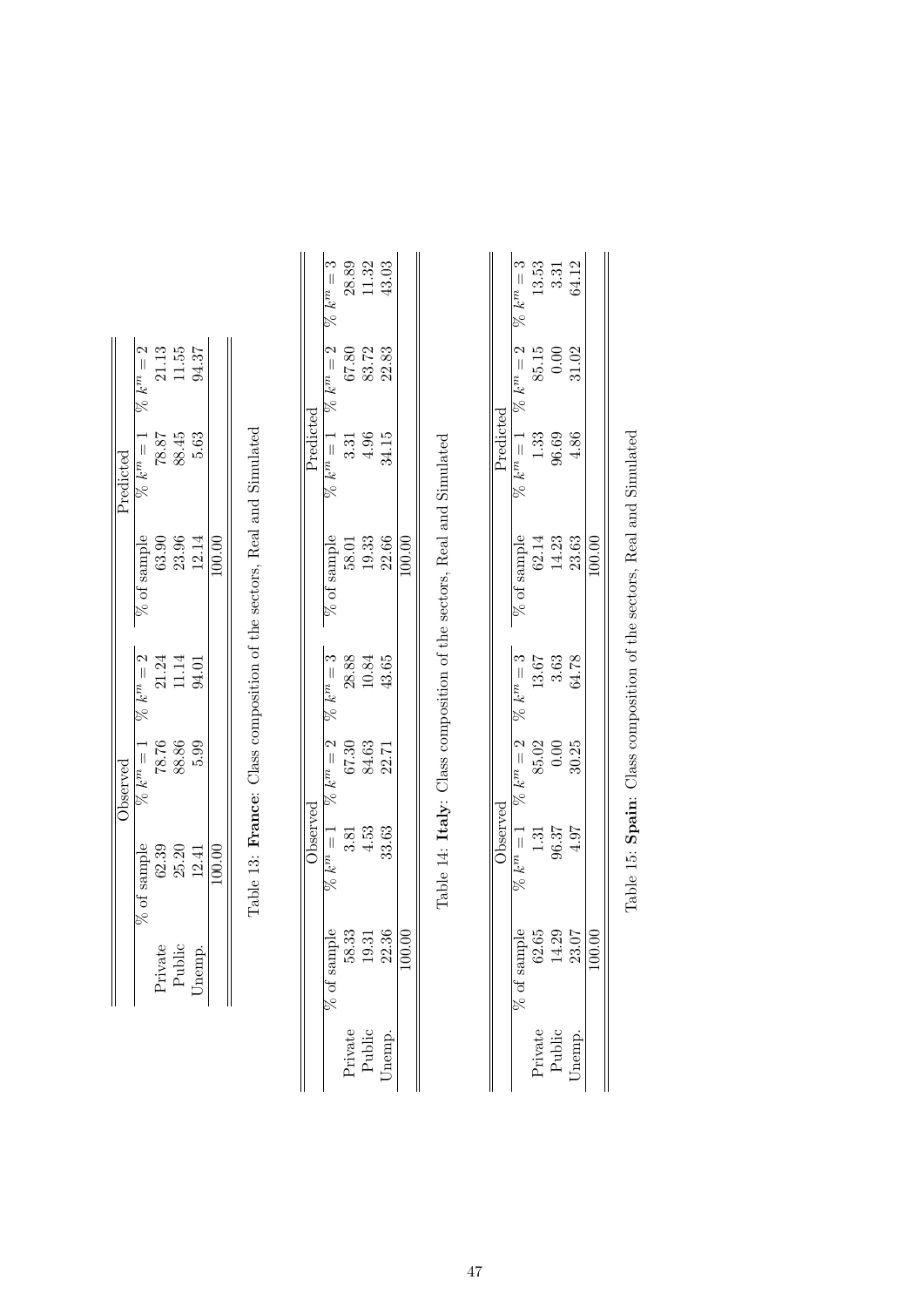|                |         | Observed   |        |         | Predicted  |        |                          |
|----------------|---------|------------|--------|---------|------------|--------|--------------------------|
| state at $t-1$ |         | state at t |        |         | state at t |        |                          |
| ↓              | private | public     | unemp. | private | public     | unemp. |                          |
| Private        | 93.1    | 1.2        | 5.6    | 94.4    | 1.2        | 4.3    | Max distance: 7.6        |
| Public         | 7.0     | 89.6       | 3.2    | 7.4     | 89.8       | 2.6    | Max distance, $2x2: 1.3$ |
| Unemp.         | 32.7    | 5.1        | 62.1   | 38.7    | 6.6        | 54.5   |                          |
| state at $t-5$ |         |            |        |         |            |        |                          |
| ↓              |         |            |        |         |            |        |                          |
| Private        | 88.2    | 2.7        | 9.0    | 90.7    | 3.4        | 5.8    | Max distance: 12.9       |
| Public         | 21.7    | 73.9       | 4.3    | 24.0    | 73.7       | 3.1    | Max distance, $2x2: 2.5$ |
| Unemp.         | 53.4    | 8.3        | 38.1   | 64.9    | 9.7        | 25.5   |                          |
|                |         |            |        |         |            |        |                          |

Table 16: Germany: Fit to Job Mobility Data

|                |         | Observed   |        |         | Predicted  |        |                          |
|----------------|---------|------------|--------|---------|------------|--------|--------------------------|
| state at $t-1$ |         | state at t |        |         | state at t |        |                          |
|                | private | public     | unemp. | private | public     | unemp. |                          |
| Private        | 95.9    | 2.0        | 1.9    | 96.3    | 2.1        | 1.4    | Max distance: 5.5        |
| Public         | 8.5     | 89.8       | 1.5    | 7.7     | 91.4       | 0.8    | Max distance, $2x2: 1.6$ |
| Unemp.         | 28.2    | 4.5        | 67.2   | 32.1    | 6.1        | 61.7   |                          |
| state at $t-5$ |         |            |        |         |            |        |                          |
| ↓              |         |            |        |         |            |        |                          |
| Private        | 93.3    | 3.3        | 3.2    | 93.8    | 4.0        | 2.1    | Max distance: 25.2       |
| Public         | 20.2    | 77.2       | 2.5    | 16.9    | 80.2       | 2.8    | Max distance, $2x2: 3.3$ |
| Unemp.         | 53.0    | 7.2        | 39.6   | 49.1    | 32.4       | 18.4   |                          |
|                |         |            |        |         |            |        |                          |

| Table 17: Netherlands: Fit to Job Mobility Data |  |  |
|-------------------------------------------------|--|--|
|-------------------------------------------------|--|--|

|                |         | Observed   |        |         | Predicted  |        |                          |
|----------------|---------|------------|--------|---------|------------|--------|--------------------------|
| state at $t-1$ |         | state at t |        |         | state at t |        |                          |
| ↡              | private | public     | unemp. | private | public     | unemp. |                          |
| Private        | 95.5    | 0.4        | 4.0    | 96.7    | 0.3        | 2.8    | Max distance: 3.1        |
| Public         | 0.9     | 96.8       | 2.1    | 0.9     | 97.6       | 1.3    | Max distance, $2x2: 1.2$ |
| Unemp.         | 29.8    | 7.4        | 62.6   | 32.1    | 8.2        | 59.5   |                          |
| state at $t-5$ |         |            |        |         |            |        |                          |
| ↓              |         |            |        |         |            |        |                          |
| Private        | 91.3    | 2.1        | 6.5    | 93.2    | 3.0        | 3.7    | Max distance: 19.5       |
| Public         | 4.9     | 92.7       | 2.3    | 6.8     | 91.1       | 1.9    | Max distance, $2x2: 1.9$ |
| Unemp.         | 45.9    | 9.9        | 44.0   | 59.3    | 16.1       | 24.5   |                          |

Table 18: France: Fit to Job Mobility Data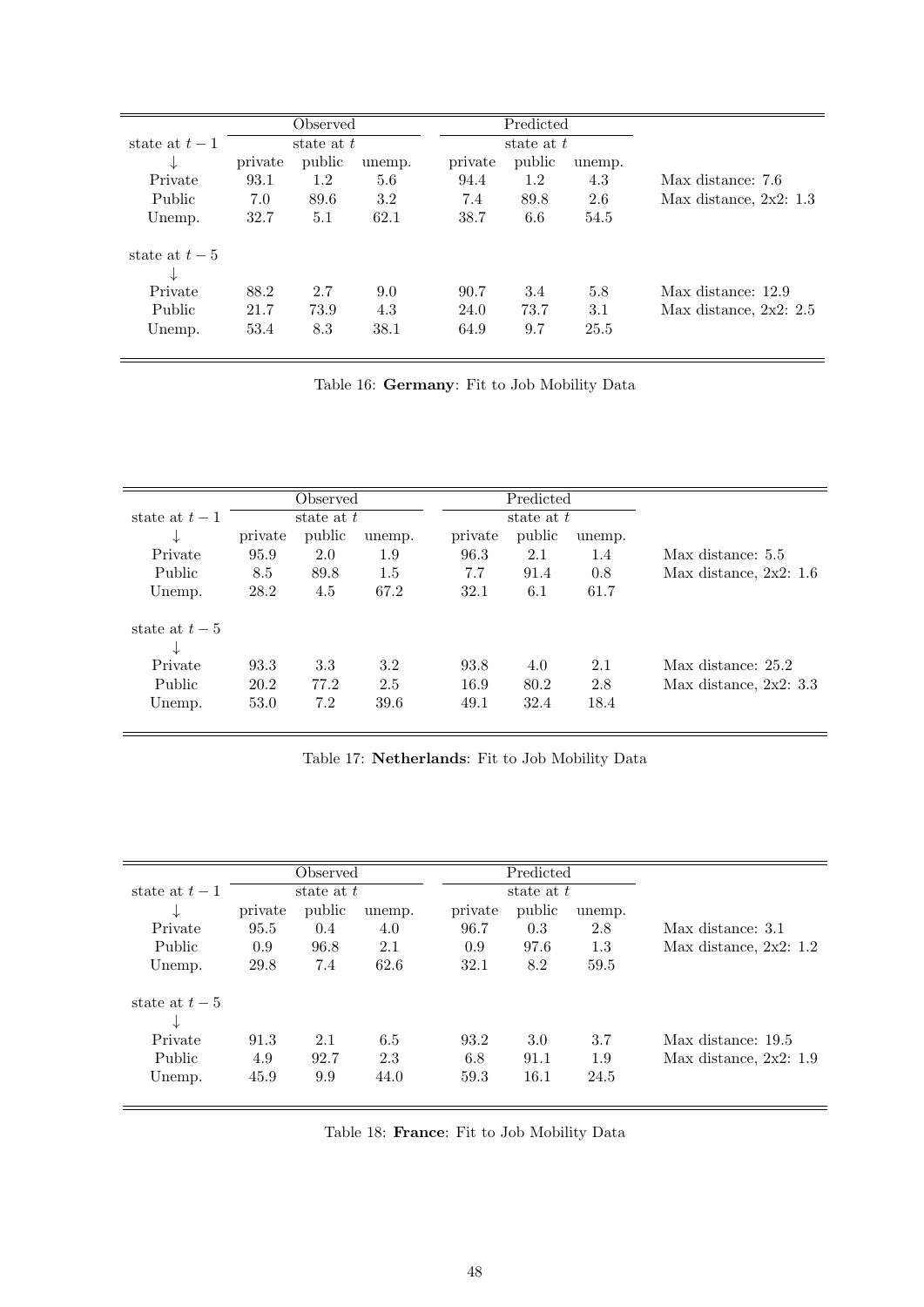|                |         | Observed   |         |         | Predicted  |        |                          |
|----------------|---------|------------|---------|---------|------------|--------|--------------------------|
| state at $t-1$ |         | state at t |         |         | state at t |        |                          |
| ↓              | private | public     | unemp.  | private | public     | unemp. |                          |
| Private        | 94.9    | $1.5\,$    | $3.5\,$ | 96.1    | $1.6\,$    | 2.2    | Max distance: 4.3        |
| Public         | 5.3     | 93.0       | $1.6\,$ | 5.1     | 93.8       | 1.0    | Max distance, $2x2: 1.2$ |
| Unemp.         | 18.4    | 3.3        | 78.2    | 21.3    | 4.7        | 73.9   |                          |
| state at $t-5$ |         |            |         |         |            |        |                          |
| ↓              |         |            |         |         |            |        |                          |
| Private        | 90.1    | 5.0        | 4.7     | 90.9    | 7.2        | 1.8    | Max distance: 13.0       |
| Public         | 15.2    | 82.8       | 1.8     | 22.1    | 77.5       | 0.3    | Max distance, $2x2: 6.9$ |
| Unemp.         | 42.7    | 9.2        | 48.0    | 52.9    | 12.0       | 35.0   |                          |
|                |         |            |         |         |            |        |                          |

Table 19: Italy: Fit to Job Mobility Data

|                |         | Observed   |        |         | Predicted  |        |                          |
|----------------|---------|------------|--------|---------|------------|--------|--------------------------|
| state at $t-1$ |         | state at t |        |         | state at t |        |                          |
| ↓              | private | public     | unemp. | private | public     | unemp. |                          |
| Private        | 92.0    | 1.4        | 6.4    | 93.4    | 1.7        | 4.8    | Max distance: 5.6        |
| Public         | 8.3     | 88.1       | 3.5    | 9.2     | 88.1       | 2.5    | Max distance, $2x2: 1.4$ |
| Unemp.         | 32.6    | 3.6        | 63.7   | 37.0    | 4.8        | 58.1   |                          |
| state at $t-5$ |         |            |        |         |            |        |                          |
| ↓              |         |            |        |         |            |        |                          |
| Private        | 90.1    | 2.5        | 7.2    | 92.9    | 3.1        | 3.8    | Max distance: 7.0        |
| Public         | 19.1    | 77.1       | 3.7    | 17.7    | 80.7       | 1.4    | Max distance, $2x2: 3.6$ |
| Unemp.         | 59.7    | 7.2        | 33.0   | 65.7    | 8.2        | 26.0   |                          |
|                |         |            |        |         |            |        |                          |

Table 20: Spain: Fit to Job Mobility Data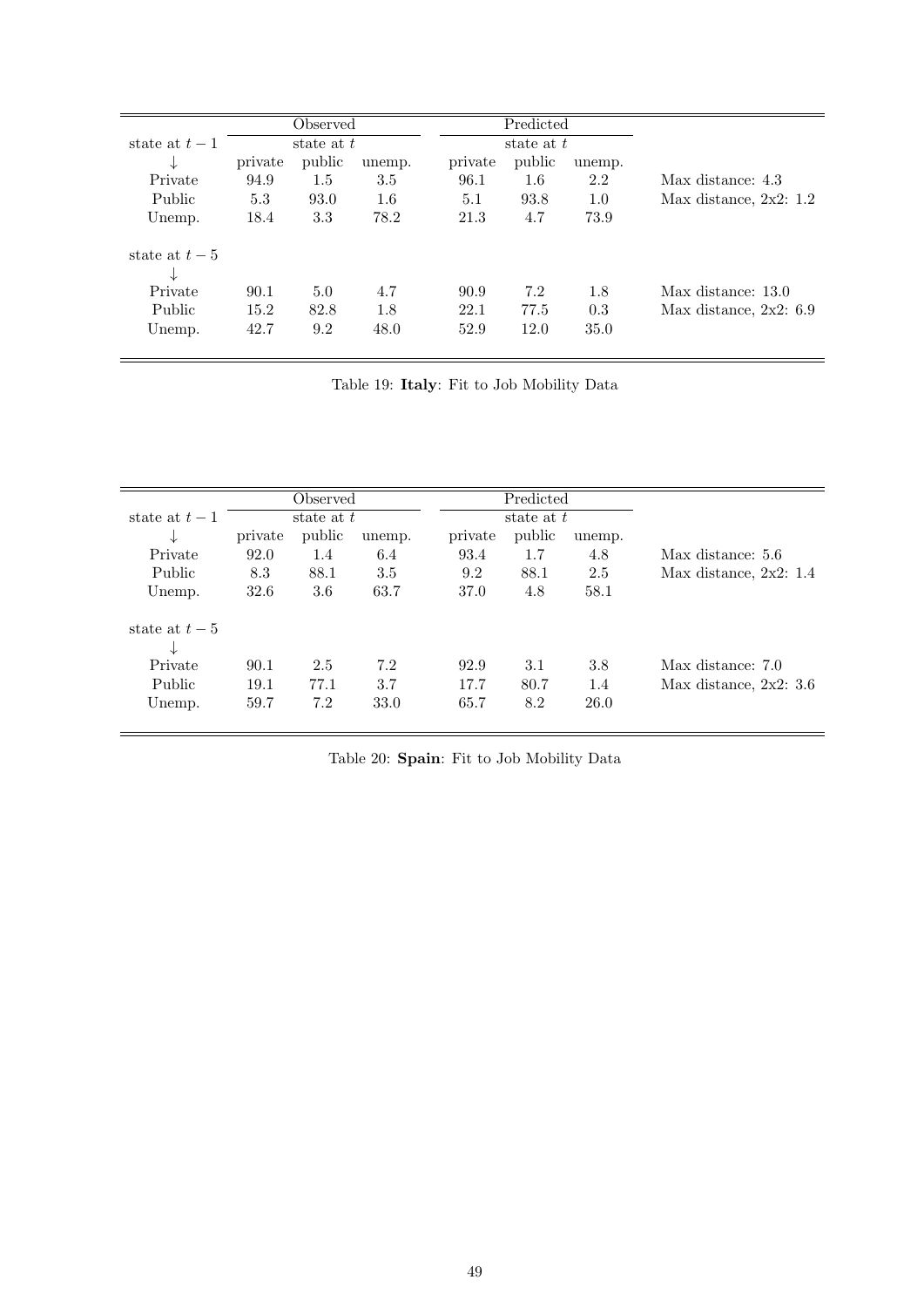

Log Earnings

Figure 1: Germany: Cross-sectional wage fit



Log Earnings

Figure 2: Netherlands: Cross-sectional wage fit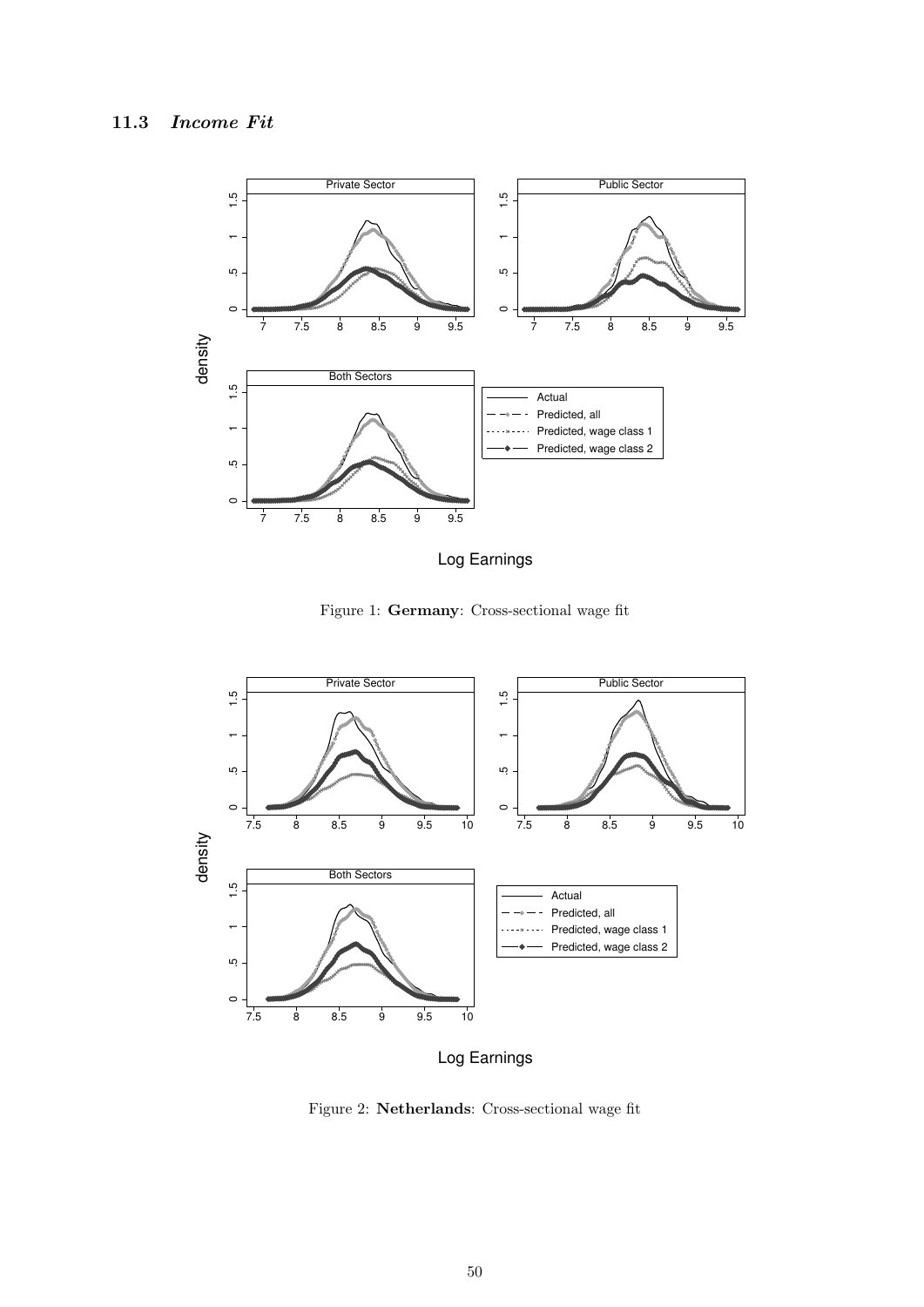

Log Earnings

Figure 3: France: Cross-sectional wage fit



Log Earnings

Figure 4: Italy: Cross-sectional wage fit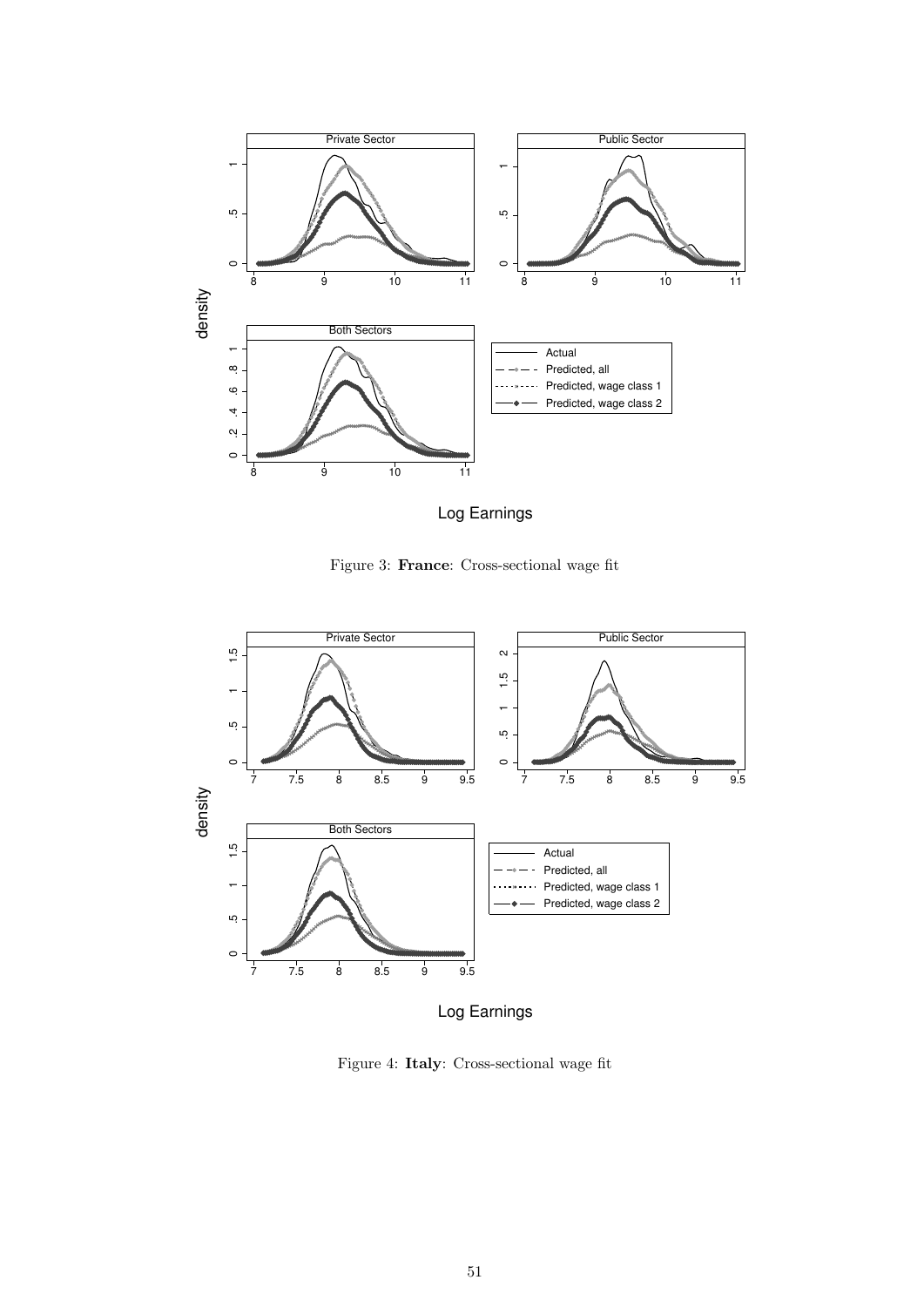

Log Earnings

Figure 5: Spain: Cross-sectional wage fit

|          |                 |         | Observed |                          |       |       |                          | Predicted |      |         |             |
|----------|-----------------|---------|----------|--------------------------|-------|-------|--------------------------|-----------|------|---------|-------------|
|          |                 |         |          | earnings quintile at $t$ |       |       | earnings quintile at $t$ |           |      |         |             |
|          | 75.1            | 18.9    | 3.9      | 1.6                      | 0.3   | 71.2  | 21.8                     | 5.1       | 1.5  | 0.1     |             |
| earnings | 17.7            | 57.2    | 20.0     | 4.2                      | 0.6   | 18.9  | 49.5                     | 23.7      | 6.6  | 1.1     | Max. dist.: |
| quintile | 3.4             | 20.3    | 54.9     | 18.8                     | 2.4   | 3.6   | 22.2                     | 48.3      | 21.9 | 3.9     |             |
| at $t-1$ | 0.8             | 3.4     | 19.9     | 61.0                     | 14.6  | 0.6   | 5.1                      | 21.1      | 55.8 | 17.0    | 7.7         |
|          | 0.1             | 0.8     | 2.2      | 12.6                     | 84.1) | 0.1   | $1.0\,$                  | 3.0       | 16.2 | 79.5    |             |
|          | $^{\prime}63.9$ | 21.1    | 7.9      | 4.2                      | 2.7   | 153.7 | 24.2                     | 11.1      | 7.3  | $3.5\,$ |             |
| earnings | 26.3            | 41.4    | 21.6     | 8.2                      | 2.2   | 23.8  | 35.9                     | 23.7      | 12.4 | 3.9     | Max. dist.  |
| quintile | 7.0             | 28.1    | 40.0     | 21.0                     | 3.7   | 10.2  | 22.3                     | 35.4      | 24.3 | 7.5     |             |
| at $t-5$ | 2.9             | 9.0     | 27.2     | 44.2                     | 16.5  | 7.2   | 12.9                     | 22.7      | 36.6 | 20.4    | 13.9        |
|          | 0.5             | $1.6\,$ | 3.0      | 17.1                     | 77.5/ | 2.9   | 5.3                      | 7.3       | 20.7 | 63.6)   |             |

Note: earnings quintiles from the unconditional sample distribution.

Table 21: Germany: Fit to Wage Mobility Data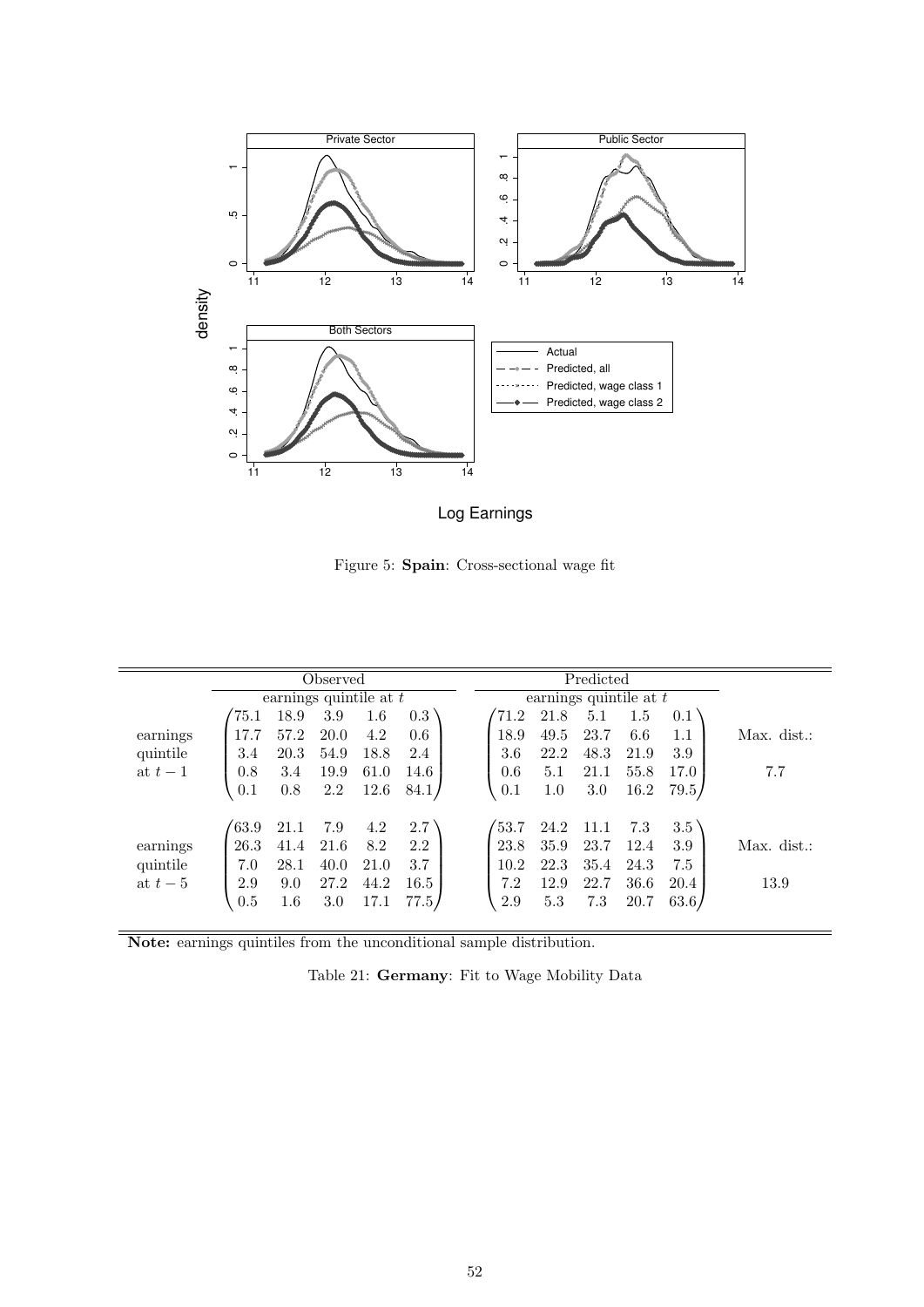|             | Predicted         |                          |      |      |         |                          |      |      |         |                 |          |
|-------------|-------------------|--------------------------|------|------|---------|--------------------------|------|------|---------|-----------------|----------|
|             |                   | earnings quintile at $t$ |      |      |         | earnings quintile at $t$ |      |      |         |                 |          |
|             | 0.0               | 0.2                      | 2.2  | 16.3 | 81.1    | 0.1                      | 0.7  | 2.3  | 16.5    | $^{\prime}80.1$ |          |
| Max. dist.: | 0.1               | 2.7                      | 19.5 | 62.3 | 15.1    | 0.3                      | 2.5  | 15.6 | 66.2    | 15.1            | earnings |
|             | 1.5               | 19.7                     | 58.4 | 18.6 | $1.5\,$ | 1.3                      | 15.6 | 64.7 | 16.3    | $1.7\,$         | quintile |
| 6.6         | 15.6              | 63.2                     | 18.3 | 2.3  | 0.3     | 11.0                     | 69.8 | 16.7 | 1.9     | 0.5             | at $t-1$ |
|             | 83.4              | 14.6                     | 1.7  | 0.1  | 0.0     | 87.3/                    | 11.4 | 0.8  | $0.2\,$ | 0.1             |          |
|             | 0.8               | $1.6\,$                  | 6.6  | 22.5 | 68.3    | 2.4                      | 1.6  | 8.6  | 23.8    | 63.3            |          |
| Max. dist.: | 1.7               | 7.8                      | 24.6 | 45.1 | 20.4    | 1.0                      | 7.5  | 21.4 | 45.0    | 25.0            | earnings |
|             | 6.4               | 24.9                     | 39.9 | 22.7 | 5.8     | 4.6                      | 14.9 | 44.8 | 31.5    | 3.9             | quintile |
| 10.0        | 21.8              | 43.7                     | 25.2 | 7.1  | 1.9     | 14.8                     | 53.0 | 24.9 | 5.1     | 1.9             | at $t-5$ |
|             | 71.2 <sub>l</sub> | 22.0                     | 3.5  | 2.4  | 0.6     | 74.4 <sub>1</sub>        | 22.4 | 2.3  | 0.6     | 0.0             |          |

Note: earnings quintiles from the unconditional sample distribution.

Table 22: Netherlands: Fit to Wage Mobility Data

|          |      |                          | Observed |      |                   |      | Predicted |                          |      |                   |             |
|----------|------|--------------------------|----------|------|-------------------|------|-----------|--------------------------|------|-------------------|-------------|
|          |      | earnings quintile at $t$ |          |      |                   |      |           | earnings quintile at $t$ |      |                   |             |
|          | 74.6 | 21.2                     | 3.4      | 0.4  | 0.1               | 76.6 | 19.1      | 3.4                      | 0.7  | $0.0\,$           |             |
| earnings | 17.8 | 59.0                     | 20.6     | 2.2  | 0.2               | 16.4 | 58.0      | 21.3                     | 3.9  | 0.2               | Max. dist.  |
| quintile | 2.7  | 16.2                     | 61.6     | 17.6 | 1.8               | 2.0  | 19.8      | 55.9                     | 20.0 | 2.0               |             |
| at $t-1$ | 1.1  | 2.4                      | 16.4     | 65.3 | 14.6              | 0.3  | 2.6       | 18.3                     | 61.9 | 16.6              | 5.7         |
|          | 0.3  | 0.7                      | 1.7      | 12.9 | 84.1 <sub>l</sub> | 0.0  | 0.1       | 1.8                      | 14.7 | 83.2)             |             |
|          | 64.3 | 25.7                     | 7.2      | 2.5  | 0.0               | 62.4 | 25.2      | 7.5                      | 3.4  | 1.2               |             |
| earnings | 18.8 | 49.3                     | 27.4     | 3.4  | 0.8               | 21.9 | 42.3      | 25.8                     | 7.5  | 2.2               | Max. dist.: |
| quintile | 3.9  | 18.9                     | 46.2     | 24.5 | 6.3               | 5.4  | 23.8      | 41.6                     | 23.9 | 5.1               |             |
| at $t-5$ | 1.7  | 7.0                      | 15.7     | 55.7 | 19.7              | 2.8  | 5.7       | 20.7                     | 49.2 | 21.4              | 7.0         |
|          | 1.2  | $1.6\,$                  | 3.7      | 15.6 | 77.6              | 0.7  | 1.4       | 4.6                      | 18.7 | 74.3 <sub>1</sub> |             |

Note: earnings quintiles from the unconditional sample distribution.

Table 23: France: Fit to Wage Mobility Data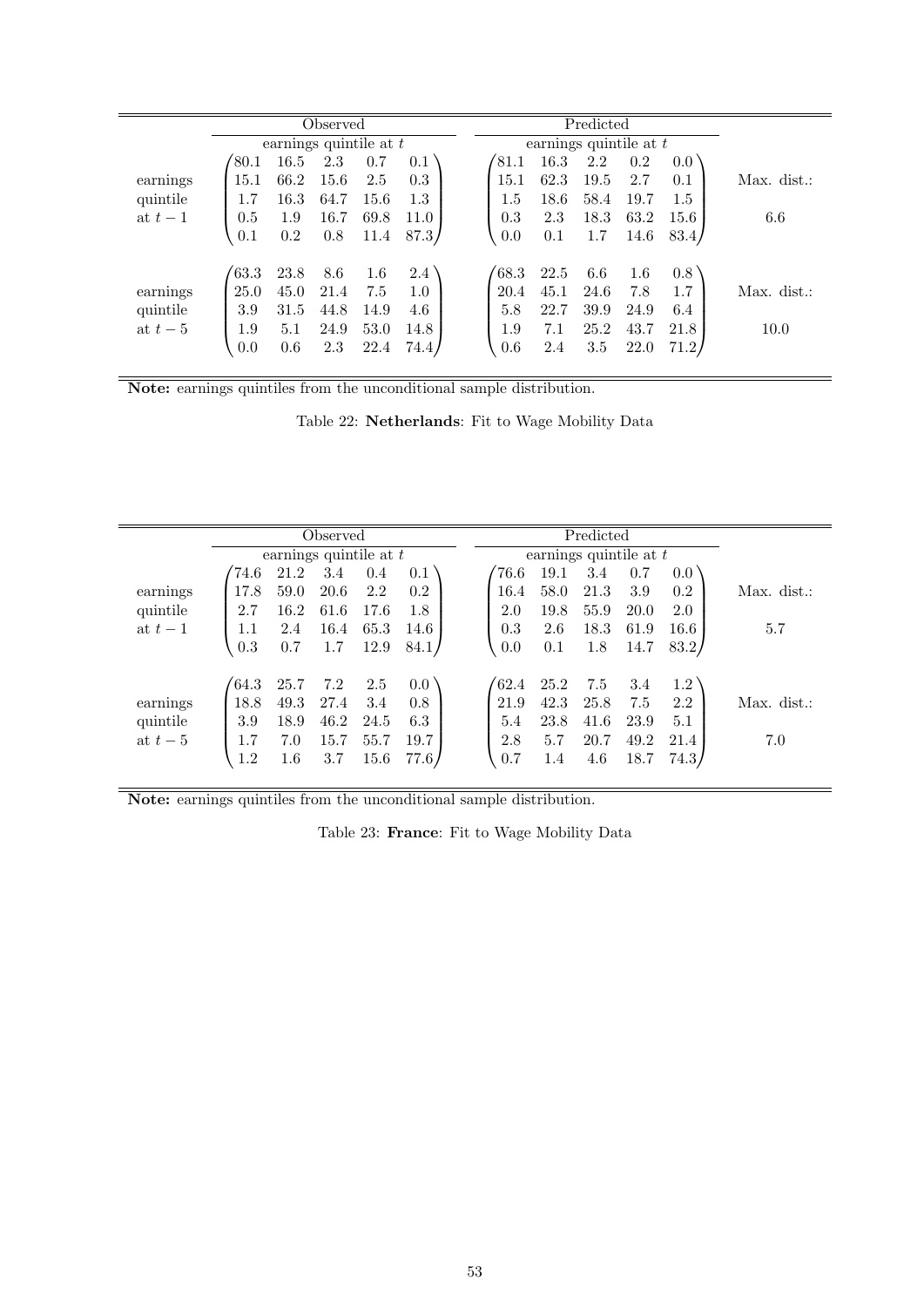|          |                 |                          | Observed |      |         |      | Predicted<br>earnings quintile at $t$ |      |      |       |             |  |
|----------|-----------------|--------------------------|----------|------|---------|------|---------------------------------------|------|------|-------|-------------|--|
|          |                 | earnings quintile at $t$ |          |      |         |      |                                       |      |      |       |             |  |
|          | $^{\prime}61.8$ | 24.4                     | 8.7      | 4.1  | $0.8\,$ | 65.7 | 24.7                                  | 7.1  | 1.9  | 0.3   |             |  |
| earnings | 21.5            | 46.6                     | 21.7     | 8.2  | 1.8     | 21.2 | 44.0                                  | 25.5 | 7.3  | 1.7   | Max. dist.: |  |
| quintile | 7.4             | 22.7                     | 45.3     | 19.5 | 4.8     | 5.6  | 23.6                                  | 40.8 | 23.8 | 5.9   |             |  |
| at $t-1$ | 1.8             | 6.8                      | 23.0     | 51.2 | 16.9    | 1.4  | 6.0                                   | 22.8 | 48.1 | 21.4  | 4.5         |  |
|          | 0.7             | 1.4                      | 4.3      | 18.8 | 74.5/   | 0.2  | 1.4                                   | 4.7  | 20.5 | 72.9/ |             |  |
|          | 42.3            | 29.9                     | 15.3     | 8.1  | 4.2     | 46.6 | 27.2                                  | 14.5 | 8.3  | 3.1   |             |  |
| earnings | 22.0            | 36.5                     | 21.6     | 15.6 | 4.0     | 22.6 | 31.5                                  | 23.8 | 14.5 | 7.4   | Max. dist.: |  |
| quintile | 10.1            | 29.5                     | 30.1     | 21.2 | 8.8     | 11.3 | 21.6                                  | 30.7 | 23.7 | 12.4  |             |  |
| at $t-5$ | 5.8             | 11.2                     | 20.0     | 40.7 | 22.1    | 5.7  | 12.9                                  | 21.9 | 34.5 | 24.8  | 7.9         |  |
|          | 1.6             | 4.6                      | 6.6      | 24.7 | 62.3)   | 2.6  | 6.2                                   | 10.4 | 23.2 | 57.4) |             |  |

Note: earnings quintiles from the unconditional sample distribution.

Table 24: Italy: Fit to Wage Mobility Data

|          |      |         | Observed                 |      |       |      |                          | Predicted |      |                   |            |  |
|----------|------|---------|--------------------------|------|-------|------|--------------------------|-----------|------|-------------------|------------|--|
|          |      |         | earnings quintile at $t$ |      |       |      | earnings quintile at $t$ |           |      |                   |            |  |
|          | 57.7 | 29.0    | 10.7                     | 2.1  | 0.1   | 64.3 | 26.5                     | 6.9       | 1.9  | 0.2               |            |  |
| earnings | 22.8 | 42.6    | 28.9                     | 5.0  | 0.5   | 21.1 | 44.4                     | 25.4      | 7.8  | $1.0\,$           | Max. dist. |  |
| quintile | 6.8  | 23.4    | 44.7                     | 22.6 | 2.3   | 4.8  | 22.3                     | 42.1      | 25.6 | 5.0               |            |  |
| at $t-1$ | 0.8  | 3.9     | 17.3                     | 59.5 | 18.2  | 1.0  | 5.7                      | 23.6      | 48.6 | 20.9              | 10.9       |  |
|          | 0.1  | 0.3     | 1.8                      | 16.0 | 81.6/ | 0.1  | 0.7                      | 3.5       | 19.1 | 76.4)             |            |  |
|          | 43.1 | 34.8    | 13.7                     | 6.8  | 1.3   | 47.0 | 25.4                     | 17.6      | 6.1  | 3.8               |            |  |
| earnings | 21.0 | 39.2    | 28.2                     | 10.1 | 1.2   | 24.2 | 32.1                     | 22.5      | 15.2 | 5.8               | Max. dist. |  |
| quintile | 8.7  | 20.5    | 37.6                     | 26.2 | 6.8   | 11.6 | 26.0                     | 28.9      | 23.9 | 9.4               |            |  |
| at $t-5$ | 1.7  | 9.1     | 16.4                     | 48.0 | 24.5  | 6.1  | 11.1                     | 25.6      | 33.2 | 23.8              | 18.1       |  |
|          | 0.0  | $1.0\,$ | 2.1                      | 17.2 | 79.4  | 1.8  | 2.7                      | 9.3       | 24.7 | 61.3 <sub>l</sub> |            |  |

Note: earnings quintiles from the unconditional sample distribution.

Table 25: Spain: Fit to Wage Mobility Data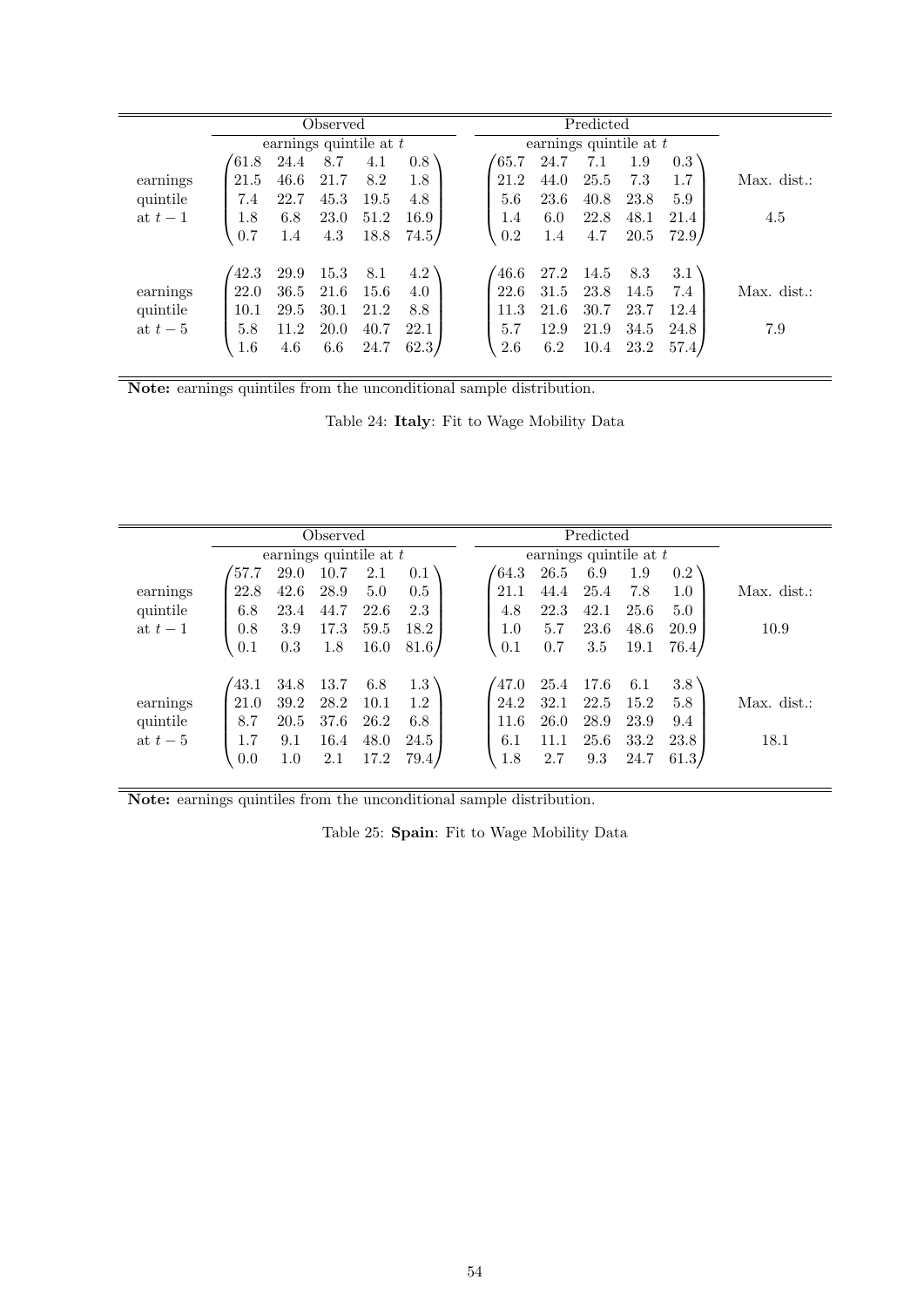

Solid=private sector, Dashed=public sector

Figure 6: Germany: Earnings-Experience Profiles, all and by earnings class



Solid=private sector, Dashed=public sector

Figure 7: Netherlands: Earnings-Experience Profiles, all and by earnings class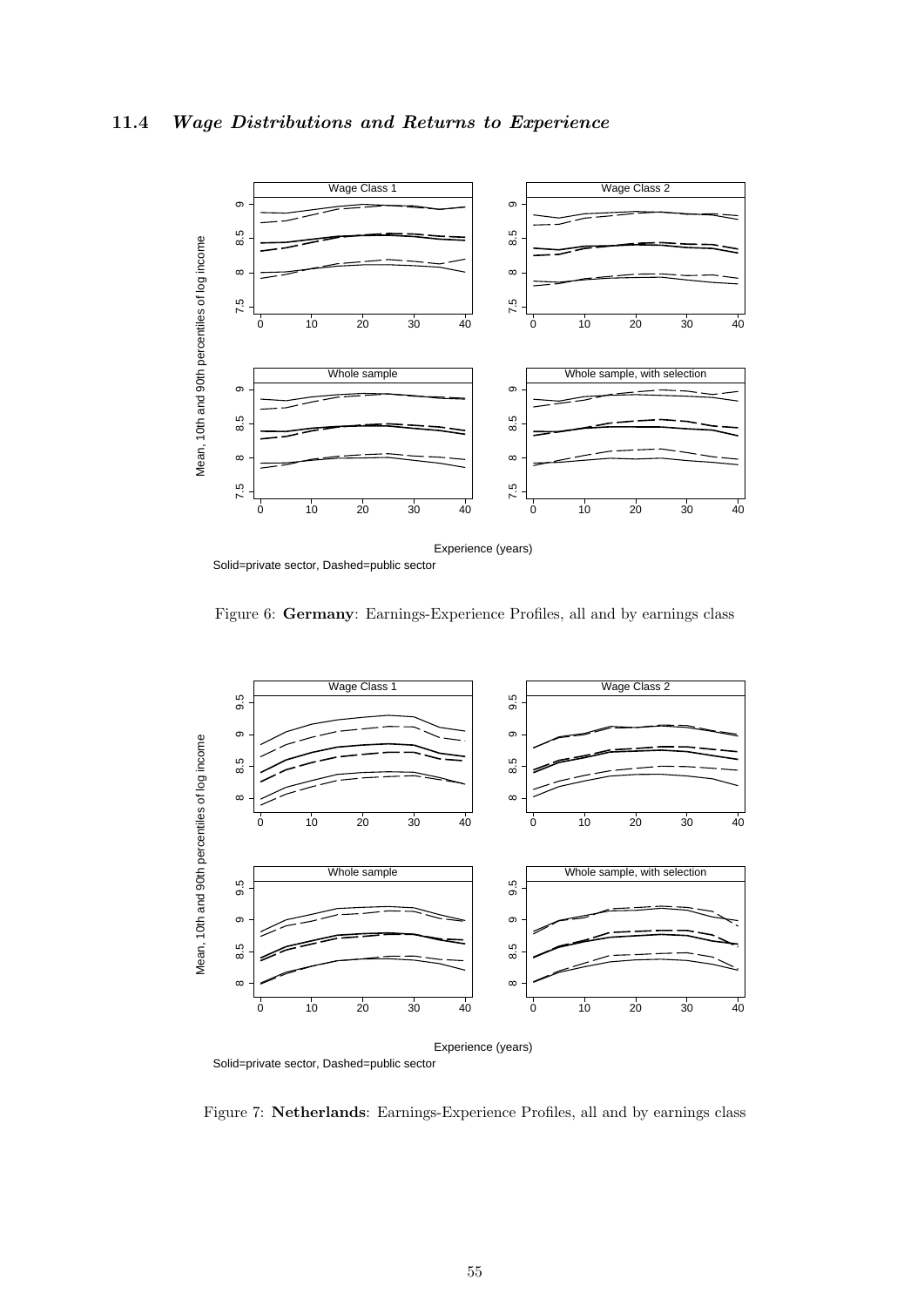

Solid=private sector, Dashed=public sector

Figure 8: France: Earnings-Experience Profiles, all and by earnings class



Solid=private sector, Dashed=public sector

Figure 9: Italy: Earnings-Experience Profiles, all and by earnings class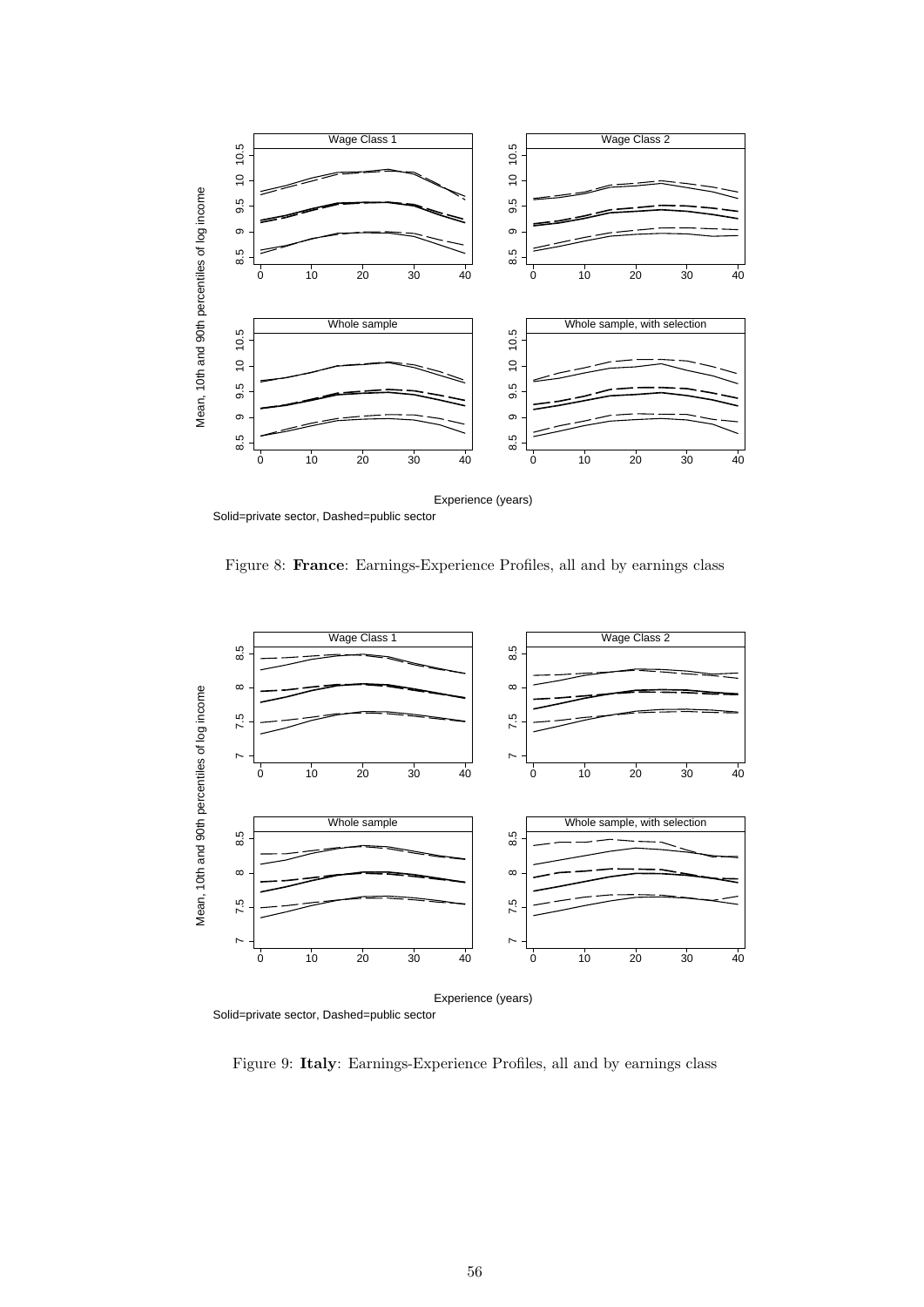

Solid=private sector, Dashed=public sector

Figure 10: Spain: Earnings-Experience Profiles, all and by earnings class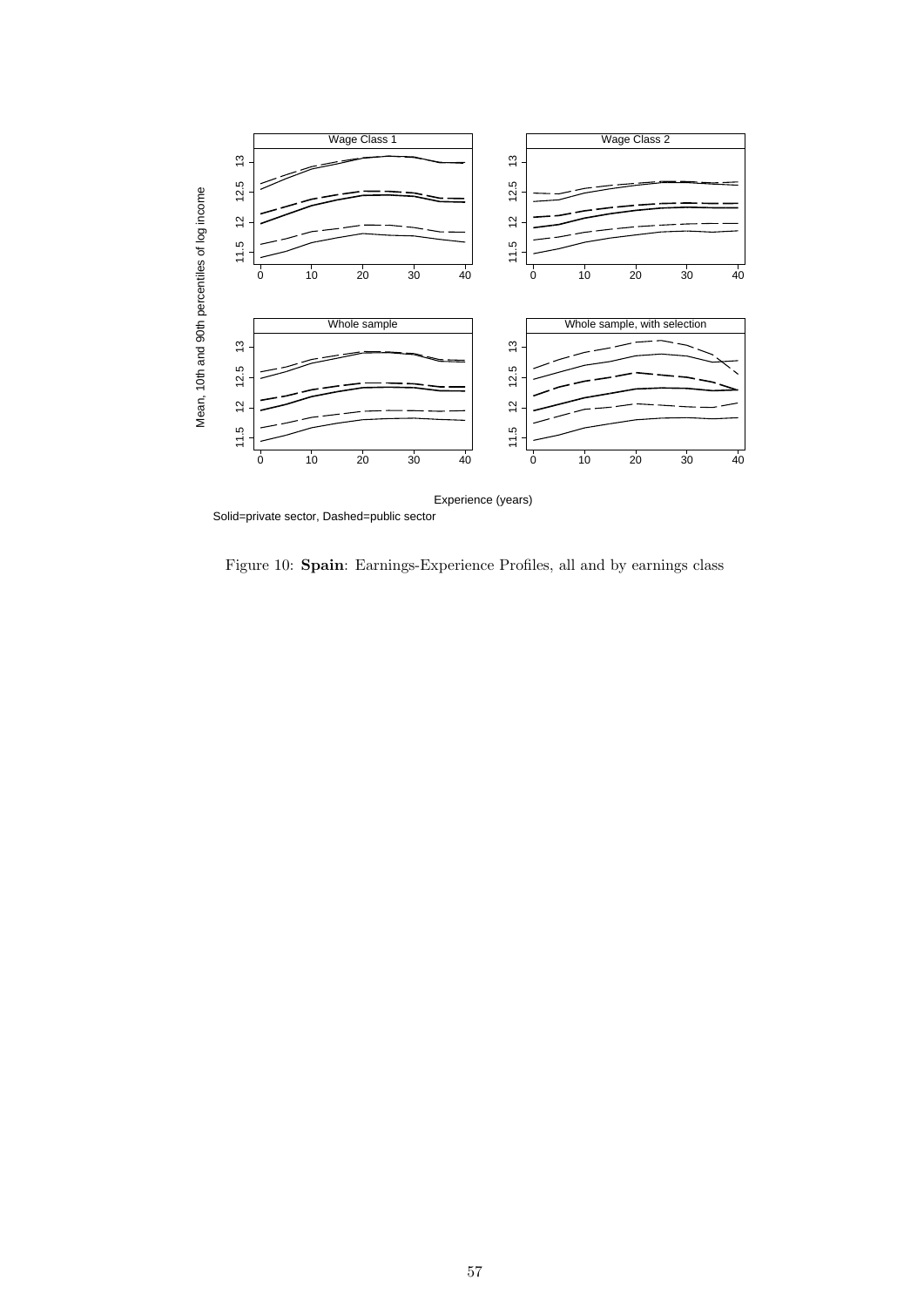|                                 |                |                 | Whole Sample       |                    |                 | Whole sample, with selection |                    |
|---------------------------------|----------------|-----------------|--------------------|--------------------|-----------------|------------------------------|--------------------|
|                                 |                | Private         | Public             | Difference         | Private         | Public                       | Difference         |
| Germany                         | mean           | 8.43<br>(0.01)  | $8.41\,$<br>(0.01) | $-0.02$<br>(0.01)  | 8.43<br>(0.01)  | 8.47<br>(0.01)               | $0.04*$<br>(0.01)  |
|                                 | std. dev       | 0.32            | 0.29               | $-0.03*$           | 0.32            | 0.28                         | $-0.04*$           |
|                                 |                | (0.01)          | (0.01)             | (0.01)             | (0.01)          | (0.01)                       | (0.01)             |
|                                 | auto-cov       | 0.85<br>(0.01)  | 0.86<br>(0.02)     | 0.01<br>(0.02)     | 0.85<br>(0.01)  | 0.87<br>(0.02)               | 0.02<br>(0.02)     |
|                                 | returns to exp | 0.04            | 0.09               | $0.05*$            | 0.03            | 0.08                         | $0.05*$            |
|                                 | job loss rate  | (0.01)<br>0.08  | (0.01)<br>0.10     | (0.01)<br>$0.03\S$ | (0.01)<br>0.07  | (0.01)<br>0.04               | (0.01)<br>$-0.03*$ |
|                                 |                | (0.00)          | (0.01)             | (0.01)             | (0.00)          | (0.01)                       | (0.01)             |
|                                 |                |                 |                    |                    |                 |                              |                    |
| Netherlands                     | mean           | 8.69<br>(0.01)  | 8.65<br>(0.02)     | $-0.04\S$          | 8.67<br>(0.01)  | 8.76<br>(0.01)               | $0.09*$<br>(0.01)  |
|                                 | std. dev       | 0.27            | 0.21               | (0.02)<br>$-0.05*$ | 0.27            | 0.22                         | $-0.05*$           |
|                                 |                | (0.01)          | (0.01)             | (0.02)             | (0.00)          | (0.01)                       | (0.02)             |
|                                 | auto-cov       | 0.90<br>(0.01)  | 0.90<br>(0.04)     | 0.01<br>(0.04)     | 0.90<br>(0.01)  | 0.91<br>(0.01)               | 0.01<br>(0.04)     |
|                                 | returns to exp | 0.11            | 0.13               | 0.01               | 0.12            | 0.10                         | $-0.01$            |
|                                 |                | (0.01)          | (0.01)             | (0.01)             | (0.01)          | (0.01)                       | (0.01)             |
|                                 | job loss rate  | 0.03<br>(0.01)  | 0.01<br>(0.03)     | $-0.02$<br>(0.04)  | 0.02<br>(0.00)  | 0.01<br>(0.00)               | $-0.00$<br>(0.00)  |
|                                 |                |                 |                    |                    |                 |                              |                    |
| France                          | mean           | 9.37<br>(0.01)  | 9.40<br>(0.01)     | $0.03\S$           | 9.36<br>(0.01)  | 9.49<br>(0.02)               | $0.13*$<br>(0.02)  |
|                                 | std. dev       | 0.32            | 0.30               | (0.01)<br>$-0.02$  | 0.32            | 0.31                         | $-0.02$            |
|                                 |                | (0.01)          | (0.01)             | (0.01)             | (0.01)          | (0.01)                       | (0.01)             |
|                                 | auto-cov       | 0.87<br>(0.01)  | 0.89<br>(0.02)     | 0.02<br>(0.03)     | 0.87<br>(0.01)  | 0.90<br>(0.02)               | 0.03<br>(0.02)     |
|                                 | returns to exp | 0.17            | 0.19               | 0.02               | 0.16            | 0.17                         | 0.01               |
|                                 | job loss rate  | (0.01)<br>0.05  | (0.01)<br>0.04     | (0.02)<br>$-0.01$  | (0.01)<br>0.04  | (0.01)<br>0.02               | (0.02)<br>$-0.02*$ |
|                                 |                | (0.00)          | (0.02)             | (0.02)             | (0.00)          | (0.00)                       | (0.00)             |
| Italy                           | mean           | 7.90            | 7.94               | $0.04*$            | 7.91            | 8.03                         | $0.12*$            |
|                                 |                | (0.01)          | (0.01)             | (0.01)             | (0.01)          | (0.01)                       | (0.01)             |
|                                 | std. dev       | 0.25<br>(0.00)  | 0.25<br>(0.01)     | 0.00<br>(0.01)     | 0.25<br>(0.00)  | 0.25<br>(0.01)               | 0.00<br>(0.01)     |
|                                 | auto-cov       | 0.77            | 0.82               | 0.05#              | 0.77            | 0.83                         | $0.06*$            |
|                                 |                | (0.02)          | (0.02)             | (0.03)             | (0.02)          | (0.02)                       | (0.02)             |
|                                 | returns to exp | 0.12<br>(0.01)  | 0.05<br>(0.01)     | $-0.06*$<br>(0.01) | 0.10<br>(0.01)  | 0.04<br>(0.01)               | $-0.06*$<br>(0.01) |
|                                 | job loss rate  | 0.12            | 0.12               | 0.00               | 0.04            | 0.02                         | $-0.02*$           |
|                                 |                | (0.01)          | (0.03)             | (0.04)             | (0.00)          | (0.00)                       | (0.00)             |
| Spain                           | mean           | 12.20<br>(0.01) | 12.30<br>(0.03)    | $0.11*$<br>(0.03)  | 12.21<br>(0.01) | 12.47<br>(0.02)              | $0.26*$<br>(0.02)  |
|                                 | std. dev       | 0.36            | 0.30               | $-0.05#$           | 0.35            | 0.32                         | $-0.03$            |
|                                 |                | (0.01)          | (0.03)             | (0.03)             | (0.01)          | (0.02)                       | (0.02)             |
|                                 | auto-cov       | 0.77<br>(0.02)  | 0.80<br>(0.09)     | 0.03<br>(0.10)     | 0.77<br>(0.02)  | 0.83<br>(0.07)               | 0.06<br>(0.07)     |
|                                 | returns to exp | 0.18            | 0.14               | $-0.04$            | 0.16            | 0.13                         | $-0.03$            |
|                                 | job loss rate  | (0.01)<br>0.12  | (0.02)<br>0.10     | (0.02)<br>$-0.02$  | (0.01)<br>0.07  | (0.02)<br>0.03               | (0.02)<br>$-0.04*$ |
|                                 |                | (0.01)          | (0.02)             | (0.03)             | (0.00)          | (0.01)                       | (0.01)             |
| $\ensuremath{\text{UK}}\xspace$ | mean           | 7.41            | 7.44               | 0.03#              | 7.42            | 7.50                         | $0.09*$            |
|                                 |                | (0.01)          | (0.02)             | (0.02)             | (0.01)          | (0.02)                       | (0.02)             |
|                                 | std. dev       | 0.38<br>(0.01)  | 0.34<br>(0.01)     | $-0.04\$<br>(0.02) | 0.39<br>(0.01)  | 0.35<br>(0.01)               | $-0.04\$<br>(0.02) |
|                                 | auto-cov       | 0.83            | 0.88               | 0.05               | 0.83            | 0.88                         | 0.06               |
|                                 | returns to exp | (0.01)<br>0.15  | (0.04)<br>0.15     | (0.04)<br>0.00     | (0.01)<br>0.14  | (0.03)<br>0.13               | (0.03)<br>$-0.01$  |
|                                 |                | (0.01)          | (0.02)             | (0.02)             | (0.01)          | (0.02)                       | (0.02)             |
|                                 | job loss rate  | 0.05<br>(0.01)  | 0.03<br>(0.01)     | $-0.02$            | 0.04<br>(0.00)  | 0.02<br>(0.00)               | $-0.01\S$          |
|                                 |                |                 |                    | (0.01)             |                 |                              | (0.00)             |

## 11.5 Estimation Results

Notes: Bootstrapped standard errors in parenthesis. \*  $p<0.01$ , §  $p<0.05$ , #  $p<0.10$ .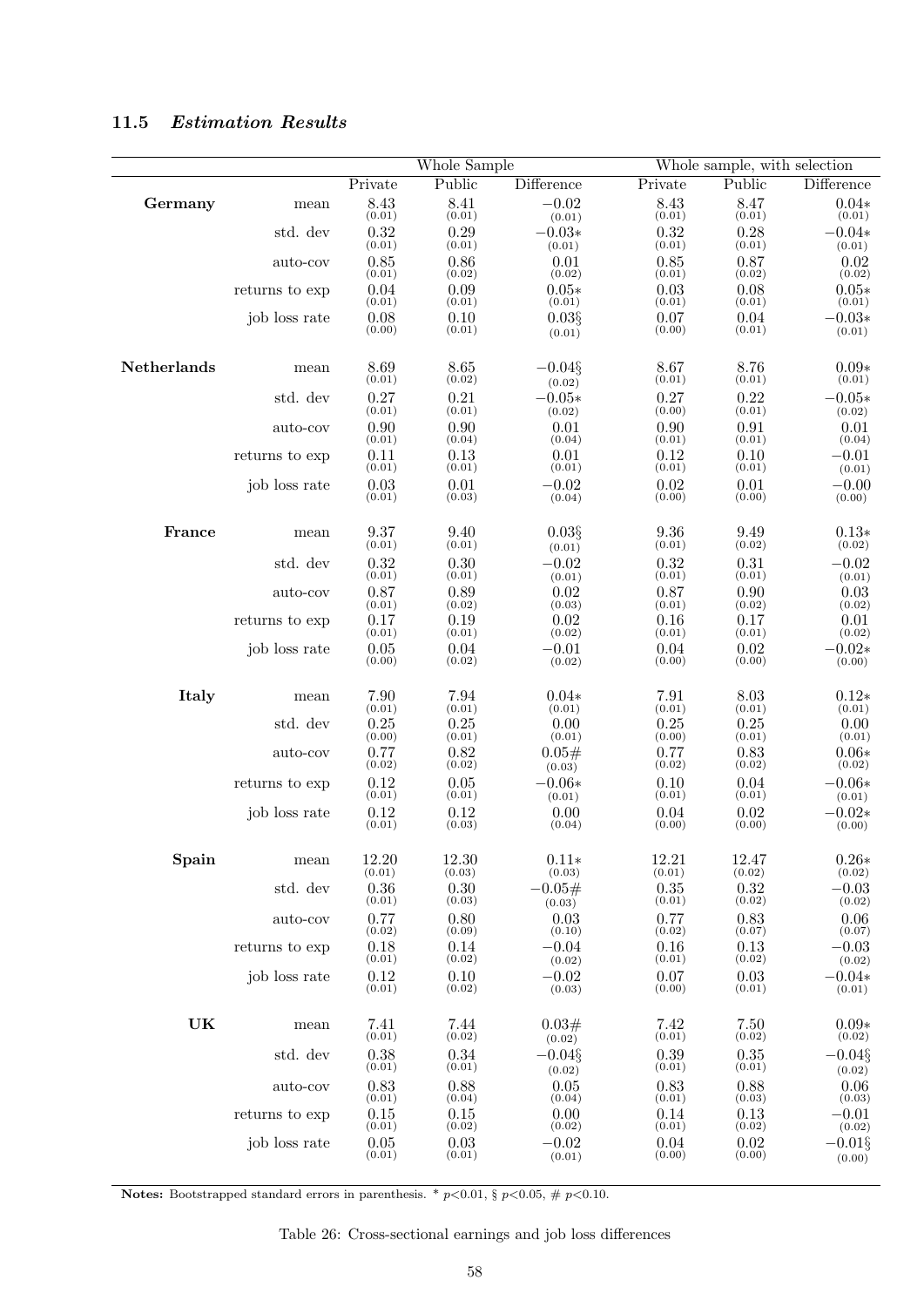|                                        |                                           |                   | Whole Sample        |                    |                    | Whole sample, with selection |                    |  |  |
|----------------------------------------|-------------------------------------------|-------------------|---------------------|--------------------|--------------------|------------------------------|--------------------|--|--|
|                                        |                                           | 10th              | 50th                | 90 <sub>th</sub>   | 10th               | 50th                         | 90th               |  |  |
| Germany                                | Lifetime Value                            | 4.95              | 0.57                | $-2.22$            | $8.11*$            | $5.23*$                      | 3.52               |  |  |
|                                        | Wage                                      | (3.08)<br>$-0.73$ | (1.98)<br>$-3.20$ § | (2.03)<br>$-5.33*$ | (3.09)<br>$8.13*$  | (1.88)<br>$4.45*$            | (2.17)<br>2.85     |  |  |
|                                        |                                           | (2.27)            | (1.54)              | (1.76)             | (2.08)             | (1.36)                       | (1.91)             |  |  |
|                                        |                                           |                   |                     |                    |                    |                              |                    |  |  |
|                                        |                                           |                   |                     |                    |                    |                              |                    |  |  |
| <b>Netherlands</b>                     | Lifetime Value                            | 3.54<br>(3.95)    | $-1.31$             | $-5.098$           | 7.97               | $6.18*$<br>(2.14)            | 3.43<br>(2.26)     |  |  |
|                                        |                                           | $-0.23$           | (2.58)<br>$-2.97$   | (2.23)<br>$-8.69*$ | (3.56)<br>$10.99*$ | $9.80*$                      | $5.73*$            |  |  |
|                                        | Wage                                      | (2.98)            | (2.00)              | (1.99)             | (2.22)             | (1.50)                       | (2.18)             |  |  |
|                                        |                                           |                   |                     |                    |                    |                              |                    |  |  |
|                                        |                                           |                   |                     |                    |                    |                              |                    |  |  |
| France                                 | Lifetime Value                            | $9.05*$<br>(3.24) | $5.69*$<br>(1.99)   | 3.10<br>(2.23)     | $13.47*$<br>(3.73) | $12.92*$<br>(2.64)           | $11.22*$<br>(2.84) |  |  |
|                                        | Wage                                      | $3.96\#$          | 2.87#               | 1.31               | $13.20*$           | $12.60*$                     | 12.99*             |  |  |
|                                        |                                           | (2.16)            | (1.59)              | (2.21)             | (2.33)             | (2.04)                       | (2.94)             |  |  |
|                                        |                                           |                   |                     |                    |                    |                              |                    |  |  |
|                                        |                                           |                   |                     |                    |                    |                              |                    |  |  |
| Italy                                  | Lifetime Value                            | $-1.87$<br>(1.65) | 0.25<br>(1.05)      | 2.29<br>(1.63)     | 0.48<br>(2.21)     | 4.21#<br>(1.62)              | $15.30*$<br>(2.91) |  |  |
|                                        | Wage                                      | 7.84*             | $3.66*$             | 2.24               | $12.50*$           | $11.35*$                     | 14.62*             |  |  |
|                                        |                                           | (1.57)            | (1.01)              | (1.55)             | (1.25)             | (1.14)                       | (2.23)             |  |  |
|                                        |                                           |                   |                     |                    |                    |                              |                    |  |  |
| Spain                                  | Lifetime Value                            | 8.45§             | 7.17#               | 4.73               | $21.74*$           | $26.52*$                     | $21.04*$           |  |  |
|                                        |                                           | (3.43)            | (3.86)              | (3.94)             | (3.47)             | (2.87)                       | (3.60)             |  |  |
|                                        | Wage                                      | 17.67*            | $10.90*$            | 4.60               | $31.44*$           | 28.42*                       | 23.80*             |  |  |
|                                        |                                           | (4.43)            | (3.51)              | (3.99)             | (2.92)             | (2.26)                       | (2.93)             |  |  |
|                                        |                                           |                   |                     |                    |                    |                              |                    |  |  |
| UK                                     | Lifetime Value                            | 0.53              | 1.06                | 0.52               | 8.35#              | 3.84                         | 2.52               |  |  |
|                                        |                                           | (4.40)            | (2.45)              | (2.88)             | (4.97)             | (2.68)                       | (2.87)             |  |  |
|                                        | Wage                                      | 7.07§<br>(3.13)   | $3.95\S$<br>(2.02)  | $-0.96$<br>(2.48)  | $14.49*$<br>(3.25) | $9.51*$<br>(2.31)            | 3.24<br>(2.67)     |  |  |
| <b>NT</b><br>$\mathbf{D}$ $\mathbf{D}$ | $\mathbf{1}$<br>$\mathbf{1}$ $\mathbf{1}$ | $\cdots$          |                     | $20.05 \times 11$  | (0.10)             |                              |                    |  |  |

Notes: Bootstrapped standard errors in parenthesis. \*  $p<0.01$ ,  $\frac{6}{5}p<0.05$ , #  $p<0.10$ .

Table 27: Public premia (log points) in Lifetime Values and Wages, selected percentiles of the distribution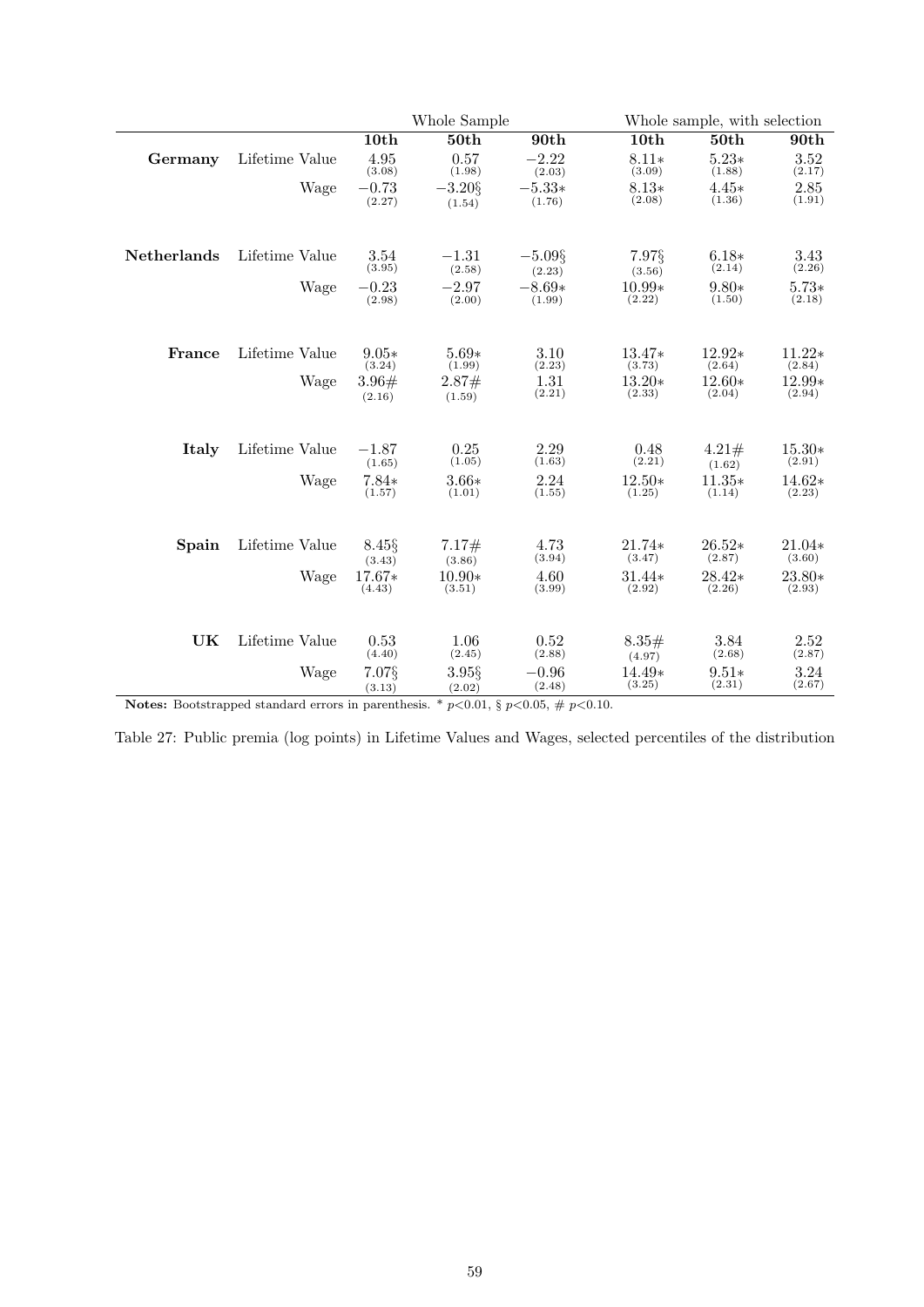|                     |                                       | Whole sample    |                     |                 | Whole sample, with selection |                   |  |  |
|---------------------|---------------------------------------|-----------------|---------------------|-----------------|------------------------------|-------------------|--|--|
|                     | Private                               | Public          | <b>Difference</b>   | Private         | Public                       | <b>Difference</b> |  |  |
| Germany             |                                       |                 |                     |                 |                              |                   |  |  |
| Lifetime Value mean | 11.25<br>(0.02)                       | 11.26<br>(0.03) | 0.01<br>(0.02)      | 11.25<br>(0.02) | 11.30<br>(0.03)              | $0.05*$<br>(0.02) |  |  |
| std. dev.           | 0.36                                  | 0.33            | $-0.03$ §           | 0.36            | 0.34                         | $-0.02$           |  |  |
|                     | (0.01)                                | (0.01)          | (0.01)              | (0.01)          | (0.01)                       | (0.01)            |  |  |
| Wage mean           | 8.40<br>(0.01)                        | 8.37<br>(0.01)  | $-0.03$ §<br>(0.02) | 8.40<br>(0.01)  | 8.45<br>(0.01)               | $0.05*$<br>(0.01) |  |  |
| std. dev.           | 0.32                                  | 0.29            | $-0.03*$            | 0.32            | 0.29                         | $-0.04*$          |  |  |
|                     | (0.01)                                | (0.01)          | (0.01)              | (0.01)          | (0.01)                       | (0.01)            |  |  |
| Netherlands         |                                       |                 |                     |                 |                              |                   |  |  |
| Lifetime Value mean | 11.52                                 | 11.51           | $-0.01$             | 11.50           | 11.56                        | $0.06$ §          |  |  |
| std. dev.           | (0.02)<br>0.33                        | (0.03)<br>0.30  | (0.03)<br>$-0.04*$  | (0.02)<br>0.33  | (0.02)<br>0.31               | (0.02)<br>$-0.02$ |  |  |
|                     | (0.01)                                | (0.01)          | (0.01)              | (0.01)          | (0.01)                       | (0.01)            |  |  |
| Wage mean           | 8.67<br>(0.01)                        | 8.63<br>(0.02)  | $-0.04\$<br>(0.02)  | 8.66<br>(0.01)  | 8.75<br>(0.01)               | $0.09*$<br>(0.01) |  |  |
| std. dev.           | 0.27                                  | 0.21            | $-0.05*$            | 0.27            | 0.22                         | $-0.05*$          |  |  |
|                     | (0.00)                                | (0.01)          | (0.02)              | (0.00)          | (0.01)                       | (0.02)            |  |  |
| France              |                                       |                 |                     |                 |                              |                   |  |  |
| Lifetime Value mean | 12.21                                 | 12.27           | $0.06*$             | 12.19           | 12.31                        | $0.13*$           |  |  |
|                     | (0.03)                                | (0.03)          | (0.02)              | (0.03)          | (0.04)                       | (0.03)            |  |  |
| std. dev.           | 0.42<br>(0.01)                        | 0.40<br>(0.01)  | $-0.02$<br>(0.01)   | 0.42<br>(0.01)  | 0.41<br>(0.01)               | $-0.01$<br>(0.01) |  |  |
| Wage mean           | 9.34<br>(0.01)                        | 9.37<br>(0.01)  | 0.03#               | 9.34<br>(0.01)  | 9.47<br>(0.02)               | $0.13*$<br>(0.02) |  |  |
| std. dev.           | 0.32                                  | $0.30\,$        | (0.02)<br>$-0.02$   | 0.32            | 0.30                         | $-0.02$           |  |  |
|                     | (0.01)                                | (0.01)          | (0.01)              | (0.01)          | (0.01)                       | (0.01)            |  |  |
| Italy               |                                       |                 |                     |                 |                              |                   |  |  |
| Lifetime Value mean | 10.75                                 | 10.75           | 0.00                | 10.71           | 10.77                        | $0.06*$           |  |  |
| std. dev.           | (0.02)<br>0.28                        | (0.02)<br>0.29  | (0.01)<br>0.01#     | (0.02)<br>0.28  | (0.02)<br>0.32               | (0.02)<br>$0.04*$ |  |  |
|                     | (0.01)                                | (0.01)          | (0.01)              | (0.01)          | (0.01)                       | (0.01)            |  |  |
| Wage mean           | 7.87<br>(0.01)                        | 7.91<br>(0.01)  | $0.04*$<br>(0.01)   | 7.90<br>(0.01)  | 8.02<br>(0.01)               | $0.12*$<br>(0.01) |  |  |
| std. dev.           | 0.25                                  | $0.25\,$        | 0.00                | 0.25            | 0.25                         | 0.00              |  |  |
|                     | (0.01)                                | (0.01)          | (0.01)              | (0.00)          | (0.01)                       | (0.01)            |  |  |
| Spain               |                                       |                 |                     |                 |                              |                   |  |  |
| Lifetime Value mean | $\underset{\left(0.03\right)}{15.14}$ | 15.21           | $0.07\S$            | 15.10           | 15.34                        | $0.24\ast$        |  |  |
| std. dev.           | 0.38                                  | (0.04)<br>0.37  | (0.03)<br>$-0.02$   | (0.03)<br>0.38  | (0.03)<br>0.38               | (0.03)<br>$-0.01$ |  |  |
|                     | (0.01)                                | (0.02)          | (0.02)              | (0.01)          | (0.02)                       | (0.02)            |  |  |
| Wage mean           | 12.15<br>(0.01)                       | 12.26<br>(0.03) | $0.11*$<br>(0.03)   | 12.18<br>(0.01) | 12.46<br>(0.02)              | $0.28*$<br>(0.02) |  |  |
| std. dev.           | 0.35                                  | 0.30            | $-0.05$             | 0.35            | 0.32                         | $-0.02$           |  |  |
|                     | (0.01)                                | (0.03)          | (0.03)              | (0.01)          | (0.02)                       | (0.02)            |  |  |
| UK                  |                                       |                 |                     |                 |                              |                   |  |  |
| Lifetime Value mean | 10.25                                 | 10.26           | 0.01                | 10.25           | 10.29                        | 0.04              |  |  |
| std. dev.           | (0.02)<br>0.38                        | (0.03)<br>0.38  | (0.03)<br>$-0.00$   | (0.02)<br>0.38  | (0.03)<br>0.37               | (0.03)<br>$-0.02$ |  |  |
|                     | (0.01)                                | (0.02)          | (0.02)              | (0.01)          | (0.02)                       | (0.02)            |  |  |
| Wage mean           | 7.38<br>(0.01)                        | 7.42<br>(0.02)  | 0.04#<br>(0.02)     | 7.39<br>(0.01)  | 7.49<br>(0.02)               | $0.09*$<br>(0.02) |  |  |
| std. dev.           | 0.38                                  | $0.34\,$        | $-0.04\$            | 0.39            | 0.35                         | $-0.04\S$         |  |  |
|                     | (0.01)                                | (0.01)          | (0.02)              | (0.01)          | (0.01)                       | (0.02)            |  |  |

Notes: Bootstrapped standard errors in parenthesis. \*  $p<0.01$ , §  $p<0.05$ , #  $p<0.10$ .

Table 28: Public premia in (log) Lifetime Values and (log) Wages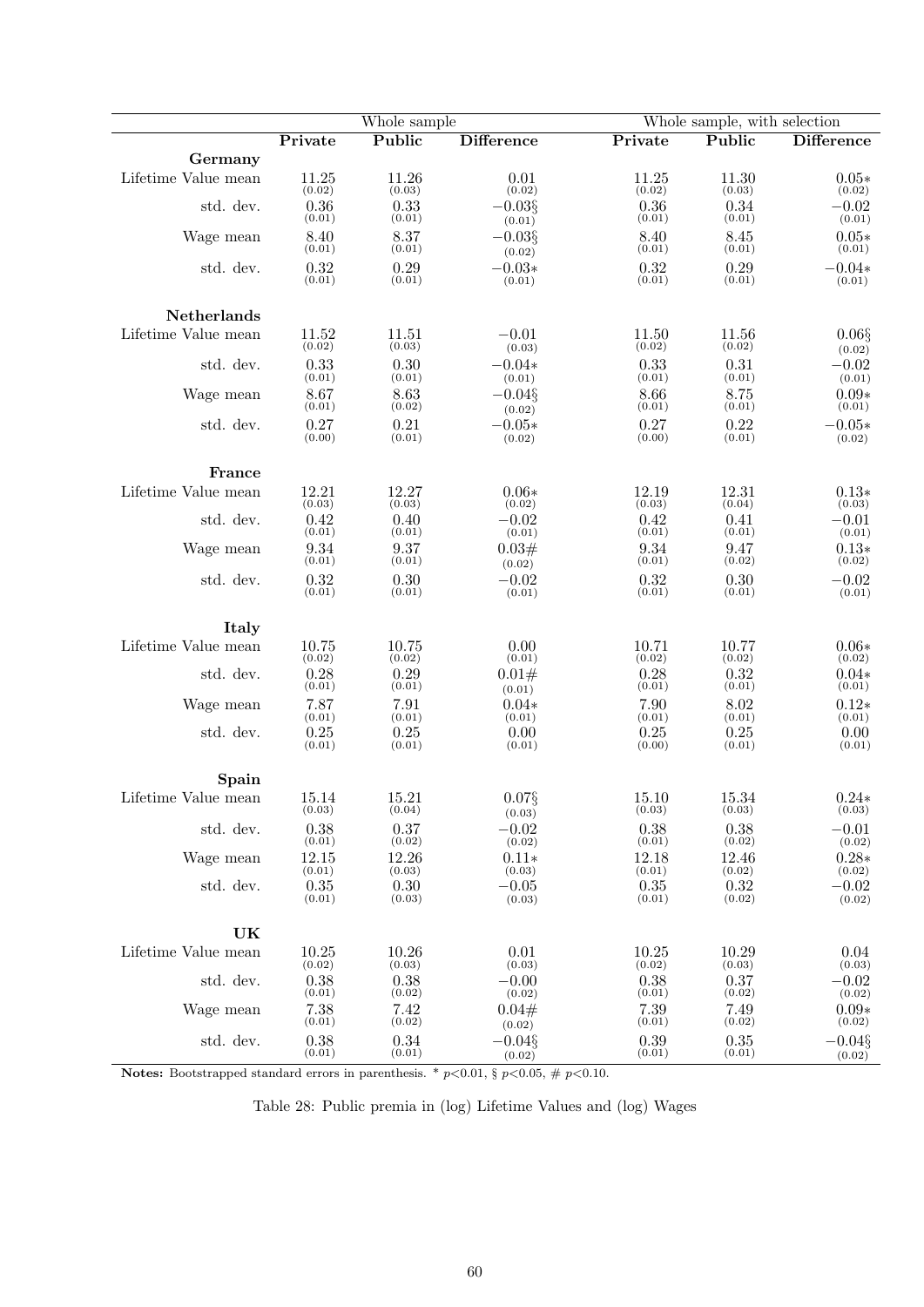### APPENDIX

### A Attrition by Country

As outlined in section 4.2 there is some attrition from the sample for each country, which we assume exogenous. Some of the attrition is a result of our sample selection rules in which an individual is considered censored from the first time that they have a gap in their response history. The table below shows the extent of attrition in each sample, after 4 years and after 7 years and the proportion of individuals who are censored because of a gap in their response history:

|                                                     | Germany | Neth. | France Italy |      | Spain |
|-----------------------------------------------------|---------|-------|--------------|------|-------|
| % of initial sample remaining at year 5             | 87.6    | 86.0  | 75.0         | 84.2 | 82.5  |
| % of initial sample remaining at year 8             | 57.0    | 51.4  | 40.4         | 47.6 | 49.2  |
| % of attritting individuals due to gap in responses | 5.3     | 5.3   | 19.8         |      | 8.2   |

|  | Table A-1: Sample Attrition by Country |  |
|--|----------------------------------------|--|
|  |                                        |  |

### B Education Breakdown by Country

|                        | Germany | Neth. | France | Italy | Spain     |
|------------------------|---------|-------|--------|-------|-----------|
| <b>Education Level</b> | $\%$    | $\%$  | $\%$   | $\%$  | %         |
| "high"                 | 28.8    | 25.1  | 27.1   | 10.6  | 33.0      |
| "medium"               | 60.3    | 54.2  | 44.3   | 49.5  | 24.1      |
| " $\omega$ "           | 10.9    | 20.7  | 28.6   | 39.9  | 42.9      |
| Total                  | 100.0   | 100.0 | 100.0  | 100.0 | $100.0\,$ |

Table B-1: Education Breakdown by Country

"High" education refers to ISCED levels 5-7, corresponding to any tertiary level education. "Medium" level education refers to ISCED level 3 and corresponds to upper-secondary (i.e. post-compulsory) level schooling, while "low" education refers to ISCED levels 0-2 and represents levels of education up to the end of compulsory (secondary) school. We can see from the table that for Germany, the Netherlands, France and Spain the proportion of "high" educated individuals is of a similar order of magnitude, however Italy has a considerably smaller proportion of individuals in the top educated bracket. As the ECHP surveys are designed to be the same in each country and the education coding is a standard international classification, this should be reflecting genuine differences in educational composition of each sample. Ideally the proportion with "high" education would approximately similar in each country, which is not the case, primarily due to Italy. An alternative strategy would be to capture human capital differences via occupational classification. The ECHP contains the International Standard Classification of Occupation (ISCO-88) 1-digit level classification for individual's occupations. The 1-digit ISCO-88 classification assigns occupations to one of 9 categories, from 1 "Legislators, senior officials, managers", through 5 "Service workers and shop and market sales workers", to 9 "Elementary occupations". Attempts to combine these gradings into 3 broad levels of human capital attainment, that would result in similar proportions of individuals at each level in each country, were unsuccessful. As a consequence, though dividing individuals according to the 3 category education variable does not result in absolute symmetry across countries, it is more satisfactory than the possible alternative human capital measures based on occupational classification.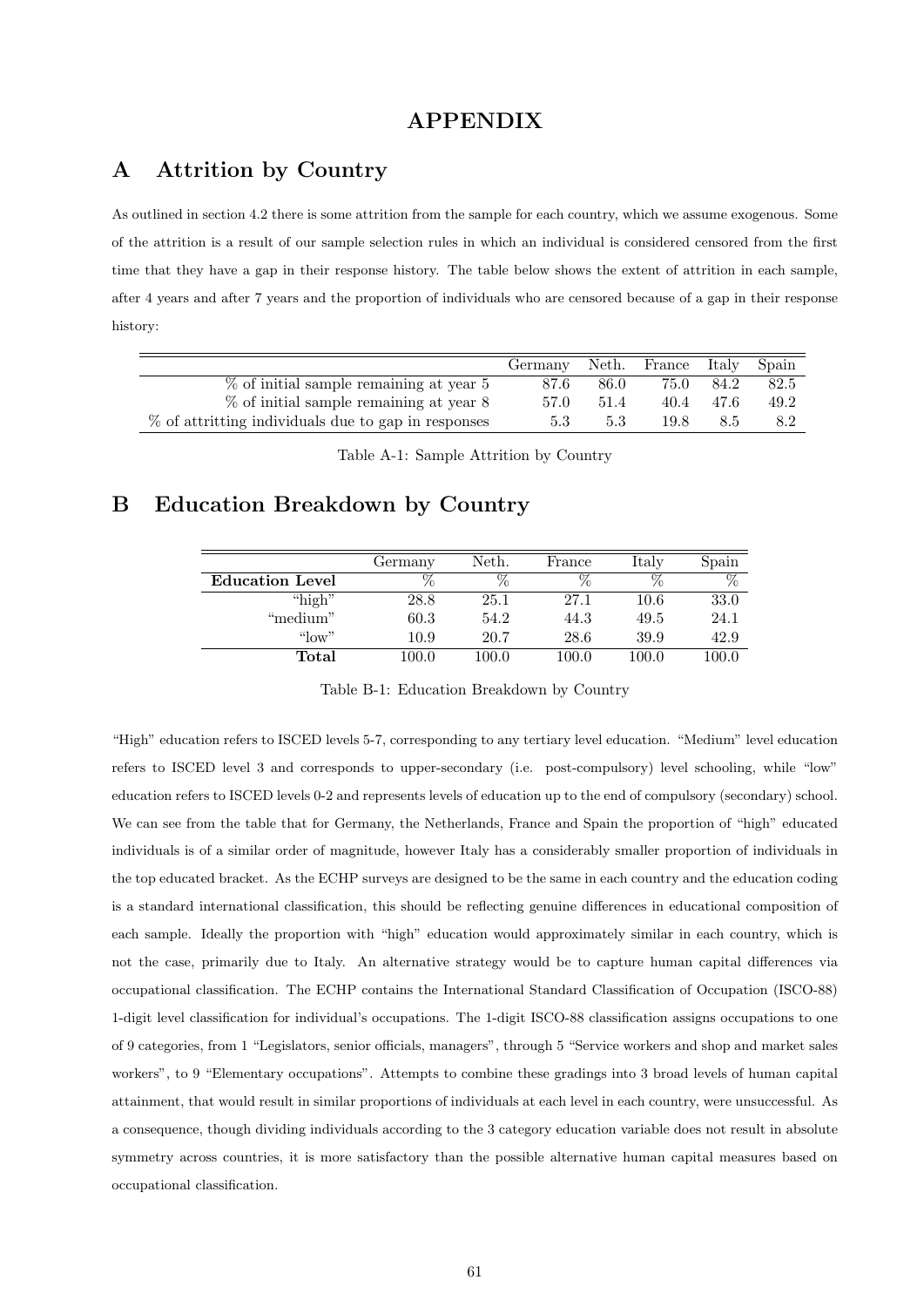# C Job state transitions by unobserved mobility class

In the tables below we reproduce the Observed and Predicted job state transition matrices from Tables 16 to 20 (upper panel) and show these matrices separately by mobility class (lower panel). This is to illustrate that for each unobserved mobility class, there are job state transitions in every direction, allowing us to identify the model coefficients for movement between states for the different types of worker.

|                |                | Observed             |         |         | Predicted, all       |        |                          |
|----------------|----------------|----------------------|---------|---------|----------------------|--------|--------------------------|
| state at $t-1$ |                | state at $t$         |         |         | state at $t$         |        |                          |
| $\downarrow$   | private        | public               | unemp.  | private | public               | unemp. |                          |
| Private        | 93.1           | 1.2                  | $5.6\,$ | 94.4    | 1.2                  | 4.3    | Max distance: 7.6        |
| Public         | 7.0            | 89.6                 | 3.2     | 7.4     | 89.8                 | 2.6    | Max distance, $2x2: 1.3$ |
| Unemp.         | 32.7           | 5.1                  | 62.1    | 38.7    | $6.6\,$              | 54.5   |                          |
|                |                |                      |         |         |                      |        |                          |
|                |                | Predicted, $k^m = 1$ |         |         | Predicted, $k^m = 2$ |        |                          |
| state at $t-1$ |                | state at $t$         |         |         | state at $t$         |        |                          |
| ↓              | private public |                      | unemp.  | private | public               | unemp. |                          |
| Private        | 78.5           | 2.3                  | 19.1    | 97.3    | $0.5\,$              | 2.1    |                          |
| Public         | 16.0           | 61.3                 | 22.6    | 55.0    | 43.8                 | 1.1    |                          |
| Unemp.         | 24.8           | 5.6                  | 69.4    | 77.5    | 3.1                  | 19.2   |                          |
|                |                |                      |         |         |                      |        |                          |
|                |                | Predicted, $k^m = 3$ |         |         |                      |        |                          |
| state at $t-1$ |                | state at $t$         |         |         |                      |        |                          |
|                | private public |                      | unemp.  |         |                      |        |                          |
| Private        | 90.6           | 9.0                  | $0.2\,$ |         |                      |        |                          |
| Public         | 5.9            | 93.3                 | 0.7     |         |                      |        |                          |
| Unemp.         | 48.4           | 47.9                 | 3.5     |         |                      |        |                          |
|                |                |                      |         |         |                      |        |                          |

Table C-1: Germany: Fit to Job Mobility Data, by Mobility Class

|                |            | Observed             |        |         | Predicted, all       |        |                          |
|----------------|------------|----------------------|--------|---------|----------------------|--------|--------------------------|
| state at $t-1$ | state at t |                      |        |         | state at t           |        |                          |
| ↓              | private    | public               | unemp. | private | public               | unemp. |                          |
| Private        | 95.9       | 2.0                  | 1.9    | 96.3    | 2.1                  | 1.4    | Max distance: 5.5        |
| Public         | 8.5        | 89.8                 | 1.5    | 7.7     | 91.4                 | 0.8    | Max distance, $2x2: 1.6$ |
| Unemp.         | 28.2       | 4.5                  | 67.2   | 32.1    | 6.1                  | 61.7   |                          |
|                |            |                      |        |         |                      |        |                          |
|                |            |                      |        |         |                      |        |                          |
|                |            | Predicted, $k^m = 1$ |        |         | Predicted, $k^m = 2$ |        |                          |
| state at $t-1$ |            | state at t           |        |         | state at t           |        |                          |
|                | private    | public               | unemp. | private | public               | unemp. |                          |
| Private        | 74.9       | 21.0                 | 3.9    | 98.1    | 0.8                  | 1.0    |                          |
| Public         | 6.3        | 92.6                 | 0.9    | 77.3    | 22.6                 | 0.0    |                          |
| Unemp.         | 21.1       | 9.0                  | 69.8   | 55.4    | 0.6                  | 43.9   |                          |
|                |            |                      |        |         |                      |        |                          |

Table C-2: Netherlands: Fit to Job Mobility Data, by Mobility Class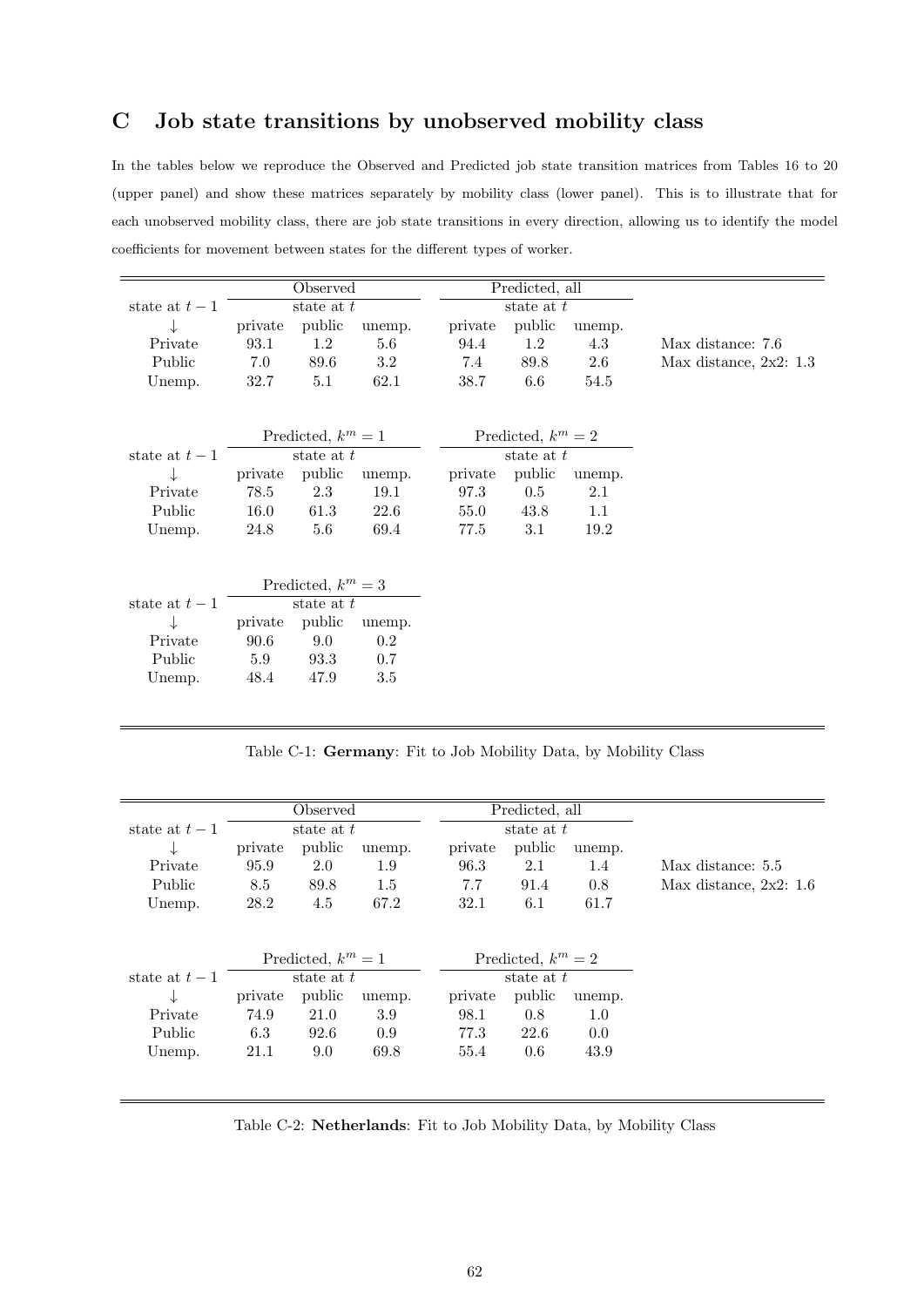|                |            | Observed             |        |         | Predicted, all       |        |                          |
|----------------|------------|----------------------|--------|---------|----------------------|--------|--------------------------|
| state at $t-1$ | state at t |                      |        |         | state at $t$         |        |                          |
| ↓              | private    | public               | unemp. | private | public               | unemp. |                          |
| Private        | 95.5       | $0.4\,$              | 4.0    | 96.7    | 0.3                  | 2.8    | Max distance: 3.1        |
| Public         | 0.9        | 96.8                 | 2.1    | 0.9     | 97.6                 | 1.3    | Max distance, $2x2: 1.2$ |
| Unemp.         | 29.8       | 7.4                  | 62.6   | 32.1    | 8.2                  | 59.5   |                          |
|                |            |                      |        |         |                      |        |                          |
|                |            | Predicted, $k^m = 1$ |        |         | Predicted, $k^m = 2$ |        |                          |
| state at $t-1$ |            | state at t           |        |         | state at t           |        |                          |
|                | private    | public               | unemp. | private | public               | unemp. |                          |
| Private        | 98.8       | 0.3                  | 0.8    | 88.4    | 0.6                  | 10.9   |                          |
| Public         | 1.2        | 98.3                 | 0.4    | 0.5     | 90.4                 | 9.0    |                          |
| Unemp.         | 71.2       | 12.5                 | 16.1   | 31.7    | 8.4                  | 59.8   |                          |

| Table C-3: France: Fit to Job Mobility Data, by Mobility Class |  |  |  |  |  |  |  |  |
|----------------------------------------------------------------|--|--|--|--|--|--|--|--|
|----------------------------------------------------------------|--|--|--|--|--|--|--|--|

|                |                      | Observed |         |         | Predicted, all       |         |                          |
|----------------|----------------------|----------|---------|---------|----------------------|---------|--------------------------|
| state at $t-1$ | state at $t$         |          |         |         | state at $t$         |         |                          |
| $\downarrow$   | private              | public   | unemp.  | private | public               | unemp.  |                          |
| Private        | 94.9                 | $1.5\,$  | 3.5     | 96.1    | $1.6\,$              | 2.2     | Max distance: 4.3        |
| Public         | 5.3                  | 93.0     | $1.6\,$ | 5.1     | 93.8                 | 1.0     | Max distance, $2x2: 1.2$ |
| Unemp.         | 18.4                 | 3.3      | 78.2    | 21.3    | 4.7                  | 73.9    |                          |
|                |                      |          |         |         |                      |         |                          |
|                | Predicted, $k^m = 1$ |          |         |         | Predicted, $k^m = 2$ |         |                          |
| state at $t-1$ | state at $t$         |          |         |         | state at $t$         |         |                          |
| T              | private public       |          | unemp.  | private | public               | unemp.  |                          |
| Private        | 85.4                 | $1.6\,$  | 12.9    | 97.3    | $2.0\,$              | 0.6     |                          |
| Public         | 3.4                  | 89.5     | 7.9     | 4.9     | 94.7                 | $0.3\,$ |                          |
| Unemp.         | 11.8                 | 3.3      | 84.8    | 50.4    | 9.9                  | 39.5    |                          |
|                |                      |          |         |         |                      |         |                          |
|                | Predicted, $k^m = 3$ |          |         |         |                      |         |                          |
| state at $t-1$ | state at t           |          |         |         |                      |         |                          |
| T              | private public       |          | unemp.  |         |                      |         |                          |
| Private        | 94.4                 | $1.0\,$  | 4.4     |         |                      |         |                          |
| Public         | 6.9                  | 90.0     | 2.9     |         |                      |         |                          |
| Unemp.         | 20.7                 | 2.8      | 76.4    |         |                      |         |                          |
|                |                      |          |         |         |                      |         |                          |

Table C-4: Italy: Fit to Job Mobility Data, by Mobility Class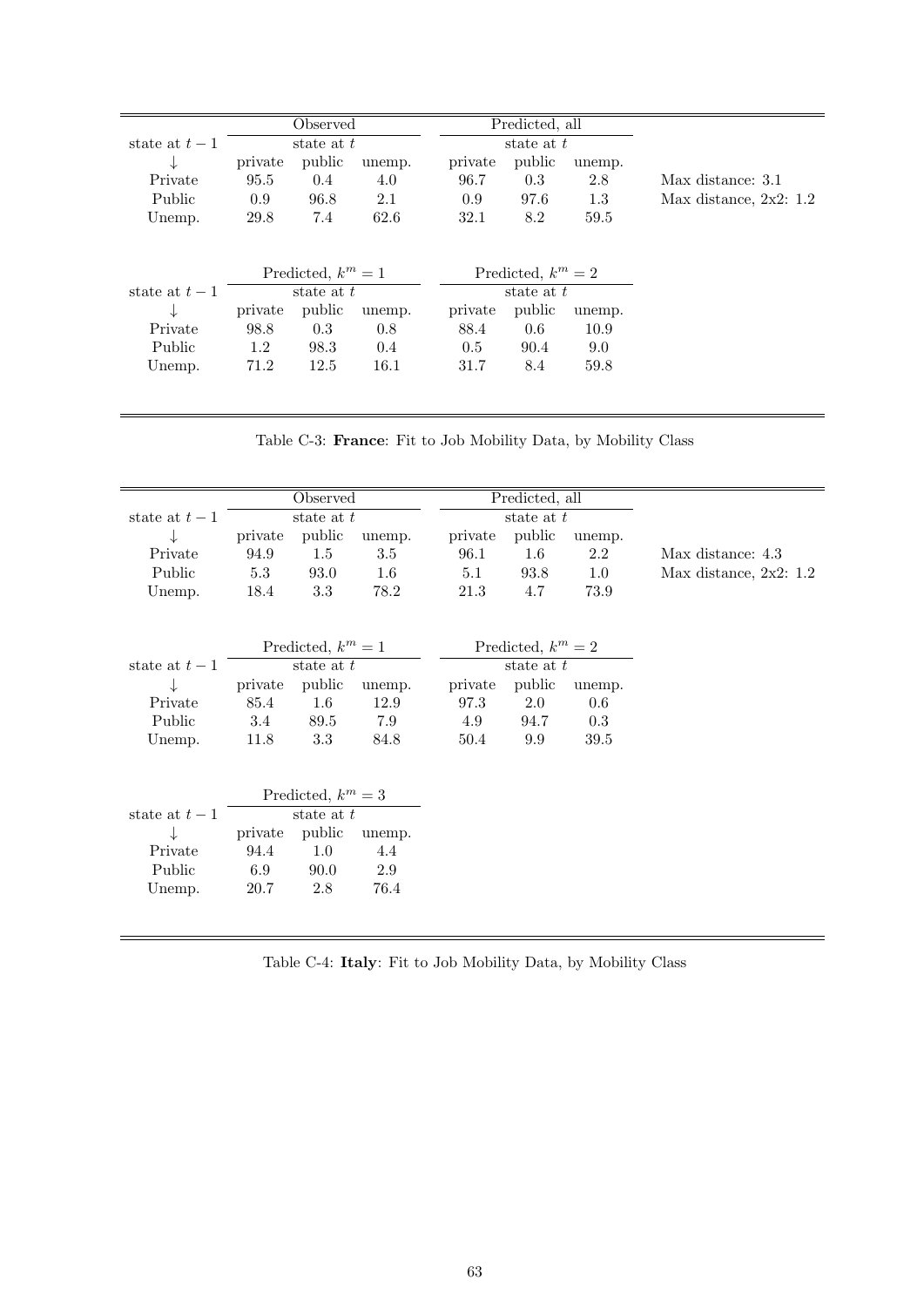|                |                      | Observed       |          |                      | Predicted, all |        |                          |
|----------------|----------------------|----------------|----------|----------------------|----------------|--------|--------------------------|
| state at $t-1$ | state at $t$         |                |          | state at $t$         |                |        |                          |
|                | private              | public         | unemp.   | private              | public         | unemp. |                          |
| Private        | 92.0                 | 1.4            | 6.4      | 93.4                 | $1.7\,$        | 4.8    | Max distance: 5.6        |
| Public         | 8.3                  | 88.1           | 3.5      | 9.2                  | 88.1           | 2.5    | Max distance, $2x2: 1.4$ |
| Unemp.         | 32.6                 | 3.6            | 63.7     | 37.0                 | 4.8            | 58.1   |                          |
|                |                      |                |          |                      |                |        |                          |
|                | Predicted, $k^m = 1$ |                |          | Predicted, $k^m = 2$ |                |        |                          |
| state at $t-1$ | state at $t$         |                |          | state at t           |                |        |                          |
|                |                      | private public | unemp.   | private              | public         | unemp. |                          |
| Private        | 74.9                 | 20.4           | 4.5      | 96.8                 | $0.6\,$        | 2.4    |                          |
| Public         | 5.3                  |                | 92.9 1.7 | 70.3                 | 29.3           | 0.3    |                          |
| Unemp.         | 35.7                 | 29.7           | 34.5     | 66.9                 | 0.9            | 32.0   |                          |
|                |                      |                |          |                      |                |        |                          |
|                | Predicted, $k^m = 3$ |                |          |                      |                |        |                          |
| state at $t-1$ | state at $t$         |                |          |                      |                |        |                          |
|                | private public       |                | unemp.   |                      |                |        |                          |
| Private        | 82.6                 | 3.2            | 14.0     |                      |                |        |                          |
| Public         | 25.6                 | 61.1           | 13.1     |                      |                |        |                          |
| Unemp.         | 27.0                 | 4.3            | 68.6     |                      |                |        |                          |
|                |                      |                |          |                      |                |        |                          |

Table C-5: Spain: Fit to Job Mobility Data, by Mobility Class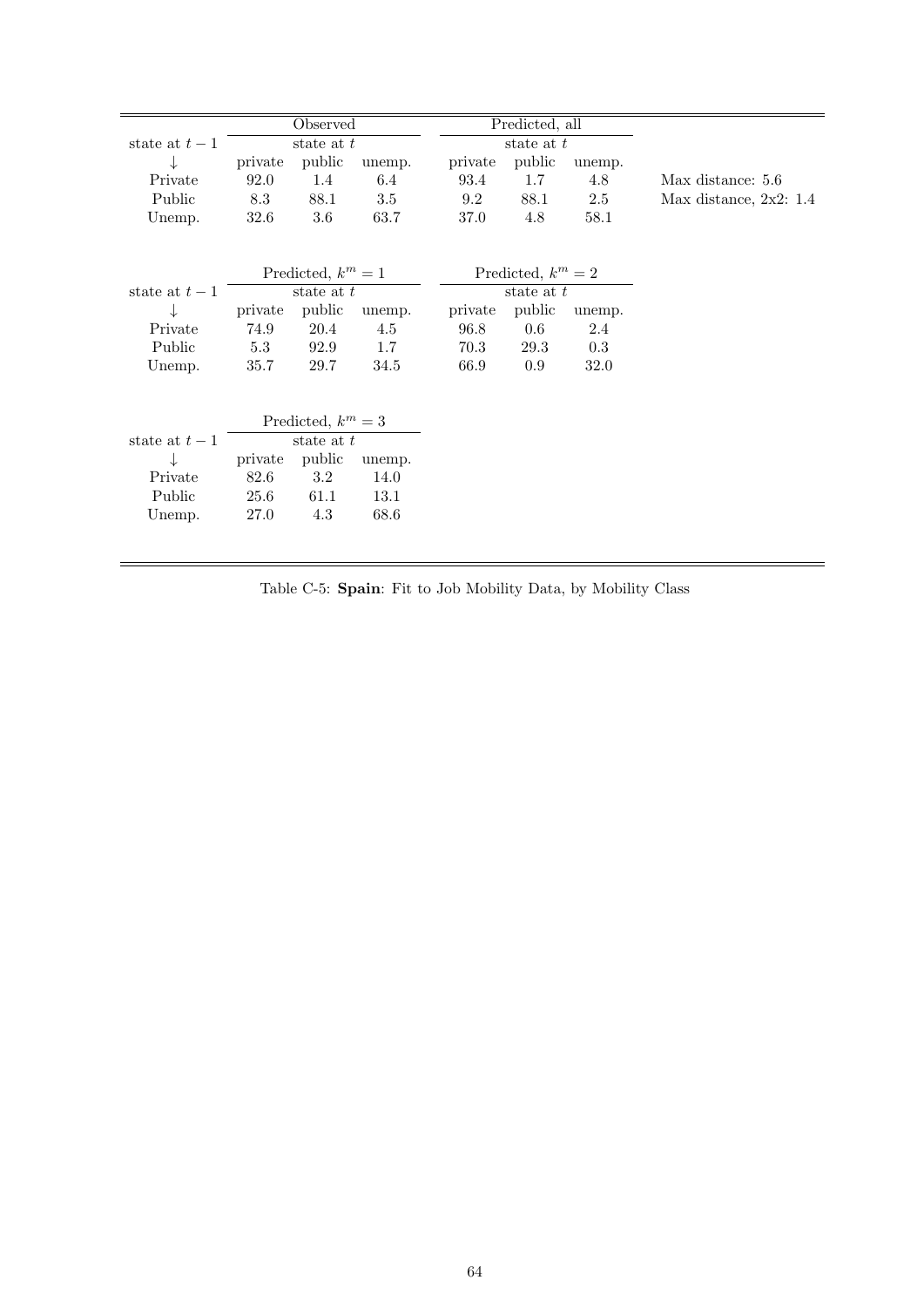### D Evolution of the Labour Market

We now briefly illustrate the evolution of the labour market in each country over the time of our data. Figures D.1 to D.5 show the male unemployment rate<sup>26</sup> for the years 1991-2001 (top panel), thus covering the three years preceding our sample as well as the sample years themselves, and the public sector share of total employment for our sample (bottom panel).



Figure D.1: Germany: Unemployment rate, males, 1991-2001, and Sample public sector share

For Germany, both the unemployment rate and the public share of employment are reasonably stable over the time of our sample, the unemployment rate rising in the early nineties before levelling out at around 9% from 1994 onwards. The public sector share of total employment falls slowly from around 21% at the start of the sample to 18% by 2001.

The unemployment rate in the Netherlands is steady at around 5-6% prior to the start of the sample period in 1994, but then falls gradually over the following years to be around 3% in 2001. The public sector share of total employment remains largely stable in the sample, though falling steadily from 24% in 1994 to just under 21% in 2001.

<sup>&</sup>lt;sup>26</sup>For each country the unemployment rate is calculated using data from the Labour Force Survey.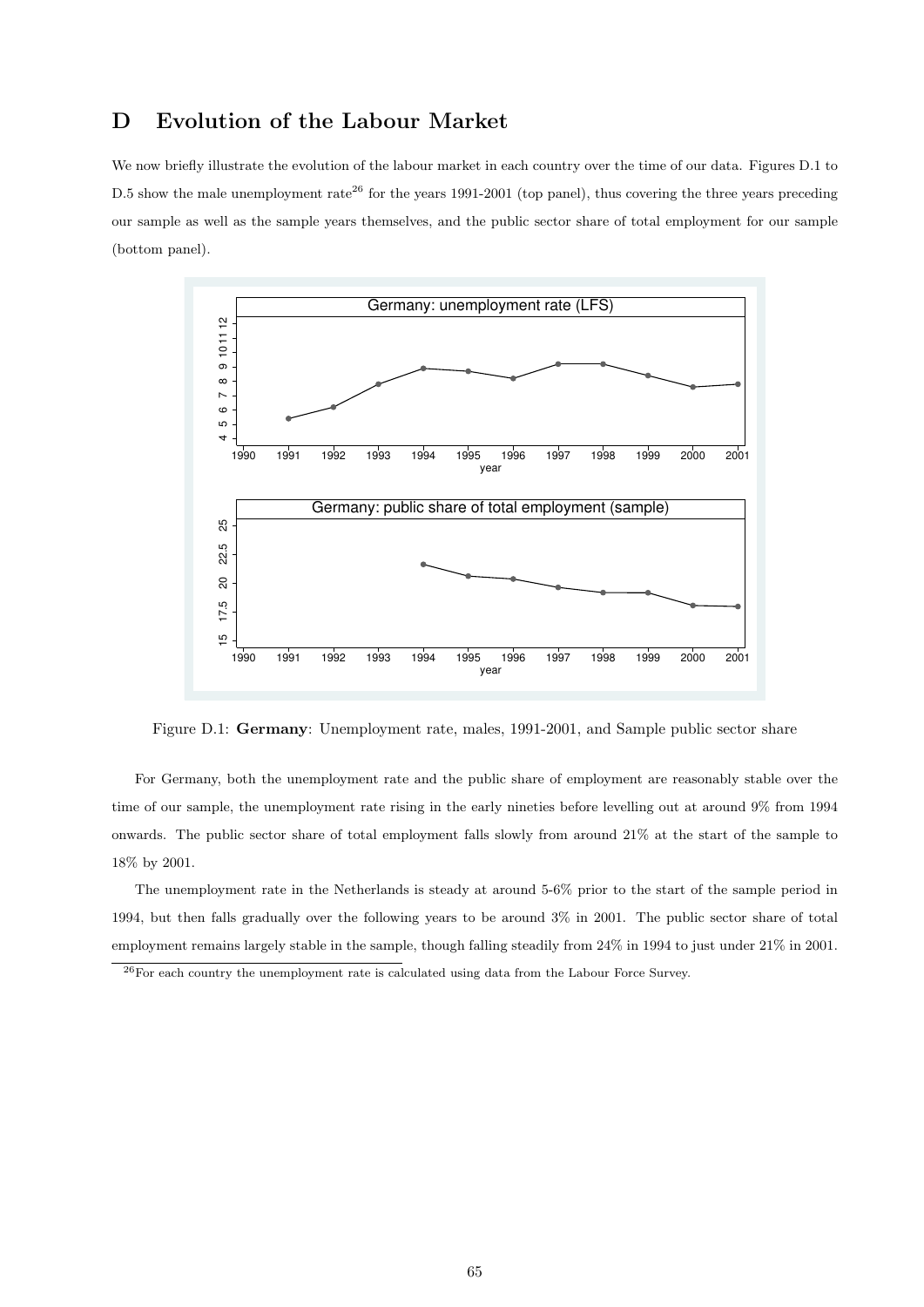

Figure D.2: Netherlands: Unemployment rate, males, 1991-2001, and Sample public sector share



Figure D.3: France: Unemployment rate, males, 1991-2001, and Sample public sector share

In France the unemployment rate was rising steadily from 7% in 1991 to almost 11% by 1994 and the start of our sample. During the sample period the unemployment rate remains largely stable around 10% before slightly dropping down towards the end of the millennium. The public share of total employment however remains almost totally constant through the sample time frame, 29% to the nearest percent in each year.

As Figure D.4 shows, the unemployment rate is largely stable for Italy at around 7.5% for the years preceding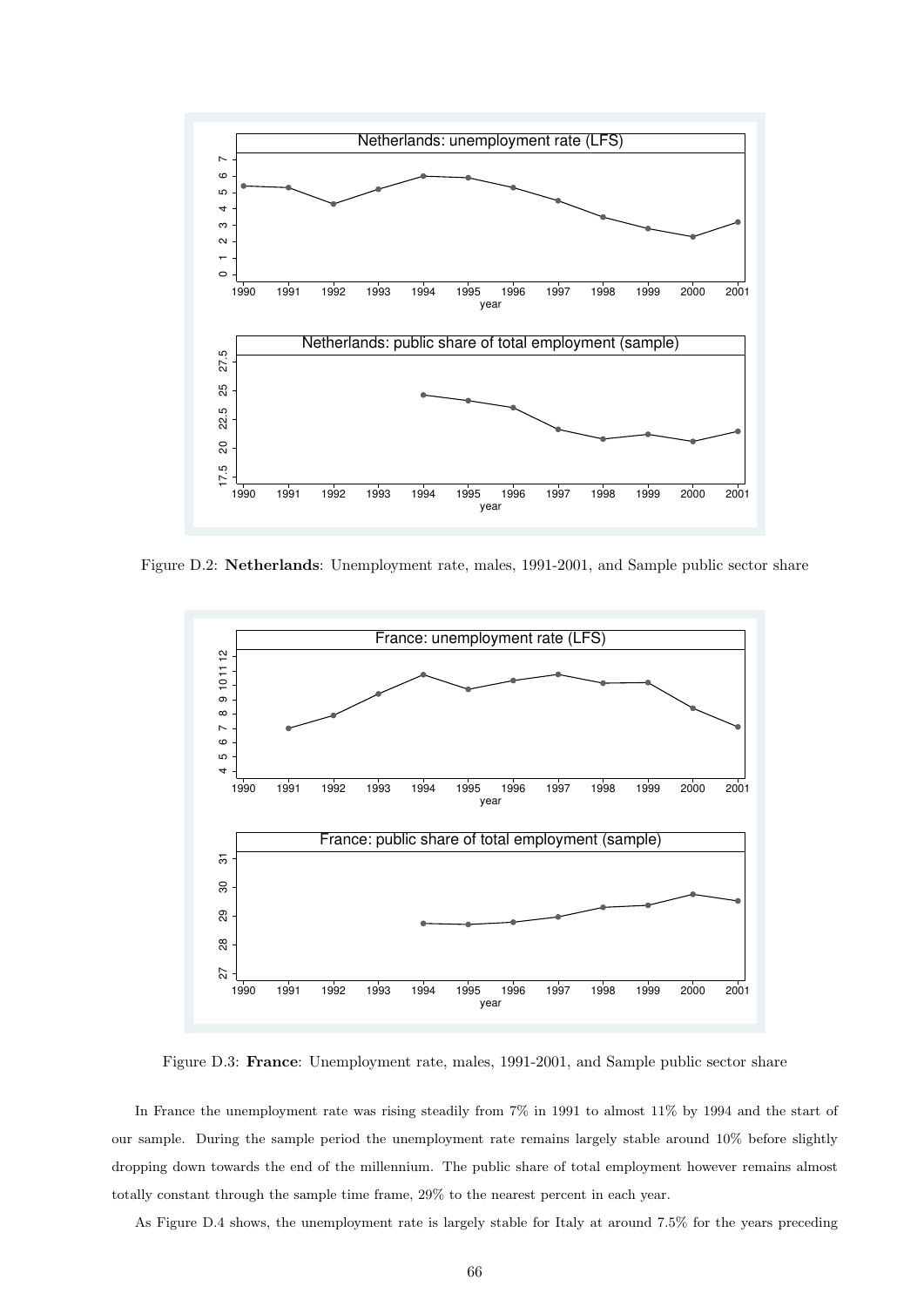

Figure D.4: Italy: Unemployment rate, males, 1991-2001, and Sample public sector share

our sample period before rising to just over 8.5% in 1994 and remaining around this level throughout the majority of the sample before declining back down towards 7.5% in the final years of the sample. The public share of total employment in the sample remains almost constant, declining slightly over the sample period from around 26% in 1994 to 23% in 2001.

For Spain, in the years leading up to the start of the sample in 1994, the unemployment rate in Spain was rising quite sharply from around 12% in 1990 to almost 20% in 1994. During the course of the sample however, unemployment falls steadily and is down to 7.5% by 2001. The public sector share of total employment is stable at around 19% for the first three years of our sample before dropping slightly in 1997 (to 17.5%) and then falling slightly further to 16% in 2001.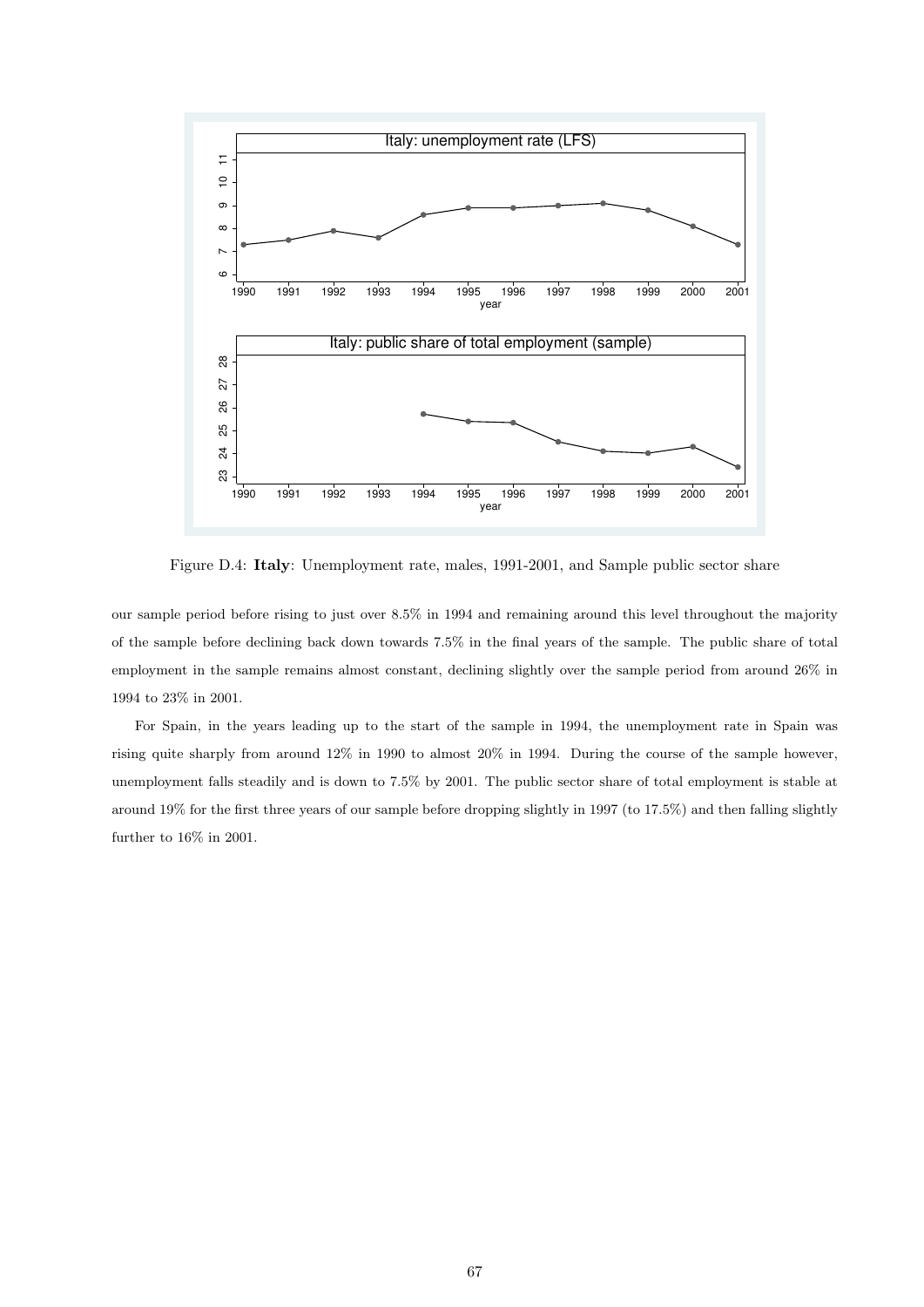

Figure D.5: Spain: Unemployment rate, males, 1991-2001, and Sample public sector share

## E Model Specification

In this appendix we describe in full detail the functional form assumptions of the model. To refresh the notation and basic structure of the statistical model: each country's sample is a set of N workers indexed  $i = 1, \ldots, N$ , each of whom is followed over  $T_i$  consecutive years. A typical individual observation i is a vector  $\mathbf{x}_i = (\mathbf{y}_i, \mathbf{e}_i, \mathbf{pub}_i, \mathbf{z}_i^v, z_i^f)$ , to which we append a pair of unobserved class indexes,  $k_i = (k_i^m, k_i^y)$ . As outlined in Section 5 of the main body, there are three components to individual i's contribution to the complete likelihood (equation (1)), referring respectively to unobserved heterogeneity, labour market status history and earnings history. Below we set out the full specification of each of these components. The choice of covariates to be included in each component was informed not only by the descriptive analysis of section 4, but also by a concern for numerical tractability, parsimony and the aim to get as close as possible to estimating the same model specification for each of the countries.

### E.1 Unobserved Heterogeneity

As outlined in equation (2), the attachment of individual i to a given latent class  $k_i = (k_i^m, k_i^y)$  is modelled as the product of two terms:  $\ell_i\left(k_i | z_i^f\right) = \Pr\left\{k_i^y | k_i^m, z_i^f\right\} \cdot \Pr\left\{k_i^m | z_i^f\right\}$ , which are both specified as multinomial logits:

$$
\Pr\left\{k_i^m = k^m \mid z_i^f\right\} = \frac{\exp\left(z_i^{f'} \cdot \kappa_{k^m}^m\right)}{\sum_{k=1}^{K^m} \exp\left(z_i^{f'} \cdot \kappa_k^m\right)} \quad \text{and} \quad \Pr\left\{k_i^y \mid k_i^m, z_i^f\right\} = \frac{\exp\left[\left(z_i^f\right)' \cdot \kappa_{k^y}^y\right]}{\sum_{k=1}^{K^y} \exp\left[\left(z_i^f\right)' \cdot \kappa_k^y\right]},\tag{E1}
$$

where  $\kappa_1^m$  and  $\kappa_1^y$  are both normalised at zero.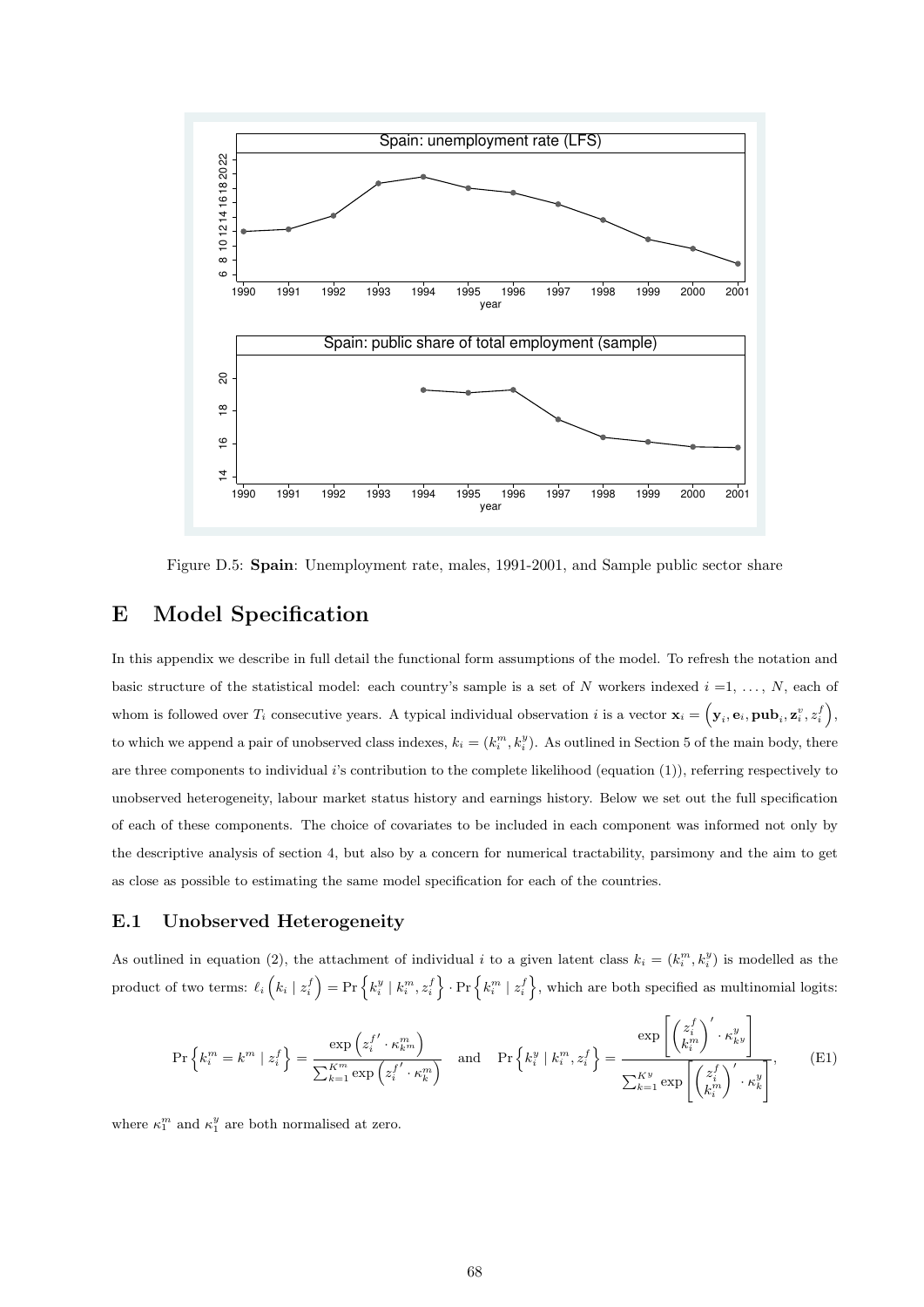### E.2 Labour Market States

Equations (3), (4) and (5) established that the individual labour market histories contribute to the complete likelihood as:

$$
\ell_i\left(\mathbf{S}_i \mid \mathbf{z}_i^v, z_i^f, k_i^m\right) = \Pr\left\{S_{i1} \mid z_i^f, k_i^m\right\} \times \prod_{t=2}^{T_i} \Pr\left\{S_{it} \mid S_{i,t-1}, z_{i,t-1}^v, z_i^f, k_i^m\right\},\tag{E2}
$$

We can express this rather in terms of the indicator variables  $e_{it}$  and pub<sub>it</sub> as:

$$
\ell_{i}\left(\mathbf{e}_{i}, \mathbf{pub}_{i} \mid \mathbf{z}_{i}^{v}, z_{i}^{f}, k_{i}^{m}\right) = \Pr\left\{e_{i1} \mid z_{i}^{f}, k_{i}^{m}\right\} \times \left[\Pr\left\{\text{pub}_{i1} \mid z_{i}^{f}, k_{i}^{m}\right\}\right]^{e_{it}}
$$
\n
$$
\times \prod_{t=2}^{T_{i}} \left(\Pr\left\{e_{it} \mid e_{i,t-1}, \text{pub}_{i,t-1}, z_{i,t-1}^{v}, z_{i}^{f}, k_{i}^{m}\right\} \times \left[\Pr\left\{\text{pub}_{it} \mid e_{i,t-1}, \text{pub}_{i,t-1}, z_{i,t-1}^{v}, z_{i}^{f}, k_{i}^{m}\right\}\right]^{e_{it}}\right). \tag{E3}
$$

As alluded to in subsection (5.3), each component is specified as a logit. Allowing  $\Lambda(x) = (1 + e^{-x})^{-1}$  to designate the logistic cdf:

$$
\Pr\left\{e_{it} \mid e_{i,t-1}, \text{pub}_{i,t-1}, z_{i,t-1}^v, z_i^f, k_i^m\right\} = \Lambda\left(\left[e_{i,t-1}, \text{pub}_{i,t-1}, z_{i,t-1}^v, z_i^{f'}, k_i^{m'}\right] \cdot \psi\right),\
$$
\n
$$
\Pr\left\{\text{pub}_{it} \mid e_{i,t-1}, \text{pub}_{i,t-1}, z_{i,t-1}^v, z_i^f, k_i^m\right\} = \Lambda\left(\left[e_{i,t-1}, \text{pub}_{i,t-1}, z_{i,t-1}^v', z_i^{f'}, k_i^{m'}\right] \cdot \chi\right),\tag{E4}
$$

We allow the unobserved mobility heterogeneity class  $k_i^m$  to affect the unemployment and public sector probabilities only through altering the constant terms in the respective logits. This is because the number of observed sector transitions is not sufficient in the sample for most of the countries to allow less restrictive specifications – such as allowing this unobserved class to interact with experience or education – to be estimated. However, where possible (Germany, Italy, Spain) we do allow the effect of experience to interact with previous state.<sup>27</sup> For the initial job state probabilities, we use similar specifications $^{28}$ :

$$
\Pr\left\{e_{i1} \mid z_i^f, k_i^m\right\} = \Lambda\left(\left[z_i^{f'}, k_i^{m'}\right] \cdot \psi_0\right) \text{ and } \Pr\left\{\text{pub}_{i1} \mid z_i^f, k_i^m\right\} = \Lambda\left(\left[z_i^{f'}, k_i^{m'}\right] \cdot \chi_0\right) \tag{E5}
$$

### E.3 Earnings

As the exposition in the main body text Section (5.4) details much of the modelling of earnings trajectories, what remains for this appendix is to set out the set of functions  $\{\mu(\cdot), \sigma(\cdot), \tau_1(\cdot) \text{ and } \tau_2(\cdot)\}\$  introduced in equations  $(7)$  and  $(9)$ . Recall from Section  $(5.4)$  that only individuals who are employed at date-t have earnings information available at date-t, therefore  $e_{it} = 1$  for all observations used to estimate the  $\mu(\cdot)$ , and indeed the  $\sigma(\cdot)$  function, and as such  $e_{it}$  is not an argument of either function. Starting with  $\mu(\cdot)$ , we posit that:

$$
\mu\left(\text{pub}_{it}, e_{i,t-1}, z_{it}^v, z_i^f, k_i^y\right) = \begin{bmatrix} z_i^f \\ e_{i,t-1} \end{bmatrix}' \mu_0 + \begin{bmatrix} z_{it}^v * \text{pub}_{it} \end{bmatrix}' \mu_1 + \begin{bmatrix} k_i^y * z_{it}^v \end{bmatrix}' \mu_2 + \begin{bmatrix} k_i^y \cdot \text{pub}_{it} \end{bmatrix} \mu_3,
$$
 (E6)

where the notation  $x * y$  stands for all of the main effects and interactions of variables x and y, and x · y stands for the single interaction term between x and y. Thus the specification of the  $\mu(\cdot)$  function allows the effect of experience to differ across job sectors and wage classes, and the public sector effect is also allowed to vary with wage class. Previous period unemployment and time-invariant heterogeneity can affect the intercept only.

Turning to the log earnings variance function, we specify:

$$
\sigma(pub_{it}, e_{i,t-1}, z_{it}^v, k_i^y) = \sqrt{\exp\left(\begin{bmatrix} z_{it}^v \\ pub_{it} \\ e_{i,t-1} \\ k_i^y \end{bmatrix}', \sigma_0\right)}.
$$
 (E7)

<sup>&</sup>lt;sup>27</sup>In the Netherlands and France there is not sufficient movement between sectors to allow the interaction of experience and previous state to be estimated accurately, moreover in France the education dummies are insignificant and so in the interests of parsimony are dropped.

<sup>&</sup>lt;sup>28</sup> Again the unobserved mobility heterogeneity class  $k_i^m$  can only alter the constant term in each equation, and for the initial states we do not allow interactions of experience with previous state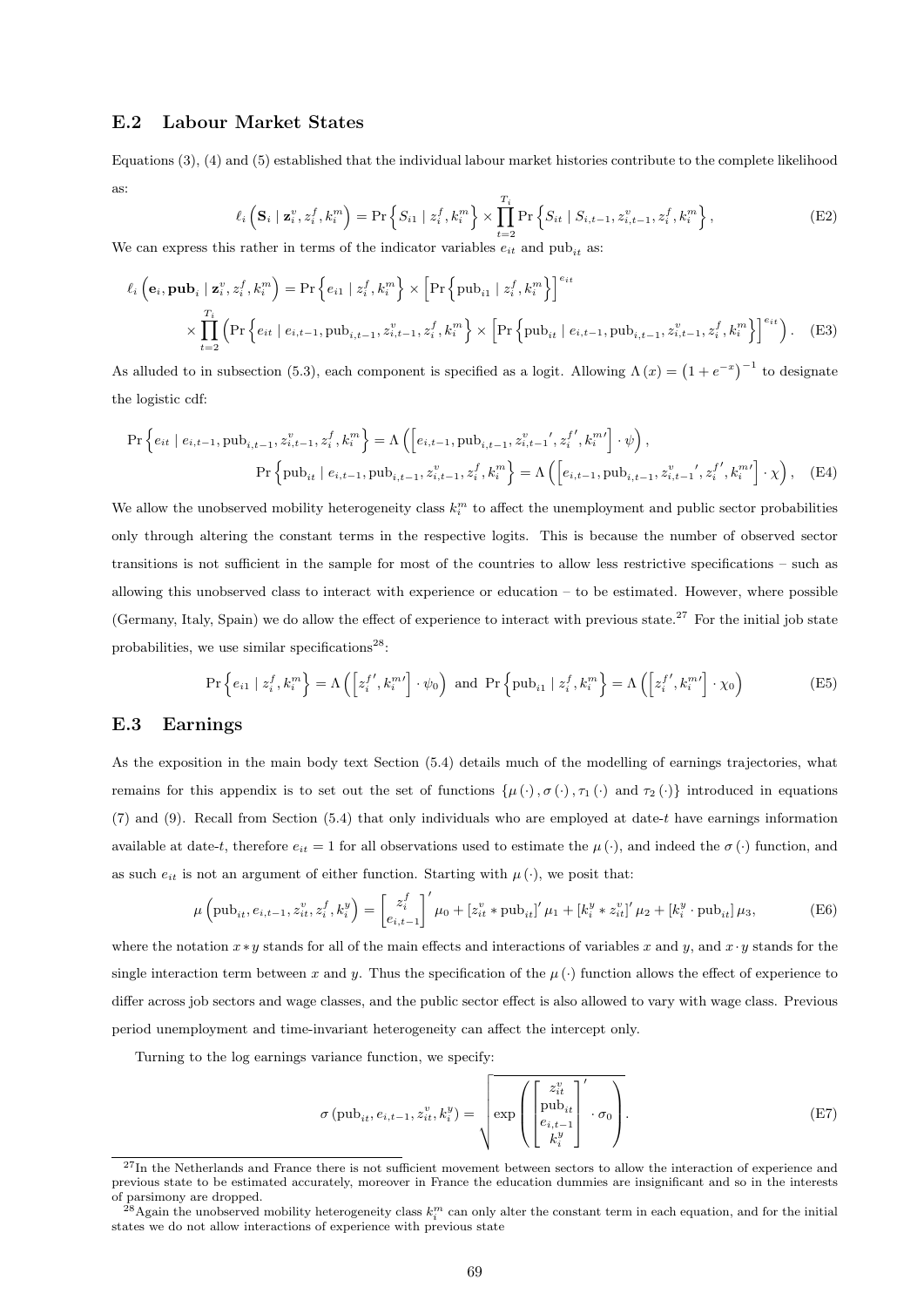Clearly the functional form posited for  $\sigma(\cdot)$  is considerably more restrictive than we allow for the earnings means. Specifically we do not include the time-invariant observed individual characteristics  $z_i^f$  amongst the arguments of  $\sigma(\cdot)$ , thus we allow them to influence earnings variance only through their link to the time-invariant wage class,  $k_i^y$ . Moreover, we do not allow interactions of the wage class with any of the other arguments. Given the relatively small sample sizes available, and some experimentation with allowing some interactions, between for example  $k_i^y$  and  $\text{pub}_{it}$ , we find this specification to provide the best fit for all of the countries in the data. Note that by specifying it as an exponential, we force the log earnings variance to be positive.

Finally, we come to the specification of the earnings dynamics, which are governed by the functions  $\tau_1(\cdot)$  and  $\tau_2$  (·). Again recall that earnings at date-t are only available for individuals in employment at that date and therefore  $e_{it} = 1$  and  $e_{i,t-1} = 1$  for all observations contributing to the estimation of the  $\tau_1(\cdot)$  function and as such are not arguments of the function. The first-order auto-correlation of earnings,  $\tau_1(\cdot)$ , is posited as:

$$
\tau_1 \left( \text{pub}_{it}, \text{pub}_{i,t-1}, z_{it}^v, z_i^f, k_i^y \right) = -1 + 2 \cdot \Lambda \left\{ \left[ \begin{pmatrix} z_{it}^f \\ z_{it}^v \\ \text{pub}_{it} \\ \text{pub}_{it-1} \end{pmatrix} \cdot k_i^y \right]' \cdot \zeta_0 \right\}.
$$
 (E8)

This specification requires some clarification. Firstly, the transformation  $-1 + 2 \cdot \Lambda(\cdot)$  which we apply to a linear index in the explanatory variables is there to constrain  $\tau_1(\cdot)$ , which is a correlation coefficient, to lie within  $[-1, +1]$ . Second, as with the specification of  $\sigma(\cdot)$  function, the number of interactions amongst the covariates is limited to allowing different impacts of each covariate depending on the wage class. This specification was decided upon following numerous trials involving different specifications with various interactions permitted. The finding was that the vast increase in computation time that this entailed for each country, did not bring any clear benefit in terms of greater precision of the fit, thus the current more parsimonious specification was settled upon.

The correlation between normalised log earnings and normalised log earnings lagged twice,  $\tau_2(\cdot)$ , is more complex. First let us recall the notation introduced in Section 5.4's equation (9), for the one- and two-lag autocorrelations of earnings at date-t:

$$
\tau_{i,t,t-1} = \tau_1 \left( \text{pub}_{it}, \text{pub}_{i,t-1}, z_{it}^v, z_i^f, k_i^y \right)
$$
  
and 
$$
\tau_{i,t,t-2} = \tau_2 \left( \text{pub}_{it}, \text{pub}_{i,t-1}, \text{pub}_{i,t-2}, z_{it}^v, z_i^f, k_i^y \right).
$$

Now we write:

$$
\tau_2 \left( \text{pub}_{it}, \text{pub}_{i,t-1}, \text{pub}_{i,t-2}, z_{it}^v, z_i^f, k_i^y \right) = \tau_{i,t,t-1} \cdot \tau_{i,t-1,t-2} + \left[ \sqrt{\left( 1 - \tau_{i,t-1}^2 \right) \cdot \left( 1 - \tau_{i,t-1,t-2}^2 \right)} \right] \cdot \tilde{\tau}_2 \left( k_i^y \right), \quad \text{(E9)}
$$

with  $\tilde{\tau}_2(k_i^y) = -1 + 2 \cdot \Lambda(k_i^y \cdot \xi)$  simply specified as an wage class-specific constant within  $[-1, +1]$ . Note that  $\tau_{i,t-1,t-2}$  is simply the first lag of  $\tau_{i,t,t-1}$ .

These latter equations require some comments. Firstly, we have to constrain  $\tau_2(\cdot)$  in such a way that, given  $\tau_{i,t,t-1}$  and  $\tau_{i,t-1,t-2}$ , the matrix:

$$
\mathcal{I}_{it}^{(3)} = \begin{pmatrix} 1 & \tau_{i,t,t-1} & \tau_{i,t,t-2} \\ \tau_{i,t,t-1} & 1 & \tau_{i,t-1,t-2} \\ \tau_{i,t,t-2} & \tau_{i,t-1,t-2} & 1 \end{pmatrix}
$$

is a consistent covariance matrix. This is the case provided that its determinant  $\Delta_{it}$  is positive (and that the various  $\tau$ 's lie in  $[-1, +1]$ ).  $\Delta_{it}$  is defined by  $\Delta_{it} = 1 - \tau_{i,t,t-1}^2 - \tau_{i,t-1,t-2}^2 - \tau_{i,t,t-2}^2 + 2\tau_{i,t,t-1}\tau_{i,t-1,t-2}\tau_{i,t,t-2}$ . Solving for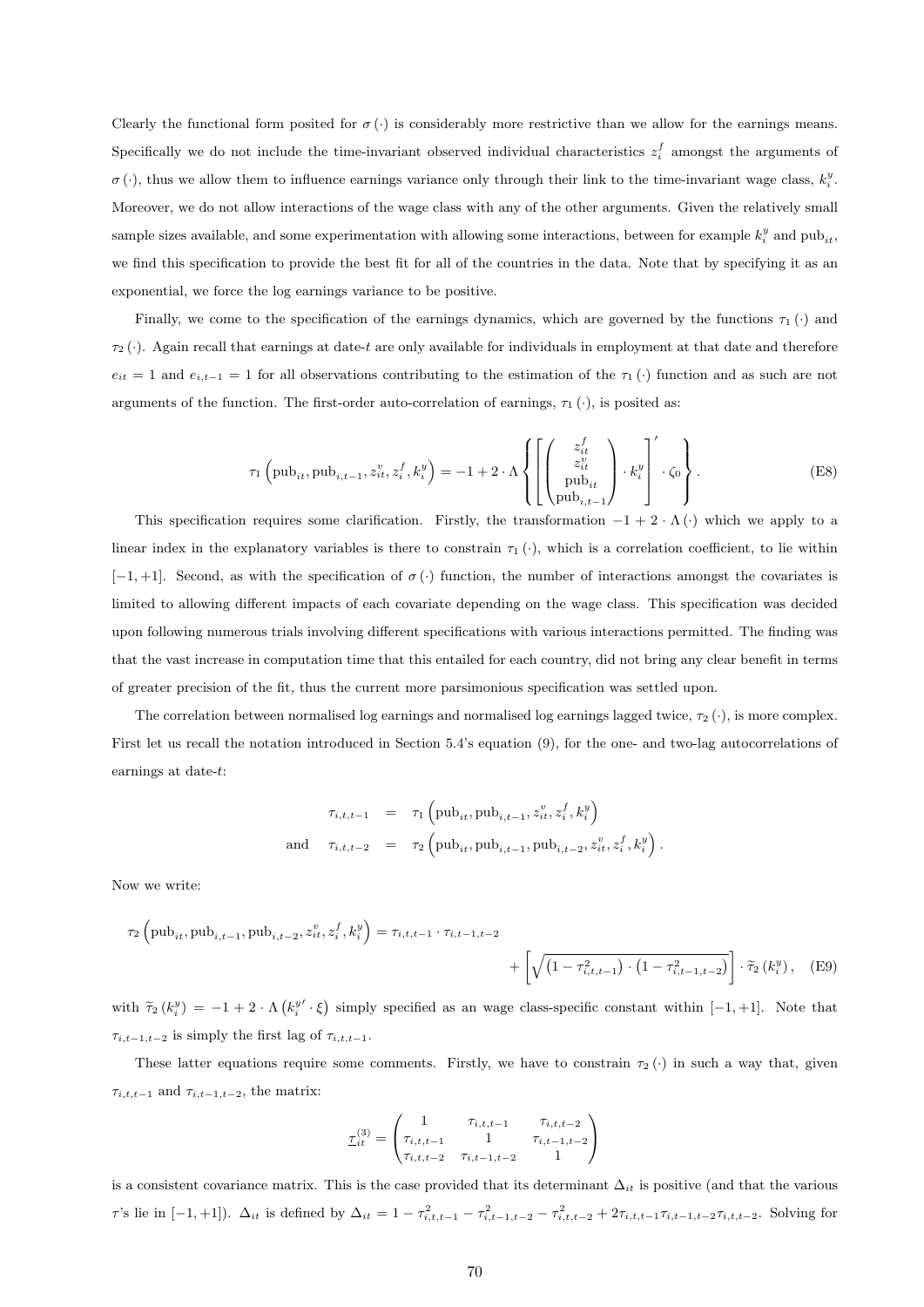$\tau_{i,t,t-2}$ , we get:

$$
\tau_{i,t,t-2} = \tau_{i,t,t-1} \cdot \tau_{i,t-1,t-2} \pm \sqrt{\left(1 - \tau_{i,t,t-1}^2\right) \cdot \left(1 - \tau_{i,t-1,t-2}^2\right) - \Delta_{it}}.\tag{E10}
$$

Because  $\Delta_{it}$  is positive,  $\tau_{i,t,t-2}$  has to stay within the interval

$$
\left[\tau_{i,t,t-1} \cdot \tau_{i,t-1,t-2} - \sqrt{\left(1 - \tau_{i,t,t-1}^2\right) \cdot \left(1 - \tau_{i,t-1,t-2}^2\right)}, \tau_{i,t,t-1} \cdot \tau_{i,t-1,t-2} + \sqrt{\left(1 - \tau_{i,t,t-1}^2\right) \cdot \left(1 - \tau_{i,t-1,t-2}^2\right)}\right].
$$

This is achieved by the parameterization in equation (E9) given the constraint  $\tilde{\tau}_2(\cdot) \in [-1, +1]$ .

#### E.4 Derivation of the Likelihood of Earnings Trajectory

From equation (6) and as a consequence of our assumption of a second-order Markov process for individual earnings (omitting the individual i index and the conditioning variables), we have, for individuals with three consecutive data points on income:

$$
\ell(\mathbf{y}) = \ell(y_2, y_1) \cdot \prod_{t=3}^{T} \ell(y_t | y_{t-1}, y_{t-2}) = \ell(y_2, y_1) \cdot \prod_{t=3}^{T} \frac{\ell(y_t, y_{t-1}, y_{t-2})}{\ell(y_{t-1}, y_{t-2})}.
$$
(E11)

Each term in this expression can be written as a joint density of a triple or a pair of normalised log-earnings,  $\widetilde{y}_{it} = \frac{y_{it} - \mu_{it}}{\sigma_{it}}$ :

$$
\ell(y_t, y_{t-1}, y_{t-2}) = \frac{1}{\sigma_t \sigma_{t-1} \sigma_{t-2}} \cdot \varphi_3 \left( \widetilde{y}_t, \widetilde{y}_{t-1}, \widetilde{y}_{t-2}; \underline{\tau}_t^{(3)} \right)
$$

$$
\ell(y_t, y_{t-1}) = \frac{1}{\sigma_t \sigma_{t-1}} \cdot \varphi_2 \left( \widetilde{y}_t, \widetilde{y}_{t-1}; \underline{\tau}_t^{(2)} \right)
$$

So the likelihood of an earning trajectory becomes:

$$
\ell(\mathbf{y}) = \frac{1}{\sigma_1 \sigma_2} \cdot \varphi_2 \left( \tilde{y}_2, \tilde{y}_1; \underline{\tau}_2^{(2)} \right) \cdot \prod_{t=3}^T \frac{\varphi_3 \left( \tilde{y}_t, \tilde{y}_{t-1}, \tilde{y}_{t-2}; \underline{\tau}_t^{(3)} \right)}{\varphi_2 \left( \tilde{y}_{t-1}, \tilde{y}_{t-2}; \underline{\tau}_{t-1}^{(2)} \right)} \cdot \left( \prod_{t=3}^T \frac{1}{\sigma_t} \right)
$$
\n
$$
= \left( \prod_{t=1}^T \frac{1}{\sigma_t} \right) \cdot \frac{\varphi_2 \left( \tilde{y}_2, \tilde{y}_1; \underline{\tau}_2^{(2)} \right) \cdot \prod_{t=3}^T \varphi_3 \left( \tilde{y}_t, \tilde{y}_{t-1}, \tilde{y}_{t-2}; \underline{\tau}_t^{(3)} \right)}{\varphi_2 \left( \tilde{y}_2, \tilde{y}_1; \underline{\tau}_2^{(2)} \right) \cdot \prod_{t=4}^T \varphi_2 \left( \tilde{y}_{t-1}, \tilde{y}_{t-2}; \underline{\tau}_t^{(2)} \right)}
$$
\n
$$
= \left( \prod_{t=1}^T \frac{1}{\sigma_t} \right) \cdot \frac{\prod_{t=3}^T \varphi_3 \left( \tilde{y}_t, \tilde{y}_{t-1}, \tilde{y}_{t-2}; \underline{\tau}_t^{(3)} \right)}{\prod_{t=3}^T \varphi_2 \left( \tilde{y}_t, \tilde{y}_{t-1}; \underline{\tau}_t^{(2)} \right)}.
$$
\n(E12)

#### E.5 Likelihood of Earnings Trajectory: cases with missing information

With the assumptions and notation introduced in equations (7) to (9) (in section 5.4 above), we can specify the likelihood of the typical individual's earnings trajectory  $y_i$  defined in equation (6) (which is restated above as equation (E11)). This will depend on the earnings information available, as we observe earnings at date-t only for those in employment. If earnings information is available at the date-t interview, then there are four possibilities regarding the presence of earnings information at the date- $t-1$  and date- $t-2$  interviews:

- Case A: date- $(t-1)$ : yes; date- $(t-2)$ : yes.
- Case B: date- $(t-1)$ : yes; date- $(t-2)$ : no.
- Case C: date- $(t-1)$ : no; date- $(t-2)$ : yes.
- Case D: date- $(t-1)$ : no; date- $(t-2)$ : no.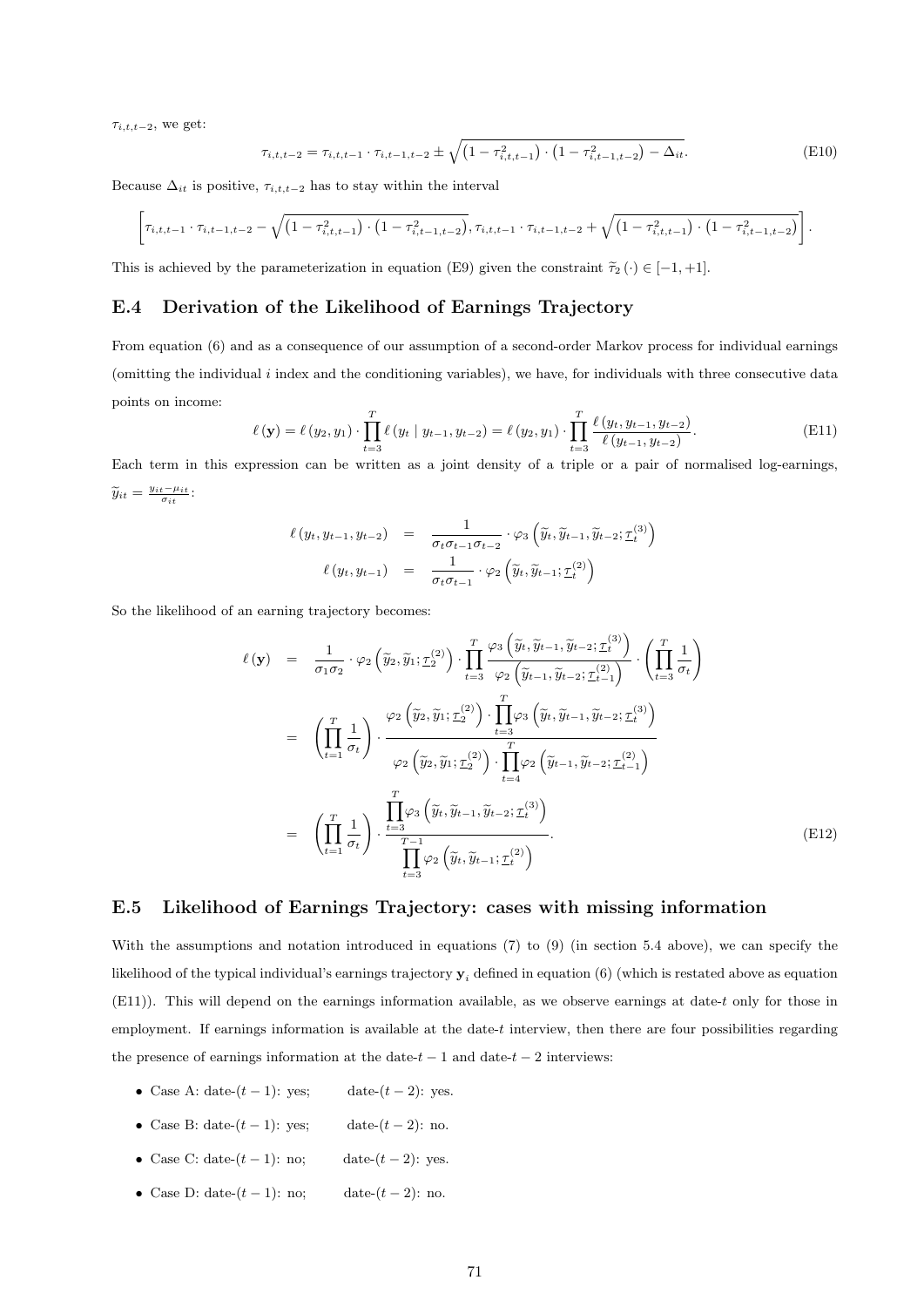Which case an individual's date-t observation is will determine whether that term in the product in (6) is  $\ell (y_t | y_{t-1}, y_{t-2}), \ell (y_t | y_{t-1}), \ell (y_t | y_{t-2})$  or simply  $\ell (y_t)$ .

In the complete earnings information scenario, an individual has case (A) for all  $t \geq 3$ , that is they have earnings information not only at the date-t interview but also,  $(t-1)$  and  $(t-2)$  interviews, for all  $t > = 3$ . In this scenario, the equation (6) earnings trajectory simplifies neatly to become equation (10) which is formally derived above as equation (E12). However, given that in each country, individuals move between employment and unemployment through the course of the panel (indeed we would not be able to identify the mobility parameters were they not to) it is necessarily not possible that we have case A for all individuals for all  $t \geq 3$ . In the more general case, the individual's trajectory is built from a product that cannot be captured in as elegant an expression as equation (10). In each case however the individual's earnings trajectory likelihood is built from products of uni-, bi- and tri-variate normal densities and has the general form of equation (6).

For a case (B) observation at date-t, an individual has earnings information at date-t and also at date- $(t-1)$  but not at date- $(t - 2)$ . In this case the likelihood of that observation is computed as:

$$
\ell(y_t \mid y_{t-1}) = \frac{\ell(y_t, y_{t-1})}{\ell(y_{t-1})} = \frac{1}{\sigma_t} \times \frac{\varphi_2\left(\widetilde{y}_t, \widetilde{y}_{t-1}; \underline{\tau}_t^{(2)}\right)}{\varphi\left(\widetilde{y}_{t-1}\right)}
$$
(E13)

where  $\varphi(.)$  is the univariate standard normal pdf and  $\varphi_2(.;\underline{\tau}^{(2)})$  is the bivariate standard normal pdf with mean 0 and covariance matrix  $\underline{\tau}^{(2)}$ .

Similarly for a case  $(C)$  observation at date-t, an individual has earnings information at date-t and also at date- $(t-2)$  but not at date- $(t-1)$ . In this case the likelihood of that observation is computed as:

$$
\ell(y_t | y_{t-2}) = \frac{\ell(y_t, y_{t-2})}{\ell(y_{t-2})} = \frac{1}{\sigma_t} \times \frac{\varphi_2(\widetilde{y}_t, \widetilde{y}_{t-2}; \underline{\tau}_t^{(2)})}{\varphi(\widetilde{y}_{t-2})}
$$
(E14)

Finally, for a case  $(D)$  observation, the individual has earnings information only at the date-t interview, in which case the likelihood of the earnings observation is computed straightforwardly as:

$$
\ell(y_t) = \frac{1}{\sigma_t} \times \varphi(\tilde{y}_t)
$$
 (E15)

Clearly, for all individuals their first earnings observation is a case (D), and if they are observed employed in the following year that observation will be a case (B) observation.

# F The EM Algorithm

In this appendix we fully detail the estimation procedure using the Expectation Maximization (EM) algorithm.

#### F.1 General Description

From Appendix E and the model description in Section (5) the set of parameters to be estimated can be divided into two sub-sets: the parameters relating to labour market mobility process, denoted by  $\Theta^m$ , and the parameters relating to the earnings mobility process,  $\Theta^y$ . The mobility process parameters are  $\Theta^m = \left\{ (\kappa_k^m)_{k=1}^{K^m}, \psi_0, \chi_0; \psi, \chi \right\}$ and includes all the parameters involved in equations (E1), (E4) and (E5). The earnings process parameters are  $\Theta^y = \left\{ (\kappa_k^y)_{k=1}^{K^y}, \mu(\cdot), \sigma(\cdot), \tau_1(\cdot), \tilde{\tau_2}(\cdot) \right\}$ , where in  $\{\mu(\cdot), \sigma(\cdot), \tau_1(\cdot), \tilde{\tau_2}(\cdot) \}$  we summarise all of the parameters of the corresponding functions, see equations  $(E6)$ ,  $(E7)$ ,  $(E8)$  and  $(E9)$ .

The structure of (1) allows the individual contributions to the complete likelihood to be decomposed as  $\mathcal{L}_i(\mathbf{x}_i, k_i; \Theta^m, \Theta^y) = \mathcal{L}_i^m(\mathbf{x}_i, k_i^m; \Theta^m) \cdot \mathcal{L}_i^y(\mathbf{x}_i, k_i^m, k_i^y; \Theta^y)$ , where:

$$
\mathcal{L}_i^m\left(\mathbf{x}_i, k_i^m; \Theta^m\right) = \ell_i\left(\mathbf{e}_i, \mathbf{pub}_i \mid \mathbf{z}_i^v, z_i^f, k_i^m; \Theta^m\right) \cdot \Pr\left\{k_i^m \mid z_i^f; \Theta^m\right\} \tag{F1}
$$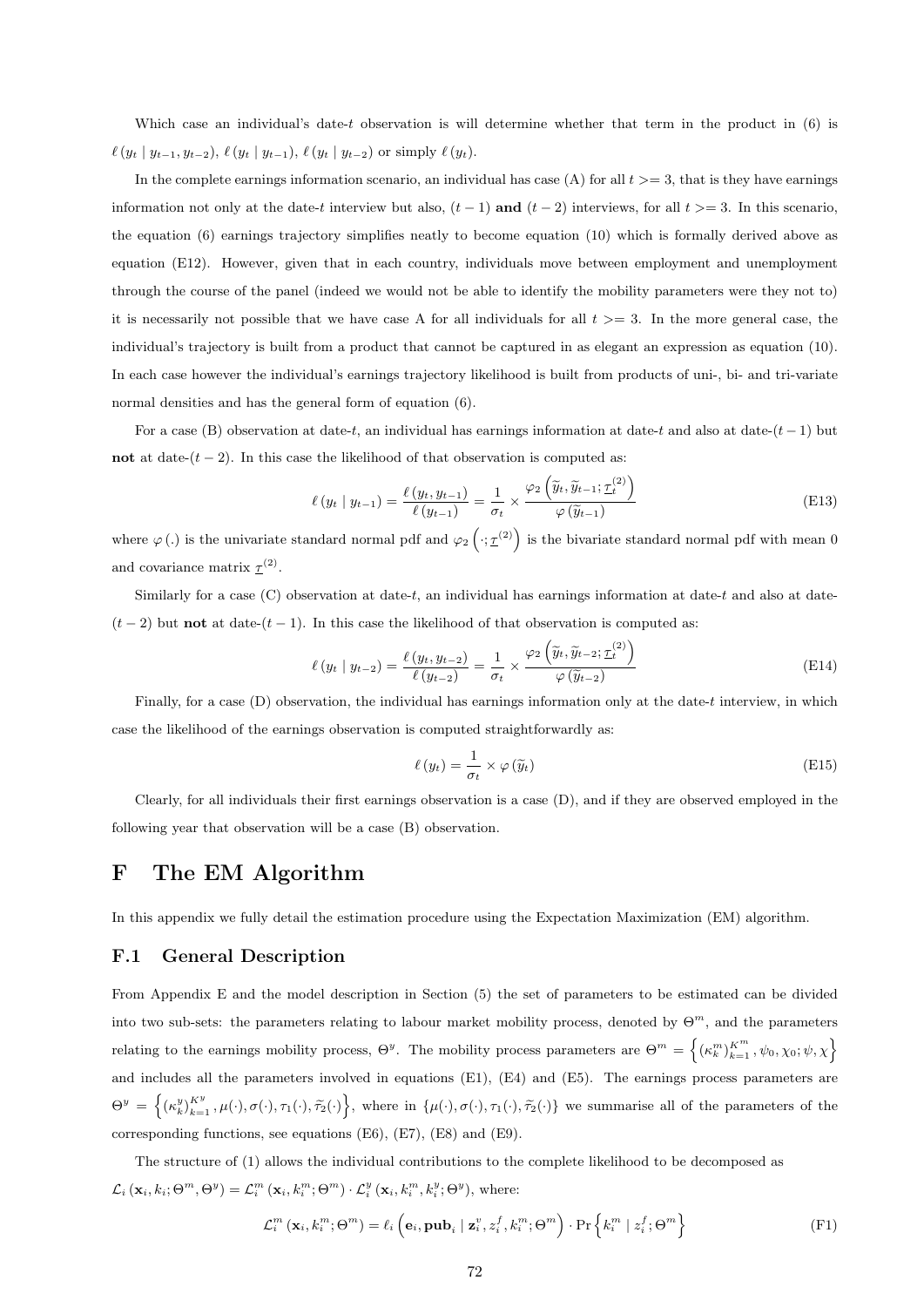Here the dependence of the various parts of the likelihood on the sets of parameters is made explicit. This separability makes it possible to integrate earnings sequences  $(\mathbf{y}_i)$  and wage classes  $(k_i^y)$  out of the complete likelihood  $\mathcal{L}_i(\mathbf{x}_i, k_i; \Theta^m, \Theta^y)$ . This allows us to recover the parameters relating to the labour market mobility process and the mobility classes by maximising the log-likelihood of the observed job sector mobility,  $\sum_{i=1}^N \log \left( \sum_{k_i^m=1}^{K^m} \mathcal{L}_i^m(\mathbf{x}_i, k_i^m;\Theta^m) \right)$ . This maximisation can be achieved by a straightforward application of the EM algorithm for finite mixtures, described below (in sub-section F.1.1).

This first stage produces estimates of the labour market mobility parameters, which we fix at their estimated values,  $\hat{\Theta}^m$ , and return to the maximisation of the sample log-likelihood,  $\mathcal{L}_i\left(\mathbf{x}_i, k_i; \hat{\Theta}^m, \Theta^y\right)$  but now switching attention to the earnings process component of the likelihood,  $\mathcal{L}_i^y(\mathbf{x}_i, k_i^m, k_i^y; \Theta^y)$ , and the relevant parameters  $\Theta^y$ . Details of this part of the estimation are below (see sub-section F.1.2).

#### F.1.1 Estimation of the Job Mobility Parameters  $\Theta^m$

The standard EM-algorithm involves iterating two steps: the Expectation step and the Maximization step:

**E-step:** For an arbitrary initial value  $\Theta_n^m$  of  $\Theta_m^m$ , for each mobility class index  $k^m = 1, \ldots, K^m$ , and for each individual i in the sample (for that country), compute the posterior probability that i belongs to mobility class  $k^m$ given  $\mathbf{x}_i$  and  $\Theta_n^m$ :

$$
\Pr\left\{k_i^m = k^m \mid \mathbf{x}_i; \Theta_n^m\right\} = \frac{\mathcal{L}_i^m(\mathbf{x}_i, k_i^m; \Theta_n^m)}{\sum_{k=1}^{K^m} \mathcal{L}_i^m(\mathbf{x}_i, k_i^m; \Theta_n^m)}
$$
(F2)

**M-step**: Update  $\Theta_n^m$  to  $\Theta_{n+1}^m$  by maximizing the following augmented sample log-likelihood, weighted by F2:

$$
\Theta_{n+1}^m = \arg \max_{\Theta^m} \sum_{i=1}^N \sum_{k=1}^{K^m} \Pr\left\{k_i^m = k \mid \mathbf{x}_i; \Theta_n^m\right\} \cdot \log\left[\mathcal{L}_i^m(\mathbf{x}_i, k_i; \Theta^m)\right]
$$
(F3)

This maximization can be straightforwardly executed by running separate weighted logit regressions for  $\psi$  and  $\chi$  (the parameters relating to the employment sector equations, (E4) and (E5)) and a separate weighted multinomial logit for the class weight parameters  $\kappa_k^m$ , using (F2) as the weights in each case. In theory this algorithm converges to the maximum-likelihood estimator of  $\Theta^m$  (see Dempster *et al.*, 1977); in practice, we stop iterating when the maximum relative change in any of the parameters in  $\Theta^m$  from one iteration to the next falls below  $10^{-3}$  (i.e. less than a 0.1%) change in any parameter between successive iterations). At this point we have our estimate of  $\hat{\Theta}^m$ .

#### F.1.2 Estimation of the Earnings Parameters  $\Theta^y$

The next stage is to estimate the second subset of parameters, those which relate to earnings,  $\Theta^y$ . The natural approach at this stage would be to maximize the sample likelihood,  $\mathcal{L}_i\left(\mathbf{x}_i, k_i; \hat{\Theta}^m, \Theta^y\right)$ , with  $\Theta^m$  fixed at its estimated value from the first stage of the estimation procedure,  $\hat{\Theta}^m$ . However, given the highly non-linear nature of  $\mathcal{L}_i^y(\cdot)$ — see subsection  $5.4$  — even this maximisation is numerically impractical. Thus at this point we use a sequential, limited information, version of the EM algorithm. The procedure is as follows:

**E-Step**: For an arbitrary initial value  $\Theta_n^y$  of  $\Theta^y$ , for each class index  $k = (k^m, k^y)$ , with  $k^m = 1, \ldots, K^m, k^y = 1$ ,  $\ldots$ ,  $K^y$ , and for each individual i in the sample (for that country), compute the posterior probability that i belongs to mobility class  $k^m$  and wage class  $k^y$  given  $\mathbf{x}_i$ ,  $\Theta_n^y$  and  $\hat{\Theta}^m$ :

$$
\Pr\left\{k_i^m = k^m, k_i^y = k^y \mid \mathbf{x}_i; \hat{\Theta}^m, \Theta_n^y\right\} = \frac{\mathcal{L}_i(\mathbf{x}_i, k^m, k^y; \hat{\Theta}^m, \Theta_n^y)}{\sum_{k^m=1}^{K^m} \sum_{k^y=1}^{K^y} \mathcal{L}_i(\mathbf{x}_i, k^m, k^y; \hat{\Theta}^m, \Theta_n^y)}
$$
(F4)

M-step: This is the point at which our algorithm differs slightly from the standard EM algorithm. We proceed as follows: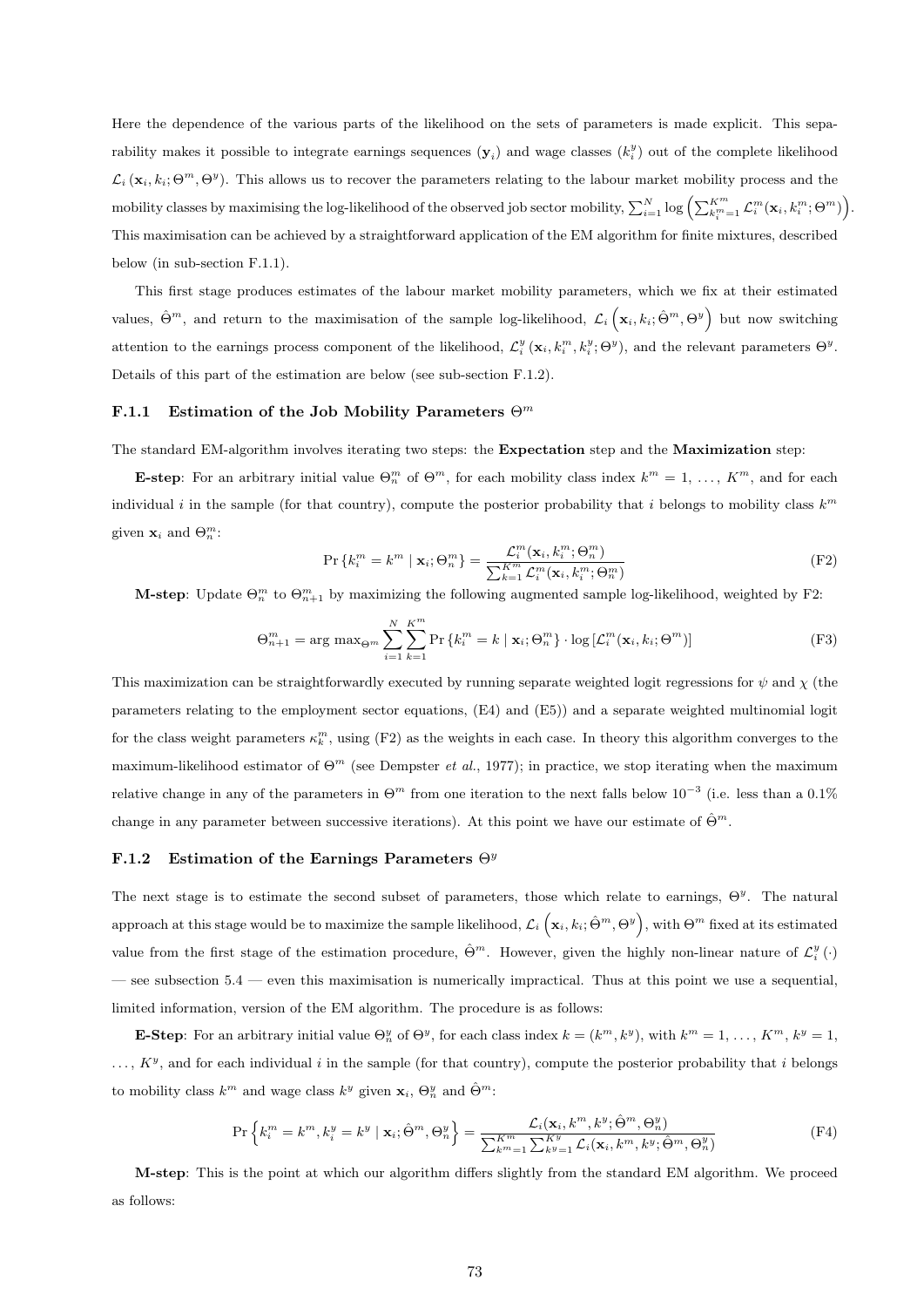- 1. Update income mean parameters  $\mu(\cdot)$  using a weighted OLS regression of  $y_{it}$  on  $(\text{pub}_{it}, e_{i,t-1}, z_{it}^v, z_i^f, k_i^y)$ , using (F4) as weights. Denote the updated function  $\mu(\cdot)$  as  $\hat{\mu}_{n+1}(\cdot)$ .
- 2. Take the log of the squared residuals from the latter regression and perform a weighted OLS regression of those on  $(\text{pub}_{it}, e_{i,t-1}, z_{it}^v, z_i^f, k_i^y),$  again using (F4) as the weights, to update the variance parameters  $\sigma(\cdot)$ . Denote the updated function as  $\hat{\sigma}_{n+1}(\cdot)$ .
- 3. Form the log earnings disturbances  $\tilde{y}_{it}^{(n+1)} = \frac{y_{it} \hat{\mu}_{n+1} \left(\text{pub}_{it}, e_{i,t-1}, z_{it}^v, z_i^f, k_i^y\right)}{\hat{\sigma}_{i,t} \left(\text{sub}_{i,t-1}, z_{i,t}^v, z_i^f, k_i^y\right)}$  $\frac{\sigma_{n+1}(\mathbf{r} - \mathbf{r}_{it}, \mathbf{r}_{it}) - \mathbf{r}_{it}, \mathbf{r}_{it}, \mathbf{r}_{it})}{\sigma_{n+1}(\text{pub}_{it}, e_{i,t-1}, z_{it}^u, z_i^f, k_i^y)}$ . Update  $\tau_1(\cdot)$  as:  $\widehat{\tau}_{1,n+1}\left(\text{pub}_{it}, \text{pub}_{i,t-1}, z_{it}^v, z_i^f, k_i^y\right) = \text{cov}\left(\tilde{y}_{it}^{(n+1)}, \tilde{y}_{i,t-1}^{(n+1)}\right)$  $(F5)$

given that  $(\tilde{y}_{it}^{(n+1)}, \tilde{y}_{i,t-1}^{(n+1)})$  is distributed bivariate normal with unit variances. We do this by weighted maximum likelihood, again using (F4) as weights. Then we similarly update  $\tilde{\tau}_2(\cdot)$  knowing that  $\tau_2(\cdot)$  $(\tilde{y}^{(n+1)}_{it}, \tilde{y}^{(n+1)}_{i,t-2})$  is given by the formula (E9), and that  $(\tilde{y}^{(n+1)}_{it}, \tilde{y}^{(n+1)}_{i,t-2})$  is again distributed bivariate normal with unit variances. Note that  $\tau_1(\cdot)$  is involved in (E9) and that we replace it by  $\hat{\tau}_{1,n+1}$  for an update of  $\tilde{\tau}_2(\cdot)$ .

4. The final part is to update the set of earnings class assignment parameters,  $(\kappa_k^y)_{k=1}^{K^y}$  by running a weighted multinomial logit regression of class indexes on  $(z_i^f, k_i^m)$ , again using (F4) as the weights.

We iterate between these E- and M-steps until the maximum relative change in any of the parameters in  $\Theta^y$ from one iteration to the next falls below  $10^{-3}$  (i.e. less than a 0.1% change in any parameter between successive iterations).

## G Parameter Estimates

The EM algorithm procedures used to estimate the parameters of the model (described above in Appendix F) were run 100 times for each country in order to generate bootstrapped standard errors. In all models below is it these bootstrapped standard errors that are reported for the majority of coefficients. The exceptions are the wage and mobility class indicators and the constant. This is because the class number assigned to a specific type is arbitrary within the estimation. For example, the higher public earnings type is not necessarily given the same class number in each bootstrap sample – in some this will be labelled  $k^y = 1$ , in others  $k^y = 2$  (though the people of this type will be the same people in each case, only the class number will be different). Consequently the standard deviation of the 100 coefficient estimates for the coefficient on the  $k^y = 1$  dummy will not be the correct bootstrapped standard error, likewise for the  $k^y = 2$  dummy (and similarly for the  $k^m$  dummies). For these indicator coefficients (and the constant) we therefore report the standard errors from the estimated model, which are approximate given the two-stage nature of the estimation.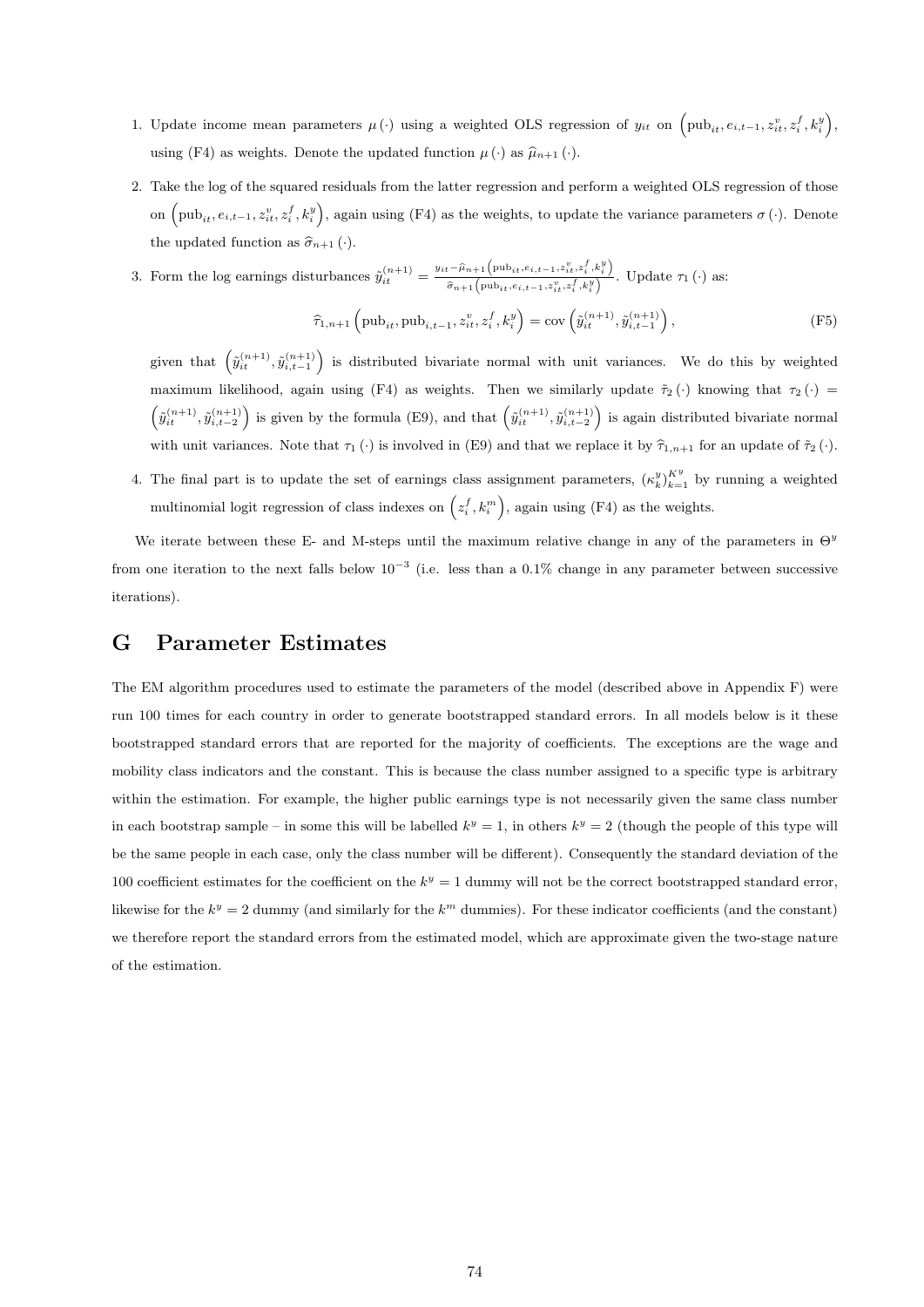## G.1 Germany

| Initial unemployment probability: $Pr \{e_{i1} = 0 \mid z_i^f, k_i^m\}$                                    |                        |                                                            |                     |  |  |
|------------------------------------------------------------------------------------------------------------|------------------------|------------------------------------------------------------|---------------------|--|--|
| Experience (years/10)                                                                                      | $-1.941$<br>(0.272)    | Experience <sup>2</sup> (years <sup>2</sup> /100)          | 0.420<br>(0.064)    |  |  |
| High education                                                                                             | 0.075<br>(0.488)       | Medium education                                           | $-0.216$<br>(0.395) |  |  |
| $k^m=2$                                                                                                    | $-2.411$<br>(0.137)    | $k^m=3$                                                    | $-2.886$<br>(0.224) |  |  |
| Constant                                                                                                   | 1.049<br>(0.219)       |                                                            |                     |  |  |
| Initial probability of public sector: $Pr\left\{\text{pub}_{i1} = 1 \mid e_{i1} = 1, z_i^f, k_i^m\right\}$ |                        |                                                            |                     |  |  |
|                                                                                                            |                        |                                                            |                     |  |  |
| Experience (years/10)                                                                                      | 0.477<br>(0.628)       | $\overline{\text{Experience}^2}$ (years <sup>2</sup> /100) | 0.008<br>(0.143)    |  |  |
| High education                                                                                             | 0.919<br>(1.008)       | Medium education                                           | 0.127<br>(0.943)    |  |  |
| $k^m=2$                                                                                                    | $-15.693$<br>(141.615) | $k^m=3$                                                    | 3.467<br>(0.195)    |  |  |
| Constant                                                                                                   | $-3.066$<br>(0.405)    |                                                            |                     |  |  |

Table G-1: Germany: Parameters of job sector mobility (logit models), initial conditions

| <b>Unemployment prob.:</b> Pr $\{e_{it} = 0 \mid e_{i,t-1}, \text{pub}_{i,t-1}, z_{it}^v, z_i^f, k_i^m\}, t \ge 2$ |                     |                                                   |                     |  |  |  |
|--------------------------------------------------------------------------------------------------------------------|---------------------|---------------------------------------------------|---------------------|--|--|--|
| Experience (years/10)                                                                                              | $-1.819$<br>(0.216) | Experience <sup>2</sup> (years <sup>2</sup> /100) | 0.428<br>(0.043)    |  |  |  |
| High Education                                                                                                     | $-0.473$<br>(0.453) | Medium Education                                  | $-0.105$<br>(0.417) |  |  |  |
| Public last period: $\text{pub}_{i,t-1} = 1$                                                                       | 0.804<br>(0.383)    | Public last period $\times$ Experience            | $-0.242$<br>(0.198) |  |  |  |
| Unempl. last period: $e_{i,t-1} = 0$                                                                               | 1.343<br>(0.147)    | Unempl. last period $\times$ Experience           | 0.365<br>(0.070)    |  |  |  |
| $k^m=2$                                                                                                            | $-2.522$<br>(0.069) | $k^m=3$                                           | $-4.130$<br>(0.192) |  |  |  |
| Constant                                                                                                           | 0.620<br>(0.142)    |                                                   |                     |  |  |  |

**Prob.** of public sector:  $Pr\left\{\text{pub}_{it} = 0 \mid e_{it} = 1, e_{i,t-1}, \text{pub}_{i,t-1}, z_{it}^v, z_i^f, k_i^m\right\}, t \geq 2$ 

| Experience (years/10)                        | $-0.263$<br>(0.287) | Experience <sup>2</sup> (years <sup>2</sup> /100) | 0.055<br>(0.056) |
|----------------------------------------------|---------------------|---------------------------------------------------|------------------|
| High Education                               | 0.500<br>(0.424)    | Medium Education                                  | 0.362<br>(0.388) |
| Public last period: $\text{pub}_{i,t-1} = 1$ | 4.433<br>(0.266)    | Public last period $\times$ Experience            | 0.367<br>(0.122) |
| Unempl. last period: $e_{i,t-1} = 0$         | 1.883<br>(0.305)    | Unempl. last period $\times$ Experience           | 0.180<br>(0.157) |
| $k^m=2$                                      | $-1.571$<br>(0.152) | $k^m=3$                                           | 1.404<br>(0.138) |
| Constant                                     | $-3.849$<br>(0.294) |                                                   |                  |

Table G-2: Germany: Parameters of job sector mobility (logit models), subsequent years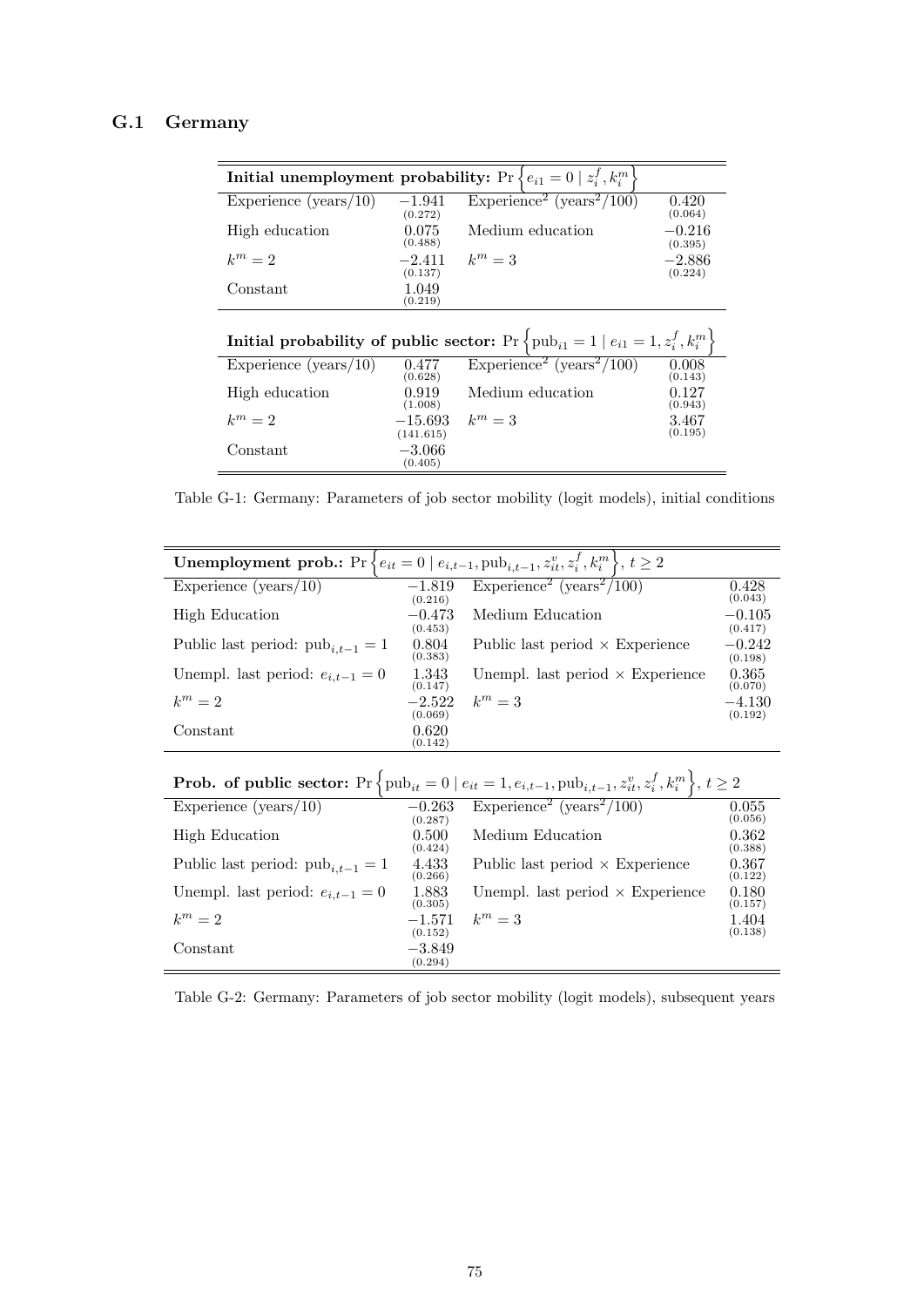|  |  | Earnings means: $\mu\left(\text{pub}_{it}, e_{i,t-1}, z_{it}^v, z_i^f, k_i^y\right)$ |  |
|--|--|--------------------------------------------------------------------------------------|--|
|--|--|--------------------------------------------------------------------------------------|--|

| High education<br>Medium education<br>0.335<br>0.002<br>(0.027)<br>(0.039)<br>Experience <sup>2</sup> (years <sup>2</sup> /100)<br>Experience (years/10)<br>$-0.028$<br>0.156<br>(0.063)<br>(0.013)<br>Public: $\text{pub}_{it} = 1$<br>$-0.148$<br>$Experience \times Public$<br>0.094<br>(0.045)<br>(0.060)<br>$\text{Experience}^2 \times \text{Public}$<br>$-0.226$<br>$-0.011$<br>Unemployed <sub>i.t-1</sub><br>(0.021)<br>(0.011)<br>$(k^y = 2) \times \text{Experience}$<br>$k^y=2$<br>$-0.033$<br>$-0.081$<br>(0.009)<br>(0.010)<br>$(k^y = 2) \times \text{Experience}^2$<br>$(k^y = 2)$ × Public<br>0.012<br>0.013 | <b>Earlings incans.</b> $\mu$ ( $\mu$ ) $\mu$ , $\epsilon_{i,t-1}, \epsilon_{i,t}, \epsilon_i$ , $\kappa_i$ |         |  |         |  |  |  |
|-------------------------------------------------------------------------------------------------------------------------------------------------------------------------------------------------------------------------------------------------------------------------------------------------------------------------------------------------------------------------------------------------------------------------------------------------------------------------------------------------------------------------------------------------------------------------------------------------------------------------------|-------------------------------------------------------------------------------------------------------------|---------|--|---------|--|--|--|
|                                                                                                                                                                                                                                                                                                                                                                                                                                                                                                                                                                                                                               |                                                                                                             |         |  |         |  |  |  |
|                                                                                                                                                                                                                                                                                                                                                                                                                                                                                                                                                                                                                               |                                                                                                             |         |  |         |  |  |  |
|                                                                                                                                                                                                                                                                                                                                                                                                                                                                                                                                                                                                                               |                                                                                                             |         |  |         |  |  |  |
|                                                                                                                                                                                                                                                                                                                                                                                                                                                                                                                                                                                                                               |                                                                                                             |         |  |         |  |  |  |
|                                                                                                                                                                                                                                                                                                                                                                                                                                                                                                                                                                                                                               |                                                                                                             |         |  |         |  |  |  |
|                                                                                                                                                                                                                                                                                                                                                                                                                                                                                                                                                                                                                               |                                                                                                             | (0.002) |  | (0.006) |  |  |  |
| 8.258<br>Constant<br>(0.008)                                                                                                                                                                                                                                                                                                                                                                                                                                                                                                                                                                                                  |                                                                                                             |         |  |         |  |  |  |

| Earnings standard deviations: $\sigma$ (pub <sub>it</sub> , $e_{i,t-1}$ , $z_{it}^v$ , $k_i^y$ ) |                     |                               |                     |  |
|--------------------------------------------------------------------------------------------------|---------------------|-------------------------------|---------------------|--|
| Experience (years/10)                                                                            | 0.041<br>(0.035)    | Public: $\text{pub}_{it} = 1$ | $-0.213$<br>(0.080) |  |
| $k^y=2$                                                                                          | 0.232<br>(0.034)    | Unemployed <sub>i.t-1</sub>   | 0.183<br>(0.112)    |  |
| Constant                                                                                         | $-3.838$<br>(0.041) |                               |                     |  |

Table G-3: Germany: Parameters of cross-sectional earnings means and standard deviations

| $(\text{pub}_{it}, \text{pub}_{i.t-1}, z_{it}^v, z_i^f, k_i^y)$<br>First-order earnings autocorrelation: $\tau_1$ |                     |                                         |                     |  |  |  |
|-------------------------------------------------------------------------------------------------------------------|---------------------|-----------------------------------------|---------------------|--|--|--|
| $(k^y = 1) \times (High Education)$                                                                               | $-3.185$<br>(0.096) | $(k^y = 1) \times (Medium Education)$   | $-2.508$<br>(0.091) |  |  |  |
| $(k^y = 1) \times \text{Public}$                                                                                  | $-0.071$<br>(0.088) | $(k^y = 1) \times$ (Public last period) | $-0.257$<br>(0.088) |  |  |  |
| $(k^y = 1) \times ( \text{Experience (years}/10) )$                                                               | $-0.391$<br>(0.017) | $k^y=1$                                 | $-0.428$<br>(0.100) |  |  |  |
| $(k^y = 2) \times (High Education)$                                                                               | 1.165<br>(0.057)    | $(k^y = 2)$ × (Medium Education)        | 1.539<br>(0.053)    |  |  |  |
| $(k^y = 2) \times \text{Public}$                                                                                  | 0.172<br>(0.083)    | $(k^y = 2)$ × (Public last period)      | $-0.214$<br>(0.083) |  |  |  |
| $(k^y = 2) \times (Exercise \text{ (years/10)})$                                                                  | $-0.328$<br>(0.016) | $k^y=2$                                 | $-2.900$<br>(0.061) |  |  |  |

|         | <b>Second-order earnings autocorrelation:</b> $\widetilde{\tau}_2(k_i^y)$ |          |
|---------|---------------------------------------------------------------------------|----------|
| $k^y=1$ | $-0.604$ $k^y = 2$                                                        | $-0.608$ |
|         | (0.030)                                                                   | (0.029)  |

Table G-4: Germany: Parameters of earnings mobility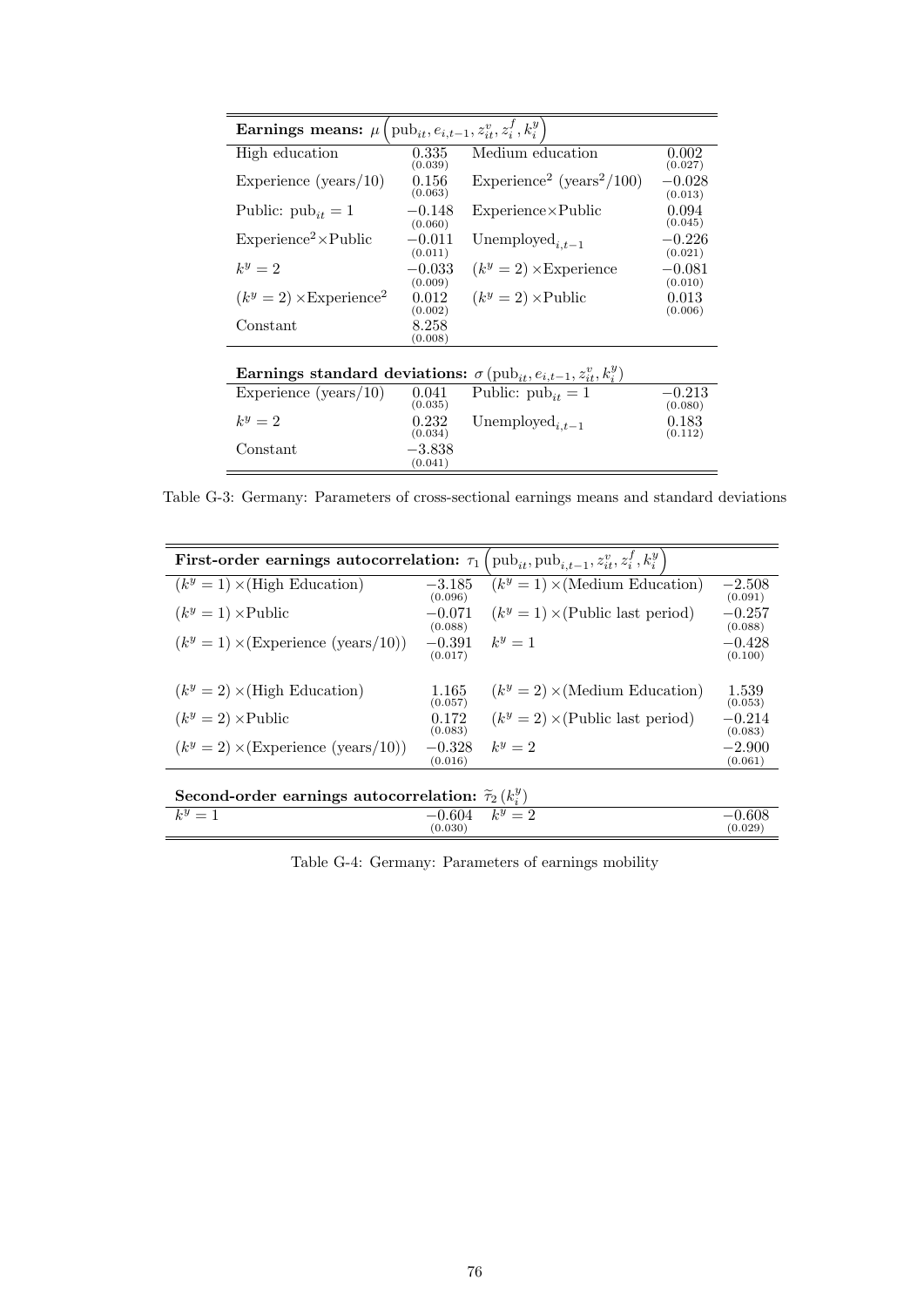| Mobility heterogeneity: $Pr \{ k_i^m = 2 \mid z_i^f \}$                        |                     |                       |                        |  |  |
|--------------------------------------------------------------------------------|---------------------|-----------------------|------------------------|--|--|
| Experience (years/10)                                                          | 0.093<br>(0.043)    | <b>High Education</b> | 0.959<br>(0.157)       |  |  |
| Medium education                                                               | 0.362<br>(0.130)    | Constant              | $\,0.610\,$<br>(0.142) |  |  |
|                                                                                |                     |                       |                        |  |  |
| Mobility heterogeneity: $\Pr\left\{k_i^m=3\mid z_i^f\right\}$                  |                     |                       |                        |  |  |
| Experience (years/ $10$ )                                                      | 0.074<br>(0.053)    | High Education        | 2.573<br>(0.266)       |  |  |
| Medium education                                                               | 1.745<br>(0.250)    | Constant              | $-1.803\,$<br>(0.260)  |  |  |
|                                                                                |                     |                       |                        |  |  |
| <b>Earnings heterogeneity:</b> Pr $\left\{k_i^y = 2 \mid k_i^m, z_i^f\right\}$ |                     |                       |                        |  |  |
| Experience ( $years/10$ )                                                      | 0.118<br>(0.0368)   | High Education        | $-0.287$<br>(0.145)    |  |  |
| Medium education                                                               | $-0.887$<br>(0.135) | $k^m=2$               | $-3.201\,$<br>(0.199)  |  |  |
| $k^m=3$                                                                        | $-3.612$<br>(0.210) | Constant              | 3.548<br>(0.237)       |  |  |

Table G-5: Germany: Parameters of unobserved heterogeneity (multinomial logit models)

## G.2 Netherlands

|                                                                                                            |                        | Initial unemployment probability: $Pr \{e_{i1} = 0 \mid z_i^f, k_i^m\}$ |                     |  |  |
|------------------------------------------------------------------------------------------------------------|------------------------|-------------------------------------------------------------------------|---------------------|--|--|
| Experience ( $years/10$ )                                                                                  | $-2.491$<br>(0.343)    | $\overline{\text{Experience}^2 \text{ (years}^2/100)}$                  | 0.540<br>(0.103)    |  |  |
| High education                                                                                             | $-1.483$<br>(0.421)    | Medium education                                                        | $-0.841$<br>(0.244) |  |  |
| $k^m=2$                                                                                                    | $-2.213$<br>(0.208)    | Constant                                                                | 0.908<br>(0.252)    |  |  |
| Initial probability of public sector: $Pr\left\{\text{pub}_{i1} = 1 \mid e_{i1} = 1, z_i^f, k_i^m\right\}$ |                        |                                                                         |                     |  |  |
| Experience (years/10)                                                                                      | 1.534<br>(1.535)       | Experience <sup>2</sup> (years <sup>2</sup> /100)                       | $-0.208$<br>(0.596) |  |  |
| High education                                                                                             | $-0.449$<br>(3.744)    | Medium education                                                        | $-0.417$<br>(3.379) |  |  |
| $k^m=2$                                                                                                    | $-20.835$<br>(597.209) | Constant                                                                | 0.420<br>(0.431)    |  |  |

Table G-6: Netherlands: Parameters of job sector mobility (logit models), initial conditions

| <b>Unemployment prob.:</b> Pr                |                     | $e_{it} = 0   e_{i,t-1}, \text{pub}_{i,t-1}, z_{it}^v, z_i^f, k_i^m \}, t \ge 2$                                                                       |                     |
|----------------------------------------------|---------------------|--------------------------------------------------------------------------------------------------------------------------------------------------------|---------------------|
| Experience (years/10)                        | $-1.142$<br>(0.259) | Experience <sup>2</sup> (years <sup>2</sup> /100)                                                                                                      | 0.322<br>(0.059)    |
| High Education                               | $-0.801$<br>(0.224) | Medium Education                                                                                                                                       | $-0.519$<br>(0.142) |
| Public last period: $\text{pub}_{i,t-1} = 1$ | $-1.351$<br>(1.373) | Unempl. last period: $e_{i,t-1} = 0$                                                                                                                   | 3.888<br>(0.412)    |
| $k^m=2$                                      | $-1.435$<br>(0.124) | Constant                                                                                                                                               | $-1.696$<br>(0.214) |
|                                              |                     |                                                                                                                                                        |                     |
|                                              |                     | <b>Prob.</b> of public sector: $Pr\left\{\text{pub}_{it} = 0 \mid e_{it} = 1, e_{i,t-1}, \text{pub}_{i,t-1}, z_{it}^v, z_i^f, k_i^m\right\}, t \geq 2$ |                     |
| Experience (years/10)                        | 0.699<br>(0.452)    | $\overline{\text{Experience}}^2$ (years <sup>2</sup> /100)                                                                                             | $-0.107$<br>(0.082) |
| High Education                               | 0.218<br>(0.353)    | Medium Education                                                                                                                                       | $-0.058$<br>(0.260) |
| Public last period: $\text{pub}_{i,t-1} = 1$ | 3.730<br>(0.249)    | Unempl. last period: $e_{i,t-1} = 0$                                                                                                                   | 0.874<br>(0.610)    |
| $k^m=2$                                      | $-3.782$<br>(0.140) | Constant                                                                                                                                               | $-2.212$<br>(0.240) |

Table G-7: Netherlands: Parameters of job sector mobility (logit models), subsequent years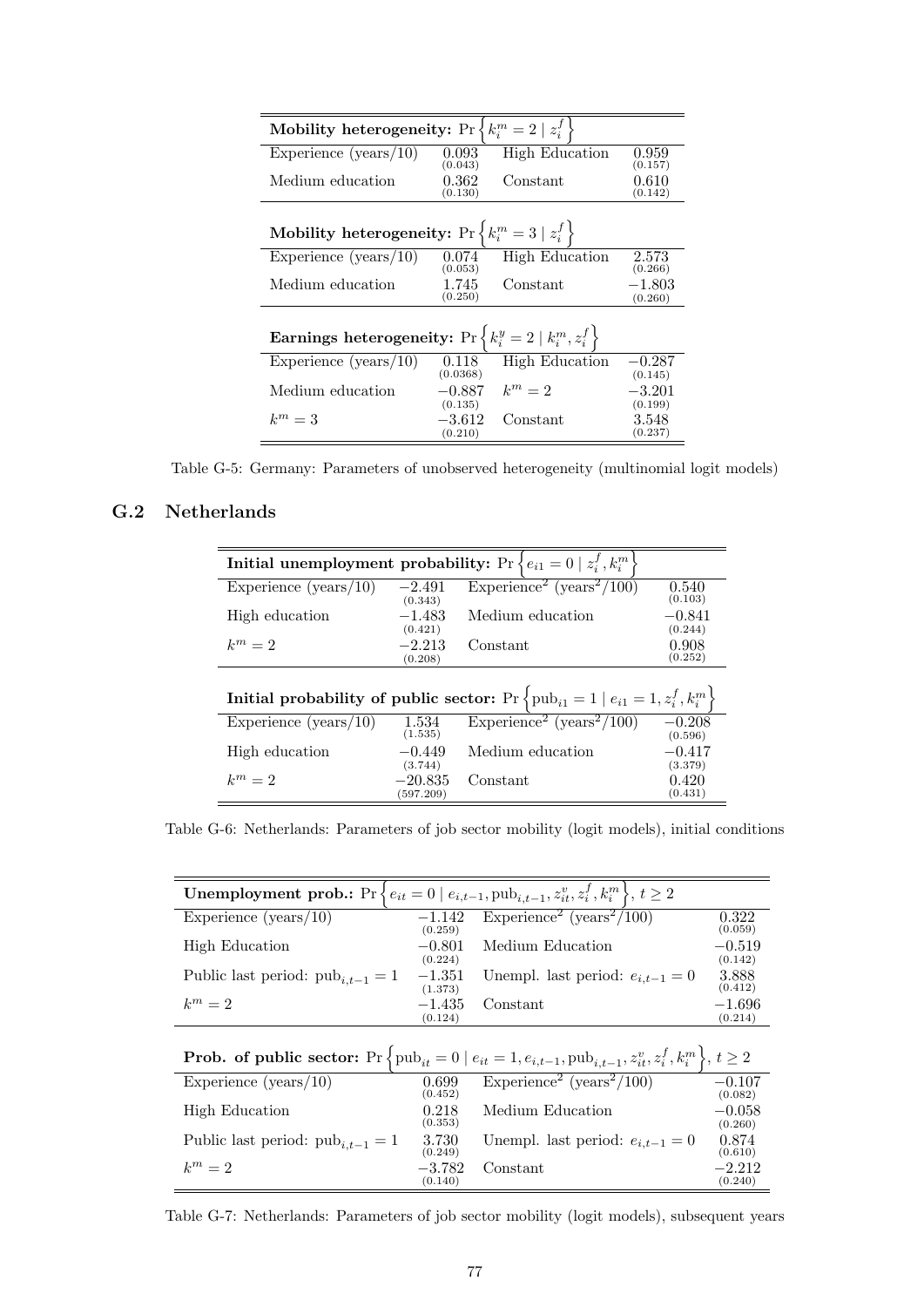| ${\rm pub}_{it}, e_{i,t-1}, z_{it}^v, z_i^f, k_i^y)$<br>Earnings means: $\mu$                    |                     |                                                   |                       |  |  |  |
|--------------------------------------------------------------------------------------------------|---------------------|---------------------------------------------------|-----------------------|--|--|--|
| High education                                                                                   | 0.451<br>(0.018)    | Medium education                                  | 0.110<br>(0.014)      |  |  |  |
| Experience (years/10)                                                                            | 0.361<br>(0.044)    | Experience <sup>2</sup> (years <sup>2</sup> /100) | $-0.061$<br>(0.009)   |  |  |  |
| Public: $\text{pub}_{it} = 1$                                                                    | $-0.137$<br>(0.086) | $Experience \times Public$                        | $-0.031$<br>(0.052)   |  |  |  |
| $\text{Experience}^2 \times \text{Public}$                                                       | 0.012<br>(0.012)    | Unemployed <sub>i.t-1</sub>                       | $-0.134$<br>(0.022)   |  |  |  |
| $k^y=2$                                                                                          | 0.052<br>(0.009)    | $(k^y = 2) \times$ Experience                     | $-0.069$<br>(0.009)   |  |  |  |
| $(k^y = 2) \times \text{Experience}^2$                                                           | 0.010<br>(0.002)    | $(k^y = 2) \times \text{Public}$                  | 0.187<br>(0.005)      |  |  |  |
| Constant                                                                                         | 8.138<br>(0.007)    |                                                   |                       |  |  |  |
| Earnings standard deviations: $\sigma$ (pub <sub>it</sub> , $e_{i,t-1}$ , $z_{it}^v$ , $k_i^y$ ) |                     |                                                   |                       |  |  |  |
| Experience (years/10)                                                                            | 0.046<br>(0.045)    | Public: $\text{pub}_{it} = 1$                     | $-0.438\,$<br>(0.151) |  |  |  |

| Experience (years/10) | 0.046<br>(0.045)    | Public: $\text{pub}_{it} = 1$ | $-0.438$<br>(0.151) |
|-----------------------|---------------------|-------------------------------|---------------------|
| $k^y=2$               | $-0.142$<br>(0.038) | Unemployed <sub>i.t-1</sub>   | $-0.035$<br>(0.211) |
| Constant              | $-3.954$<br>(0.050) |                               |                     |

Table G-8: Netherlands: Parameters of cross-sectional earnings means and standard deviations

| $\{\text{pub}_{it}, \text{pub}_{i,t-1}, z_{it}^v, z_i^f, k_i^y\}$<br>First-order earnings autocorrelation: $\tau_1$ |                     |                                         |                     |  |  |
|---------------------------------------------------------------------------------------------------------------------|---------------------|-----------------------------------------|---------------------|--|--|
| $(k^y = 1) \times (High Education)$                                                                                 | 0.229<br>(0.055)    | $(k^y = 1) \times (M$ edium Education)  | 2.138<br>(0.056)    |  |  |
| $(k^y = 1) \times \text{Public}$                                                                                    | $-0.140$<br>(0.092) | $(k^y = 1) \times$ (Public last period) | 0.056<br>(0.092)    |  |  |
| $(k^y = 1) \times ( \text{Experience (years}/10) )$                                                                 | $-0.306$<br>(0.022) | $k^y=1$                                 | $-3.630$<br>(0.059) |  |  |
| $(k^y = 2) \times (High Education)$                                                                                 | $-0.174$<br>(0.074) | $(k^y = 2)$ × (Medium Education)        | $-1.844$<br>(0.061) |  |  |
| $(k^y = 2) \times \text{Public}$                                                                                    | 0.026<br>(0.084)    | $(k^y = 2)$ × (Public last period)      | $-0.104$<br>(0.084) |  |  |
| $(k^y = 2) \times ( \text{Experience (years}/10) )$                                                                 | $-0.311$<br>(0.018) | $k^y=2$                                 | $-1.479$<br>(0.069) |  |  |

|           | <b>Second-order earnings autocorrelation:</b> $\widetilde{\tau}_2(k_i^y)$ |          |
|-----------|---------------------------------------------------------------------------|----------|
| $k^y = 1$ | $-0.479 \quad k^y = 2$                                                    | $-0.562$ |
|           | (0.037)                                                                   | (0.030)  |
|           |                                                                           |          |

Table G-9: Netherlands: Parameters of earnings mobility

| Mobility heterogeneity: Pr                                             |                       | $\{k_i^m=2\mid z_i^f\}$ |                     |
|------------------------------------------------------------------------|-----------------------|-------------------------|---------------------|
| Experience ( $years/10$ )                                              | $-0.153\,$<br>(0.045) | <b>High Education</b>   | $-1.267$<br>(0.134) |
| Medium education                                                       | $-0.190$<br>(0.125)   | Constant                | 1.619<br>(0.134)    |
| Earnings heterogeneity: $Pr\left\{k_i^y = 2 \mid k_i^m, z_i^f\right\}$ |                       |                         |                     |
| Experience ( $years/10$ )                                              | $-0.030$<br>(0.041)   | High Education          | 0.046<br>(0.122)    |
| Medium education                                                       | 1.290                 | $k^m=2$                 | $-0.083$            |
|                                                                        | (0.107)               |                         | (0.095)             |

Table G-10: Netherlands: Parameters of unobserved heterogeneity (multinomial logit models)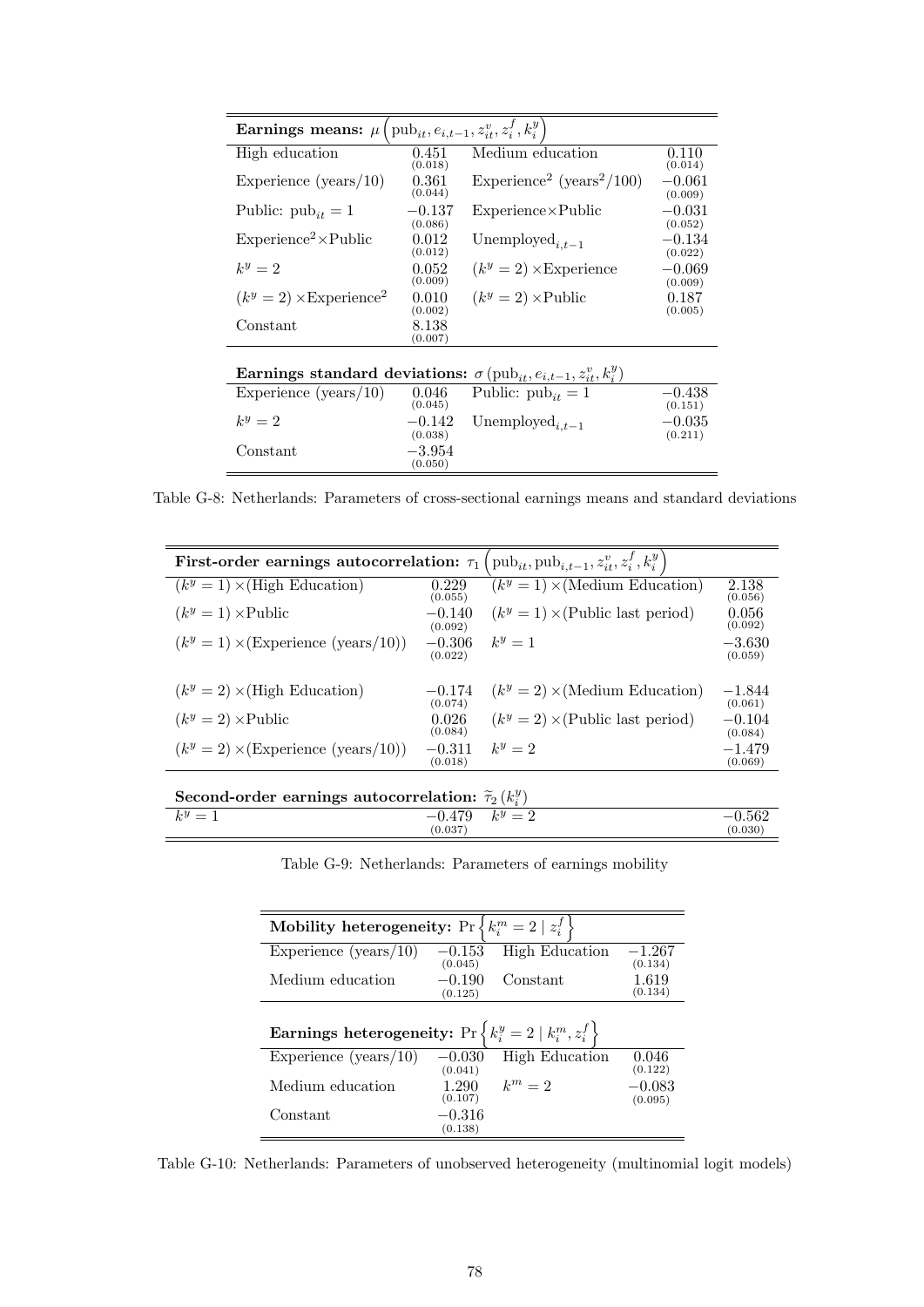### G.3 France

| Initial unemployment probability: $Pr \{e_{i1} = 0 \mid z_i^f, k_i^m\}$                                    |                                                   |                     |  |  |
|------------------------------------------------------------------------------------------------------------|---------------------------------------------------|---------------------|--|--|
| $-1.424$<br>(0.546)                                                                                        | Experience <sup>2</sup> (years <sup>2</sup> /100) | 0.504<br>(0.115)    |  |  |
| 4.675<br>(0.302)                                                                                           | Constant                                          | $-4.489$<br>(0.319) |  |  |
|                                                                                                            |                                                   |                     |  |  |
| Initial probability of public sector: $Pr\left\{\text{pub}_{i1} = 1 \mid e_{i1} = 1, z_i^f, k_i^m\right\}$ |                                                   |                     |  |  |
| 0.409<br>(0.217)                                                                                           | $\text{Experience}^2$ (years <sup>2</sup> /100)   | $-0.109$<br>(0.051) |  |  |
| $-0.759$                                                                                                   | Constant                                          | $-1.064$<br>(0.166) |  |  |
|                                                                                                            | (0.150)                                           |                     |  |  |

Table G-11: France: Parameters of job sector mobility (logit models), initial conditions

| <b>Unemployment prob.:</b> $\Pr\{e_{it} = 0 \mid e_{i,t-1}, \text{pub}_{i,t-1}, z_{it}^v, z_i^f, k_i^m\}, t \ge 2$                         |                     |                                                        |                     |  |  |
|--------------------------------------------------------------------------------------------------------------------------------------------|---------------------|--------------------------------------------------------|---------------------|--|--|
| Experience (years/10)                                                                                                                      | $-0.684$<br>(0.455) | Experience <sup>2</sup> (years <sup>2</sup> /100)      | 0.346<br>(0.074)    |  |  |
| Public last period: $\text{pub}_{i,t-1} = 1$                                                                                               | $-0.300$<br>(0.426) | Unempl. last period: $e_{i,t-1} = 0$                   | 2.462<br>(0.181)    |  |  |
| $k^m=2$                                                                                                                                    | 3.455<br>(0.140)    | Constant                                               | $-5.290$<br>(0.171) |  |  |
| <b>Prob.</b> of public sector: $Pr\{\text{pub}_{it} = 0 \mid e_{it} = 1, e_{i,t-1}, \text{pub}_{i,t-1}, z_{it}^v, z_i^f, k_i^m\}, t \ge 2$ |                     |                                                        |                     |  |  |
|                                                                                                                                            |                     |                                                        |                     |  |  |
| Experience (years/10)                                                                                                                      | $-0.455$<br>(0.307) | $\overline{\text{Experience}^2 \text{ (years}^2/100)}$ | 0.081<br>(0.079)    |  |  |
| Public last period: $\text{pub}_{i,t-1} = 1$                                                                                               | 10.148<br>(0.315)   | Unempl. last period: $e_{i,t-1} = 0$                   | 3.754<br>(0.765)    |  |  |
| $k^m=2$                                                                                                                                    | 0.261<br>(0.273)    | Constant                                               | $-5.013$<br>(0.324) |  |  |

Table G-12: France: Parameters of job sector mobility (logit models), subsequent years

| $\left[\text{pub}_{it}, e_{i,t-1}, z_{it}^v, z_i^f, k_i^y\right]$<br>Earnings means: $\mu$       |                     |                                                   |                     |  |
|--------------------------------------------------------------------------------------------------|---------------------|---------------------------------------------------|---------------------|--|
| High education                                                                                   | 0.653<br>(0.023)    | Medium education                                  | 0.169<br>(0.016)    |  |
| Experience (years/10)                                                                            | 0.459<br>(0.081)    | Experience <sup>2</sup> (years <sup>2</sup> /100) | $-0.083$<br>(0.019) |  |
| Public: $\text{pub}_{it} = 1$                                                                    | $-0.043$<br>(0.061) | $Experience \times Public$                        | 0.001<br>(0.049)    |  |
| $\text{Experience}^2 \times \text{Public}$                                                       | 0.006<br>(0.011)    | Unemployed <sub>i.t-1</sub>                       | $-0.206$<br>(0.019) |  |
| $k^y=2$                                                                                          | $-0.010$<br>(0.012) | $(k^y=2) \times \text{Experience}$                | $-0.104$<br>(0.013) |  |
| $(k^y = 2) \times \text{Experience}^2$                                                           | 0.031<br>(0.003)    | $(k^y = 2) \times \text{Public}$                  | 0.080<br>(0.007)    |  |
| Constant                                                                                         | 8.688<br>(0.011)    |                                                   |                     |  |
| Earnings standard deviations: $\sigma$ (pub <sub>it</sub> , $e_{i,t-1}$ , $z_{it}^v$ , $k_i^y$ ) |                     |                                                   |                     |  |
| Experience (years/10)                                                                            | 0.098<br>(0.045)    | Public: $\text{pub}_{it} = 1$                     | $-0.118$<br>(0.089) |  |
| $k^y=2$                                                                                          | $-0.527$<br>(0.040) | Unemployed <sub>i.t-1</sub>                       | $-0.187$<br>(0.147) |  |
| Constant                                                                                         | $-3.391$<br>(0.052) |                                                   |                     |  |

Table G-13: France: Parameters of cross-sectional earnings means and standard deviations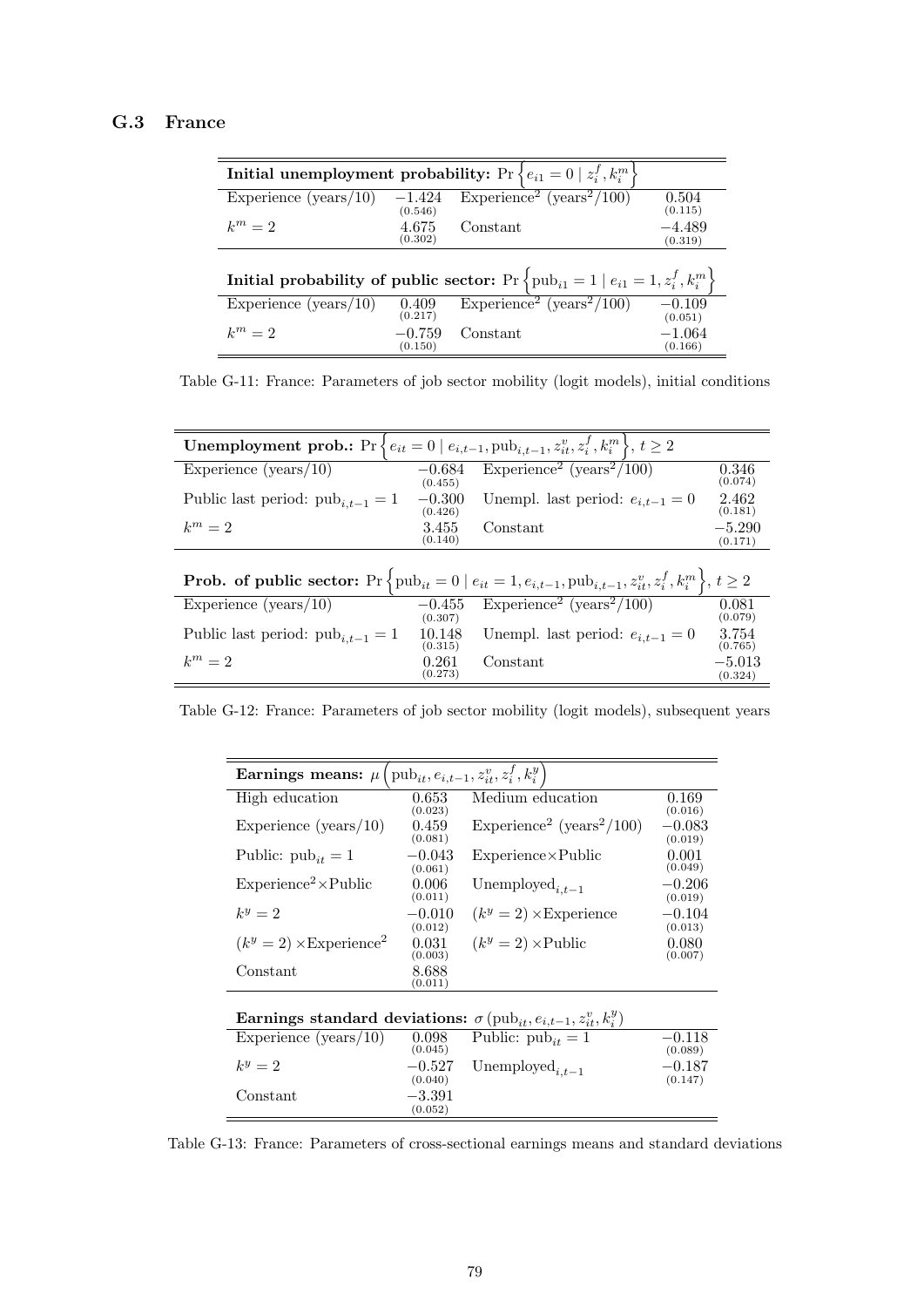| First-order earnings autocorrelation: $\tau_1$      | $(\text{pub}_{it}, \text{pub}_{i,t-1}, z_{it}^v, z_i^f, k_i^y)$ |                                         |                     |
|-----------------------------------------------------|-----------------------------------------------------------------|-----------------------------------------|---------------------|
| $(k^y = 1) \times (High Education)$                 | $-0.539$<br>(0.076)                                             | $(k^y = 1) \times (Medium Education)$   | $-0.150$<br>(0.075) |
| $(k^y = 1) \times \text{Public}$                    | $-0.093$<br>(0.258)                                             | $(k^y = 1) \times$ (Public last period) | $-0.073$<br>(0.258) |
| $(k^y = 1) \times ( \text{Experience (years}/10) )$ | $-0.376$<br>(0.026)                                             | $k^y=1$                                 | $-1.146$<br>(0.092) |
| $(k^y = 2) \times (High Education)$                 | $-0.666$<br>(0.052)                                             | $(k^y = 2)$ × (Medium Education)        | $-0.276$<br>(0.041) |
| $(k^y = 2) \times \text{Public}$                    | 0.071<br>(0.214)                                                | $(k^y = 2)$ × (Public last period)      | $-0.285$<br>(0.214) |
| $(k^y = 2) \times ( \text{Experience (years}/10) )$ | $-0.372$<br>(0.019)                                             | $k^y=2$                                 | $-2.483$<br>(0.058) |

| <b>Second-order earnings autocorrelation:</b> $\widetilde{\tau}_2(k_i^y)$ |                        |  |          |  |
|---------------------------------------------------------------------------|------------------------|--|----------|--|
| $k^y=1$                                                                   | $-0.666 \quad k^y = 2$ |  | $-0.653$ |  |
|                                                                           | (0.042)                |  | (0.028)  |  |

Table G-14: France: Parameters of earnings mobility

|                                                                     | $\big\{k_i^m=2\mid z_i^f\big\}$<br>Mobility heterogeneity: Pr |                       |            |  |  |
|---------------------------------------------------------------------|---------------------------------------------------------------|-----------------------|------------|--|--|
| Experience ( $years/10$ )                                           | $-1.420$                                                      | <b>High Education</b> | $-1.479$   |  |  |
|                                                                     | (0.065)                                                       |                       | (0.148)    |  |  |
| Medium education                                                    | $-1.153$                                                      | Constant              | 1.995      |  |  |
|                                                                     | (0.128)                                                       |                       | (0.148)    |  |  |
|                                                                     |                                                               |                       |            |  |  |
| <b>Earnings heterogeneity:</b> Pr $\{k_i^y = 2 \mid k_i^m, z_i^f\}$ |                                                               |                       |            |  |  |
| Experience (years/10)                                               | $-0.442$                                                      | High Education        | $-1.483$   |  |  |
|                                                                     | (0.052)                                                       |                       | (0.128)    |  |  |
| Medium education                                                    | $-0.363$                                                      | $k^m=2$               | $-2.048\,$ |  |  |
|                                                                     | (0.110)                                                       |                       | (0.119)    |  |  |
| Constant                                                            | 2.378                                                         |                       |            |  |  |
|                                                                     | (0.164)                                                       |                       |            |  |  |

Table G-15: France: Parameters of unobserved heterogeneity (multinomial logit models)

# G.4 Italy

| Initial unemployment probability: $Pr \{e_{i1} = 0 \mid z_i^f, k_i^m\}$                                    |                     |                                                   |                     |  |
|------------------------------------------------------------------------------------------------------------|---------------------|---------------------------------------------------|---------------------|--|
| Experience (years/10)                                                                                      | $-5.495$<br>(0.417) | Experience <sup>2</sup> (years <sup>2</sup> /100) | 1.089<br>(0.091)    |  |
| High education                                                                                             | $-0.624$<br>(0.626) | Medium education                                  | $-0.567$<br>(0.555) |  |
| $k^m=2$                                                                                                    | $-5.245$<br>(0.199) | $k^m=3$                                           | $-2.568$<br>(0.158) |  |
| Constant                                                                                                   | 6.580<br>(0.267)    |                                                   |                     |  |
| Initial probability of public sector: $Pr\left\{\text{pub}_{i1} = 1 \mid e_{i1} = 1, z_i^f, k_i^m\right\}$ |                     |                                                   |                     |  |
| Experience (years/10)                                                                                      | 1.379<br>(1.148)    | Experience <sup>2</sup> (years <sup>2</sup> /100) | $-0.239$<br>(0.227) |  |
| High education                                                                                             | 1.809<br>(2.575)    | Medium education                                  | 0.913<br>(1.433)    |  |
| $k^m=2$                                                                                                    | 0.103<br>(0.200)    | $k^m=3$                                           | $-1.106$<br>(0.222) |  |
| Constant                                                                                                   | $-3.239$<br>(0.278) |                                                   |                     |  |

Table G-16: Italy: Parameters of job sector mobility (logit models), initial conditions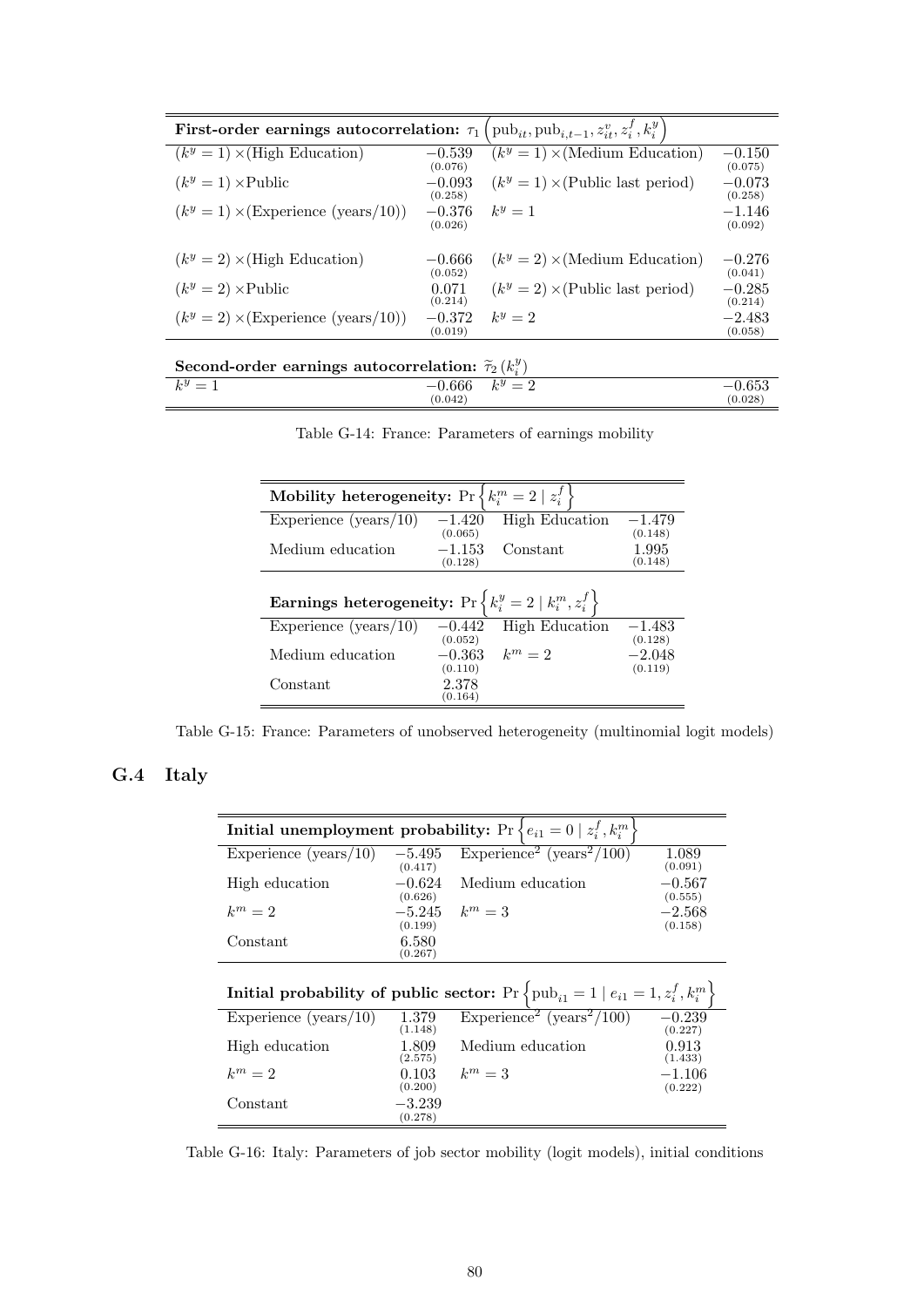| <b>Unemployment prob.:</b> Pr $\{e_{it} = 0 \mid e_{i,t-1}, \text{pub}_{i,t-1}, z_{it}^v, z_i^f, k_i^m\}, t \ge 2$ |                     |                                                   |                     |
|--------------------------------------------------------------------------------------------------------------------|---------------------|---------------------------------------------------|---------------------|
| Experience (years/10)                                                                                              | $-4.407$<br>(0.507) | Experience <sup>2</sup> (years <sup>2</sup> /100) | 0.836<br>(0.086)    |
| High Education                                                                                                     | $-0.983$<br>(0.643) | Medium Education                                  | $-0.823$<br>(0.514) |
| Public last period: $\text{pub}_{i,t-1} = 1$                                                                       | 0.535<br>(0.889)    | Public last period $\times$ Experience            | $-0.449$<br>(0.231) |
| Unempl. last period: $e_{i,t-1} = 0$                                                                               | 2.701<br>(0.216)    | Unempl. last period $\times$ Experience           | $-0.123$<br>(0.122) |
| $k^m=2$                                                                                                            | $-5.379$<br>(0.128) | $k^m=3$                                           | $-2.240$<br>(0.083) |
| Constant                                                                                                           | 4.751<br>(0.208)    |                                                   |                     |

|                                              |                     | <b>Prob.</b> of public sector: $Pr\{\text{pub}_{it} = 0 \mid e_{it} = 1, e_{i,t-1}, \text{pub}_{i,t-1}, z_{it}^v, z_i^f, k_i^m\}, t \ge 2$ |                     |
|----------------------------------------------|---------------------|--------------------------------------------------------------------------------------------------------------------------------------------|---------------------|
| Experience (years/10)                        | 0.065<br>(0.389)    | $\text{Experience}^2$ (years <sup>2</sup> /100)                                                                                            | $-0.044$<br>(0.077) |
| High Education                               | 0.837<br>(0.390)    | Medium Education                                                                                                                           | 0.429<br>(0.209)    |
| Public last period: $\text{pub}_{i,t-1} = 1$ | 5.848<br>(0.516)    | Public last period $\times$ Experience                                                                                                     | 0.464<br>(0.122)    |
| Unempl. last period: $e_{i,t-1} = 0$         | 2.275<br>(0.424)    | Unempl. last period $\times$ Experience                                                                                                    | 0.084<br>(0.183)    |
| $k^m=2$                                      | $-0.286$<br>(0.188) | $k^m=3$                                                                                                                                    | $-0.654$<br>(0.185) |
| Constant                                     | $-3.977$<br>(0.301) |                                                                                                                                            |                     |

Table G-17: Italy: Parameters of job sector mobility (logit models), subsequent years

| Earnings means: $\mu$                                                                            | $\left(\text{pub}_{it}, e_{i,t-1}, z_{it}^v, z_i^t, k_i^y\right)$ |                                                   |                     |  |  |
|--------------------------------------------------------------------------------------------------|-------------------------------------------------------------------|---------------------------------------------------|---------------------|--|--|
| High education                                                                                   | 0.507<br>(0.028)                                                  | Medium education                                  | 0.150<br>(0.010)    |  |  |
| Experience (years/10)                                                                            | 0.310<br>(0.049)                                                  | Experience <sup>2</sup> (years <sup>2</sup> /100) | $-0.055$<br>(0.011) |  |  |
| Public: $\text{pub}_{it} = 1$                                                                    | 0.206<br>(0.047)                                                  | $Experience \times Public$                        | $-0.151$<br>(0.038) |  |  |
| $\text{Experience}^2 \times \text{Public}$                                                       | 0.025<br>(0.008)                                                  | Unemployed <sub>i.t-1</sub>                       | $-0.126$<br>(0.010) |  |  |
| $k^y=2$                                                                                          | $-0.004$<br>(0.009)                                               | $(k^y=2) \times \text{Experience}$                | $-0.052$<br>(0.009) |  |  |
| $(k^y=2) \times \text{Experience}^2$                                                             | 0.016<br>(0.002)                                                  | $(k^y = 2) \times \text{Public}$                  | $-0.017$<br>(0.004) |  |  |
| Constant                                                                                         | 7.484<br>(0.008)                                                  |                                                   |                     |  |  |
|                                                                                                  |                                                                   |                                                   |                     |  |  |
| Earnings standard deviations: $\sigma$ (pub <sub>it</sub> , $e_{i,t-1}$ , $z_{it}^v$ , $k_i^y$ ) |                                                                   |                                                   |                     |  |  |
| Experience (years/10)                                                                            | $-0.080$<br>(0.047)                                               | Public: $\text{pub}_{it} = 1$                     | 0.014<br>(0.067)    |  |  |
| $k^y=2$                                                                                          | $-0.603$<br>(0.037)                                               | Unemployed <sub>i.t-1</sub>                       | 0.238<br>(0.114)    |  |  |
| Constant                                                                                         | $-3.665$<br>(0.052)                                               |                                                   |                     |  |  |

Table G-18: Italy: Parameters of cross-sectional earnings means and standard deviations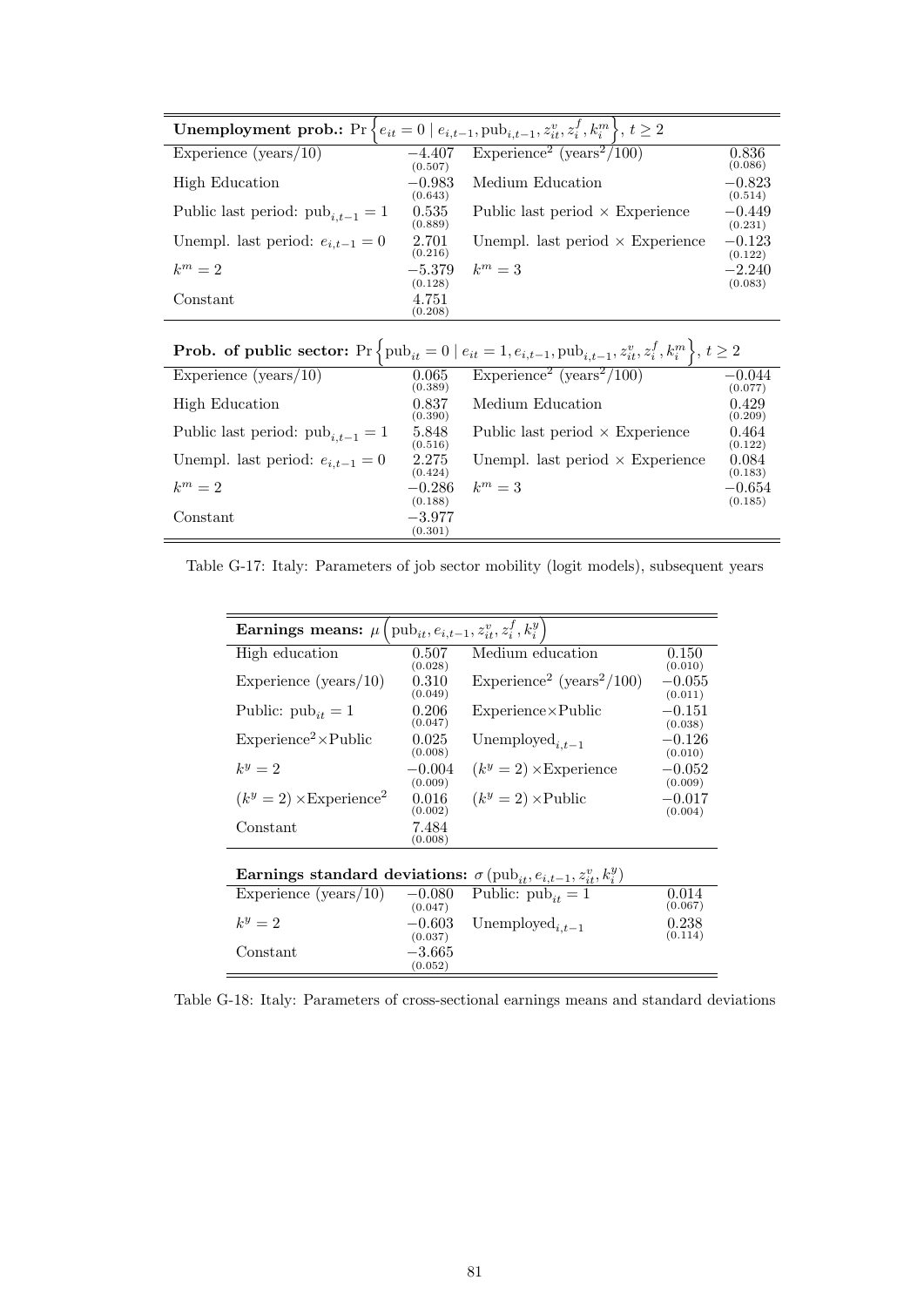| $(\text{pub}_{it}, \text{pub}_{i,t-1}, z_{it}^v, z_i^f, k_i^y)$<br>First-order earnings autocorrelation: $\tau_1$ |                     |                                         |                     |  |  |
|-------------------------------------------------------------------------------------------------------------------|---------------------|-----------------------------------------|---------------------|--|--|
| $(k^y = 1) \times (High Education)$                                                                               | $-0.171$<br>(0.069) | $(k^y = 1) \times (M$ edium Education)  | $-0.195$<br>(0.052) |  |  |
| $(k^y = 1) \times \text{Public}$                                                                                  | $-0.210$<br>(0.108) | $(k^y = 1) \times$ (Public last period) | $-0.110$<br>(0.109) |  |  |
| $(k^y = 1) \times ( \text{Experience (years}/10))$                                                                | $-0.227$<br>(0.024) | $k^y=1$                                 | $-1.100$<br>(0.081) |  |  |
| $(k^y = 2) \times (High Education)$                                                                               | $-1.015$<br>(0.080) | $(k^y = 2)$ × (Medium Education)        | $-0.311$<br>(0.039) |  |  |
| $(k^y = 2) \times \text{Public}$                                                                                  | 0.450<br>(0.099)    | $(k^y = 2)$ × (Public last period)      | $-0.677$<br>(0.099) |  |  |
| $(k^y = 2) \times ( \text{Experience (years}/10))$                                                                | $-0.474$<br>(0.020) | $k^y=2$                                 | $-1.593$<br>(0.052) |  |  |

|         | <b>Second-order earnings autocorrelation:</b> $\widetilde{\tau}_2(k_i^y)$ |          |
|---------|---------------------------------------------------------------------------|----------|
| $k^y=1$ | $-0.533 \quad k^y = 2$                                                    | $-0.544$ |
|         | (0.034)                                                                   | (0.030)  |

Table G-19: Italy: Parameters of earnings mobility

| Mobility heterogeneity: $\Pr\left\{k_i^m=2\mid z_i^f\right\}$          |                     |                |                        |  |  |
|------------------------------------------------------------------------|---------------------|----------------|------------------------|--|--|
| Experience ( $years/10$ )                                              | 0.302<br>(0.050)    | High Education | 0.802<br>(0.185)       |  |  |
| Medium education                                                       | 0.268<br>(0.108)    | Constant       | 1.040<br>(0.120)       |  |  |
| Mobility heterogeneity: $\Pr\left\{k_i^m=3\mid z_i^f\right\}$          |                     |                |                        |  |  |
| Experience (years/10)                                                  | 0.062<br>(0.054)    | High Education | $-0.398$<br>(0.215)    |  |  |
| Medium education                                                       | 0.107<br>(0.115)    | Constant       | 0.875<br>(0.127)       |  |  |
| Earnings heterogeneity: $Pr\left\{k_i^y = 2 \mid k_i^m, z_i^f\right\}$ |                     |                |                        |  |  |
| $\overline{\text{Experience}}$ (years/10)                              | $-0.712$<br>(0.034) | High Education | $-1.937$<br>(0.123)    |  |  |
| Medium education                                                       | $-0.564$<br>(0.072) | $k^m=2$        | 1.560<br>(0.113)       |  |  |
| $k^m=3$                                                                | 0.591<br>(0.118)    | Constant       | $\,0.680\,$<br>(0.123) |  |  |

Table G-20: Italy: Parameters of unobserved heterogeneity (multinomial logit models)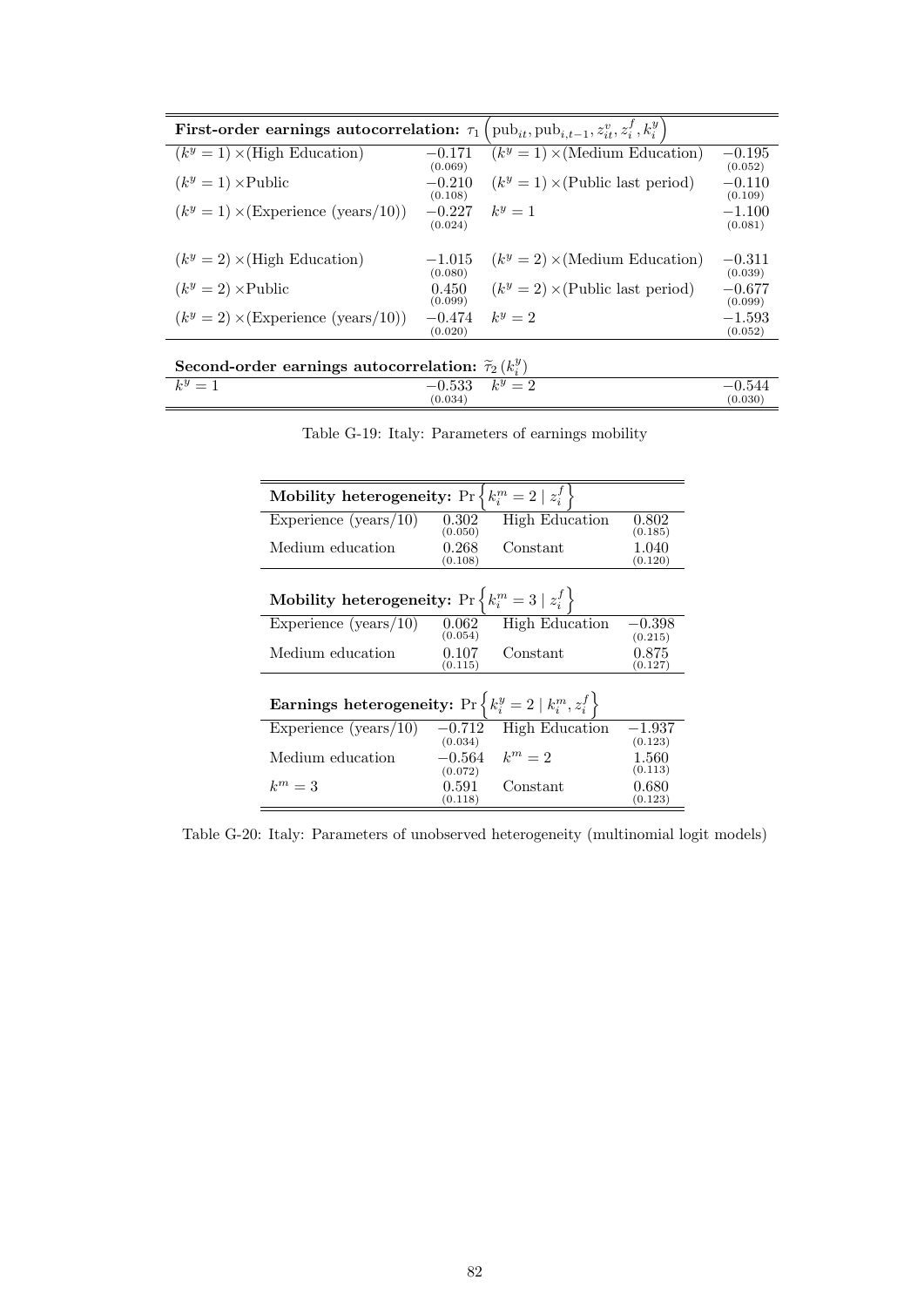|                                                                                                            |                        | Initial unemployment probability: $Pr \{e_{i1} = 0 \mid z_i^f, k_i^m\}$ |                     |  |
|------------------------------------------------------------------------------------------------------------|------------------------|-------------------------------------------------------------------------|---------------------|--|
| Experience (years/10)                                                                                      | $-3.347$<br>(0.245)    | $\overline{\text{Experience}^2 \text{ (years}^2/100)}$                  | 0.633<br>(0.061)    |  |
| High education                                                                                             | $-0.385$<br>(0.324)    | Medium education                                                        | $-0.114$<br>(0.268) |  |
| $k^m=2$                                                                                                    | 0.424<br>(0.195)       | $k^m=3$                                                                 | 3.829<br>(0.212)    |  |
| Constant                                                                                                   | 0.167<br>(0.232)       |                                                                         |                     |  |
| Initial probability of public sector: $Pr\left\{\text{pub}_{i1} = 1 \mid e_{i1} = 1, z_i^f, k_i^m\right\}$ |                        |                                                                         |                     |  |
| Experience (years/10)                                                                                      | 3.654<br>(3.768)       | $\text{Experience}^2$ (years <sup>2</sup> /100)                         | $-0.723$<br>(2.093) |  |
| High education                                                                                             | $-0.109$<br>(3.993)    | Medium education                                                        | $-0.524$<br>(3.385) |  |
| $k^m=2$                                                                                                    | $-22.637$<br>(377.577) | $k^m=3$                                                                 | $-7.136$<br>(0.497) |  |
| Constant                                                                                                   | 0.257<br>(0.527)       |                                                                         |                     |  |

Table G-21: Spain: Parameters of job sector mobility (logit models), initial conditions

| <b>Unemployment prob.:</b> Pr $\{e_{it} = 0 \mid e_{i,t-1}, \text{pub}_{i,t-1}, z_{it}^v, z_i^f, k_i^m\}, t \ge 2$ |                     |                                                   |                     |
|--------------------------------------------------------------------------------------------------------------------|---------------------|---------------------------------------------------|---------------------|
| Experience (years/10)                                                                                              | $-2.991$<br>(0.225) | Experience <sup>2</sup> (years <sup>2</sup> /100) | 0.569<br>(0.049)    |
| High Education                                                                                                     | $-0.482$<br>(0.219) | Medium Education                                  | $-0.187$<br>(0.210) |
| Public last period: $\text{pub}_{i,t-1} = 1$                                                                       | $-0.422$<br>(0.479) | Public last period $\times$ Experience            | 0.112<br>(0.130)    |
| Unempl. last period: $e_{i,t-1} = 0$                                                                               | 1.469<br>(0.148)    | Unempl. last period $\times$ Experience           | 0.199<br>(0.065)    |
| $k^m=2$                                                                                                            | $-0.018$<br>(0.129) | $k^m=3$                                           | 2.647<br>(0.127)    |
| Constant                                                                                                           | $-0.269$<br>(0.167) |                                                   |                     |

**Prob.** of public sector:  $Pr\left\{\text{pub}_{it} = 0 \mid e_{it} = 1, e_{i,t-1}, \text{pub}_{i,t-1}, z_{it}^v, z_i^f, k_i^m\right\}, t \geq 2$ 

| Experience (years/10)                        | 0.140<br>(0.620) | Experience <sup>2</sup> (years <sup>2</sup> /100) | $-0.022$<br>(0.106) |
|----------------------------------------------|------------------|---------------------------------------------------|---------------------|
| High Education                               | 0.353<br>(0.290) | Medium Education                                  | 0.072<br>(0.254)    |
| Public last period: $\text{pub}_{i,t-1} = 1$ | 3.906<br>(0.407) | Public last period $\times$ Experience            | 0.085<br>(0.157)    |
| Unempl. last period: $e_{i,t-1} = 0$         | 1.183<br>(0.389) | Unempl. last period $\times$ Experience           | 0.057<br>(0.159)    |
| $k^m=2$                                      | $-3.772$         | $k^m=3$                                           | $-1.954$            |
|                                              | (0.136)          |                                                   | (0.126)             |
| Constant                                     | $-1.626$         |                                                   |                     |
|                                              | (0.256)          |                                                   |                     |

Table G-22: Spain: Parameters of job sector mobility (logit models), subsequent years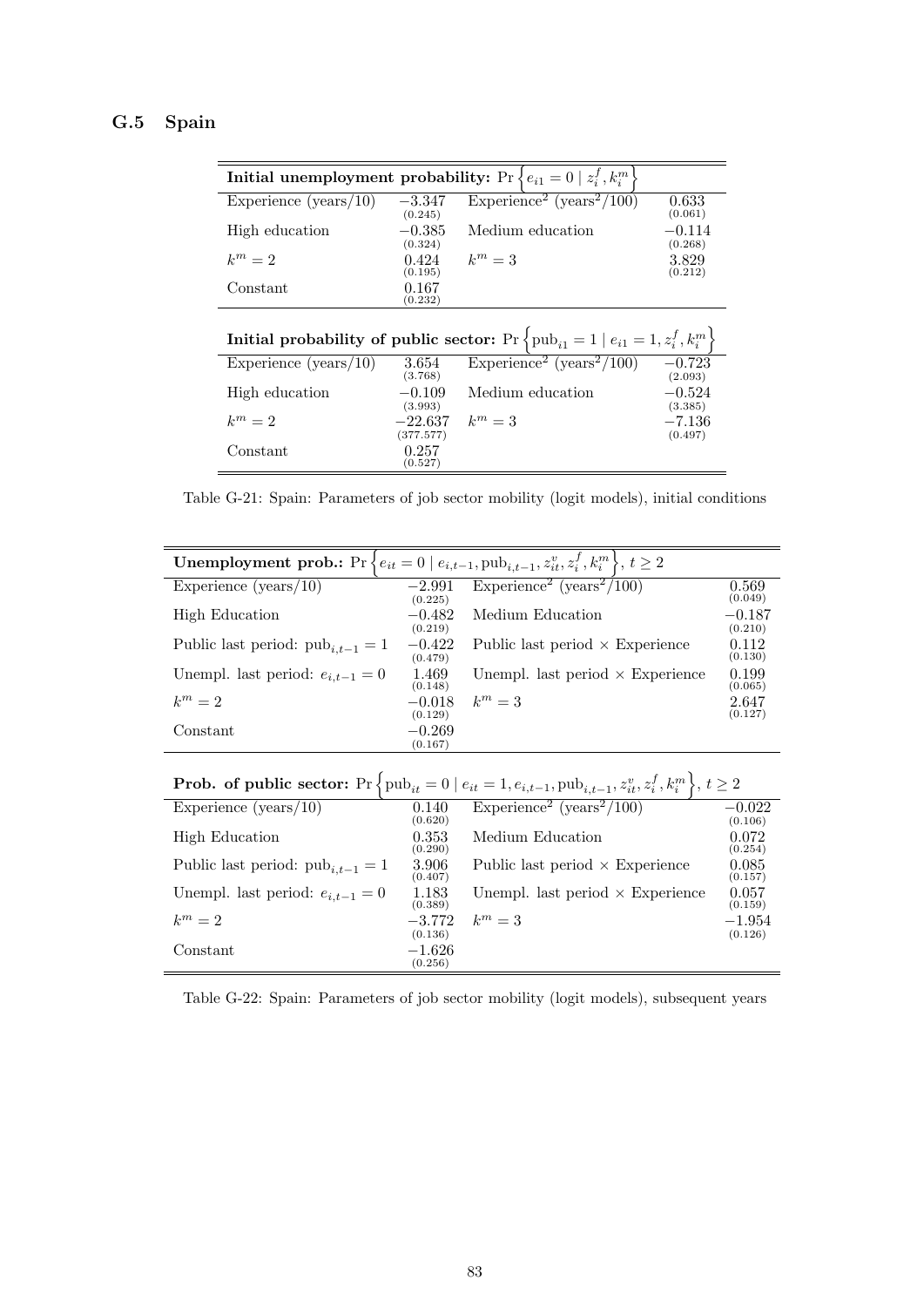| Earnings means: $\mu$                      |                   | ${\rm pub}_{it}, e_{i,t-1}, z_{it}^v, z_i^f, k_i^y$ |                     |
|--------------------------------------------|-------------------|-----------------------------------------------------|---------------------|
| High education                             | 0.500<br>(0.049)  | Medium education                                    | 0.199<br>(0.037)    |
| Experience (years/10)                      | 0.418<br>(0.108)  | Experience <sup>2</sup> (years <sup>2</sup> /100)   | $-0.061$<br>(0.020) |
| Public: $\text{pub}_{it} = 1$              | 0.185<br>(0.086)  | $Experience \times Public$                          | $-0.075$<br>(0.061) |
| $\text{Experience}^2 \times \text{Public}$ | 0.011<br>(0.012)  | Unemployed <sub>it-1</sub>                          | $-0.210$<br>(0.014) |
| $k^y=2$                                    | 0.182<br>(0.013)  | $(k^y = 2) \times \text{Experience}$                | $-0.145$<br>(0.013) |
| $(k^y = 2) \times \text{Experience}^2$     | 0.026<br>(0.003)  | $(k^y = 2) \times \text{Public}$                    | 0.015<br>(0.008)    |
| Constant                                   | 11.500<br>(0.011) |                                                     |                     |
|                                            |                   |                                                     |                     |

| Earnings standard deviations: $\sigma$ (pub <sub>it</sub> , $e_{i,t-1}, z_{it}^v, k_i^y$ ) |                     |                                     |                     |  |
|--------------------------------------------------------------------------------------------|---------------------|-------------------------------------|---------------------|--|
| Experience (years/10)                                                                      | (0.046)             | 0.057 Public: $\text{pub}_{it} = 1$ | $-0.312$<br>(0.202) |  |
| $k^y=2$                                                                                    | $-0.858$<br>(0.037) | Unemployed <sub>i.t-1</sub>         | $-0.314$<br>(0.109) |  |
| Constant                                                                                   | $-3.035$<br>(0.047) |                                     |                     |  |

Table G-23: Spain: Parameters of cross-sectional earnings means and standard deviations

| $(\text{pub}_{it}, \text{pub}_{i,t-1}, z_{it}^v, z_i^f, k_i^y)$<br>First-order earnings autocorrelation: $\tau_1$ |                     |                                         |                     |  |  |
|-------------------------------------------------------------------------------------------------------------------|---------------------|-----------------------------------------|---------------------|--|--|
| $(k^y = 1) \times (High Education)$                                                                               | $-1.336$<br>(0.068) | $(k^y = 1) \times (Medium Education)$   | $-0.618$<br>(0.077) |  |  |
| $(k^y = 1)$ × Public                                                                                              | $-0.193$<br>(0.087) | $(k^y = 1) \times$ (Public last period) | $-0.022$<br>(0.086) |  |  |
| $(k^y = 1) \times ( \text{Experience (years}/10) )$                                                               | $-0.245$<br>(0.021) | $k^y=1$                                 | $-1.033$<br>(0.083) |  |  |
| $(k^y = 2) \times (High Education)$                                                                               | 1.266<br>(0.074)    | $(k^y = 2) \times (Medium Education)$   | $-0.527$<br>(0.050) |  |  |
| $(k^y = 2) \times \text{Public}$                                                                                  | 0.157<br>(0.115)    | $(k^y = 2)$ × (Public last period)      | $-0.272$<br>(0.113) |  |  |
| $(k^y = 2) \times ( \text{Experience (years}/10) )$                                                               | $-0.317$<br>(0.021) | $k^y=2$                                 | $-1.373$<br>(0.058) |  |  |

|         | Second-order earnings autocorrelation: $\widetilde{\tau}_2(k_i^y)$ |          |
|---------|--------------------------------------------------------------------|----------|
| $k^y=1$ | $-0.668$ $k^y = 2$                                                 | $-0.629$ |
|         | (0.034)                                                            | (0.033)  |

Table G-24: Spain: Parameters of earnings mobility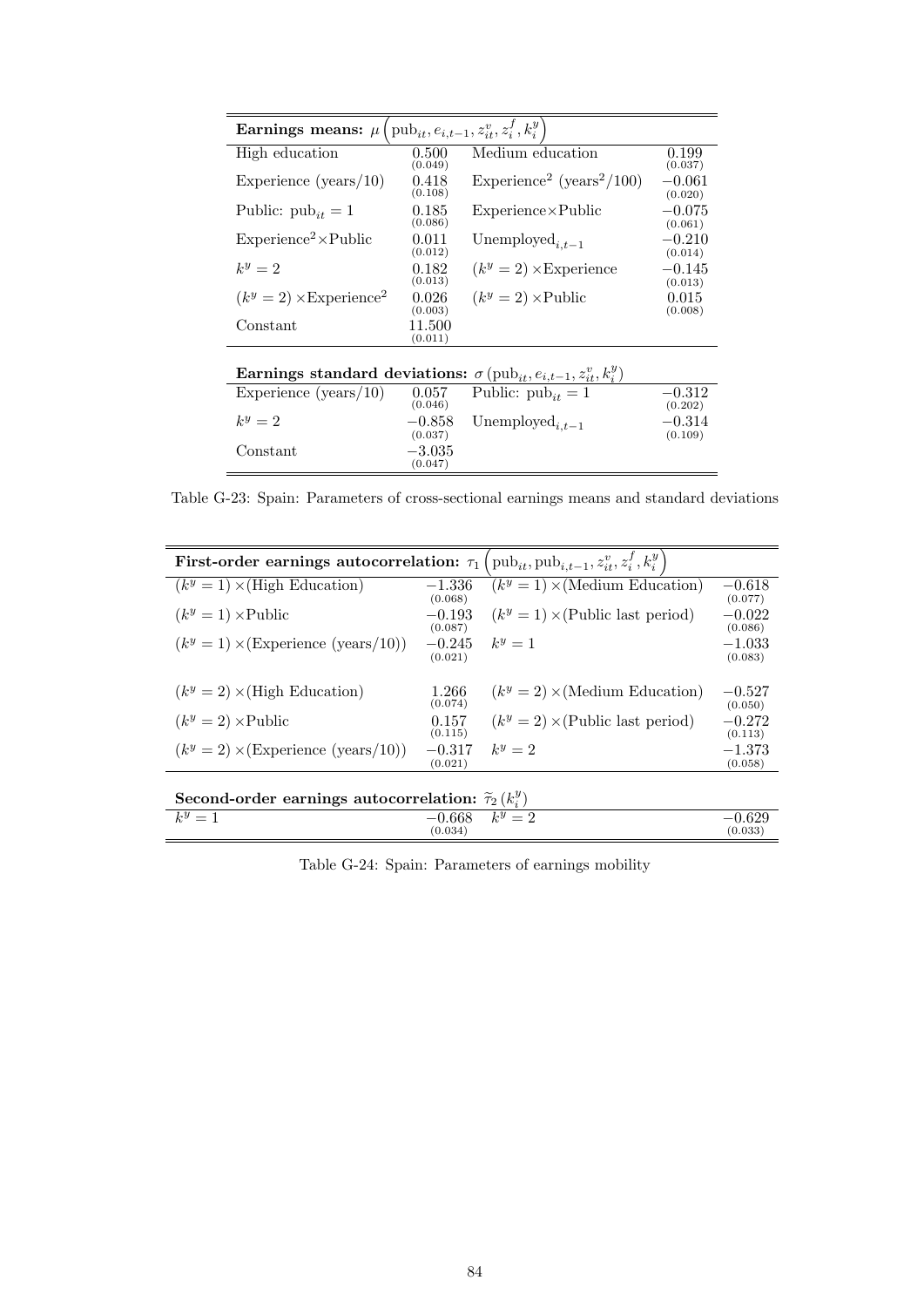| $\left\{k_i^m=2\mid z_i^f\right\}$<br>Mobility heterogeneity: Pr       |                     |                       |                     |  |  |  |  |
|------------------------------------------------------------------------|---------------------|-----------------------|---------------------|--|--|--|--|
| Experience ( $years/10$ )                                              | $-0.243$            | High Education        | $-2.050\,$          |  |  |  |  |
| Medium education                                                       | (0.048)<br>$-1.159$ | Constant              | (0.134)<br>2.949    |  |  |  |  |
|                                                                        | (0.147)             |                       | (0.155)             |  |  |  |  |
|                                                                        |                     |                       |                     |  |  |  |  |
| Mobility heterogeneity: $\Pr\left\{k_i^m=3\mid z_i^f\right\}$          |                     |                       |                     |  |  |  |  |
| Experience $(years/10)$                                                | $-0.267$            | <b>High Education</b> | $-2.033$            |  |  |  |  |
|                                                                        | (0.054)             |                       | (0.148)             |  |  |  |  |
| Medium education                                                       | $-1.289$            | Constant              | 2.097               |  |  |  |  |
|                                                                        | (0.163)             |                       | (0.168)             |  |  |  |  |
| Earnings heterogeneity: $Pr\left\{k_i^y = 2 \mid k_i^m, z_i^f\right\}$ |                     |                       |                     |  |  |  |  |
| Experience (years/10)                                                  | $-0.084$<br>(0.041) | High Education        | $-3.494$<br>(0.124) |  |  |  |  |
| Medium education                                                       | $-1.376$            | $k^m=2$               | $-0.013$            |  |  |  |  |
|                                                                        | (0.101)             |                       | (0.124)             |  |  |  |  |
| $k^m=3$                                                                | $-1.748$<br>(0.148) | Constant              | 1.779<br>(0.165)    |  |  |  |  |
|                                                                        |                     |                       |                     |  |  |  |  |

Table G-25: Spain: Parameters of unobserved heterogeneity (multinomial logit models)

# G.6 UK

|                                                                                                            |                     | Initial unemployment probability: $\Pr\{e_{i1}=0 \mid z_i^f, k_i^m\}$ |                     |  |  |  |
|------------------------------------------------------------------------------------------------------------|---------------------|-----------------------------------------------------------------------|---------------------|--|--|--|
| Experience (years/10)                                                                                      | $-2.152$<br>(0.503) | $\text{Experience}^2$ (years <sup>2</sup> /100)                       | 0.453<br>(0.115)    |  |  |  |
| High education                                                                                             | $-0.853$<br>(1.476) | Medium education                                                      | $-2.304$<br>(1.703) |  |  |  |
| $k^m=2$                                                                                                    | $-3.457$<br>(0.185) | $k^m=3$                                                               | $-3.687$<br>(0.282) |  |  |  |
| Constant                                                                                                   | 2.639<br>(0.306)    |                                                                       |                     |  |  |  |
| Initial probability of public sector: $Pr\left\{\text{pub}_{i1} = 1 \mid e_{i1} = 1, z_i^f, k_i^m\right\}$ |                     |                                                                       |                     |  |  |  |
| Experience (years/10)                                                                                      | 2.445<br>(0.619)    | Experience <sup>2</sup> (years <sup>2</sup> /100)                     | $-0.517$<br>(0.162) |  |  |  |
| High education                                                                                             | 1.384<br>(1.956)    | Medium education                                                      | 0.787<br>(2.648)    |  |  |  |
| $k^m=2$                                                                                                    | $-3.164$<br>(0.590) | $k^m=3$                                                               | 4.344<br>(0.348)    |  |  |  |
| Constant                                                                                                   | $-6.253$<br>(0.574) |                                                                       |                     |  |  |  |

Table G-26: UK: Parameters of job sector mobility (logit models), initial conditions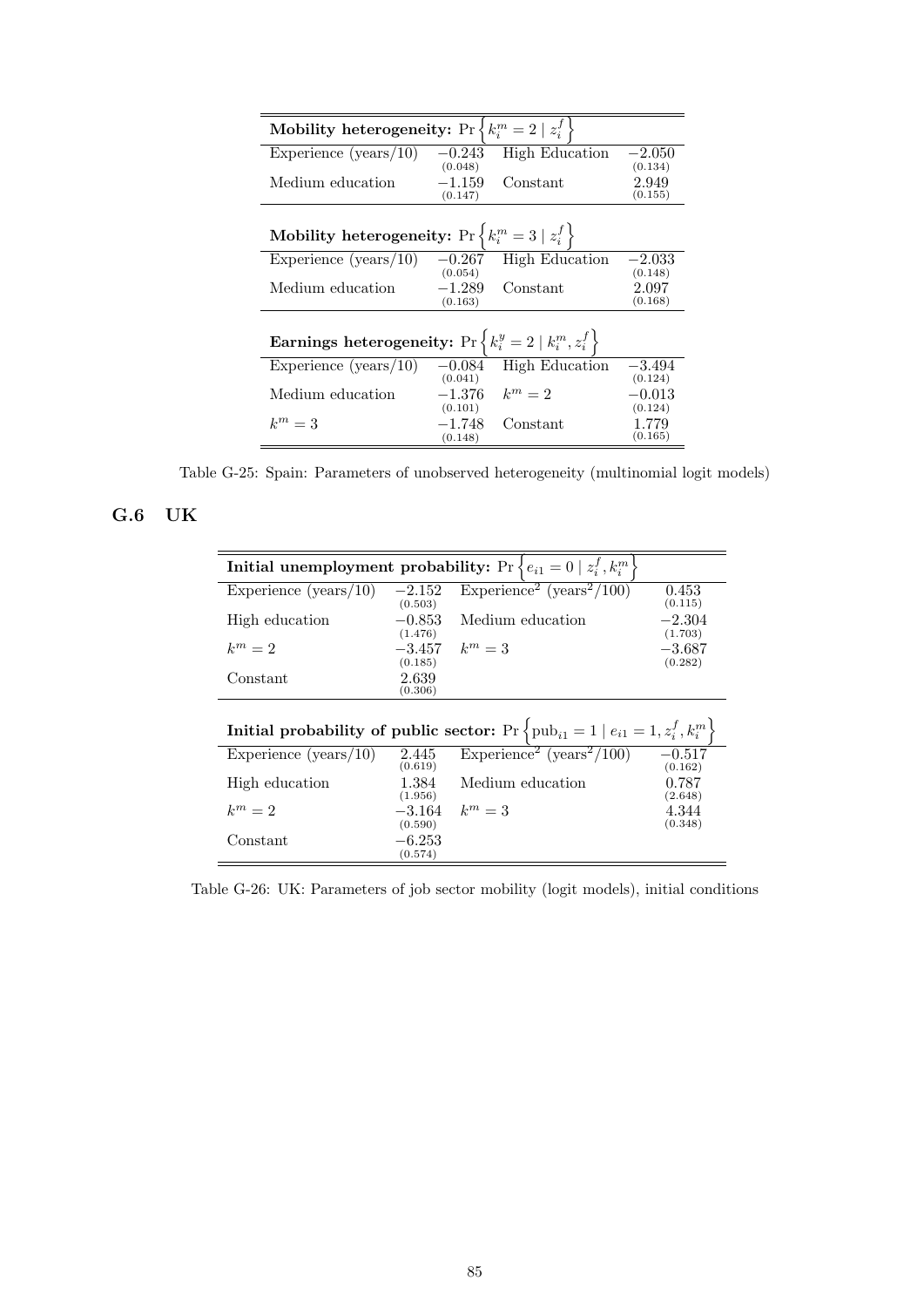| <b>Unemployment prob.:</b> Pr $\{e_{it} = 0 \mid e_{i,t-1}, \text{pub}_{i,t-1}, z_{it}^v, z_i^f, k_i^m\}, t \ge 2$ |                     |                                                 |                     |
|--------------------------------------------------------------------------------------------------------------------|---------------------|-------------------------------------------------|---------------------|
| Experience (years/10)                                                                                              | $-1.269$<br>(0.245) | $\text{Experience}^2$ (years <sup>2</sup> /100) | 0.247<br>(0.045)    |
| High Education                                                                                                     | $-0.430$<br>(0.353) | Medium Education                                | $-1.439$<br>(0.513) |
| Public last period: $\text{pub}_{i,t-1} = 1$                                                                       | $-0.392$<br>(0.455) | Public last period $\times$ Experience          | $-0.017$<br>(0.173) |
| Unempl. last period: $e_{i,t-1} = 0$                                                                               | 1.892<br>(0.291)    | Unempl. last period $\times$ Experience         | 0.195<br>(0.117)    |
| $k^m=2$                                                                                                            | $-2.414$<br>(0.095) | $k^m=3$                                         | $-1.908$<br>(0.148) |
| Constant                                                                                                           | 0.113<br>(0.198)    |                                                 |                     |

| <b>Prob.</b> of public sector: $Pr\left\{\text{pub}_{it} = 0 \mid e_{it} = 1, e_{i,t-1}, \text{pub}_{i,t-1}, z_{it}^v, z_i^f, k_i^m\right\}, t \ge 2$ |  |  |  |
|-------------------------------------------------------------------------------------------------------------------------------------------------------|--|--|--|
|-------------------------------------------------------------------------------------------------------------------------------------------------------|--|--|--|

| Experience (years/10)                        | 1.235<br>(0.499)    | Experience <sup>2</sup> (years <sup>2</sup> /100) | $-0.247$<br>(0.090) |
|----------------------------------------------|---------------------|---------------------------------------------------|---------------------|
| High Education                               | 0.733<br>(0.576)    | Medium Education                                  | 0.429<br>(0.753)    |
| Public last period: $\text{pub}_{i,t-1} = 1$ | 4.130<br>(0.417)    | Public last period $\times$ Experience            | 0.282<br>(0.215)    |
| Unempl. last period: $e_{i,t-1} = 0$         | 2.191<br>(0.507)    | Unempl. last period $\times$ Experience           | $-0.098$<br>(0.214) |
| $k^m=2$                                      | $-1.959$<br>(0.263) | $k^m=3$                                           | 2.598<br>(0.178)    |
| Constant                                     | $-6.198$<br>(0.392) |                                                   |                     |

Table G-27: UK: Parameters of job sector mobility (logit models), subsequent years

| Earnings means: $\mu$ (pub <sub>it</sub> , $e_{i,t-1}$ , $z_i^v$ , $z_i^f$ , $k_i^y$ |                     |                                                                                                  |                     |  |  |  |
|--------------------------------------------------------------------------------------|---------------------|--------------------------------------------------------------------------------------------------|---------------------|--|--|--|
| High education                                                                       | 0.278<br>(0.022)    | Medium education                                                                                 | 0.073<br>(0.038)    |  |  |  |
| Experience (years/10)                                                                | 0.388<br>(0.069)    | Experience <sup>2</sup> (years <sup>2</sup> /100)                                                | $-0.073$<br>(0.015) |  |  |  |
| Public: $\text{pub}_{it} = 1$                                                        | 0.013<br>(0.090)    | $Experience \times Public$                                                                       | 0.057<br>(0.067)    |  |  |  |
| $\text{Experience}^2 \times \text{Public}$                                           | $-0.016$<br>(0.015) | Unemployed <sub>i,t-1</sub>                                                                      | $-0.182$<br>(0.020) |  |  |  |
| $k^y=2$                                                                              | $-0.021$<br>(0.016) | $(k^y=2) \times \text{Experience}$                                                               | 0.115<br>(0.016)    |  |  |  |
| $(k^y = 2) \times \text{Experience}^2$                                               | $-0.024$<br>(0.004) | $(k^y = 2) \times \text{Public}$                                                                 | $-0.027$<br>(0.010) |  |  |  |
| Constant                                                                             | 6.804<br>(0.012)    |                                                                                                  |                     |  |  |  |
|                                                                                      |                     |                                                                                                  |                     |  |  |  |
|                                                                                      |                     | Earnings standard deviations: $\sigma$ (pub <sub>it</sub> , $e_{i,t-1}$ , $z_{it}^v$ , $k_i^y$ ) |                     |  |  |  |
| Experience (years/10)                                                                | $-0.013$<br>(0.034) | Public: $\text{pub}_{it} = 1$                                                                    | $-0.221$<br>(0.101) |  |  |  |
| $k^y=2$                                                                              | 0.166<br>(0.040)    | Unemployed <sub>i.t-1</sub>                                                                      | $-0.021$<br>(0.123) |  |  |  |
| Constant                                                                             | $-3.192$<br>(0.049) |                                                                                                  |                     |  |  |  |

Table G-28: UK: Parameters of cross-sectional earnings means and standard deviations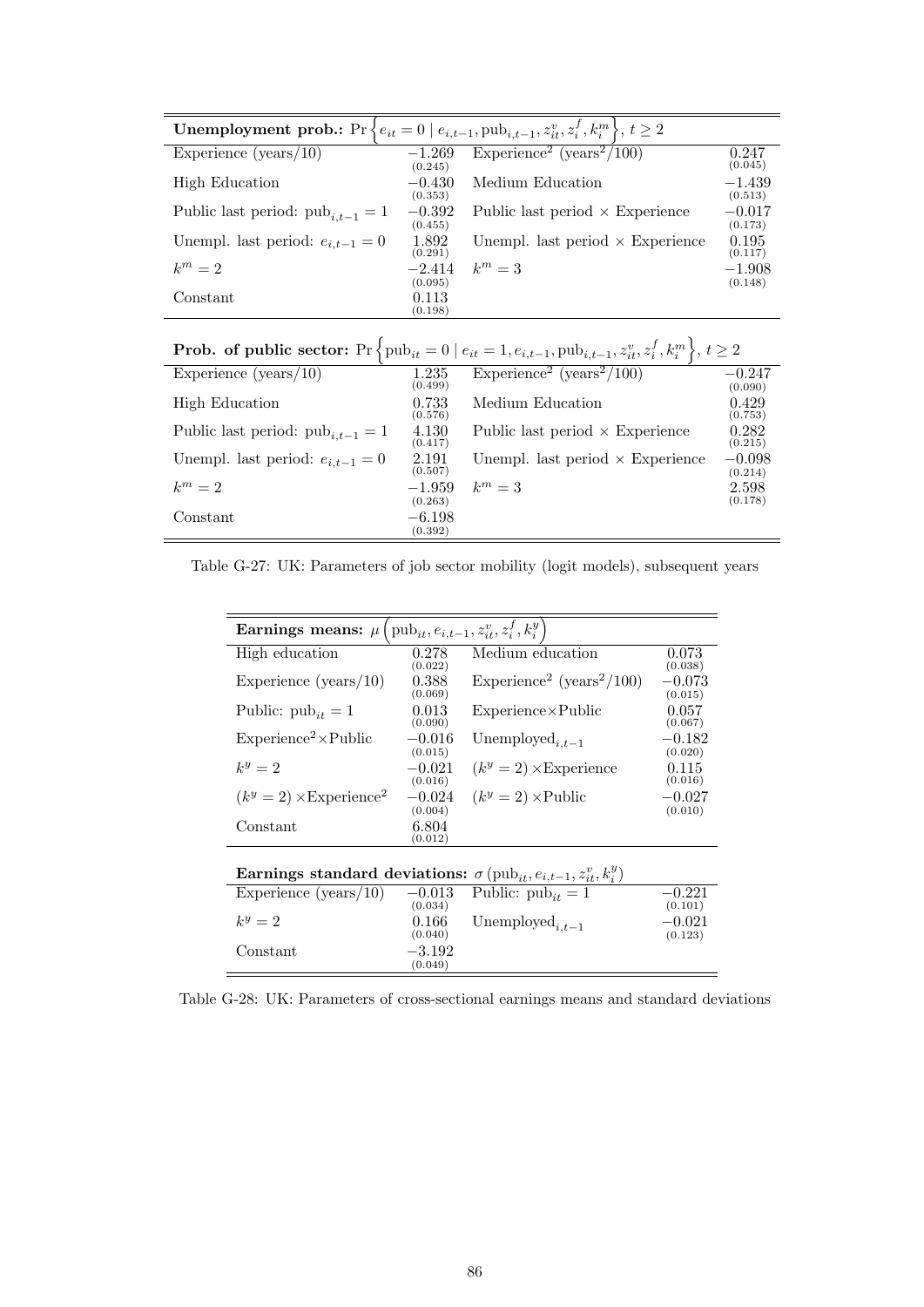| First-order earnings autocorrelation: $\tau_1$      | $\left(\text{pub}_{it}, \text{pub}_{i,t-1}, z_{it}^v, z_i^f, k_i^y\right)$ |                                         |                     |
|-----------------------------------------------------|----------------------------------------------------------------------------|-----------------------------------------|---------------------|
| $(k^y = 1) \times (High Education)$                 | 1.410<br>(0.048)                                                           | $(k^y = 1) \times (M$ edium Education)  | 1.599<br>(0.096)    |
| $(k^y = 1) \times \text{Public}$                    | 0.215<br>(0.104)                                                           | $(k^y = 1) \times$ (Public last period) | $-0.615$<br>(0.103) |
| $(k^y = 1) \times (Exercise (years/10))$            | $-0.265$<br>(0.021)                                                        | $k^y=1$                                 | $-2.777$<br>(0.065) |
| $(k^y = 2) \times (High Education)$                 | $-2.813$<br>(0.073)                                                        | $(k^y = 2) \times (Medium Education)$   | $-2.641$<br>(0.104) |
| $(k^y = 2) \times \text{Public}$                    | $-0.622$<br>(0.105)                                                        | $(k^y = 2)$ × (Public last period)      | 0.149<br>(0.104)    |
| $(k^y = 2) \times ( \text{Experience (years}/10) )$ | $-0.384$<br>(0.023)                                                        | $k^y=2$                                 | $-0.576$<br>(0.092) |

|         | <b>Second-order earnings autocorrelation:</b> $\widetilde{\tau}_2(k_i^y)$ |                     |          |
|---------|---------------------------------------------------------------------------|---------------------|----------|
| $k^y=1$ |                                                                           | $-0.580 \t k^y = 2$ | $-0.364$ |
|         | (0.034)                                                                   |                     | (0.039)  |

Table G-29: UK: Parameters of earnings mobility

| Mobility heterogeneity: $\Pr\{k_i^m=2\mid z_i^f\}$                   |                     |                |                         |  |  |  |
|----------------------------------------------------------------------|---------------------|----------------|-------------------------|--|--|--|
| Experience (years/10)                                                | 0.009<br>(0.057)    | High Education | 0.095<br>(0.147)        |  |  |  |
| Medium education                                                     | $-1.159$<br>(0.204) | Constant       | 1.510<br>(0.171)        |  |  |  |
|                                                                      |                     |                |                         |  |  |  |
| Mobility heterogeneity: $\Pr\left\{k_i^m=3\mid z_i^f\right\}$        |                     |                |                         |  |  |  |
| Experience (years/10)                                                | $-0.064$<br>(0.069) | High Education | 0.244<br>(0.177)        |  |  |  |
| Medium education                                                     | $-1.309$<br>(0.293) | Constant       | $\, 0.325\,$<br>(0.206) |  |  |  |
| Earnings heterogeneity: $\Pr\left\{k_i^y=2\mid k_i^m, z_i^f\right\}$ |                     |                |                         |  |  |  |
| Experience (years/10)                                                | $-0.112$<br>(0.043) | High Education | 0.610<br>(0.110)        |  |  |  |
| Medium education                                                     | 0.952<br>(0.201)    | $k^m=2$        | 2.684<br>(0.212)        |  |  |  |
| $k^m=3$                                                              | 2.612<br>(0.226)    | Constant       | $-2.968$<br>(0.241)     |  |  |  |

Table G-30: UK: Parameters of unobserved heterogeneity (multinomial logit models)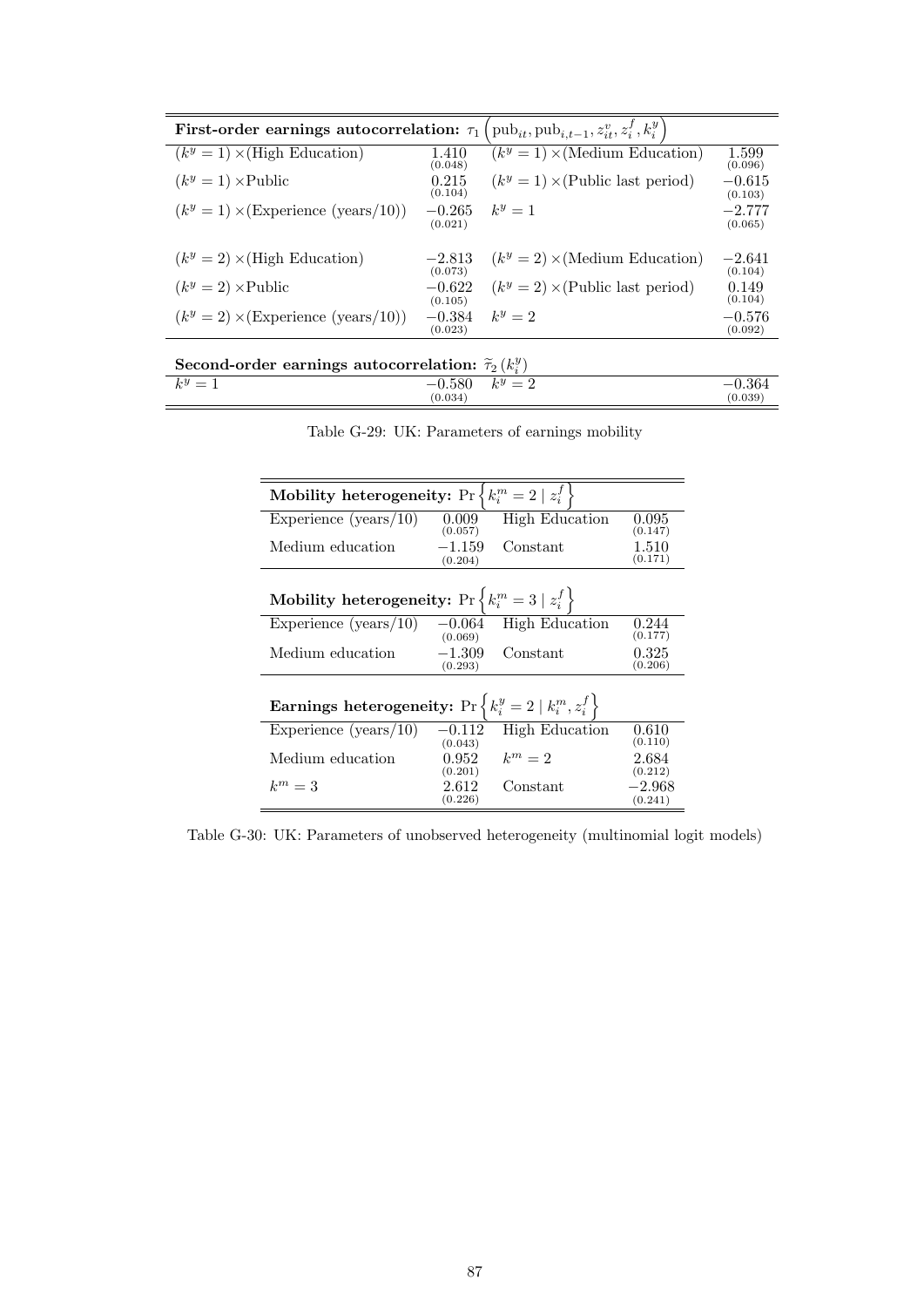# H Lifetime Values Robustness Tests

### H.1 Robustness to value of the retirement income replacement rate

|                                      | Whole Sample |         |                  |       | Whole sample, with selection |                  |
|--------------------------------------|--------------|---------|------------------|-------|------------------------------|------------------|
| Germany                              | 10th         | 50th    | 90 <sub>th</sub> | 10th  | 50th                         | 90 <sub>th</sub> |
| Public & Private RR=0.40             | 4.95         | 0.57    | $-2.22$          | 8.11  | 5.23                         | 3.52             |
| Private $RR=0.70$ , Public $RR=0.75$ | 6.76         | 1.67    | $-1.02$          | 10.15 | 6.87                         | 5.35             |
| Netherlands                          |              |         |                  |       |                              |                  |
| Public & Private RR=0.40             | 3.54         | $-1.31$ | $-5.09$          | 7.97  | 6.18                         | 3.43             |
| Private $RR=0.70$ , Public $RR=0.70$ | 3.93         | $-1.21$ | $-4.26$          | 8.58  | 7.28                         | 4.12             |
| France                               |              |         |                  |       |                              |                  |
| Public & Private RR=0.40             | 9.05         | 5.69    | 3.10             | 13.47 | 12.92                        | 11.22            |
| Private $RR=0.71$ , Public $RR=0.75$ | 10.19        | 7.17    | 3.90             | 13.92 | 14.44                        | 11.98            |
| Italy                                |              |         |                  |       |                              |                  |
| Public & Private RR=0.40             | $-1.87$      | 0.25    | 2.29             | 0.48  | 4.21                         | 15.30            |
| Private $RR=0.70$ , Public $RR=0.80$ | 1.26         | 2.09    | 3.60             | 4.17  | 7.45                         | 17.92            |
| Spain                                |              |         |                  |       |                              |                  |
| Public & Private RR=0.40             | 8.45         | 7.17    | 4.73             | 21.74 | 26.52                        | 21.04            |
| Private RR=0.88, Public RR=0.95      | 11.24        | 8.24    | 5.15             | 20.82 | 26.98                        | 21.61            |
| UK                                   |              |         |                  |       |                              |                  |
| Public & Private RR=0.40             | 0.53         | 1.06    | 0.52             | 8.35  | 3.84                         | 2.52             |
| Private $RR=0.70$ , Public $RR=0.70$ | 0.50         | 0.36    | $-0.51$          | 8.85  | 3.01                         | 1.77             |

Notes: For each country the upper number is taken from Table 27 and is the percentile of the LTV distribution when a common public and private retirement income replacement rate of 0.4 times final salary is used. The lower figure shows the corresponding value when the indicated alternative RRs are used.

Table H-1: Public premia (log points) in Lifetime Values, with different retirement income replacement rates, selected percentiles of the distribution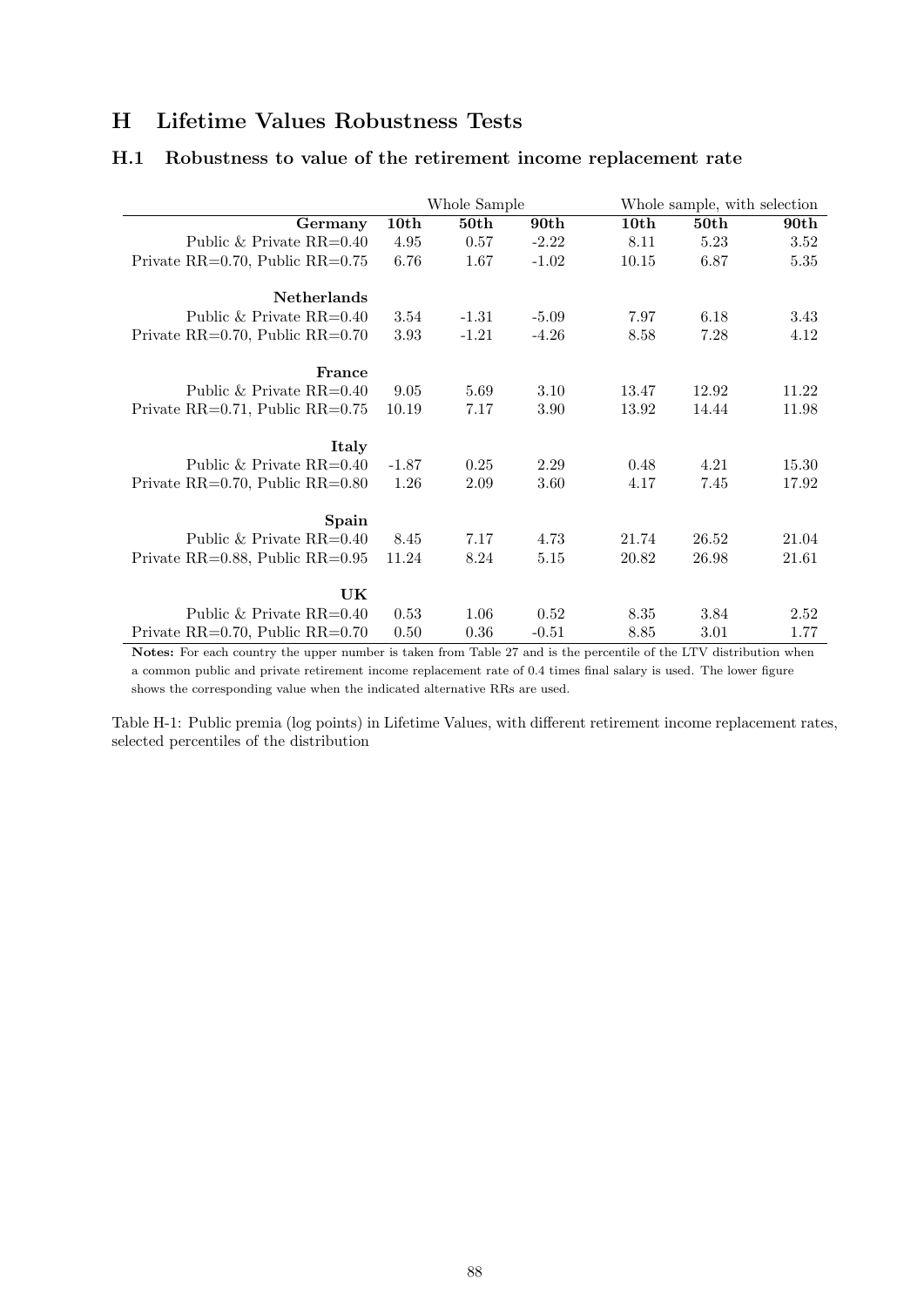| Whole sample,                        |         |              |         |         |                |       |
|--------------------------------------|---------|--------------|---------|---------|----------------|-------|
|                                      |         | Whole sample |         |         | with selection |       |
| Germany                              | Private | Public       | Diff.   | Private | Public         | Diff. |
| Public & Private $RR=0.40$           | 11.25   | 11.26        | 0.01    | 11.25   | 11.30          | 0.05  |
| Private $RR=0.70$ , Public $RR=0.75$ | 11.32   | 11.34        | 0.02    | 11.31   | 11.38          | 0.07  |
|                                      |         |              |         |         |                |       |
| <b>Netherlands</b>                   |         |              |         |         |                |       |
| Public & Private $RR=0.40$           | 11.52   | 11.51        | $-0.01$ | 11.50   | 11.56          | 0.06  |
| Private RR=0.70, Public RR=0.70      | 11.58   | 11.57        | $-0.01$ | 11.57   | 11.63          | 0.06  |
|                                      |         |              |         |         |                |       |
| France                               |         |              |         |         |                |       |
| Public & Private $RR=0.40$           | 12.21   | 12.27        | 0.06    | 12.19   | 12.31          | 0.13  |
| Private $RR=0.71$ , Public $RR=0.75$ | 12.28   | 12.35        | 0.07    | 12.25   | 12.39          | 0.14  |
|                                      |         |              |         |         |                |       |
| Italy                                |         |              |         |         |                |       |
| Public & Private $RR=0.40$           | 10.75   | 10.75        | 0.00    | 10.71   | 10.77          | 0.06  |
| Private RR=0.70, Public RR=0.80      | 10.81   | 10.83        | 0.02    | 10.78   | 10.87          | 0.09  |
|                                      |         |              |         |         |                |       |
| Spain                                |         |              |         |         |                |       |
| Public & Private RR=0.40             | 15.14   | 15.21        | 0.07    | 15.10   | 15.34          | 0.24  |
| Private RR=0.88, Public RR=0.95      | 15.25   | 15.34        | 0.08    | 15.22   | 15.46          | 0.24  |
|                                      |         |              |         |         |                |       |
| UK                                   |         |              |         |         |                |       |
| Public & Private $RR=0.40$           | 10.25   | 10.26        | 0.01    | 10.25   | 10.29          | 0.04  |
| Private RR=0.70, Public RR=0.70      | 10.31   | 10.31        | 0.00    | 10.30   | 10.34          | 0.04  |

Notes: For each country the upper number is taken from Table 28 and is the mean LTV when a common public and private retirement income replacement rate of 0.4 times final salary is used. The lower figure shows the corresponding mean value when the indicated alternative RRs are used.

Table H-2: Public premia in (log) Lifetime Values with different retirement income replacement rates

#### H.2 Alternative counterfactual exercise

As discussed in section 7.1, we run a series of counterfactual simulations in which we constrain the probability of moving between sectors or into unemployment to be zero (i.e. assigning individuals to a 'job for life' in each sector) and simulate their earnings trajectories. An alternative exercise places individuals in a sector initially and then simulates earnings and mobility trajectories over the lifetime using the parameters from our estimated model. The lifetime value for the individual when they begin in the private (public) sector is then their private (public) sector lifetime value and the two distributions can be compared. We do not observe earnings when an individual is unemployed therefore for the purposes of constructing a lifetime value – allowing for movement into and out of unemployment, and at different rates according to the sector – we need to make some assumptions regarding replacement rates for unemployment earnings. We use figures from the OECD on gross replacement rates, which themselves are averaged over a number of different demographic/family structure categories. These rates are: Germany 25%, Netherlands 50%, France 40%, Italy 25%, Spain 35%, UK 20%.

The limitation of this exercise is that individuals with a strong tendency to work in the private sector, if initially placed in the public sector and allowed to lose his job will find subsequent employment in the private sector with a very high probability and pursue his subsequent career within that sector. As a consequence, any observed public premium will only be derived from years spent in that sector prior to a first unemployment episode. This is illustrated in the figures below which depict the public premium in earnings and lifetime values for the whole sample when we constrain movement (left side) and do not (right side). For most countries, the public premium when we allow movement is close to zero across the whole of the distribution – this indicates that even if an individual is started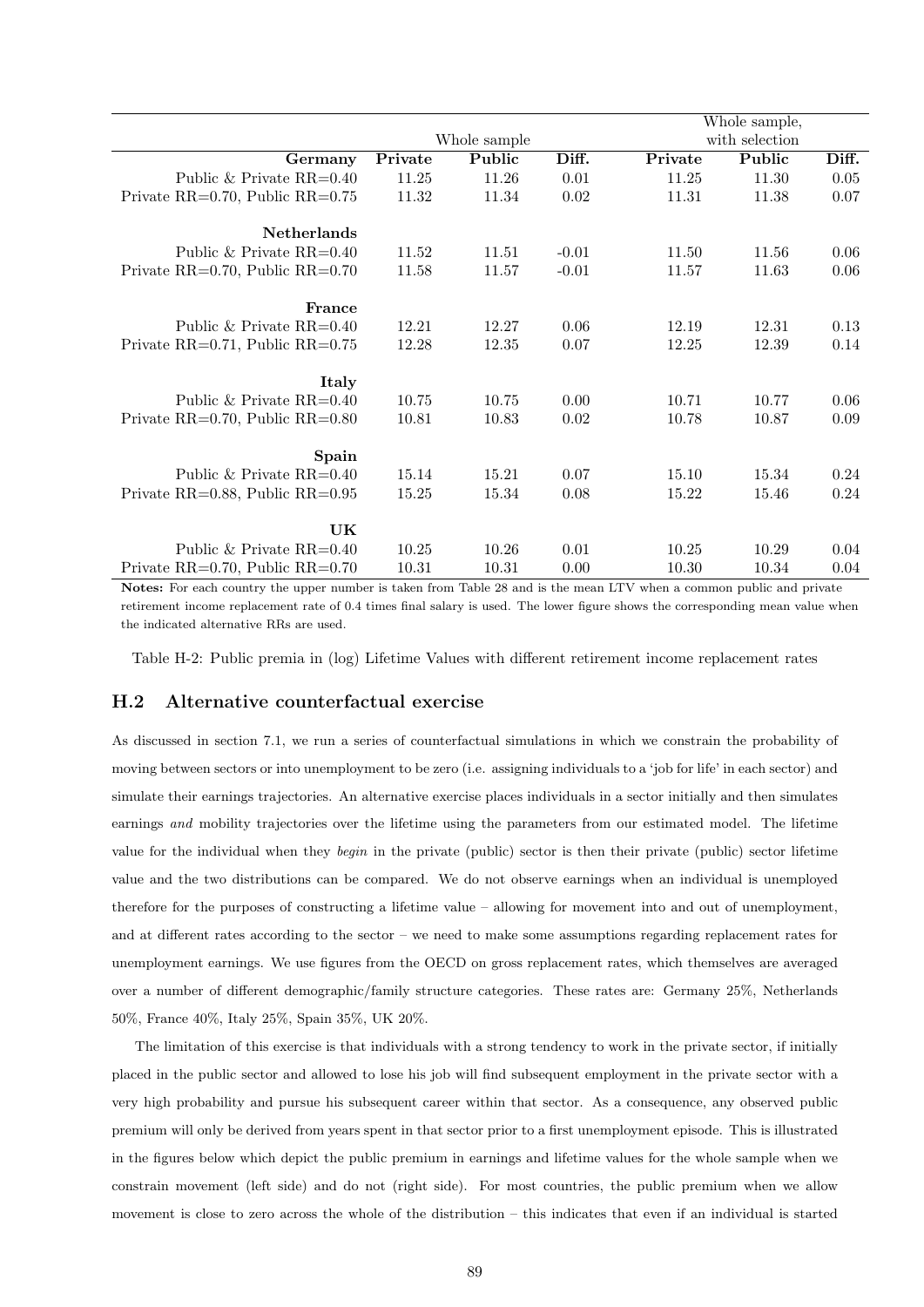in their less natural sector, they quickly transit to their more natural sector and stay there, hence their lifetime trajectories are very similar regardless of their initial sector. This leads to very similar public and private lifetime values distributions and hence little public premium. The exception to this is France. There the very low job loss rate in the public sector means that individuals who start in the public sector remain there for a long time, hence the 'job for life' simulation and the simulation allowing movement are actually very similar and this is reflected in the lifetime values public premium.



Figure H.1: Germany: Public Premia in Lifetime Values, with and without mobility



Figure H.2: Netherlands: Public Premia in Lifetime Values, with and without mobility



Figure H.3: France: Public Premia in Lifetime Values, with and without mobility